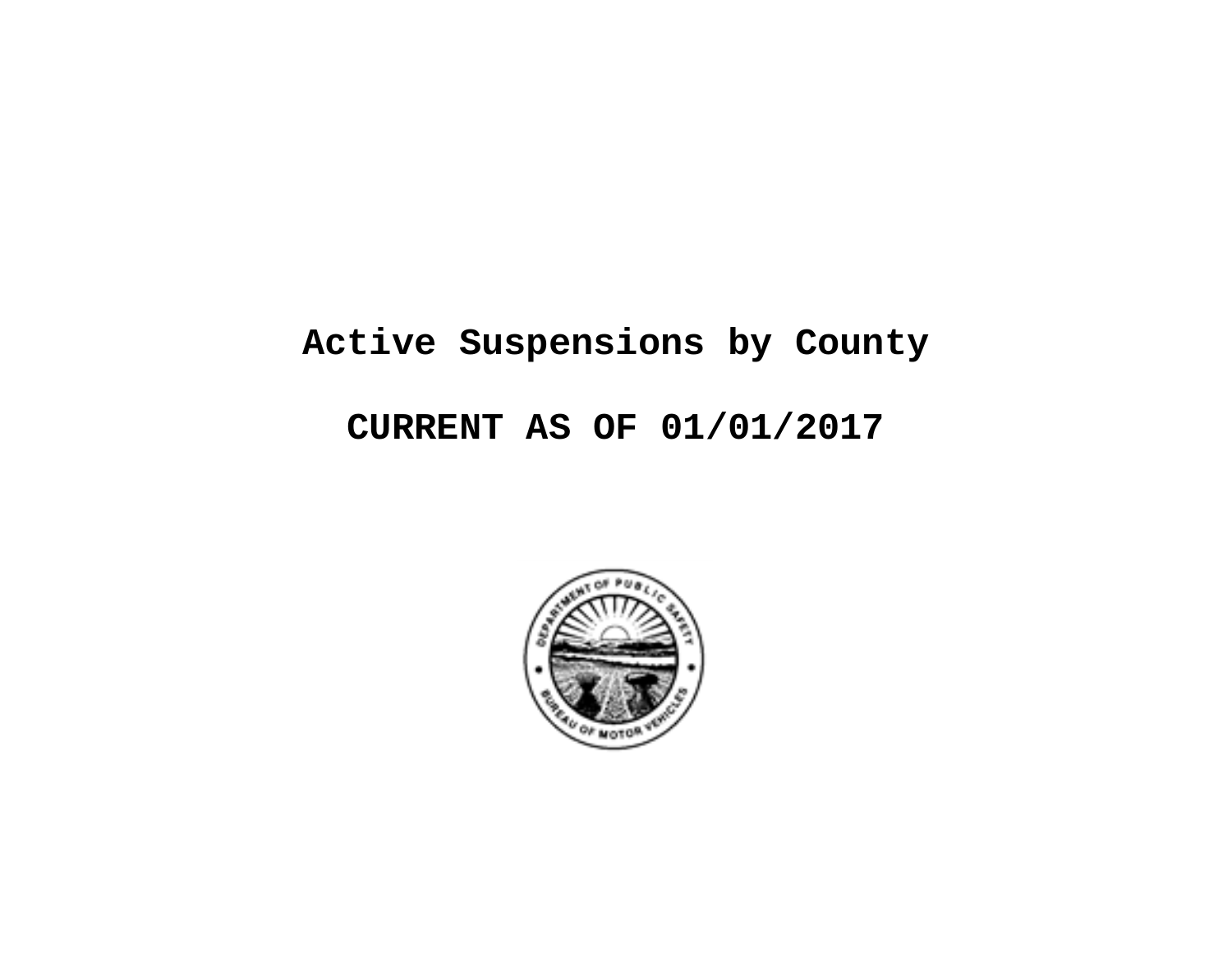COUNTY NAME ADAMS

|           | TYPE DESCRIPTION                               | TOTAL          |           | TYPE DESCRIPTION                             | TOTAL     |
|-----------|------------------------------------------------|----------------|-----------|----------------------------------------------|-----------|
|           | ADMINISTRATIVE LICENSE SUSPENSION/POSITIVE 124 |                | AT        | LICENSE CANCELLATION ALTERED                 | $\Omega$  |
| BF        | BOND FORFEITURE                                | -8             | C4        | IN-STATE DRUG OFFENSE SUSPENSION             | 431       |
|           | OUT-OF-STATE DRUG OFFENSE SUSPENSION           | 2.1            | -CC.      | LICENSE CANCELLATION COSIGNER                | $\bigcap$ |
|           | LICENSE CANCELLATION COURT ORDERED             | $\circ$        | CV.       | COURT SUSPENSION/MAJOR OFFENSE W/O FRA       | 173       |
| D1        | COURT SUSPENSION/OVI                           | 1,061          | DD        | OUT-OF-STATE WITHDRAWAL                      | $\Omega$  |
|           | IN-STATE CDL DISQUALIFICATION                  | 9              | DX.       | LICENSE CANCELLATION - ID CARD ISSUANCE      | $\Omega$  |
| FT        | FRAUDULENT LICENSE ISSUANCE                    | $\circ$        | FR.       | LICENSE CANCELLATION FRAUDULENT ISSUANCE-CDL | $\Omega$  |
|           | LICENSE CANCELLATION 4TH FAILURE OF DLX        | $\circ$        | HB        | HABITUAL ALCOHOLIC                           | 86        |
|           | JUVENILE SUSPENSION                            | 5              | ΚS        | CHILD SUPPORT SUSPENSION                     | 321       |
|           | LICENSE FORFEITURE                             | 933            | LS        | LIQUOR LAW SUSPENSION                        | $\Omega$  |
| MD        | ADMINISTRATIVE                                 | 140            | МF        | COURT SUSPENSION/MAJOR OFFENSE WITH FRA      | 62        |
| MN        | COURT SUSPENSION/MINOR OFFENSE                 | 89             | MR        | MOPED REVOCATION                             | $\bigcap$ |
| NC.       | NON COMPLIANCE SUSPENSION                      | 2,231          | ND        | NATIONAL DRIVER REGISTRY SUSPENSION          | 27        |
| P1        | PROBATIONARY SUSPENSION/OMVUAC                 | $\circ$        | P2        | PROBATIONARY SUSPENSION/TWO VIOLATIONS       |           |
| P3        | PROBATIONARY SUSPENSION/THREE VIOLATIONS       | $\sim$ 3       | PD.       | PROBATIONARY SUSPENSION/OVI                  | 3         |
| PH        | PHYSICAL CONTROL SUSPENSION                    | 10             | PR.       | PERMANENT REVOCATION                         |           |
|           | PRETRIAL SUSPENSION                            | $\overline{4}$ | <b>RS</b> | RANDOM SELECTION NONCOMPLIANCE               | 106       |
|           | VIOLATION OF RESTRICTION                       |                | S1        | TWELVE POINT SUSPENSION                      | 616       |
|           | SCHOOL DROPOUT SUSPENSION                      | 40             | <b>ST</b> | ADMINISTRATIVE LICENSE SUSPENSION/REFUSAL    | 137       |
| SJ        | JUDGEMENT SUSPENSION                           | 150            | <b>SP</b> | PROBATIONARY REVOCATION                      | $\bigcap$ |
| <b>SR</b> | FAILURE TO FILE ACCIDENT REPORT SUSPENSION     | $\Omega$       | SS        | SECURITY SUSPENSION                          | 17        |
|           | SCHOOL WEAPON SUSPENSION                       | $\Omega$       | UA        | UNDERAGE ALCOHOL SUSPENSION                  | 4         |
|           | VIOLATOR COMPACT SUSPENSION                    | 65             | VS        | LICENSE CANCELLATION VOLUNTARY SURRENDER     | $\circ$   |

TOTAL ACTIVE SUSPENSIONS FOR COUNTY 6,885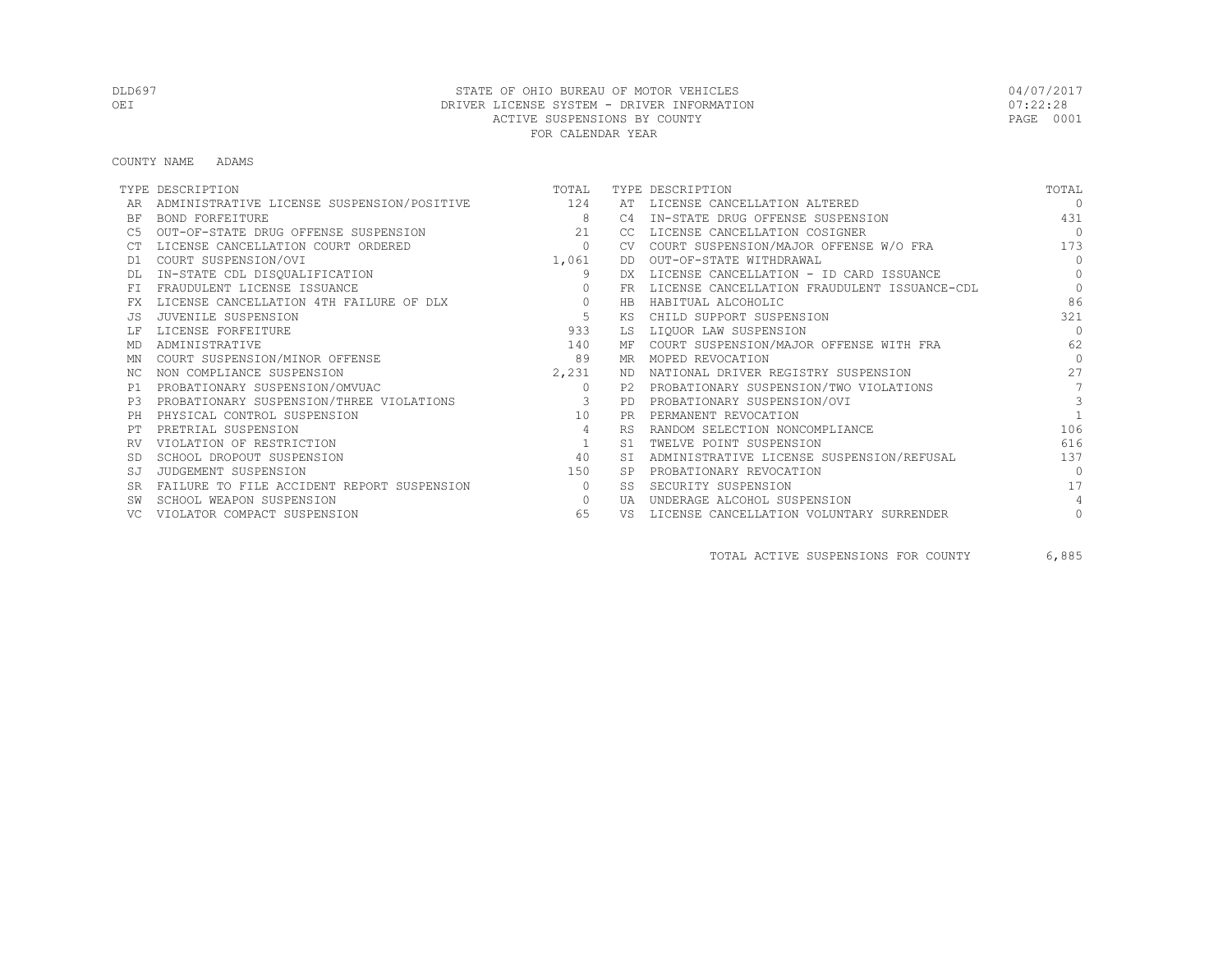COUNTY NAME ALLEN

|           | TYPE DESCRIPTION                           | TOTAL          |                | TYPE DESCRIPTION                             | TOTAL          |
|-----------|--------------------------------------------|----------------|----------------|----------------------------------------------|----------------|
|           | ADMINISTRATIVE LICENSE SUSPENSION/POSITIVE | 466            |                | AT LICENSE CANCELLATION ALTERED              | $\Omega$       |
| ΒF        | <b>BOND FORFEITURE</b>                     | 81             | C <sub>4</sub> | IN-STATE DRUG OFFENSE SUSPENSION             | 2,669          |
| C5        | OUT-OF-STATE DRUG OFFENSE SUSPENSION       | 64             | CC.            | LICENSE CANCELLATION COSIGNER                | $\overline{0}$ |
|           | LICENSE CANCELLATION COURT ORDERED         | $\circ$        | <b>CV</b>      | COURT SUSPENSION/MAJOR OFFENSE W/O FRA       | 892            |
| D1        | COURT SUSPENSION/OVI                       | 5,034          | DD             | OUT-OF-STATE WITHDRAWAL                      | $\overline{1}$ |
|           | IN-STATE CDL DISQUALIFICATION              | 58             | DX             | LICENSE CANCELLATION - ID CARD ISSUANCE      | $\Omega$       |
| <b>FT</b> | FRAUDULENT LICENSE ISSUANCE                |                | <b>FR</b>      | LICENSE CANCELLATION FRAUDULENT ISSUANCE-CDL | $\Omega$       |
| FX        | LICENSE CANCELLATION 4TH FAILURE OF DLX    | $\Omega$       | <b>HB</b>      | HABITUAL ALCOHOLIC                           | 145            |
| .JS       | JUVENILE SUSPENSION                        | 81             | ΚS             | CHILD SUPPORT SUSPENSION                     | 3,496          |
|           | LICENSE FORFEITURE                         | 2,007          | LS             | LIQUOR LAW SUSPENSION                        | $\Omega$       |
| MD        | ADMINISTRATIVE                             | 585            | МF             | COURT SUSPENSION/MAJOR OFFENSE WITH FRA      | 110            |
| ΜN        | COURT SUSPENSION/MINOR OFFENSE             | 618            | MR             | MOPED REVOCATION                             | $\bigcap$      |
| NC.       | NON COMPLIANCE SUSPENSION                  | 14,119         | ND             | NATIONAL DRIVER REGISTRY SUSPENSION          | 138            |
| P1        | PROBATIONARY SUSPENSION/OMVUAC             | $\overline{7}$ | P2.            | PROBATIONARY SUSPENSION/TWO VIOLATIONS       | 43             |
| P3        | PROBATIONARY SUSPENSION/THREE VIOLATIONS   | 12             | PD             | PROBATIONARY SUSPENSION/OVI                  | 27             |
| PH        | PHYSICAL CONTROL SUSPENSION                | 74             | <b>PR</b>      | PERMANENT REVOCATION                         | $\Omega$       |
| PТ        | PRETRIAL SUSPENSION                        | 28             | <b>RS</b>      | RANDOM SELECTION NONCOMPLIANCE               | 361            |
|           | VIOLATION OF RESTRICTION                   | 1              | S1             | TWELVE POINT SUSPENSION                      | 3,065          |
| -SD       | SCHOOL DROPOUT SUSPENSION                  | 46             | <b>ST</b>      | ADMINISTRATIVE LICENSE SUSPENSION/REFUSAL    | 1,327          |
| SJ        | JUDGEMENT SUSPENSION                       | 418            | <b>SP</b>      | PROBATIONARY REVOCATION                      |                |
| <b>SR</b> | FAILURE TO FILE ACCIDENT REPORT SUSPENSION | $\bigcirc$     | SS             | SECURITY SUSPENSION                          | 82             |
|           | SCHOOL WEAPON SUSPENSION                   | $\circ$        | <b>TJA</b>     | UNDERAGE ALCOHOL SUSPENSION                  | 41             |
|           | VIOLATOR COMPACT SUSPENSION                | 238            | VS             | LICENSE CANCELLATION VOLUNTARY SURRENDER     | $\circ$        |

TOTAL ACTIVE SUSPENSIONS FOR COUNTY 36,335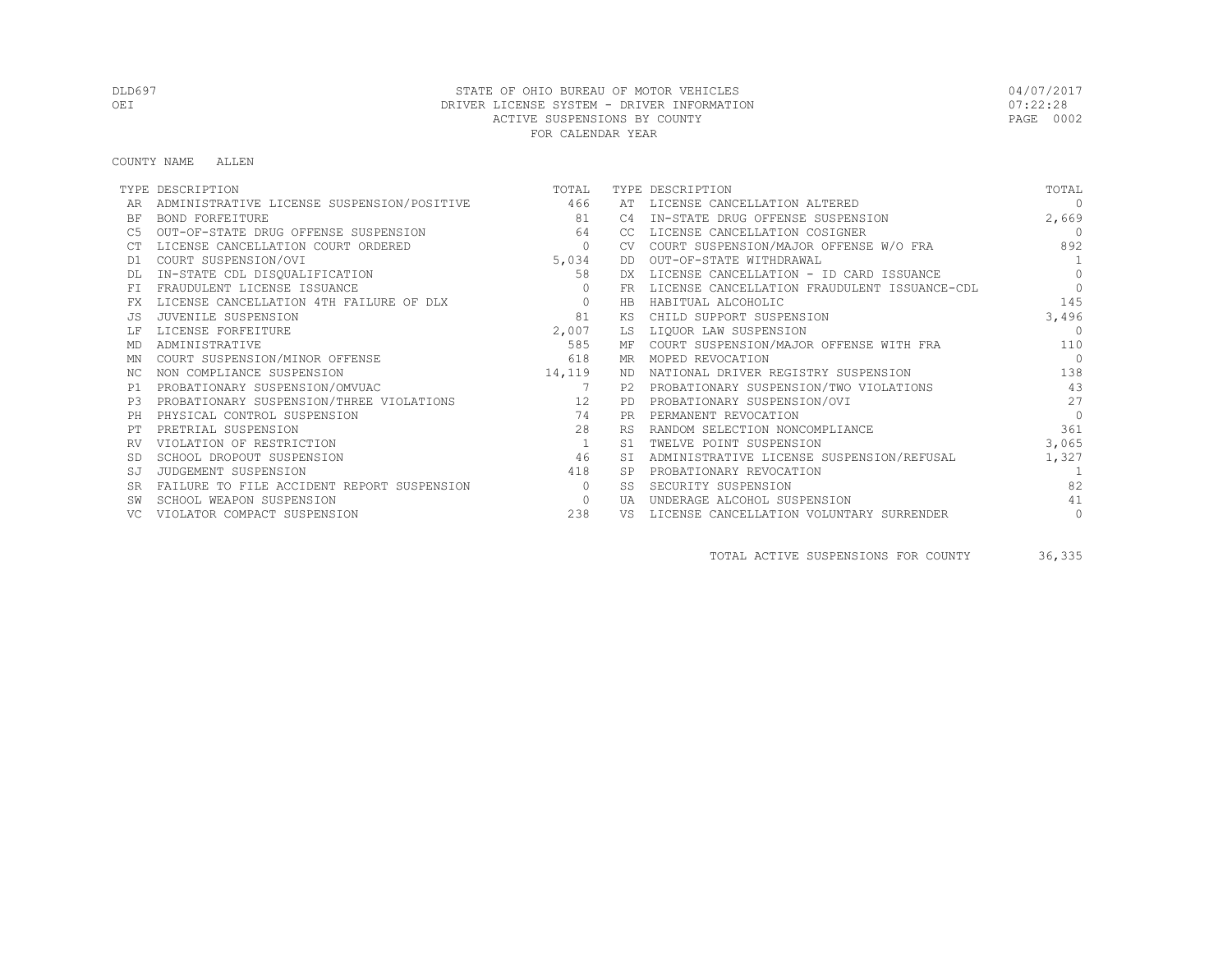#### COUNTY NAME ASHLAND

|                | TYPE DESCRIPTION                           | TOTAL          |           | TYPE DESCRIPTION                             | TOTAL          |
|----------------|--------------------------------------------|----------------|-----------|----------------------------------------------|----------------|
|                | ADMINISTRATIVE LICENSE SUSPENSION/POSITIVE | 97             |           | AT LICENSE CANCELLATION ALTERED              | $\cap$         |
| BF             | BOND FORFEITURE                            | $\overline{7}$ | C4        | IN-STATE DRUG OFFENSE SUSPENSION             | 711            |
|                | OUT-OF-STATE DRUG OFFENSE SUSPENSION       | 15             | CC.       | LICENSE CANCELLATION COSIGNER                | $\bigcap$      |
|                | LICENSE CANCELLATION COURT ORDERED         | $\overline{0}$ | <b>CV</b> | COURT SUSPENSION/MAJOR OFFENSE W/O FRA       | 232            |
| D1             | COURT SUSPENSION/OVI                       | 922            | DD.       | OUT-OF-STATE WITHDRAWAL                      | $\Omega$       |
|                | IN-STATE CDL DISQUALIFICATION              | 23             | DX.       | LICENSE CANCELLATION - ID CARD ISSUANCE      | $\Omega$       |
|                | FRAUDULENT LICENSE ISSUANCE                | $\circ$        | FR        | LICENSE CANCELLATION FRAUDULENT ISSUANCE-CDL | $\Omega$       |
| FX             | LICENSE CANCELLATION 4TH FAILURE OF DLX    | $\circ$        | HB        | HABITUAL ALCOHOLIC                           | 44             |
|                | JUVENILE SUSPENSION                        | 6              | КS        | CHILD SUPPORT SUSPENSION                     | 404            |
|                | LICENSE FORFEITURE                         | 384            | LS        | LIQUOR LAW SUSPENSION                        | $\bigcap$      |
| MD             | ADMINISTRATIVE                             | 324            | МF        | COURT SUSPENSION/MAJOR OFFENSE WITH FRA      | 30             |
| MN             | COURT SUSPENSION/MINOR OFFENSE             | 214            | MR        | MOPED REVOCATION                             | $\Omega$       |
| NC.            | NON COMPLIANCE SUSPENSION                  | 1,665          | ND.       | NATIONAL DRIVER REGISTRY SUSPENSION          | 27             |
| P1             | PROBATIONARY SUSPENSION/OMVUAC             | $\circ$        | P2        | PROBATIONARY SUSPENSION/TWO VIOLATIONS       | 18             |
| P <sub>3</sub> | PROBATIONARY SUSPENSION/THREE VIOLATIONS   | 6              | PD.       | PROBATIONARY SUSPENSION/OVI                  | $\overline{7}$ |
| PH             | PHYSICAL CONTROL SUSPENSION                | 14             | <b>PR</b> | PERMANENT REVOCATION                         | $\Omega$       |
|                | PRETRIAL SUSPENSION                        | 10             | <b>RS</b> | RANDOM SELECTION NONCOMPLIANCE               | 110            |
| RV             | VIOLATION OF RESTRICTION                   | $\mathbf{0}$   | S1        | TWELVE POINT SUSPENSION                      | 487            |
|                | SCHOOL DROPOUT SUSPENSION                  | 5              | <b>ST</b> | ADMINISTRATIVE LICENSE SUSPENSION/REFUSAL    | 104            |
| SJ             | JUDGEMENT SUSPENSION                       | 74             | <b>SP</b> | PROBATIONARY REVOCATION                      | $\bigcap$      |
| <b>SR</b>      | FAILURE TO FILE ACCIDENT REPORT SUSPENSION | $\Omega$       | SS        | SECURITY SUSPENSION                          | 19             |
|                | SCHOOL WEAPON SUSPENSION                   |                | UA        | UNDERAGE ALCOHOL SUSPENSION                  | $\mathfrak{D}$ |
|                | VIOLATOR COMPACT SUSPENSION                | 55             | VS        | LICENSE CANCELLATION VOLUNTARY SURRENDER     | $\mathbf{0}$   |

TOTAL ACTIVE SUSPENSIONS FOR COUNTY 6,017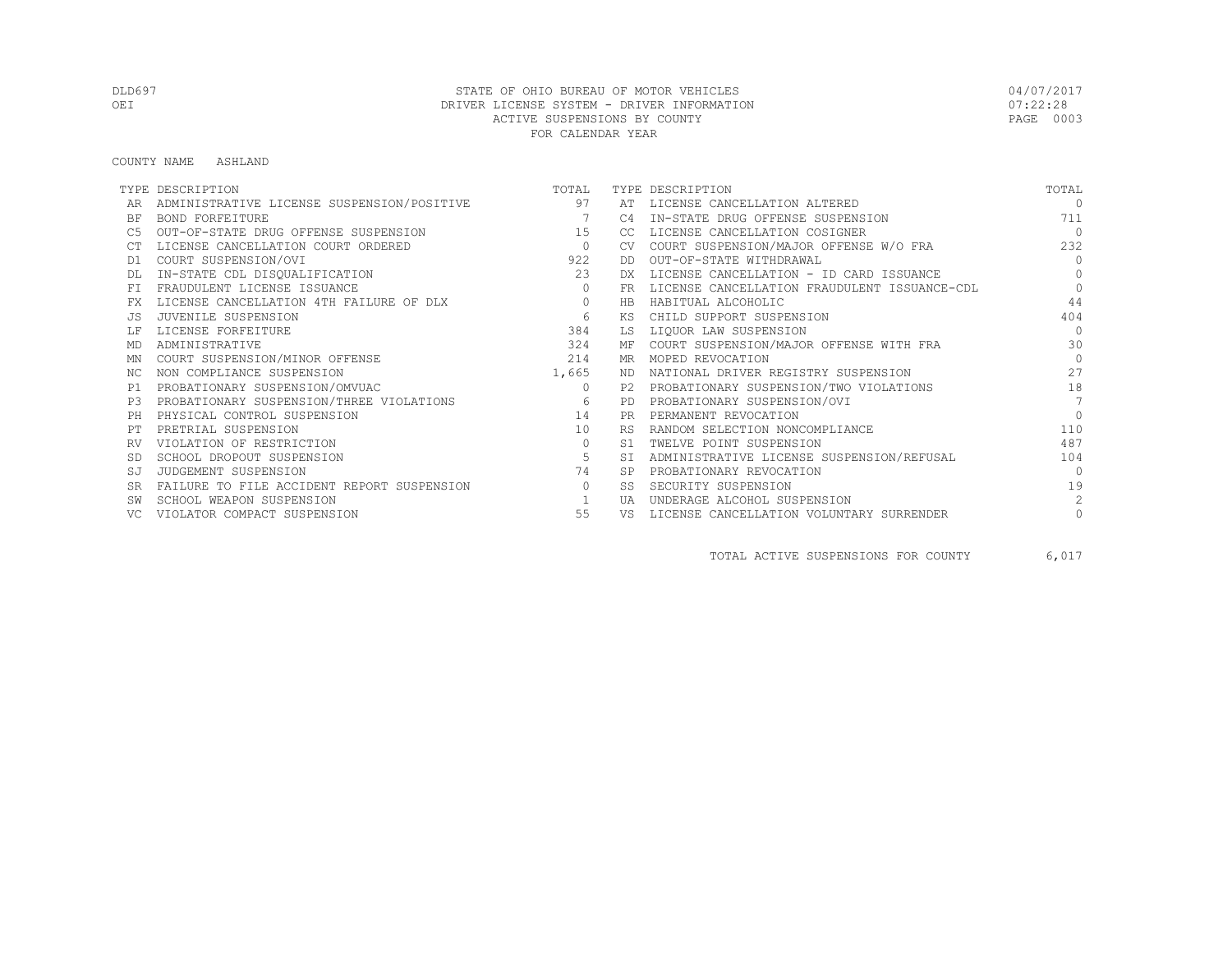#### COUNTY NAME ASHTABULA

|           | TYPE DESCRIPTION                           | TOTAL          |                | TYPE DESCRIPTION                             | TOTAL          |
|-----------|--------------------------------------------|----------------|----------------|----------------------------------------------|----------------|
|           | ADMINISTRATIVE LICENSE SUSPENSION/POSITIVE | 458            |                | AT LICENSE CANCELLATION ALTERED              | $\Omega$       |
| ΒF        | <b>BOND FORFEITURE</b>                     | 291            | C <sub>4</sub> | IN-STATE DRUG OFFENSE SUSPENSION             | 1,622          |
| C5        | OUT-OF-STATE DRUG OFFENSE SUSPENSION       | 36             | CC             | LICENSE CANCELLATION COSIGNER                | $\overline{0}$ |
|           | LICENSE CANCELLATION COURT ORDERED         | $\overline{0}$ | CV.            | COURT SUSPENSION/MAJOR OFFENSE W/O FRA       | 304            |
| D1        | COURT SUSPENSION/OVI                       | 3,817          | DD             | OUT-OF-STATE WITHDRAWAL                      | $\overline{1}$ |
|           | IN-STATE CDL DISQUALIFICATION              | 64             |                | LICENSE CANCELLATION - ID CARD ISSUANCE      | $\Omega$       |
| <b>FT</b> | FRAUDULENT LICENSE ISSUANCE                |                | FR             | LICENSE CANCELLATION FRAUDULENT ISSUANCE-CDL |                |
| FX        | LICENSE CANCELLATION 4TH FAILURE OF DLX    | $\Omega$       | HB             | HABITUAL ALCOHOLIC                           | 219            |
| .JS       | JUVENILE SUSPENSION                        | $\Omega$       | ΚS             | CHILD SUPPORT SUSPENSION                     | 1,538          |
|           | LICENSE FORFEITURE                         | 4,185          | LS             | LIQUOR LAW SUSPENSION                        | $\Omega$       |
| MD        | ADMINISTRATIVE                             | 582            | МF             | COURT SUSPENSION/MAJOR OFFENSE WITH FRA      | 63             |
| ΜN        | COURT SUSPENSION/MINOR OFFENSE             | 221            | MR             | MOPED REVOCATION                             | $\Omega$       |
| NC.       | NON COMPLIANCE SUSPENSION                  | 7,857          | ND             | NATIONAL DRIVER REGISTRY SUSPENSION          | 201            |
| P1        | PROBATIONARY SUSPENSION/OMVUAC             | $\circ$        | P2.            | PROBATIONARY SUSPENSION/TWO VIOLATIONS       | 16             |
| P3        | PROBATIONARY SUSPENSION/THREE VIOLATIONS   | 5              | PD             | PROBATIONARY SUSPENSION/OVI                  | $6^{\circ}$    |
| PH        | PHYSICAL CONTROL SUSPENSION                | 62             | PR             | PERMANENT REVOCATION                         |                |
| PТ        | PRETRIAL SUSPENSION                        | 72             | <b>RS</b>      | RANDOM SELECTION NONCOMPLIANCE               | 345            |
|           | VIOLATION OF RESTRICTION                   | $\circ$        | S1             | TWELVE POINT SUSPENSION                      | 2,016          |
| -SD       | SCHOOL DROPOUT SUSPENSION                  | 5              | <b>ST</b>      | ADMINISTRATIVE LICENSE SUSPENSION/REFUSAL    | 377            |
| SJ        | JUDGEMENT SUSPENSION                       | 367            |                | PROBATIONARY REVOCATION                      |                |
| <b>SR</b> | FAILURE TO FILE ACCIDENT REPORT SUSPENSION | $\Omega$       | SS             | SECURITY SUSPENSION                          | 85             |
|           | SCHOOL WEAPON SUSPENSION                   | $\circ$        | <b>TJA</b>     | UNDERAGE ALCOHOL SUSPENSION                  | 12             |
|           | VIOLATOR COMPACT SUSPENSION                | 297            | VS             | LICENSE CANCELLATION VOLUNTARY SURRENDER     | $\circ$        |

TOTAL ACTIVE SUSPENSIONS FOR COUNTY 25,131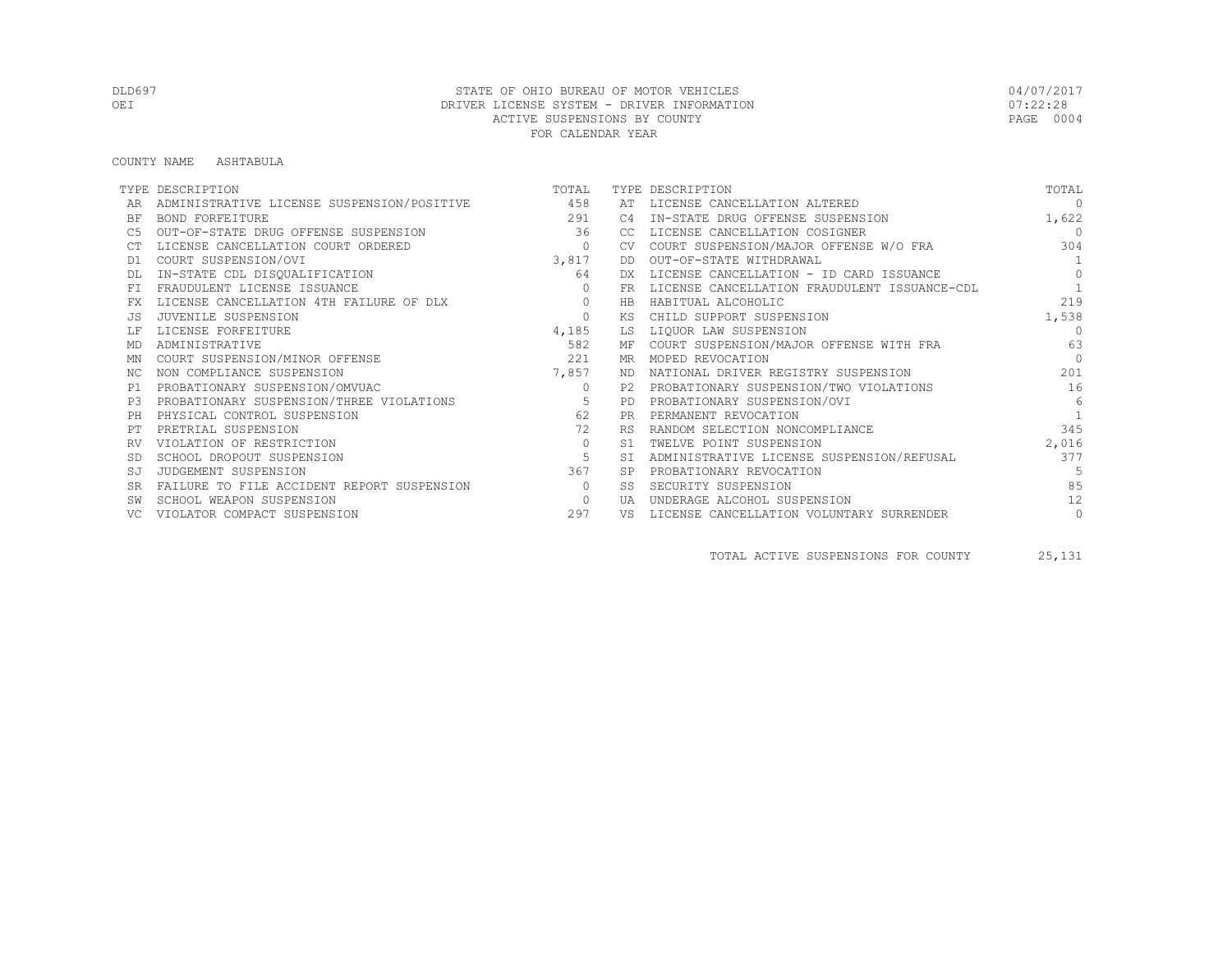COUNTY NAME ATHENS

|           | TYPE DESCRIPTION                               | TOTAL          |           | TYPE DESCRIPTION                             | TOTAL          |
|-----------|------------------------------------------------|----------------|-----------|----------------------------------------------|----------------|
|           | ADMINISTRATIVE LICENSE SUSPENSION/POSITIVE 217 |                | AT        | LICENSE CANCELLATION ALTERED                 | $\Omega$       |
| BF        | <b>BOND FORFEITURE</b>                         | 22             | C4        | IN-STATE DRUG OFFENSE SUSPENSION             | 793            |
|           | OUT-OF-STATE DRUG OFFENSE SUSPENSION           | 33             | CC.       | LICENSE CANCELLATION COSIGNER                | $\bigcap$      |
|           | LICENSE CANCELLATION COURT ORDERED             | $\circ$        | <b>CV</b> | COURT SUSPENSION/MAJOR OFFENSE W/O FRA       | 398            |
| D1        | COURT SUSPENSION/OVI                           | 1,666          | DD        | OUT-OF-STATE WITHDRAWAL                      | $\overline{1}$ |
|           | IN-STATE CDL DISQUALIFICATION                  | 13             | DX        | LICENSE CANCELLATION - ID CARD ISSUANCE      | $\Omega$       |
| FT.       | FRAUDULENT LICENSE ISSUANCE                    | $\Omega$       | FR.       | LICENSE CANCELLATION FRAUDULENT ISSUANCE-CDL | $\Omega$       |
|           | LICENSE CANCELLATION 4TH FAILURE OF DLX        | $\circ$        | HB        | HABITUAL ALCOHOLIC                           | 105            |
|           | JUVENILE SUSPENSION                            | 2              | КS        | CHILD SUPPORT SUSPENSION                     | 592            |
|           | LICENSE FORFEITURE                             | 1,552          | LS        | LIQUOR LAW SUSPENSION                        | $\Omega$       |
| MD        | ADMINISTRATIVE                                 | 327            | МF        | COURT SUSPENSION/MAJOR OFFENSE WITH FRA      | 89             |
| ΜN        | COURT SUSPENSION/MINOR OFFENSE                 | 148            | MR.       | MOPED REVOCATION                             | $\bigcap$      |
| NC.       | NON COMPLIANCE SUSPENSION                      | 4,053          | ND.       | NATIONAL DRIVER REGISTRY SUSPENSION          | 46             |
| P1        | PROBATIONARY SUSPENSION/OMVUAC                 | <sup>1</sup>   | P2.       | PROBATIONARY SUSPENSION/TWO VIOLATIONS       | 10             |
| P3        | PROBATIONARY SUSPENSION/THREE VIOLATIONS       | $\overline{1}$ | <b>PD</b> | PROBATIONARY SUSPENSION/OVI                  | 5              |
| PH        | PHYSICAL CONTROL SUSPENSION                    | 29             | <b>PR</b> | PERMANENT REVOCATION                         |                |
|           | PRETRIAL SUSPENSION                            | 21             | <b>RS</b> | RANDOM SELECTION NONCOMPLIANCE               | 241            |
|           | VIOLATION OF RESTRICTION                       | $\circ$        | S1        | TWELVE POINT SUSPENSION                      | 751            |
|           | SCHOOL DROPOUT SUSPENSION                      | $\mathbf{3}$   | <b>ST</b> | ADMINISTRATIVE LICENSE SUSPENSION/REFUSAL    | 224            |
| SJ        | JUDGEMENT SUSPENSION                           | 184            | <b>SP</b> | PROBATIONARY REVOCATION                      | $\overline{1}$ |
| <b>SR</b> | FAILURE TO FILE ACCIDENT REPORT SUSPENSION     | $\bigcirc$     | SS.       | SECURITY SUSPENSION                          | 40             |
|           | SCHOOL WEAPON SUSPENSION                       | $\circ$        | <b>UA</b> | UNDERAGE ALCOHOL SUSPENSION                  | 18             |
|           | VIOLATOR COMPACT SUSPENSION                    | 306            | VS        | LICENSE CANCELLATION VOLUNTARY SURRENDER     | $\circ$        |

TOTAL ACTIVE SUSPENSIONS FOR COUNTY 11,893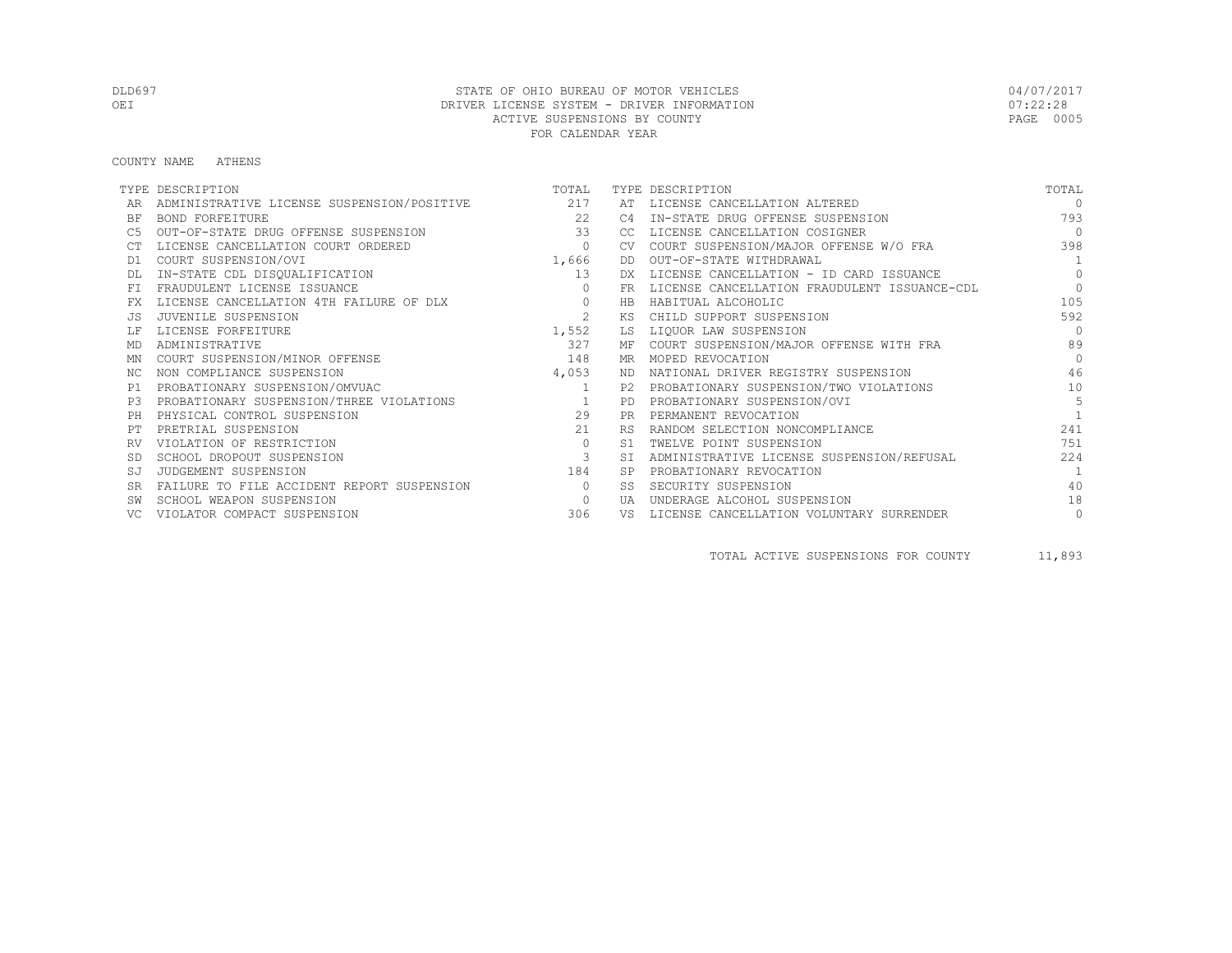#### COUNTY NAME AUGLAIZE

|           | TYPE DESCRIPTION                               | TOTAL                   |           | TYPE DESCRIPTION                             | TOTAL          |
|-----------|------------------------------------------------|-------------------------|-----------|----------------------------------------------|----------------|
|           | ADMINISTRATIVE LICENSE SUSPENSION/POSITIVE 102 |                         | AT        | LICENSE CANCELLATION ALTERED                 | $\bigcap$      |
| ΒF        | BOND FORFEITURE                                | 31                      | C4        | IN-STATE DRUG OFFENSE SUSPENSION             | 522            |
| C5        | OUT-OF-STATE DRUG OFFENSE SUSPENSION           | 12                      | CC        | LICENSE CANCELLATION COSIGNER                | $\bigcap$      |
|           | LICENSE CANCELLATION COURT ORDERED             | $\overline{0}$          | CV.       | COURT SUSPENSION/MAJOR OFFENSE W/O FRA       | 110            |
| D1        | COURT SUSPENSION/OVI                           | 915                     | DD.       | OUT-OF-STATE WITHDRAWAL                      | 3              |
|           | IN-STATE CDL DISQUALIFICATION                  | 24                      | DX.       | LICENSE CANCELLATION - ID CARD ISSUANCE      | $\Omega$       |
| FT        | FRAUDULENT LICENSE ISSUANCE                    | $\Omega$                | <b>FR</b> | LICENSE CANCELLATION FRAUDULENT ISSUANCE-CDL | $\circ$        |
| FX        | LICENSE CANCELLATION 4TH FAILURE OF DLX        | $\circ$                 | HB        | HABITUAL ALCOHOLIC                           | 32             |
|           | JUVENILE SUSPENSION                            | 17                      | ΚS        | CHILD SUPPORT SUSPENSION                     | 332            |
|           | LICENSE FORFEITURE                             | 930                     | LS        | LIQUOR LAW SUSPENSION                        | $\Omega$       |
| MD        | ADMINISTRATIVE                                 | 262                     | МF        | COURT SUSPENSION/MAJOR OFFENSE WITH FRA      | 31             |
| MN        | COURT SUSPENSION/MINOR OFFENSE                 | 89                      | MR        | MOPED REVOCATION                             | $\Omega$       |
| NC.       | NON COMPLIANCE SUSPENSION                      | 1,870                   | ND        | NATIONAL DRIVER REGISTRY SUSPENSION          | 35             |
| P1        | PROBATIONARY SUSPENSION/OMVUAC                 | 1                       | P2.       | PROBATIONARY SUSPENSION/TWO VIOLATIONS       | 8              |
| P3        | PROBATIONARY SUSPENSION/THREE VIOLATIONS       | 4                       | <b>PD</b> | PROBATIONARY SUSPENSION/OVI                  | $\overline{4}$ |
| PH        | PHYSICAL CONTROL SUSPENSION                    | 8                       | <b>PR</b> | PERMANENT REVOCATION                         | $\Omega$       |
|           | PRETRIAL SUSPENSION                            | 17                      | <b>RS</b> | RANDOM SELECTION NONCOMPLIANCE               | 80             |
| RV        | VIOLATION OF RESTRICTION                       | $\circ$                 | S1        | TWELVE POINT SUSPENSION                      | 486            |
|           | SCHOOL DROPOUT SUSPENSION                      | $\overline{\mathbf{3}}$ | <b>ST</b> | ADMINISTRATIVE LICENSE SUSPENSION/REFUSAL    | 139            |
| SJ        | JUDGEMENT SUSPENSION                           | 75                      | <b>SP</b> | PROBATIONARY REVOCATION                      | $\bigcap$      |
| <b>SR</b> | FAILURE TO FILE ACCIDENT REPORT SUSPENSION     | $\circ$                 | SS        | SECURITY SUSPENSION                          | 12             |
|           | SCHOOL WEAPON SUSPENSION                       | $\Omega$                | UA        | UNDERAGE ALCOHOL SUSPENSION                  | 5              |
|           | VIOLATOR COMPACT SUSPENSION                    | 33                      | VS        | LICENSE CANCELLATION VOLUNTARY SURRENDER     | $\circ$        |

TOTAL ACTIVE SUSPENSIONS FOR COUNTY 6,192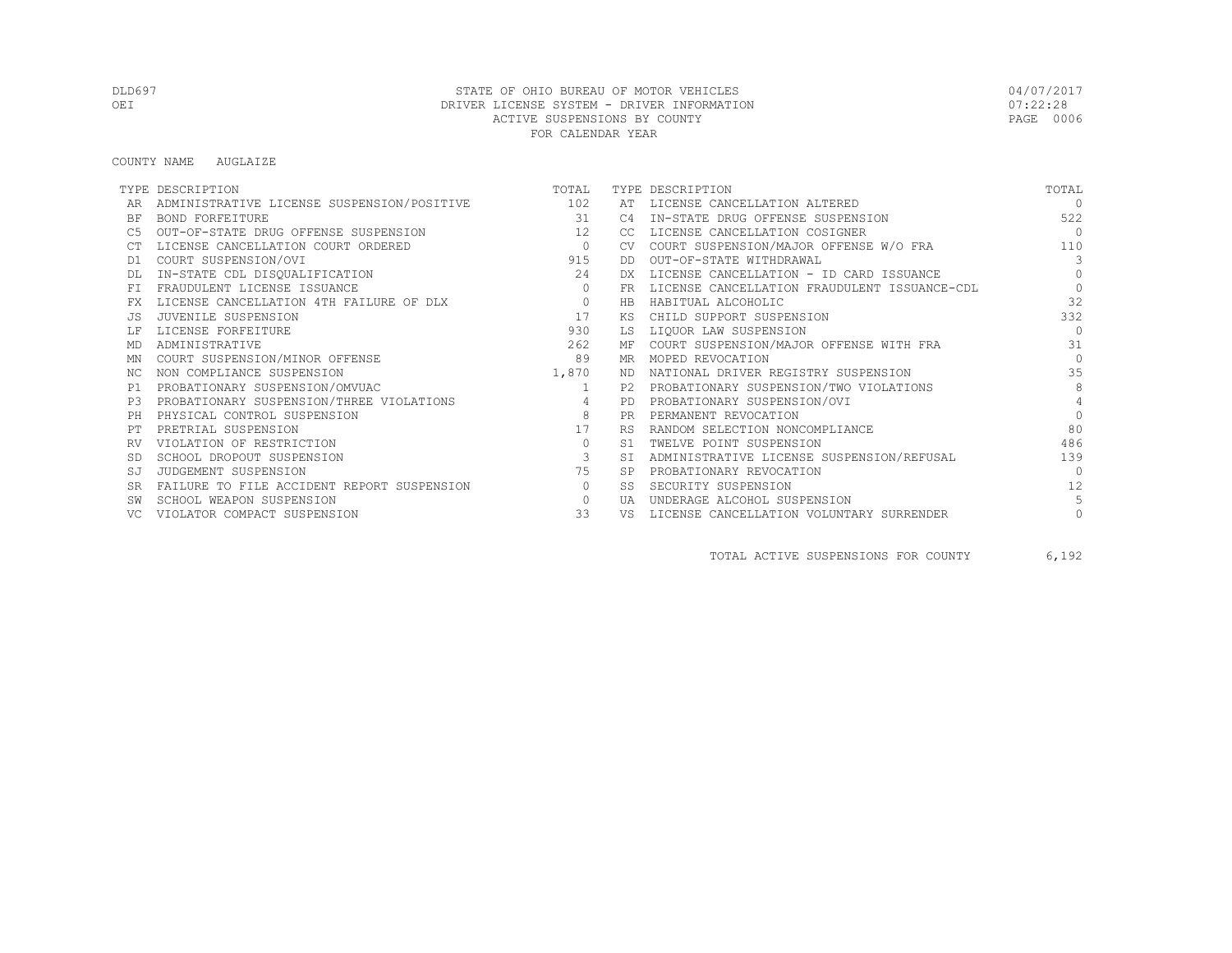COUNTY NAME BELMONT

|           | TYPE DESCRIPTION                               | TOTAL          |            | TYPE DESCRIPTION                             | TOTAL          |
|-----------|------------------------------------------------|----------------|------------|----------------------------------------------|----------------|
|           | ADMINISTRATIVE LICENSE SUSPENSION/POSITIVE 255 |                | AT         | LICENSE CANCELLATION ALTERED                 | $\Omega$       |
| BF        | <b>BOND FORFEITURE</b>                         | 86             | C4         | IN-STATE DRUG OFFENSE SUSPENSION             | 568            |
|           | OUT-OF-STATE DRUG OFFENSE SUSPENSION           | 93             | CC.        | LICENSE CANCELLATION COSIGNER                | $\overline{0}$ |
|           | LICENSE CANCELLATION COURT ORDERED             | $\circ$        | <b>CV</b>  | COURT SUSPENSION/MAJOR OFFENSE W/O FRA       | 571            |
| D1        | COURT SUSPENSION/OVI                           | 1,886          | DD.        | OUT-OF-STATE WITHDRAWAL                      | $\overline{1}$ |
|           | IN-STATE CDL DISQUALIFICATION                  | 46             | DX.        | LICENSE CANCELLATION - ID CARD ISSUANCE      | $\Omega$       |
| FT.       | FRAUDULENT LICENSE ISSUANCE                    | $\Omega$       | FR         | LICENSE CANCELLATION FRAUDULENT ISSUANCE-CDL | $\overline{1}$ |
|           | LICENSE CANCELLATION 4TH FAILURE OF DLX        | $\circ$        | HB         | HABITUAL ALCOHOLIC                           | 107            |
|           | JUVENILE SUSPENSION                            | $\mathbf{0}$   | ΚS         | CHILD SUPPORT SUSPENSION                     | 857            |
|           | LICENSE FORFEITURE                             | 1,457          | LS         | LIQUOR LAW SUSPENSION                        | $\bigcap$      |
| MD        | ADMINISTRATIVE                                 | 449            | МF         | COURT SUSPENSION/MAJOR OFFENSE WITH FRA      | 119            |
| ΜN        | COURT SUSPENSION/MINOR OFFENSE                 | 191            | MR.        | MOPED REVOCATION                             | $\bigcap$      |
| NC.       | NON COMPLIANCE SUSPENSION                      | 4,496          | ND.        | NATIONAL DRIVER REGISTRY SUSPENSION          | 159            |
| P1        | PROBATIONARY SUSPENSION/OMVUAC                 | 2              | P2.        | PROBATIONARY SUSPENSION/TWO VIOLATIONS       | 9              |
| P3        | PROBATIONARY SUSPENSION/THREE VIOLATIONS       |                | PD.        | PROBATIONARY SUSPENSION/OVI                  | 12             |
| PH        | PHYSICAL CONTROL SUSPENSION                    | 15             | <b>PR</b>  | PERMANENT REVOCATION                         | $\overline{1}$ |
|           | PRETRIAL SUSPENSION                            | 5              | <b>RS</b>  | RANDOM SELECTION NONCOMPLIANCE               | 278            |
|           | VIOLATION OF RESTRICTION                       |                | S1         | TWELVE POINT SUSPENSION                      | 1,288          |
|           | SCHOOL DROPOUT SUSPENSION                      | $\overline{1}$ | <b>ST</b>  | ADMINISTRATIVE LICENSE SUSPENSION/REFUSAL    | 185            |
| SJ        | JUDGEMENT SUSPENSION                           | 137            | <b>SP</b>  | PROBATIONARY REVOCATION                      | $\bigcap$      |
| <b>SR</b> | FAILURE TO FILE ACCIDENT REPORT SUSPENSION     | $\Omega$       | SS.        | SECURITY SUSPENSION                          | 25             |
|           | SCHOOL WEAPON SUSPENSION                       | $\circ$        | <b>TJA</b> | UNDERAGE ALCOHOL SUSPENSION                  | 14             |
|           | VIOLATOR COMPACT SUSPENSION                    | 583            | VS         | LICENSE CANCELLATION VOLUNTARY SURRENDER     | $\circ$        |

TOTAL ACTIVE SUSPENSIONS FOR COUNTY 13,901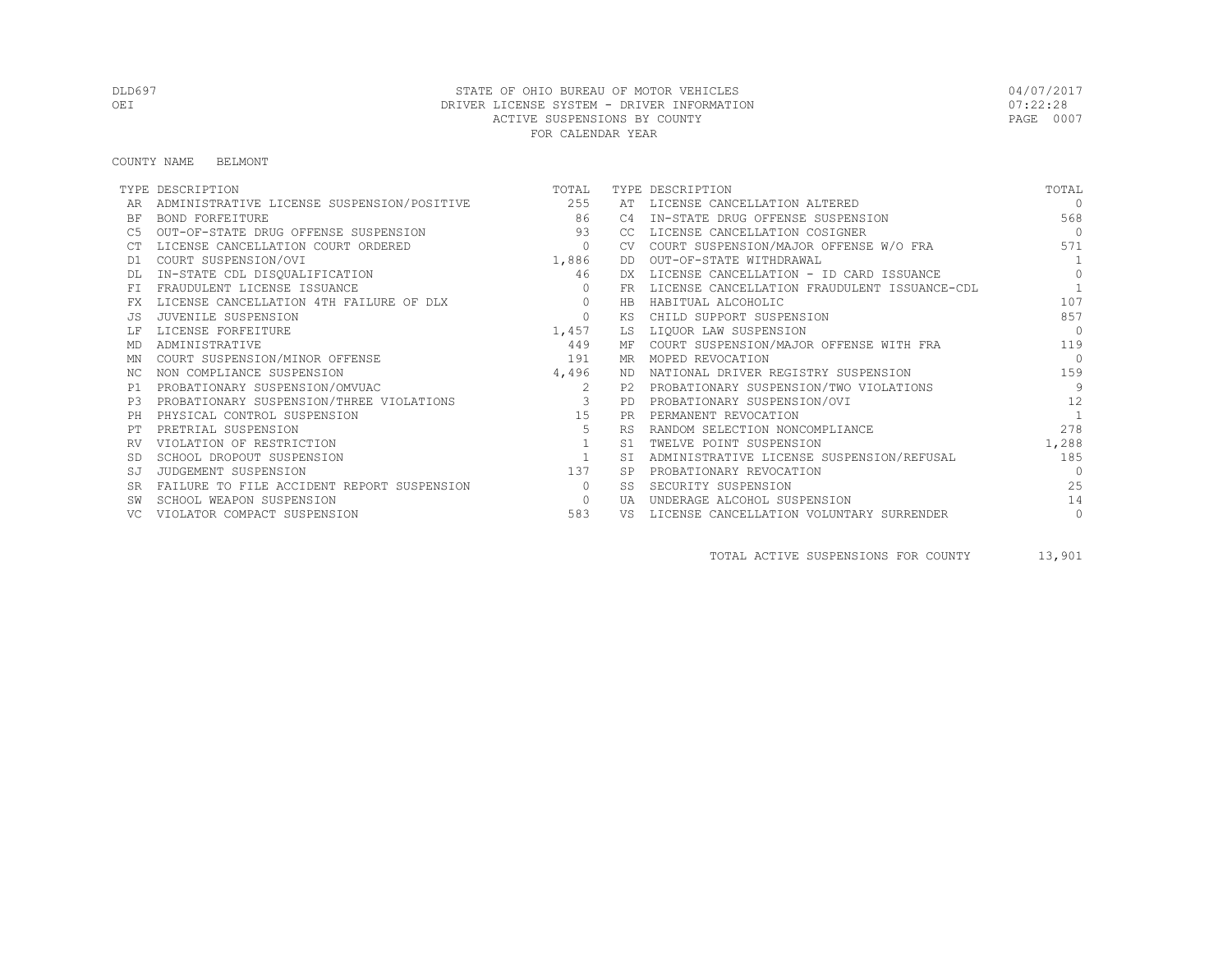COUNTY NAME BROWN

|           | TYPE DESCRIPTION                               | TOTAL          |            | TYPE DESCRIPTION                             | TOTAL          |
|-----------|------------------------------------------------|----------------|------------|----------------------------------------------|----------------|
|           | ADMINISTRATIVE LICENSE SUSPENSION/POSITIVE 188 |                |            | AT LICENSE CANCELLATION ALTERED              | $\Omega$       |
| BF        | BOND FORFEITURE                                | 4              | C4         | IN-STATE DRUG OFFENSE SUSPENSION             | 973            |
|           | OUT-OF-STATE DRUG OFFENSE SUSPENSION           | 57             | CC.        | LICENSE CANCELLATION COSIGNER                | $\bigcap$      |
|           | LICENSE CANCELLATION COURT ORDERED             | $\circ$        | <b>CV</b>  | COURT SUSPENSION/MAJOR OFFENSE W/O FRA       | 296            |
| D1        | COURT SUSPENSION/OVI                           | 1,420          | DD         | OUT-OF-STATE WITHDRAWAL                      | $\overline{1}$ |
|           | IN-STATE CDL DISQUALIFICATION                  | 26             | DX.        | LICENSE CANCELLATION - ID CARD ISSUANCE      | $\Omega$       |
| FT.       | FRAUDULENT LICENSE ISSUANCE                    | $\Omega$       | FR.        | LICENSE CANCELLATION FRAUDULENT ISSUANCE-CDL | $\Omega$       |
|           | LICENSE CANCELLATION 4TH FAILURE OF DLX        | $\circ$        | HB         | HABITUAL ALCOHOLIC                           | 103            |
|           | JUVENILE SUSPENSION                            | $\circ$        | КS         | CHILD SUPPORT SUSPENSION                     | 638            |
|           | LICENSE FORFEITURE                             | 2,364          | LS         | LIQUOR LAW SUSPENSION                        | $\bigcap$      |
| MD        | ADMINISTRATIVE                                 | 256            | МF         | COURT SUSPENSION/MAJOR OFFENSE WITH FRA      | 103            |
| ΜN        | COURT SUSPENSION/MINOR OFFENSE                 | 134            | MR.        | MOPED REVOCATION                             | $\bigcap$      |
| NC.       | NON COMPLIANCE SUSPENSION                      | 3,747          | ND.        | NATIONAL DRIVER REGISTRY SUSPENSION          | 29             |
| P1        | PROBATIONARY SUSPENSION/OMVUAC                 | $\mathbf{3}$   | P2         | PROBATIONARY SUSPENSION/TWO VIOLATIONS       | 13             |
| P3        | PROBATIONARY SUSPENSION/THREE VIOLATIONS       |                | <b>PD</b>  | PROBATIONARY SUSPENSION/OVI                  | 5              |
| PH        | PHYSICAL CONTROL SUSPENSION                    | 23             | <b>PR</b>  | PERMANENT REVOCATION                         | $\Omega$       |
|           | PRETRIAL SUSPENSION                            | 5              | <b>RS</b>  | RANDOM SELECTION NONCOMPLIANCE               | 157            |
|           | VIOLATION OF RESTRICTION                       | $\circ$        | S1         | TWELVE POINT SUSPENSION                      | 1,008          |
|           | SCHOOL DROPOUT SUSPENSION                      | $\overline{4}$ | <b>ST</b>  | ADMINISTRATIVE LICENSE SUSPENSION/REFUSAL    | 199            |
| SJ        | JUDGEMENT SUSPENSION                           | 152            | <b>SP</b>  | PROBATIONARY REVOCATION                      | $\Omega$       |
| <b>SR</b> | FAILURE TO FILE ACCIDENT REPORT SUSPENSION     | $\bigcirc$     | SS.        | SECURITY SUSPENSION                          | 36             |
|           | SCHOOL WEAPON SUSPENSION                       | $\circ$        | <b>TJA</b> | UNDERAGE ALCOHOL SUSPENSION                  | 12             |
|           | VIOLATOR COMPACT SUSPENSION                    | 118            | VS         | LICENSE CANCELLATION VOLUNTARY SURRENDER     | $\circ$        |

TOTAL ACTIVE SUSPENSIONS FOR COUNTY 12,075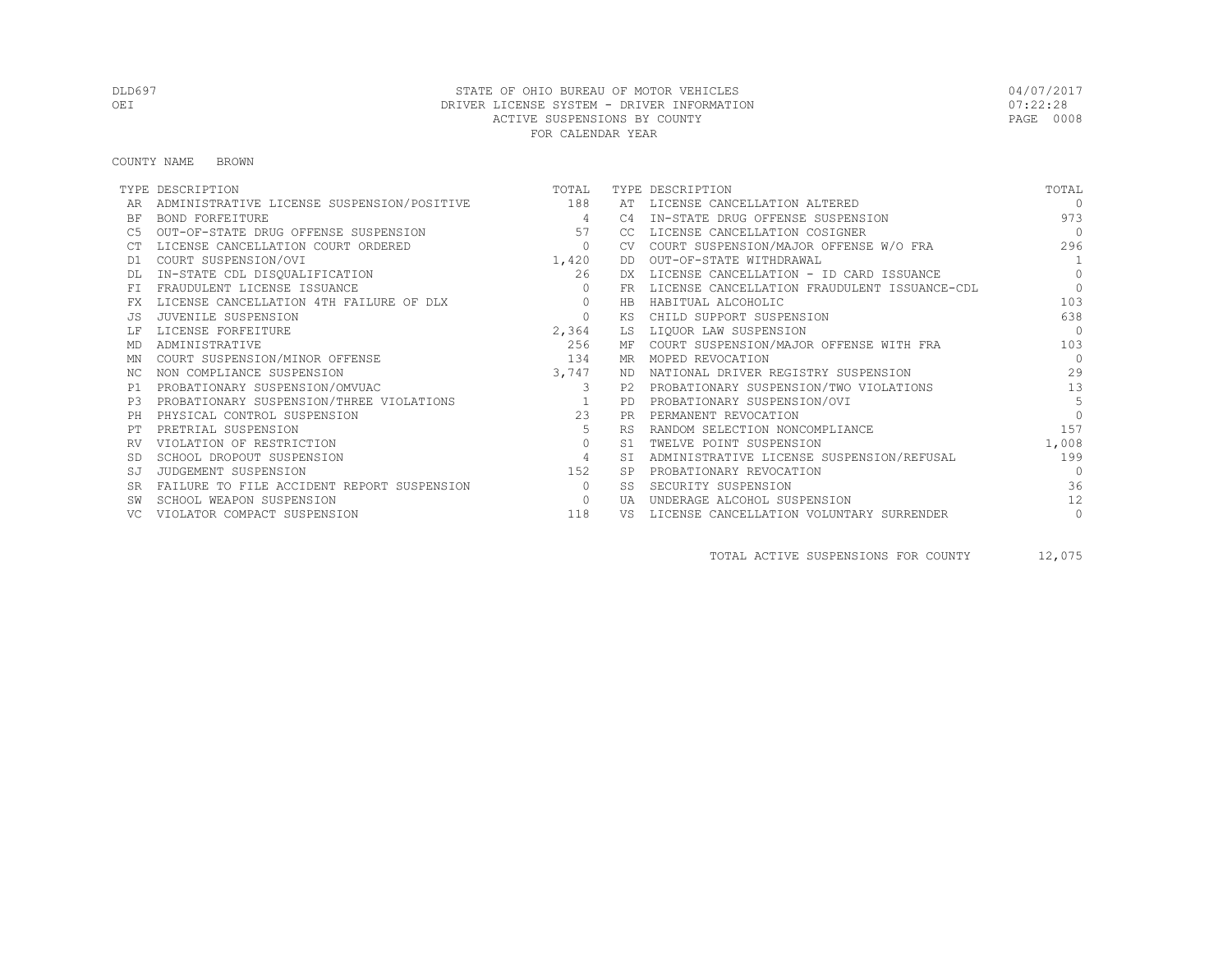#### COUNTY NAME BUTLER

|           | TYPE DESCRIPTION                                 | TOTAL        |           | TYPE DESCRIPTION                             | TOTAL     |
|-----------|--------------------------------------------------|--------------|-----------|----------------------------------------------|-----------|
|           | ADMINISTRATIVE LICENSE SUSPENSION/POSITIVE 1,512 |              | AT        | LICENSE CANCELLATION ALTERED                 | $\cap$    |
| <b>BF</b> | BOND FORFEITURE                                  | 144          |           | IN-STATE DRUG OFFENSE SUSPENSION             | 7,380     |
| C5        | OUT-OF-STATE DRUG OFFENSE SUSPENSION             | 289          | CC        | LICENSE CANCELLATION COSIGNER                | $\Omega$  |
|           | LICENSE CANCELLATION COURT ORDERED               | $\mathbf{0}$ |           | COURT SUSPENSION/MAJOR OFFENSE W/O FRA       | 2,846     |
| D1        | COURT SUSPENSION/OVI                             | 10,987       | DD        | OUT-OF-STATE WITHDRAWAL                      | 8         |
|           | IN-STATE CDL DISQUALIFICATION                    | 122          | DX.       | LICENSE CANCELLATION - ID CARD ISSUANCE      | $\bigcap$ |
| FT.       | FRAUDULENT LICENSE ISSUANCE                      | $\Omega$     | FR.       | LICENSE CANCELLATION FRAUDULENT ISSUANCE-CDL | $\Omega$  |
| FX        | LICENSE CANCELLATION 4TH FAILURE OF DLX          | $\mathbf{0}$ | HB        | HABITUAL ALCOHOLIC                           | 556       |
|           | JUVENILE SUSPENSION                              | $\mathbf{0}$ | KS        | CHILD SUPPORT SUSPENSION                     | 7,844     |
|           | LICENSE FORFEITURE                               | 14,411       | LS        | LIOUOR LAW SUSPENSION                        | $\cap$    |
| MD        | ADMINISTRATIVE                                   | 1,545        |           | MF COURT SUSPENSION/MAJOR OFFENSE WITH FRA   | 211       |
| ΜN        | COURT SUSPENSION/MINOR OFFENSE                   | 1,650        |           | MR MOPED REVOCATION                          | $\bigcap$ |
| ΝC        | NON COMPLIANCE SUSPENSION                        | 46,332       | ND.       | NATIONAL DRIVER REGISTRY SUSPENSION          | 382       |
| P1        | PROBATIONARY SUSPENSION/OMVUAC                   | 9            | P2.       | PROBATIONARY SUSPENSION/TWO VIOLATIONS       | 75        |
| P.3       | PROBATIONARY SUSPENSION/THREE VIOLATIONS         | 22           | PD.       | PROBATIONARY SUSPENSION/OVI                  | 49        |
| PH        | PHYSICAL CONTROL SUSPENSION                      | 160          | <b>PR</b> | PERMANENT REVOCATION                         | $\Omega$  |
|           | PRETRIAL SUSPENSION                              | 49           | <b>RS</b> | RANDOM SELECTION NONCOMPLIANCE               | 1,121     |
| RV        | VIOLATION OF RESTRICTION                         | 6            | S1        | TWELVE POINT SUSPENSION                      | 8,173     |
|           | SCHOOL DROPOUT SUSPENSION                        | 498          | SI        | ADMINISTRATIVE LICENSE SUSPENSION/REFUSAL    | 1,340     |
| SJ        | JUDGEMENT SUSPENSION                             | 1,550        | SP        | PROBATIONARY REVOCATION                      |           |
| <b>SR</b> | FAILURE TO FILE ACCIDENT REPORT SUSPENSION       | $\Omega$     | SS        | SECURITY SUSPENSION                          | 405       |
|           | SCHOOL WEAPON SUSPENSION                         | $\Omega$     | UA        | UNDERAGE ALCOHOL SUSPENSION                  | 39        |
|           | VIOLATOR COMPACT SUSPENSION                      | 891          | VS        | LICENSE CANCELLATION VOLUNTARY SURRENDER     | $\circ$   |

TOTAL ACTIVE SUSPENSIONS FOR COUNTY 110,607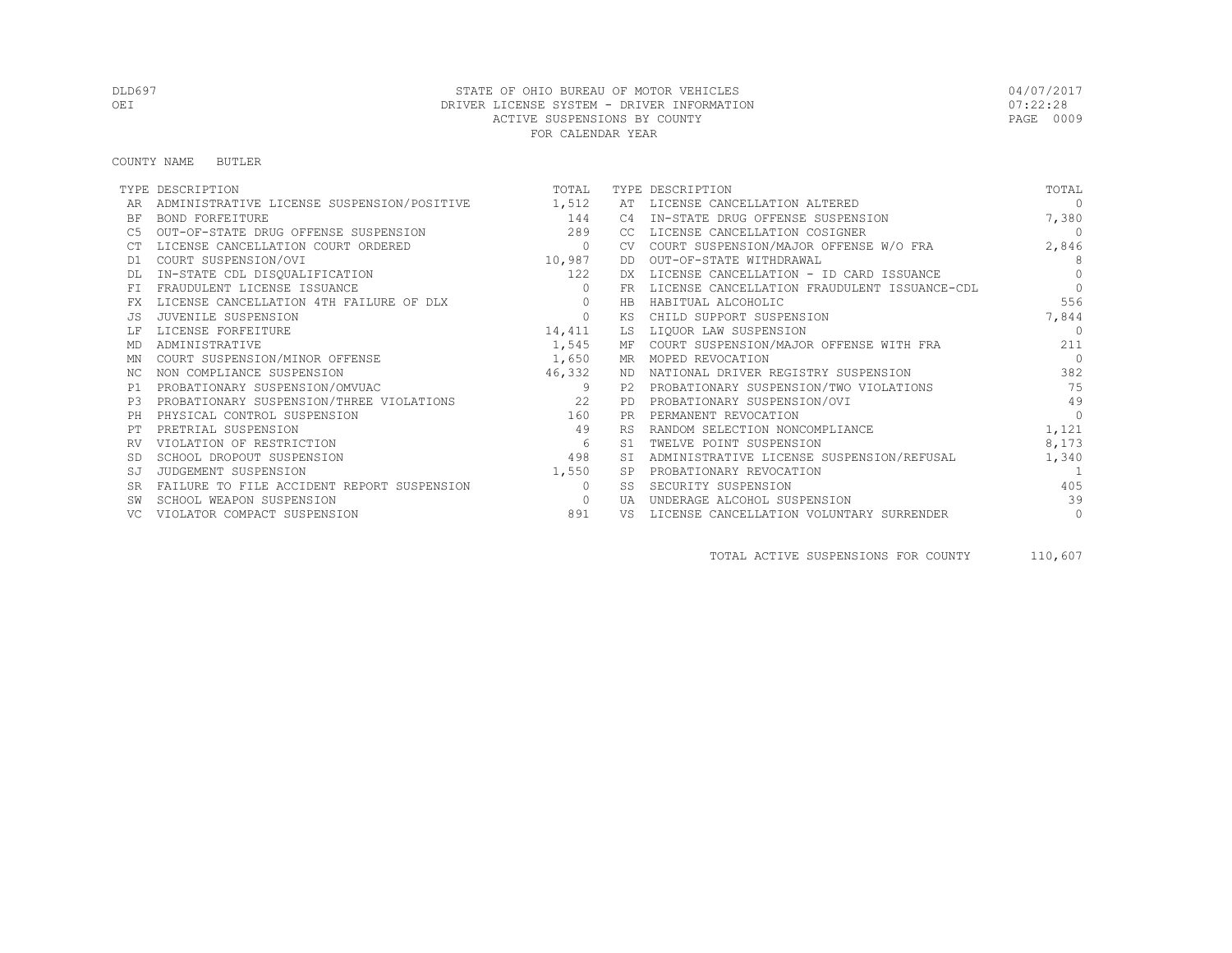COUNTY NAME CARROLL

|           | TYPE DESCRIPTION                           | TOTAL          |                | TYPE DESCRIPTION                             | TOTAL          |
|-----------|--------------------------------------------|----------------|----------------|----------------------------------------------|----------------|
|           | ADMINISTRATIVE LICENSE SUSPENSION/POSITIVE | 51             | AT             | LICENSE CANCELLATION ALTERED                 | $\Omega$       |
| BF        | BOND FORFEITURE                            | 2.8            | C <sub>4</sub> | IN-STATE DRUG OFFENSE SUSPENSION             | 223            |
|           | OUT-OF-STATE DRUG OFFENSE SUSPENSION       | 8              | CC.            | LICENSE CANCELLATION COSIGNER                | $\bigcap$      |
|           | LICENSE CANCELLATION COURT ORDERED         | $\overline{0}$ | CV.            | COURT SUSPENSION/MAJOR OFFENSE W/O FRA       | 247            |
| D1        | COURT SUSPENSION/OVI                       | 545            | DD             | OUT-OF-STATE WITHDRAWAL                      | $\Omega$       |
|           | IN-STATE CDL DISQUALIFICATION              | 18             | DX             | LICENSE CANCELLATION - ID CARD ISSUANCE      | $\Omega$       |
| FT.       | FRAUDULENT LICENSE ISSUANCE                | $\Omega$       | FR.            | LICENSE CANCELLATION FRAUDULENT ISSUANCE-CDL | $\Omega$       |
|           | LICENSE CANCELLATION 4TH FAILURE OF DLX    | $\circ$        | HB             | HABITUAL ALCOHOLIC                           | 28             |
|           | JUVENILE SUSPENSION                        | 5              | ΚS             | CHILD SUPPORT SUSPENSION                     | 181            |
|           | LICENSE FORFEITURE                         | 538            | LS             | LIQUOR LAW SUSPENSION                        | $\Omega$       |
| MD        | ADMINISTRATIVE                             | 132            | МF             | COURT SUSPENSION/MAJOR OFFENSE WITH FRA      | 15             |
| ΜN        | COURT SUSPENSION/MINOR OFFENSE             | 93             | MR.            | MOPED REVOCATION                             | $\Omega$       |
| NC.       | NON COMPLIANCE SUSPENSION                  | 989            | ND.            | NATIONAL DRIVER REGISTRY SUSPENSION          | 20             |
| P1        | PROBATIONARY SUSPENSION/OMVUAC             | $\Omega$       | P2.            | PROBATIONARY SUSPENSION/TWO VIOLATIONS       | 10             |
| P3        | PROBATIONARY SUSPENSION/THREE VIOLATIONS   |                | <b>PD</b>      | PROBATIONARY SUSPENSION/OVI                  | $\overline{4}$ |
| PH        | PHYSICAL CONTROL SUSPENSION                | 17             | <b>PR</b>      | PERMANENT REVOCATION                         | $\Omega$       |
|           | PRETRIAL SUSPENSION                        | 4              | <b>RS</b>      | RANDOM SELECTION NONCOMPLIANCE               | 61             |
|           | VIOLATION OF RESTRICTION                   | $\circ$        | S1             | TWELVE POINT SUSPENSION                      | 308            |
|           | SCHOOL DROPOUT SUSPENSION                  | 1              | <b>ST</b>      | ADMINISTRATIVE LICENSE SUSPENSION/REFUSAL    | 40             |
| SJ        | JUDGEMENT SUSPENSION                       | 41             | <b>SP</b>      | PROBATIONARY REVOCATION                      | $\bigcap$      |
| <b>SR</b> | FAILURE TO FILE ACCIDENT REPORT SUSPENSION | $\circ$        | SS.            | SECURITY SUSPENSION                          | $\mathsf{Q}$   |
|           | SCHOOL WEAPON SUSPENSION                   | $\circ$        | UA             | UNDERAGE ALCOHOL SUSPENSION                  |                |
|           | VIOLATOR COMPACT SUSPENSION                | 26             | VS             | LICENSE CANCELLATION VOLUNTARY SURRENDER     |                |

TOTAL ACTIVE SUSPENSIONS FOR COUNTY 3,643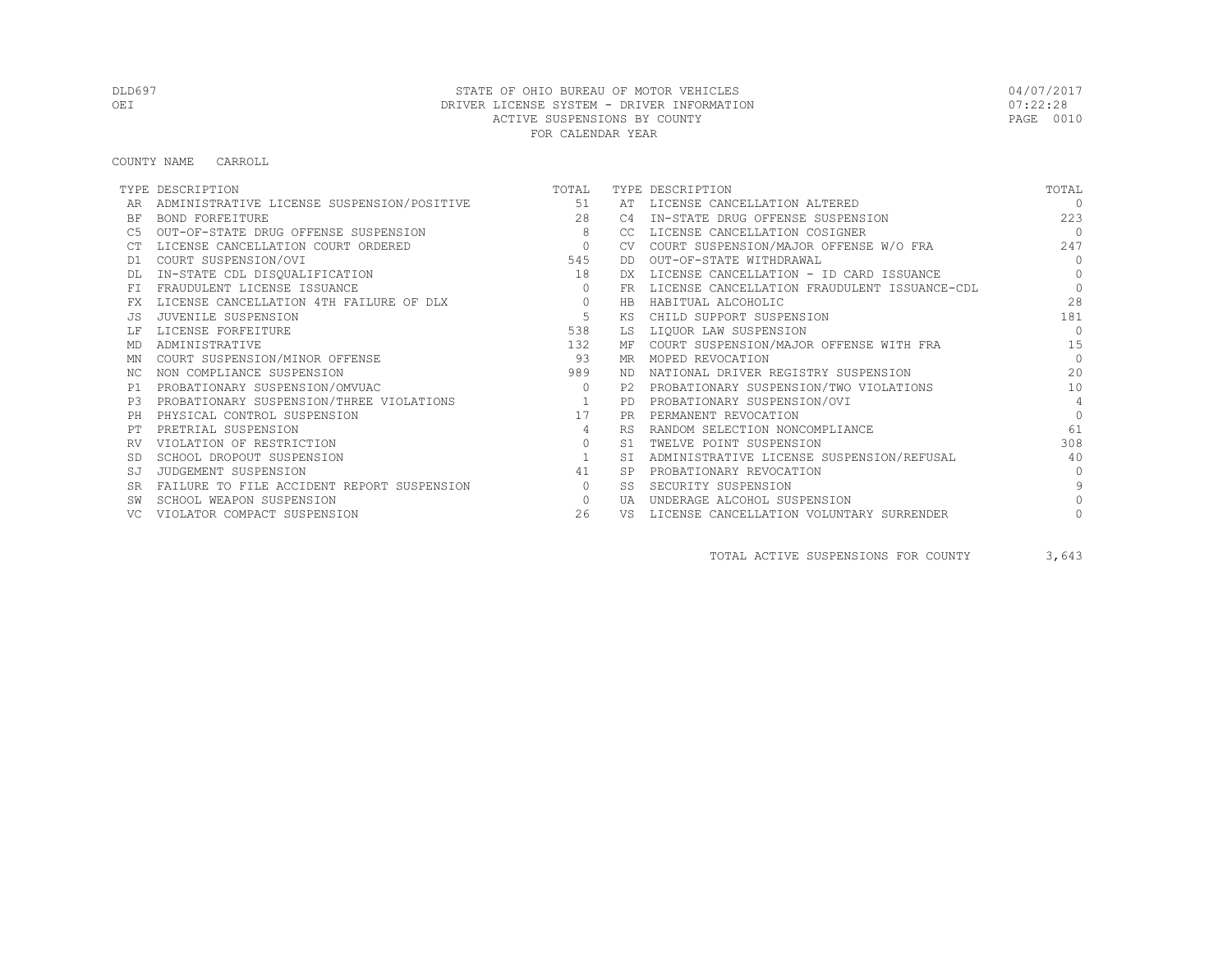#### COUNTY NAME CHAMPAIGN

|           | TYPE DESCRIPTION                           | TOTAL                   |           | TYPE DESCRIPTION                             | TOTAL           |
|-----------|--------------------------------------------|-------------------------|-----------|----------------------------------------------|-----------------|
|           | ADMINISTRATIVE LICENSE SUSPENSION/POSITIVE | 82                      | AT        | LICENSE CANCELLATION ALTERED                 | $\Omega$        |
| <b>BF</b> | BOND FORFEITURE                            | 1.3                     | C4        | IN-STATE DRUG OFFENSE SUSPENSION             | 353             |
|           | OUT-OF-STATE DRUG OFFENSE SUSPENSION       | 11                      | CC.       | LICENSE CANCELLATION COSIGNER                | $\bigcirc$      |
|           | LICENSE CANCELLATION COURT ORDERED         | $\circ$                 | CV.       | COURT SUSPENSION/MAJOR OFFENSE W/O FRA       | 294             |
| D1        | COURT SUSPENSION/OVI                       | 1,079                   | DD        | OUT-OF-STATE WITHDRAWAL                      | 1               |
|           | IN-STATE CDL DISQUALIFICATION              | 20                      | DX.       | LICENSE CANCELLATION - ID CARD ISSUANCE      | $\Omega$        |
|           | FRAUDULENT LICENSE ISSUANCE                | $\Omega$                | FR        | LICENSE CANCELLATION FRAUDULENT ISSUANCE-CDL | $\Omega$        |
|           | LICENSE CANCELLATION 4TH FAILURE OF DLX    | $\circ$                 | <b>HB</b> | HABITUAL ALCOHOLIC                           | 50              |
|           | JUVENILE SUSPENSION                        | $\mathbf{0}$            | ΚS        | CHILD SUPPORT SUSPENSION                     | 638             |
|           | LICENSE FORFEITURE                         | 681                     | T.S       | LIQUOR LAW SUSPENSION                        | $\Omega$        |
| MD        | ADMINISTRATIVE                             | 222                     | ΜF        | COURT SUSPENSION/MAJOR OFFENSE WITH FRA      | 40              |
| ΜN        | COURT SUSPENSION/MINOR OFFENSE             | 101                     | MR        | MOPED REVOCATION                             | $\bigcap$       |
| NC.       | NON COMPLIANCE SUSPENSION                  | 2,328                   | ND.       | NATIONAL DRIVER REGISTRY SUSPENSION          | 28              |
| P1        | PROBATIONARY SUSPENSION/OMVUAC             | $\overline{1}$          | P2.       | PROBATIONARY SUSPENSION/TWO VIOLATIONS       | $6\overline{6}$ |
| P3        | PROBATIONARY SUSPENSION/THREE VIOLATIONS   | $\mathbf{1}$            | <b>PD</b> | PROBATIONARY SUSPENSION/OVI                  | $\mathbf{1}$    |
|           | PHYSICAL CONTROL SUSPENSION                | 2.4                     | <b>PR</b> | PERMANENT REVOCATION                         | $\Omega$        |
|           | PRETRIAL SUSPENSION                        |                         | <b>RS</b> | RANDOM SELECTION NONCOMPLIANCE               | 107             |
|           | VIOLATION OF RESTRICTION                   | 1                       | S1        | TWELVE POINT SUSPENSION                      | 645             |
|           | SCHOOL DROPOUT SUSPENSION                  | $\overline{\mathbf{3}}$ | ST.       | ADMINISTRATIVE LICENSE SUSPENSION/REFUSAL    | 108             |
| SJ        | JUDGEMENT SUSPENSION                       | 105                     | <b>SP</b> | PROBATIONARY REVOCATION                      | $\Omega$        |
| <b>SR</b> | FAILURE TO FILE ACCIDENT REPORT SUSPENSION | $\circ$                 | SS        | SECURITY SUSPENSION                          | 27              |
|           | SCHOOL WEAPON SUSPENSION                   | $\circ$                 | UA        | UNDERAGE ALCOHOL SUSPENSION                  | 4               |
|           | VIOLATOR COMPACT SUSPENSION                | 47                      | VS        | LICENSE CANCELLATION VOLUNTARY SURRENDER     | $\circ$         |

TOTAL ACTIVE SUSPENSIONS FOR COUNTY 7,022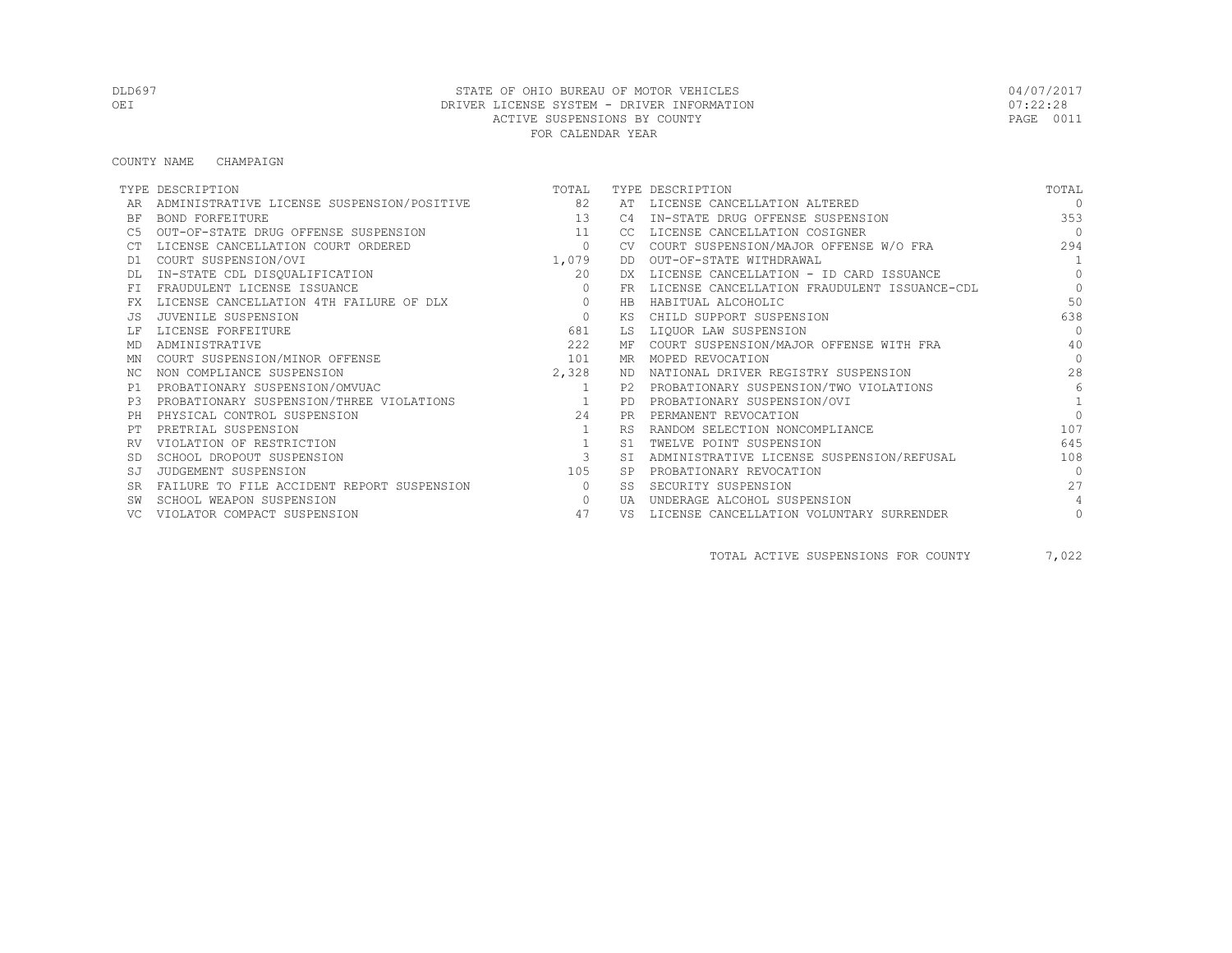COUNTY NAME CLARK

|           | TYPE DESCRIPTION                           | TOTAL          |                | TYPE DESCRIPTION                             | TOTAL          |
|-----------|--------------------------------------------|----------------|----------------|----------------------------------------------|----------------|
|           | ADMINISTRATIVE LICENSE SUSPENSION/POSITIVE | 548            | AT             | LICENSE CANCELLATION ALTERED                 | $\Omega$       |
| BF        | BOND FORFEITURE                            | 140            | C4             | IN-STATE DRUG OFFENSE SUSPENSION             | 1,916          |
|           | OUT-OF-STATE DRUG OFFENSE SUSPENSION       | 73             | CC.            | LICENSE CANCELLATION COSIGNER                | $\overline{0}$ |
|           | LICENSE CANCELLATION COURT ORDERED         | $\circ$        | CV.            | COURT SUSPENSION/MAJOR OFFENSE W/O FRA       | 2,038          |
| D1        | COURT SUSPENSION/OVI                       | 6,582          | DD             | OUT-OF-STATE WITHDRAWAL                      | 1              |
|           | IN-STATE CDL DISQUALIFICATION              | 73             | DX.            | LICENSE CANCELLATION - ID CARD ISSUANCE      | $\Omega$       |
| FT.       | FRAUDULENT LICENSE ISSUANCE                | $\Omega$       | FR.            | LICENSE CANCELLATION FRAUDULENT ISSUANCE-CDL |                |
| FX        | LICENSE CANCELLATION 4TH FAILURE OF DLX    | $\mathbf{0}$   | HB             | HABITUAL ALCOHOLIC                           | 307            |
| .JS       | JUVENILE SUSPENSION                        | $\overline{4}$ | KS             | CHILD SUPPORT SUSPENSION                     | 2,583          |
|           | LICENSE FORFEITURE                         | 11,615         | LS             | LIQUOR LAW SUSPENSION                        | $\Omega$       |
| MD        | ADMINISTRATIVE                             | 932            | MF             | COURT SUSPENSION/MAJOR OFFENSE WITH FRA      | 97             |
| ΜN        | COURT SUSPENSION/MINOR OFFENSE             | 1,386          | MR             | MOPED REVOCATION                             | $\bigcap$      |
| NC.       | NON COMPLIANCE SUSPENSION                  | 21,565         | ND             | NATIONAL DRIVER REGISTRY SUSPENSION          | 208            |
| P1        | PROBATIONARY SUSPENSION/OMVUAC             | 2              | P2             | PROBATIONARY SUSPENSION/TWO VIOLATIONS       | 46             |
| P3        | PROBATIONARY SUSPENSION/THREE VIOLATIONS   | $\sim$ 20      | <b>PD</b>      | PROBATIONARY SUSPENSION/OVI                  | 40             |
| PH        | PHYSICAL CONTROL SUSPENSION                | 117            |                | PERMANENT REVOCATION                         | $\Omega$       |
| PТ        | PRETRIAL SUSPENSION                        | 17             | <b>RS</b>      | RANDOM SELECTION NONCOMPLIANCE               | 746            |
|           | VIOLATION OF RESTRICTION                   | $\Omega$       | S <sub>1</sub> | TWELVE POINT SUSPENSION                      | 4,104          |
|           | SCHOOL DROPOUT SUSPENSION                  | 107            |                | ADMINISTRATIVE LICENSE SUSPENSION/REFUSAL    | 1,044          |
| SJ        | JUDGEMENT SUSPENSION                       | 980            |                | PROBATIONARY REVOCATION                      | 3              |
| <b>SR</b> | FAILURE TO FILE ACCIDENT REPORT SUSPENSION | $\Omega$       | SS             | SECURITY SUSPENSION                          | 198            |
|           | SCHOOL WEAPON SUSPENSION                   | $\circ$        | UA             | UNDERAGE ALCOHOL SUSPENSION                  | 37             |
|           | VIOLATOR COMPACT SUSPENSION                | 326            | VS             | LICENSE CANCELLATION VOLUNTARY SURRENDER     | $\circ$        |

TOTAL ACTIVE SUSPENSIONS FOR COUNTY 57,856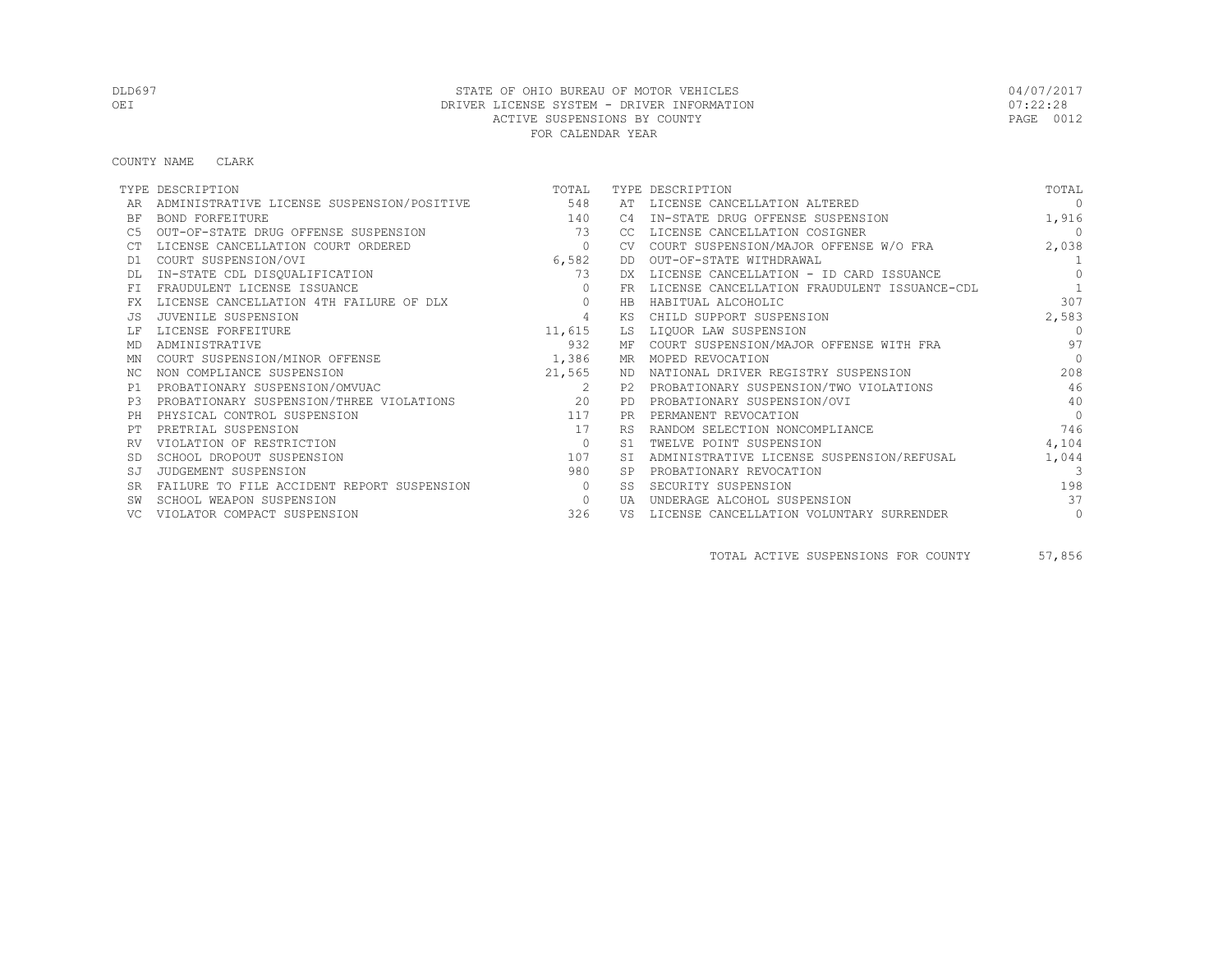#### COUNTY NAME CLERMONT

|           | TYPE DESCRIPTION                           | TOTAL                    |                | TYPE DESCRIPTION                             | TOTAL          |
|-----------|--------------------------------------------|--------------------------|----------------|----------------------------------------------|----------------|
|           | ADMINISTRATIVE LICENSE SUSPENSION/POSITIVE | 540                      | AT             | LICENSE CANCELLATION ALTERED                 | $\Omega$       |
| BF        | BOND FORFEITURE                            | 30                       | C4             | IN-STATE DRUG OFFENSE SUSPENSION             | 3,087          |
|           | OUT-OF-STATE DRUG OFFENSE SUSPENSION       | 131                      | CC.            | LICENSE CANCELLATION COSIGNER                | $\overline{0}$ |
|           | LICENSE CANCELLATION COURT ORDERED         | $\overline{\phantom{0}}$ | <b>CV</b>      | COURT SUSPENSION/MAJOR OFFENSE W/O FRA       | 1,103          |
| D1        | COURT SUSPENSION/OVI                       | 4,706                    | DD             | OUT-OF-STATE WITHDRAWAL                      | $\overline{1}$ |
|           | IN-STATE CDL DISQUALIFICATION              | 45                       | DX.            | LICENSE CANCELLATION - ID CARD ISSUANCE      | $\Omega$       |
| FT.       | FRAUDULENT LICENSE ISSUANCE                | $\Omega$                 | FR             | LICENSE CANCELLATION FRAUDULENT ISSUANCE-CDL | $\overline{1}$ |
| FX        | LICENSE CANCELLATION 4TH FAILURE OF DLX    | $\circ$                  | HB             | HABITUAL ALCOHOLIC                           | 263            |
|           | JUVENILE SUSPENSION                        | $\mathbf{0}$             | КS             | CHILD SUPPORT SUSPENSION                     | 2,923          |
|           | LICENSE FORFEITURE                         | 5,908                    | LS             | LIQUOR LAW SUSPENSION                        | $\Omega$       |
| MD        | ADMINISTRATIVE                             | 733                      | МF             | COURT SUSPENSION/MAJOR OFFENSE WITH FRA      | 265            |
| ΜN        | COURT SUSPENSION/MINOR OFFENSE             | 456                      | MR             | MOPED REVOCATION                             | $\bigcap$      |
| NC.       | NON COMPLIANCE SUSPENSION                  | 11,080                   | ND.            | NATIONAL DRIVER REGISTRY SUSPENSION          | 155            |
| P1        | PROBATIONARY SUSPENSION/OMVUAC             | 5                        | P <sub>2</sub> | PROBATIONARY SUSPENSION/TWO VIOLATIONS       | 13             |
| P3        | PROBATIONARY SUSPENSION/THREE VIOLATIONS   | $\sim$ 8                 | <b>PD</b>      | PROBATIONARY SUSPENSION/OVI                  | 21             |
| PH        | PHYSICAL CONTROL SUSPENSION                | 159                      | <b>PR</b>      | PERMANENT REVOCATION                         | $\Omega$       |
| PТ        | PRETRIAL SUSPENSION                        | 26                       | <b>RS</b>      | RANDOM SELECTION NONCOMPLIANCE               | 414            |
|           | VIOLATION OF RESTRICTION                   | $\mathbf{0}$             | S1             | TWELVE POINT SUSPENSION                      | 2,913          |
|           | SCHOOL DROPOUT SUSPENSION                  | 40                       | <b>ST</b>      | ADMINISTRATIVE LICENSE SUSPENSION/REFUSAL    | 596            |
| SJ        | JUDGEMENT SUSPENSION                       | 627                      |                | PROBATIONARY REVOCATION                      | $\overline{1}$ |
| <b>SR</b> | FAILURE TO FILE ACCIDENT REPORT SUSPENSION | $\Omega$                 | SS.            | SECURITY SUSPENSION                          | 159            |
|           | SCHOOL WEAPON SUSPENSION                   | $\circ$                  | <b>TJA</b>     | UNDERAGE ALCOHOL SUSPENSION                  | 38             |
|           | VIOLATOR COMPACT SUSPENSION                | 432                      | VS             | LICENSE CANCELLATION VOLUNTARY SURRENDER     | $\mathbf{0}$   |

TOTAL ACTIVE SUSPENSIONS FOR COUNTY 36,879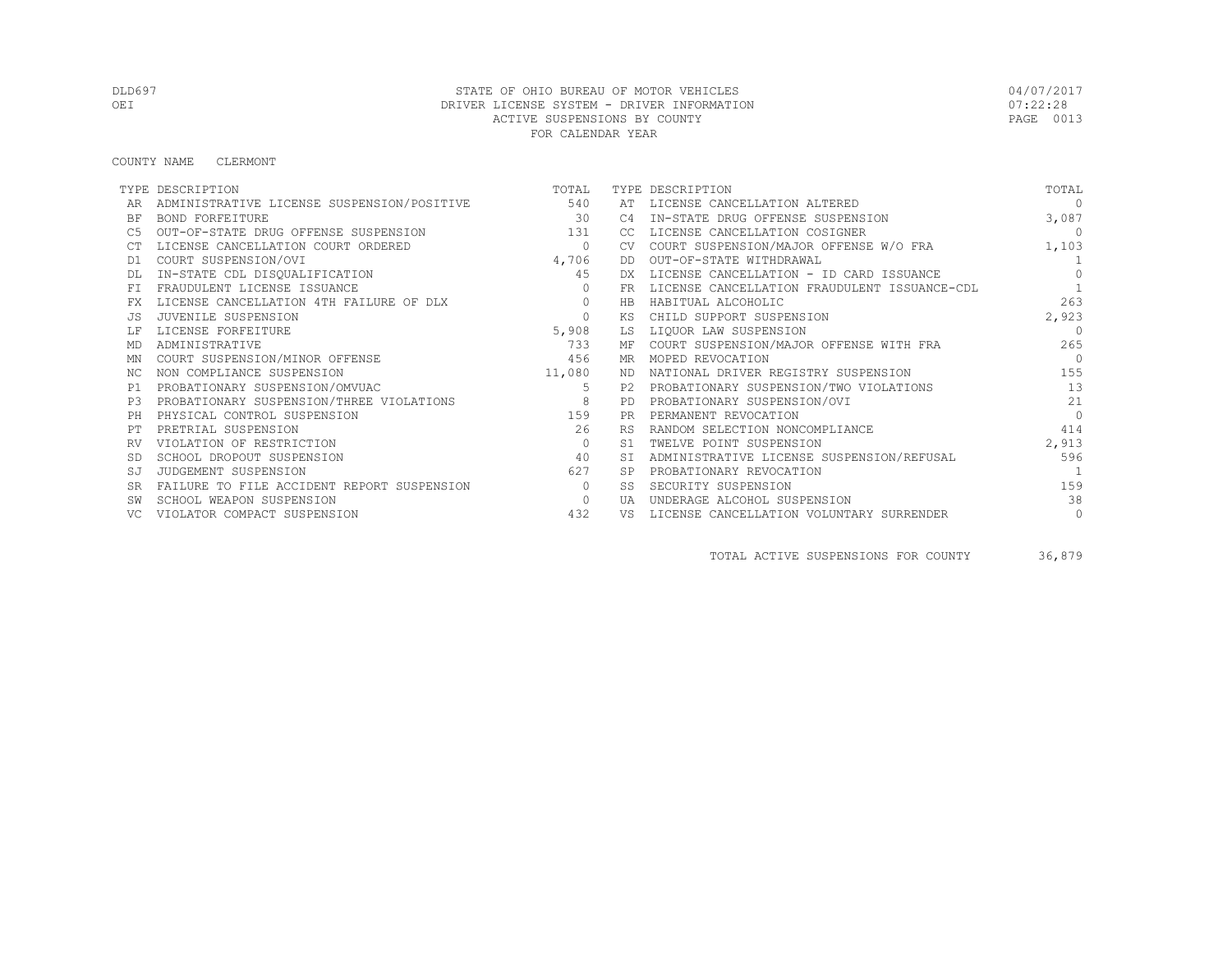COUNTY NAME CLINTON

|           | TYPE DESCRIPTION                               | TOTAL          |           | TYPE DESCRIPTION                             | TOTAL          |
|-----------|------------------------------------------------|----------------|-----------|----------------------------------------------|----------------|
|           | ADMINISTRATIVE LICENSE SUSPENSION/POSITIVE 138 |                |           | AT LICENSE CANCELLATION ALTERED              | $\Omega$       |
| BF        | BOND FORFEITURE                                | 12             | C4        | IN-STATE DRUG OFFENSE SUSPENSION             | 909            |
|           | OUT-OF-STATE DRUG OFFENSE SUSPENSION           | 2.4            | CC.       | LICENSE CANCELLATION COSIGNER                | $\bigcirc$     |
|           | LICENSE CANCELLATION COURT ORDERED             | $\overline{0}$ | <b>CV</b> | COURT SUSPENSION/MAJOR OFFENSE W/O FRA       | 278            |
| D1        | COURT SUSPENSION/OVI                           | 1,294          | DD        | OUT-OF-STATE WITHDRAWAL                      | $\overline{1}$ |
|           | IN-STATE CDL DISQUALIFICATION                  | 16             | DX.       | LICENSE CANCELLATION - ID CARD ISSUANCE      | $\Omega$       |
| FT.       | FRAUDULENT LICENSE ISSUANCE                    | $\Omega$       | FR        | LICENSE CANCELLATION FRAUDULENT ISSUANCE-CDL | $\Omega$       |
|           | LICENSE CANCELLATION 4TH FAILURE OF DLX        | $\circ$        | HB        | HABITUAL ALCOHOLIC                           | 89             |
|           | JUVENILE SUSPENSION                            | $\Omega$       | ΚS        | CHILD SUPPORT SUSPENSION                     | 528            |
|           | LICENSE FORFEITURE                             | 919            | LS        | LIQUOR LAW SUSPENSION                        | $\bigcap$      |
| MD        | ADMINISTRATIVE                                 | 191            | МF        | COURT SUSPENSION/MAJOR OFFENSE WITH FRA      | 107            |
| ΜN        | COURT SUSPENSION/MINOR OFFENSE                 | 213            | MR        | MOPED REVOCATION                             | $\Omega$       |
| NC.       | NON COMPLIANCE SUSPENSION                      | 3,844          | ND.       | NATIONAL DRIVER REGISTRY SUSPENSION          | 36             |
| P1        | PROBATIONARY SUSPENSION/OMVUAC                 | 1              | P2.       | PROBATIONARY SUSPENSION/TWO VIOLATIONS       | 13             |
| P3        | PROBATIONARY SUSPENSION/THREE VIOLATIONS       | $\sim$ 4       | <b>PD</b> | PROBATIONARY SUSPENSION/OVI                  | $\overline{4}$ |
| PH        | PHYSICAL CONTROL SUSPENSION                    | 17             | <b>PR</b> | PERMANENT REVOCATION                         | $\Omega$       |
|           | PRETRIAL SUSPENSION                            | 9              | <b>RS</b> | RANDOM SELECTION NONCOMPLIANCE               | 137            |
|           | VIOLATION OF RESTRICTION                       | 2              | S1        | TWELVE POINT SUSPENSION                      | 797            |
|           | SCHOOL DROPOUT SUSPENSION                      | 2              | <b>ST</b> | ADMINISTRATIVE LICENSE SUSPENSION/REFUSAL    | 130            |
| SJ        | JUDGEMENT SUSPENSION                           | 137            |           | PROBATIONARY REVOCATION                      | $\overline{1}$ |
| <b>SR</b> | FAILURE TO FILE ACCIDENT REPORT SUSPENSION     | $\circ$        | SS.       | SECURITY SUSPENSION                          | 39             |
|           | SCHOOL WEAPON SUSPENSION                       | $\circ$        | UA        | UNDERAGE ALCOHOL SUSPENSION                  |                |
|           | VIOLATOR COMPACT SUSPENSION                    | 83             | VS        | LICENSE CANCELLATION VOLUNTARY SURRENDER     | $\circ$        |

TOTAL ACTIVE SUSPENSIONS FOR COUNTY 9,982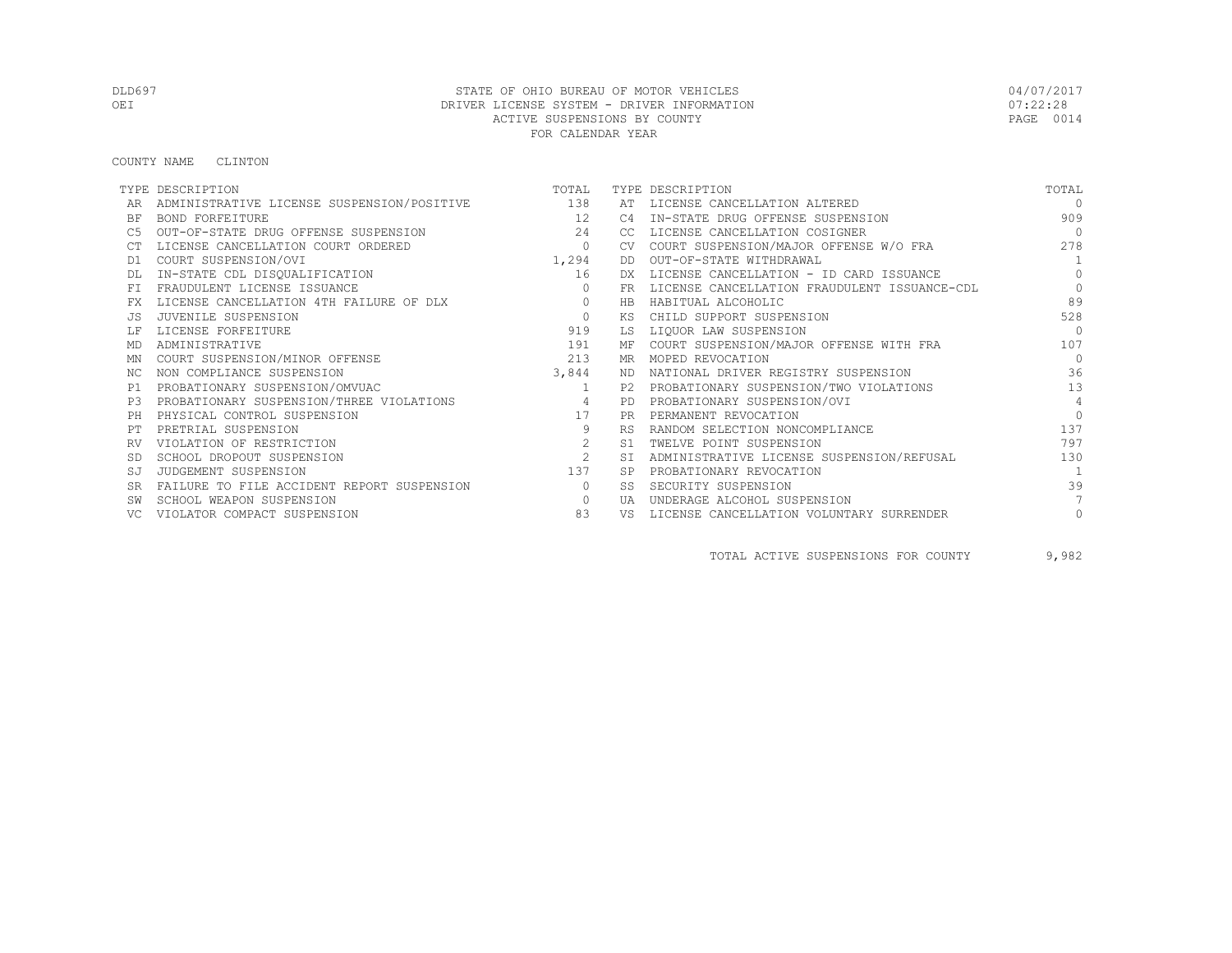#### COUNTY NAME COLUMBIANA

|           | TYPE DESCRIPTION                           | TOTAL          |           | TYPE DESCRIPTION                             | TOTAL          |
|-----------|--------------------------------------------|----------------|-----------|----------------------------------------------|----------------|
|           | ADMINISTRATIVE LICENSE SUSPENSION/POSITIVE | 278            | AT        | LICENSE CANCELLATION ALTERED                 | $\Omega$       |
| ΒF        | BOND FORFEITURE                            | 75             | C4        | IN-STATE DRUG OFFENSE SUSPENSION             | 1,779          |
| C5        | OUT-OF-STATE DRUG OFFENSE SUSPENSION       | 101            | CC        | LICENSE CANCELLATION COSIGNER                | $\Omega$       |
|           | LICENSE CANCELLATION COURT ORDERED         | $\circ$        | CV.       | COURT SUSPENSION/MAJOR OFFENSE W/O FRA       | 399            |
| D1        | COURT SUSPENSION/OVI                       | 2,663          | DD        | OUT-OF-STATE WITHDRAWAL                      | 1              |
|           | IN-STATE CDL DISQUALIFICATION              | 55             | DX.       | LICENSE CANCELLATION - ID CARD ISSUANCE      | $\Omega$       |
| FT.       | FRAUDULENT LICENSE ISSUANCE                | $\mathbf{0}$   | FR        | LICENSE CANCELLATION FRAUDULENT ISSUANCE-CDL | $\Omega$       |
| FX        | LICENSE CANCELLATION 4TH FAILURE OF DLX    | $\circ$        | HB        | HABITUAL ALCOHOLIC                           | 128            |
|           | JUVENILE SUSPENSION                        | 52             | ΚS        | CHILD SUPPORT SUSPENSION                     | 849            |
|           | LICENSE FORFEITURE                         | 3,090          | LS        | LIQUOR LAW SUSPENSION                        | $\Omega$       |
| MD        | ADMINISTRATIVE                             | 713            |           | MF COURT SUSPENSION/MAJOR OFFENSE WITH FRA   | 97             |
| ΜN        | COURT SUSPENSION/MINOR OFFENSE             | 835            | MR.       | MOPED REVOCATION                             | $\bigcap$      |
| ΝC        | NON COMPLIANCE SUSPENSION                  | 6,869          | ND.       | NATIONAL DRIVER REGISTRY SUSPENSION          | 203            |
| P1        | PROBATIONARY SUSPENSION/OMVUAC             | $\Omega$       | P2.       | PROBATIONARY SUSPENSION/TWO VIOLATIONS       | 23             |
| P.3       | PROBATIONARY SUSPENSION/THREE VIOLATIONS   | $\overline{4}$ | <b>PD</b> | PROBATIONARY SUSPENSION/OVI                  | 8              |
| PH        | PHYSICAL CONTROL SUSPENSION                | 48             | <b>PR</b> | PERMANENT REVOCATION                         | $\Omega$       |
|           | PRETRIAL SUSPENSION                        | 85             | <b>RS</b> | RANDOM SELECTION NONCOMPLIANCE               | 333            |
|           | VIOLATION OF RESTRICTION                   | 4              | S1        | TWELVE POINT SUSPENSION                      | 1,679          |
|           | SCHOOL DROPOUT SUSPENSION                  | $\overline{4}$ | ST.       | ADMINISTRATIVE LICENSE SUSPENSION/REFUSAL    | 173            |
| SJ        | JUDGEMENT SUSPENSION                       | 245            |           | PROBATIONARY REVOCATION                      | $\overline{1}$ |
| <b>SR</b> | FAILURE TO FILE ACCIDENT REPORT SUSPENSION | $\circ$        | SS        | SECURITY SUSPENSION                          | 51             |
|           | SCHOOL WEAPON SUSPENSION                   | 2              | UA        | UNDERAGE ALCOHOL SUSPENSION                  | 9              |
|           | VIOLATOR COMPACT SUSPENSION                | 518            | VS        | LICENSE CANCELLATION VOLUNTARY SURRENDER     | $\circ$        |

TOTAL ACTIVE SUSPENSIONS FOR COUNTY 21,374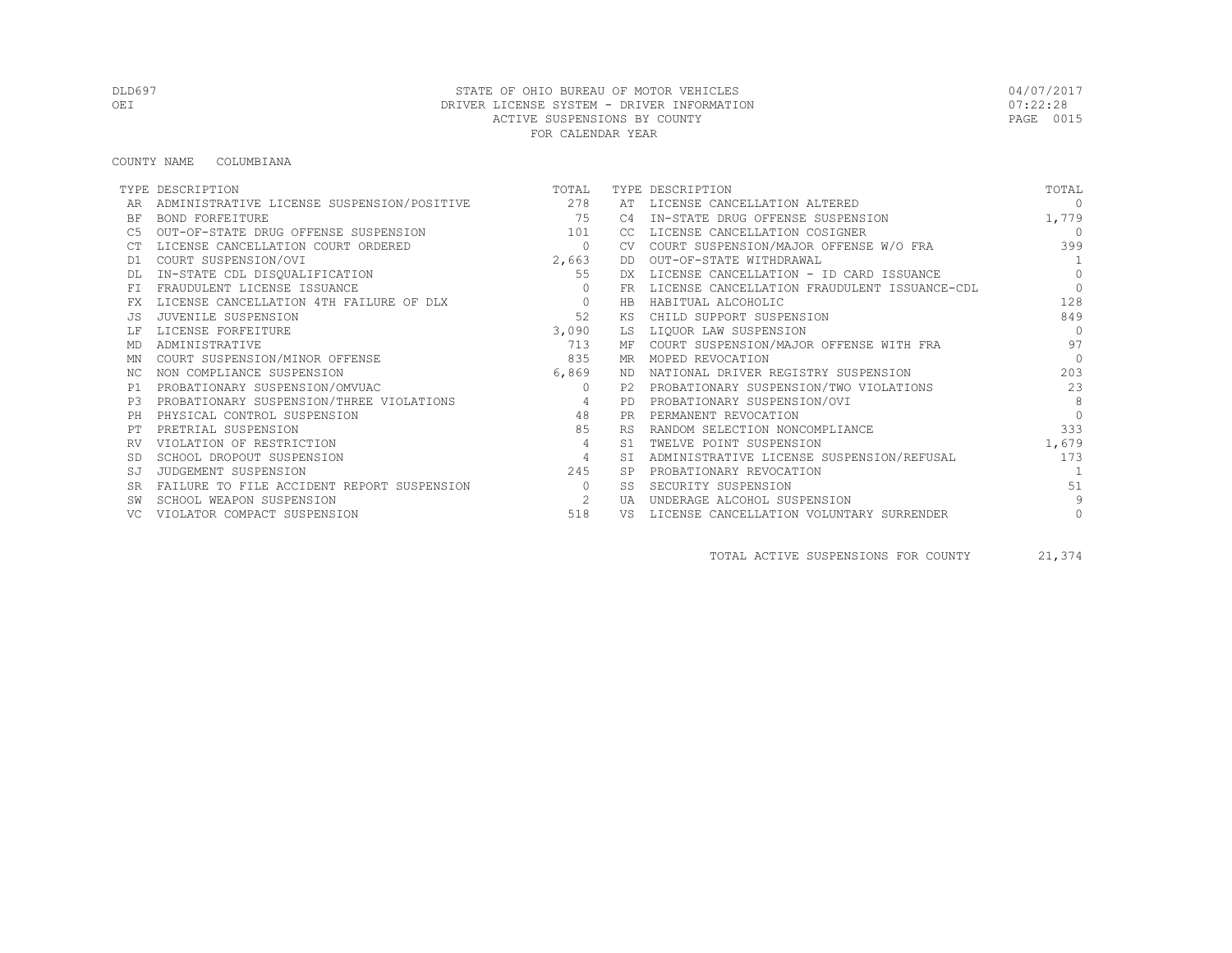COUNTY NAME COSHOCTON

|           | TYPE DESCRIPTION                           | TOTAL          |                | TYPE DESCRIPTION                             | TOTAL            |
|-----------|--------------------------------------------|----------------|----------------|----------------------------------------------|------------------|
|           | ADMINISTRATIVE LICENSE SUSPENSION/POSITIVE | 53             |                | AT LICENSE CANCELLATION ALTERED              | $\Omega$         |
| BF        | BOND FORFEITURE                            | 2.2            | C4             | IN-STATE DRUG OFFENSE SUSPENSION             | 325              |
|           | OUT-OF-STATE DRUG OFFENSE SUSPENSION       | 7              | CC.            | LICENSE CANCELLATION COSIGNER                | $\overline{0}$   |
|           | LICENSE CANCELLATION COURT ORDERED         | $\overline{0}$ | <b>CV</b>      | COURT SUSPENSION/MAJOR OFFENSE W/O FRA       | 273              |
| D1        | COURT SUSPENSION/OVI                       | 856            | DD             | OUT-OF-STATE WITHDRAWAL                      | $\Omega$         |
|           | IN-STATE CDL DISQUALIFICATION              | 35             | DX             | LICENSE CANCELLATION - ID CARD ISSUANCE      | $\Omega$         |
| FT.       | FRAUDULENT LICENSE ISSUANCE                | $\Omega$       | FR.            | LICENSE CANCELLATION FRAUDULENT ISSUANCE-CDL | $\Omega$         |
|           | LICENSE CANCELLATION 4TH FAILURE OF DLX    | $\circ$        | HB             | HABITUAL ALCOHOLIC                           | 41               |
|           | JUVENILE SUSPENSION                        | $\Omega$       | ΚS             | CHILD SUPPORT SUSPENSION                     | 2.52             |
|           | LICENSE FORFEITURE                         | 505            | LS             | LIQUOR LAW SUSPENSION                        | $\Omega$         |
| MD        | ADMINISTRATIVE                             | 189            | МF             | COURT SUSPENSION/MAJOR OFFENSE WITH FRA      | 43               |
| ΜN        | COURT SUSPENSION/MINOR OFFENSE             | 67             | MR             | MOPED REVOCATION                             | $\bigcap$        |
| NC.       | NON COMPLIANCE SUSPENSION                  | 2,159          | ND.            | NATIONAL DRIVER REGISTRY SUSPENSION          | 20               |
| P1        | PROBATIONARY SUSPENSION/OMVUAC             | 1              | P <sub>2</sub> | PROBATIONARY SUSPENSION/TWO VIOLATIONS       | 8                |
| P3        | PROBATIONARY SUSPENSION/THREE VIOLATIONS   | $\mathbf{3}$   | PD.            | PROBATIONARY SUSPENSION/OVI                  | $6 \overline{6}$ |
| PH        | PHYSICAL CONTROL SUSPENSION                |                | <b>PR</b>      | PERMANENT REVOCATION                         |                  |
|           | PRETRIAL SUSPENSION                        | 5              | <b>RS</b>      | RANDOM SELECTION NONCOMPLIANCE               | 106              |
|           | VIOLATION OF RESTRICTION                   | $\circ$        | S1             | TWELVE POINT SUSPENSION                      | 483              |
|           | SCHOOL DROPOUT SUSPENSION                  | 2              | ST.            | ADMINISTRATIVE LICENSE SUSPENSION/REFUSAL    | 58               |
| SJ        | JUDGEMENT SUSPENSION                       | 127            | <b>SP</b>      | PROBATIONARY REVOCATION                      | $\Omega$         |
| <b>SR</b> | FAILURE TO FILE ACCIDENT REPORT SUSPENSION | $\Omega$       | SS             | SECURITY SUSPENSION                          | 23               |
|           | SCHOOL WEAPON SUSPENSION                   |                | UA             | UNDERAGE ALCOHOL SUSPENSION                  | 5                |
|           | VIOLATOR COMPACT SUSPENSION                | 42             | VS             | LICENSE CANCELLATION VOLUNTARY SURRENDER     | $\circ$          |

TOTAL ACTIVE SUSPENSIONS FOR COUNTY 5,722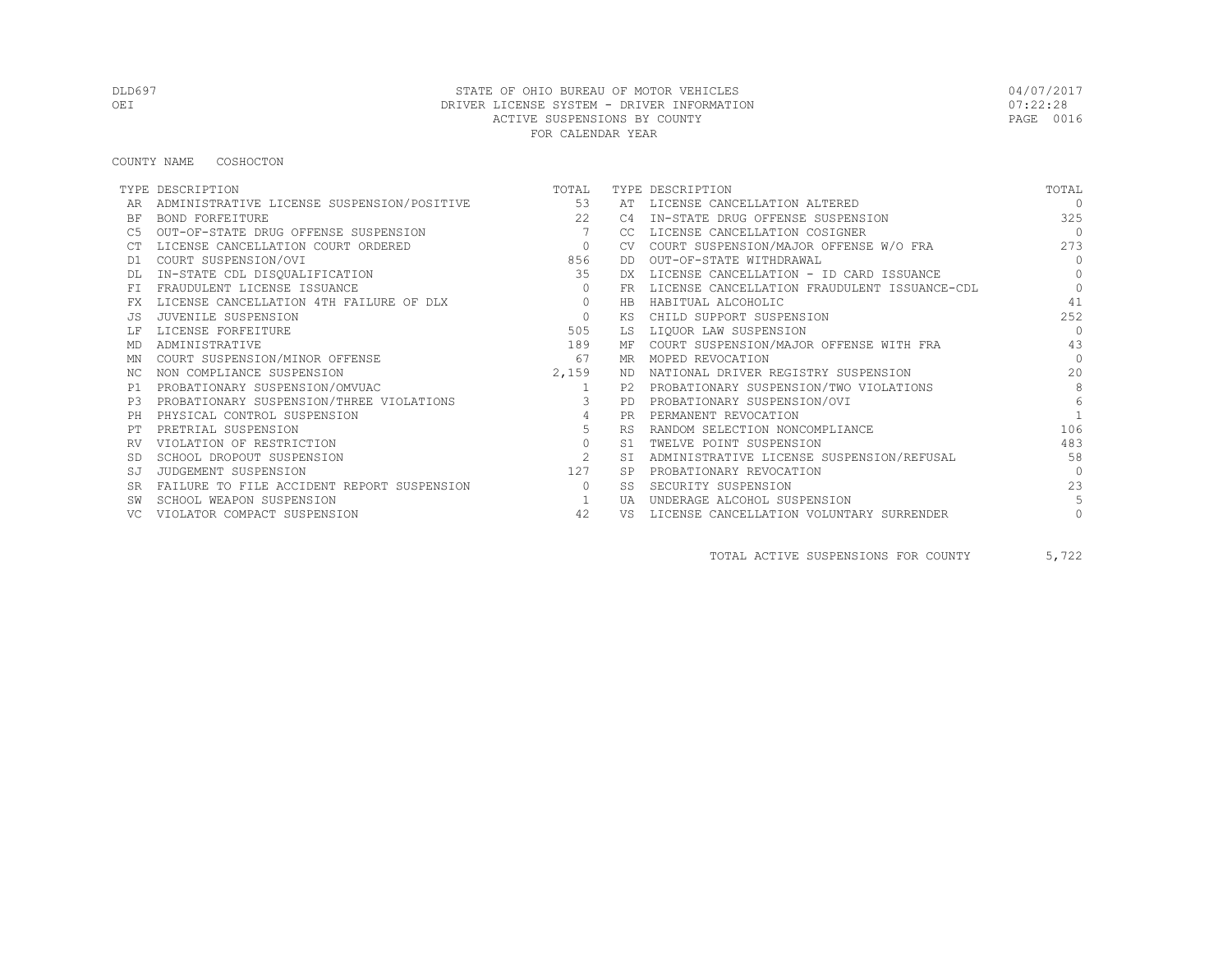#### COUNTY NAME CRAWFORD

|           | TYPE DESCRIPTION                               | TOTAL          |                | TYPE DESCRIPTION                             | TOTAL          |
|-----------|------------------------------------------------|----------------|----------------|----------------------------------------------|----------------|
|           | ADMINISTRATIVE LICENSE SUSPENSION/POSITIVE 123 |                | AT             | LICENSE CANCELLATION ALTERED                 | $\cap$         |
| <b>BF</b> | BOND FORFEITURE                                | 15             | C <sub>4</sub> | IN-STATE DRUG OFFENSE SUSPENSION             | 884            |
|           | OUT-OF-STATE DRUG OFFENSE SUSPENSION           | 14             | CC.            | LICENSE CANCELLATION COSIGNER                | $\bigcap$      |
|           | LICENSE CANCELLATION COURT ORDERED             | $\circ$        |                | COURT SUSPENSION/MAJOR OFFENSE W/O FRA       | 363            |
| D1        | COURT SUSPENSION/OVI                           | 1,421          | DD.            | OUT-OF-STATE WITHDRAWAL                      | $\bigcap$      |
|           | IN-STATE CDL DISQUALIFICATION                  | 21             | DX             | LICENSE CANCELLATION - ID CARD ISSUANCE      | $\Omega$       |
|           | FRAUDULENT LICENSE ISSUANCE                    | $\Omega$       | FR             | LICENSE CANCELLATION FRAUDULENT ISSUANCE-CDL | $\Omega$       |
|           | LICENSE CANCELLATION 4TH FAILURE OF DLX        | $\circ$        | HB             | HABITUAL ALCOHOLIC                           | 62             |
|           | JUVENILE SUSPENSION                            |                | KS             | CHILD SUPPORT SUSPENSION                     | 837            |
|           | LICENSE FORFEITURE                             | 2,089          | LS             | LIOUOR LAW SUSPENSION                        | $\bigcap$      |
| MD        | ADMINISTRATIVE                                 | 385            | ΜF             | COURT SUSPENSION/MAJOR OFFENSE WITH FRA      | 69             |
| ΜN        | COURT SUSPENSION/MINOR OFFENSE                 | 555            | MR             | MOPED REVOCATION                             | $\bigcap$      |
| ΝC        | NON COMPLIANCE SUSPENSION                      | 3,657          | ND.            | NATIONAL DRIVER REGISTRY SUSPENSION          | 67             |
| P1        | PROBATIONARY SUSPENSION/OMVUAC                 | $5^{\circ}$    | P2.            | PROBATIONARY SUSPENSION/TWO VIOLATIONS       | 8              |
| P3        | PROBATIONARY SUSPENSION/THREE VIOLATIONS       |                | PD             | PROBATIONARY SUSPENSION/OVI                  | $\overline{4}$ |
|           | PHYSICAL CONTROL SUSPENSION                    | 32             | <b>PR</b>      | PERMANENT REVOCATION                         |                |
|           | PRETRIAL SUSPENSION                            | 2.7            | <b>RS</b>      | RANDOM SELECTION NONCOMPLIANCE               | 139            |
|           | VIOLATION OF RESTRICTION                       | $\overline{1}$ | S1             | TWELVE POINT SUSPENSION                      | 858            |
|           | SCHOOL DROPOUT SUSPENSION                      | 14             | <b>ST</b>      | ADMINISTRATIVE LICENSE SUSPENSION/REFUSAL    | 142            |
| SJ        | JUDGEMENT SUSPENSION                           | 104            | <b>SP</b>      | PROBATIONARY REVOCATION                      |                |
| <b>SR</b> | FAILURE TO FILE ACCIDENT REPORT SUSPENSION     | $\circ$        | SS             | SECURITY SUSPENSION                          | 32             |
|           | SCHOOL WEAPON SUSPENSION                       | 3              | UA             | UNDERAGE ALCOHOL SUSPENSION                  | 14             |
|           | VIOLATOR COMPACT SUSPENSION                    | 59             | VS             | LICENSE CANCELLATION VOLUNTARY SURRENDER     | $\circ$        |

TOTAL ACTIVE SUSPENSIONS FOR COUNTY 12,008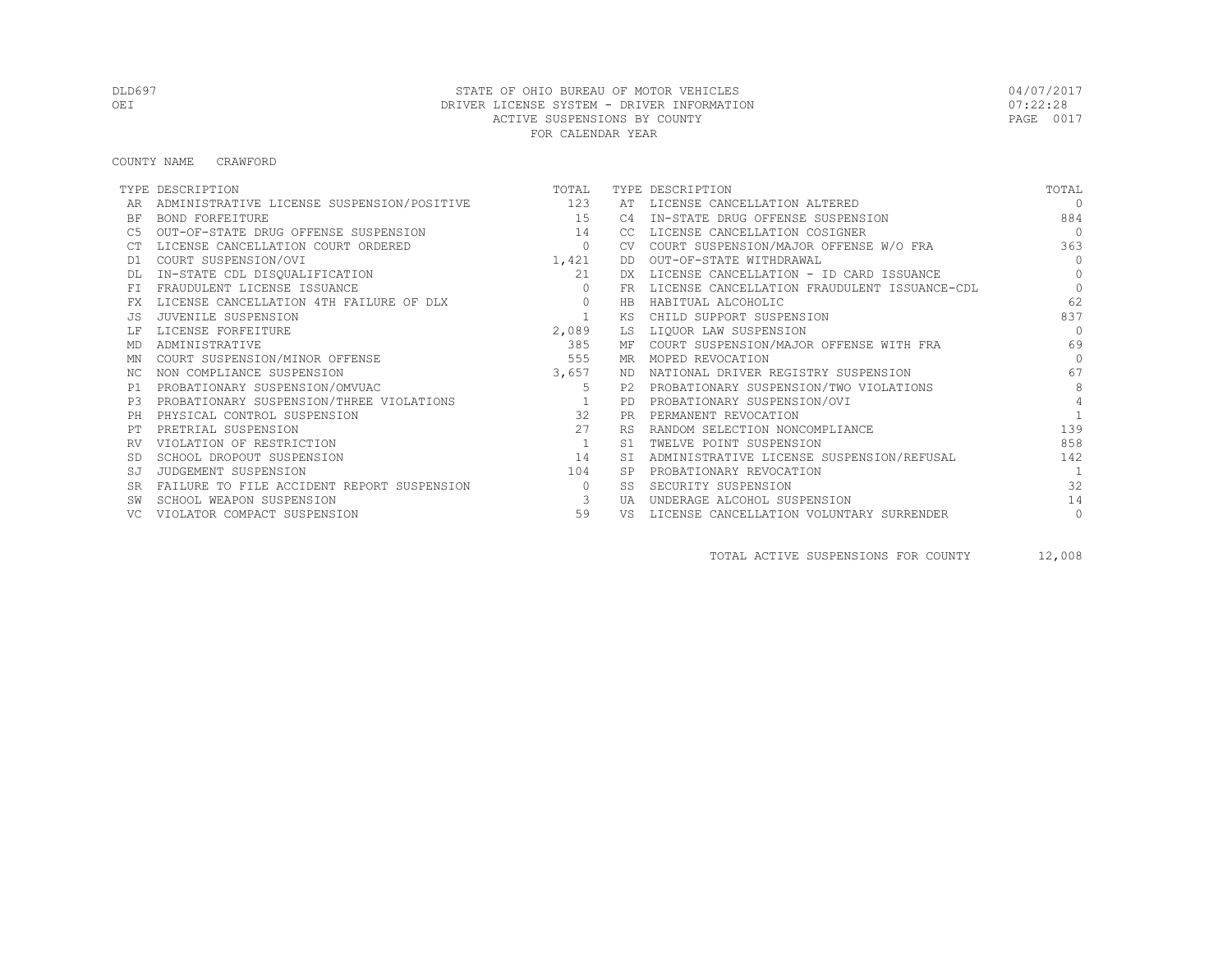COUNTY NAME CUYAHOGA

|                | TYPE DESCRIPTION                           | TOTAL          |           | TYPE DESCRIPTION                             | TOTAL          |
|----------------|--------------------------------------------|----------------|-----------|----------------------------------------------|----------------|
|                | ADMINISTRATIVE LICENSE SUSPENSION/POSITIVE | 3,696          | AT        | LICENSE CANCELLATION ALTERED                 | $\Omega$       |
| ΒF             | <b>BOND FORFEITURE</b>                     | 1,046          | C4        | IN-STATE DRUG OFFENSE SUSPENSION             | 5,970          |
| C5             | OUT-OF-STATE DRUG OFFENSE SUSPENSION       | 325            | CC.       | LICENSE CANCELLATION COSIGNER                | $\Omega$       |
|                | LICENSE CANCELLATION COURT ORDERED         | $\circ$        | CV.       | COURT SUSPENSION/MAJOR OFFENSE W/O FRA       | 6,069          |
| D1             | COURT SUSPENSION/OVI                       | 27,794         | DD        | OUT-OF-STATE WITHDRAWAL                      | 9              |
|                | IN-STATE CDL DISQUALIFICATION              | 369            | DX.       | LICENSE CANCELLATION - ID CARD ISSUANCE      | $\bigcap$      |
| FT.            | FRAUDULENT LICENSE ISSUANCE                |                | FR.       | LICENSE CANCELLATION FRAUDULENT ISSUANCE-CDL | $\overline{4}$ |
| FX.            | LICENSE CANCELLATION 4TH FAILURE OF DLX    | $\circ$        | HB        | HABITUAL ALCOHOLIC                           | 1,000          |
| .JS            | JUVENILE SUSPENSION                        | 15             | ΚS        | CHILD SUPPORT SUSPENSION                     | 21,020         |
|                | LICENSE FORFEITURE                         | 50,063         | LS        | LIQUOR LAW SUSPENSION                        | $\Omega$       |
| MD             | ADMINISTRATIVE                             | 8,346          | МF        | COURT SUSPENSION/MAJOR OFFENSE WITH FRA      | 558            |
| ΜN             | COURT SUSPENSION/MINOR OFFENSE             | 7,057          | MR        | MOPED REVOCATION                             | $\bigcap$      |
| ΝC             | NON COMPLIANCE SUSPENSION                  | 139,468        | ND        | NATIONAL DRIVER REGISTRY SUSPENSION          | 1,087          |
| P1             | PROBATIONARY SUSPENSION/OMVUAC             | $\overline{3}$ | P2        | PROBATIONARY SUSPENSION/TWO VIOLATIONS       | 207            |
| P <sub>3</sub> | PROBATIONARY SUSPENSION/THREE VIOLATIONS   | 60             | PD.       | PROBATIONARY SUSPENSION/OVI                  | 36             |
| PH             | PHYSICAL CONTROL SUSPENSION                | 571            | <b>PR</b> | PERMANENT REVOCATION                         | 1              |
| PТ             | PRETRIAL SUSPENSION                        | 351            | <b>RS</b> | RANDOM SELECTION NONCOMPLIANCE               | 4,970          |
| RV             | VIOLATION OF RESTRICTION                   | 48             |           | TWELVE POINT SUSPENSION                      | 27,309         |
|                | SCHOOL DROPOUT SUSPENSION                  | 4,689          | SI        | ADMINISTRATIVE LICENSE SUSPENSION/REFUSAL    | 4,067          |
|                | JUDGEMENT SUSPENSION                       | 5,074          | SP        | PROBATIONARY REVOCATION                      | -9             |
|                | FAILURE TO FILE ACCIDENT REPORT SUSPENSION | $\Omega$       | SS        | SECURITY SUSPENSION                          | 1,412          |
| SW             | SCHOOL WEAPON SUSPENSION                   | $\Omega$       | tja       | UNDERAGE ALCOHOL SUSPENSION                  | 79             |
| VC.            | VIOLATOR COMPACT SUSPENSION                | 3,879          | VS        | LICENSE CANCELLATION VOLUNTARY SURRENDER     | $\circ$        |

TOTAL ACTIVE SUSPENSIONS FOR COUNTY 326,661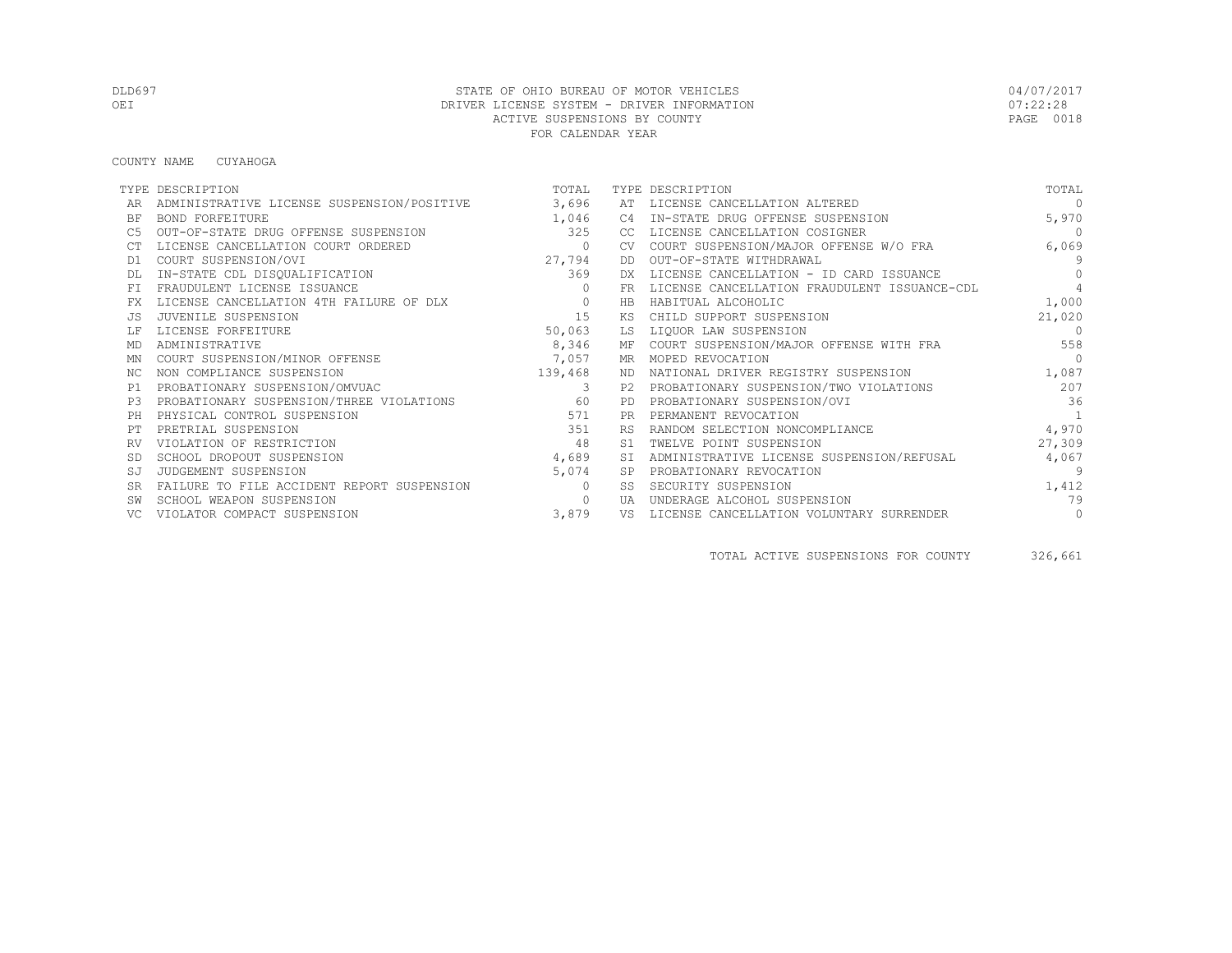#### COUNTY NAME DARKE

|           | TYPE DESCRIPTION                           | TOTAL    |                | TYPE DESCRIPTION                             | TOTAL     |
|-----------|--------------------------------------------|----------|----------------|----------------------------------------------|-----------|
|           | ADMINISTRATIVE LICENSE SUSPENSION/POSITIVE | 83       |                | AT LICENSE CANCELLATION ALTERED              | $\cap$    |
| ΒF        | BOND FORFEITURE                            | 10       | C <sub>4</sub> | IN-STATE DRUG OFFENSE SUSPENSION             | 537       |
| C5        | OUT-OF-STATE DRUG OFFENSE SUSPENSION       | 45       | CC             | LICENSE CANCELLATION COSIGNER                | $\bigcap$ |
|           | LICENSE CANCELLATION COURT ORDERED         | $\circ$  | <b>CV</b>      | COURT SUSPENSION/MAJOR OFFENSE W/O FRA       | 173       |
| D1        | COURT SUSPENSION/OVI                       | 2,317    | DD             | OUT-OF-STATE WITHDRAWAL                      | 6         |
|           | IN-STATE CDL DISQUALIFICATION              | 22       | DX.            | LICENSE CANCELLATION - ID CARD ISSUANCE      | $\bigcap$ |
| FT        | FRAUDULENT LICENSE ISSUANCE                | $\Omega$ | FR             | LICENSE CANCELLATION FRAUDULENT ISSUANCE-CDL | $\Omega$  |
| FX        | LICENSE CANCELLATION 4TH FAILURE OF DLX    | $\circ$  | HB             | HABITUAL ALCOHOLIC                           | 54        |
|           | JUVENILE SUSPENSION                        | 5        | КS             | CHILD SUPPORT SUSPENSION                     | 377       |
|           | LICENSE FORFEITURE                         | 813      | LS             | LIQUOR LAW SUSPENSION                        | $\Omega$  |
| MD        | ADMINISTRATIVE                             | 531      | МF             | COURT SUSPENSION/MAJOR OFFENSE WITH FRA      | 54        |
| MN        | COURT SUSPENSION/MINOR OFFENSE             | 293      | MR             | MOPED REVOCATION                             | $\Omega$  |
| NC.       | NON COMPLIANCE SUSPENSION                  | 4,369    | ND.            | NATIONAL DRIVER REGISTRY SUSPENSION          | 78        |
| P1        | PROBATIONARY SUSPENSION/OMVUAC             | $\circ$  | P2.            | PROBATIONARY SUSPENSION/TWO VIOLATIONS       | 3         |
| P.3       | PROBATIONARY SUSPENSION/THREE VIOLATIONS   | $\circ$  | PD             | PROBATIONARY SUSPENSION/OVI                  |           |
| PH        | PHYSICAL CONTROL SUSPENSION                | 63       | <b>PR</b>      | PERMANENT REVOCATION                         |           |
|           | PRETRIAL SUSPENSION                        | 31       | <b>RS</b>      | RANDOM SELECTION NONCOMPLIANCE               | 115       |
| RV        | VIOLATION OF RESTRICTION                   | $\circ$  | S1             | TWELVE POINT SUSPENSION                      | 741       |
| -SD       | SCHOOL DROPOUT SUSPENSION                  | 2        | <b>ST</b>      | ADMINISTRATIVE LICENSE SUSPENSION/REFUSAL    | 437       |
| SJ        | JUDGEMENT SUSPENSION                       | 117      | <b>SP</b>      | PROBATIONARY REVOCATION                      |           |
| <b>SR</b> | FAILURE TO FILE ACCIDENT REPORT SUSPENSION | $\Omega$ | SS             | SECURITY SUSPENSION                          | 28        |
|           | SCHOOL WEAPON SUSPENSION                   | $\Omega$ | UA             | UNDERAGE ALCOHOL SUSPENSION                  | 3         |
|           | VIOLATOR COMPACT SUSPENSION                | 114      | VS             | LICENSE CANCELLATION VOLUNTARY SURRENDER     | $\circ$   |

TOTAL ACTIVE SUSPENSIONS FOR COUNTY 11,423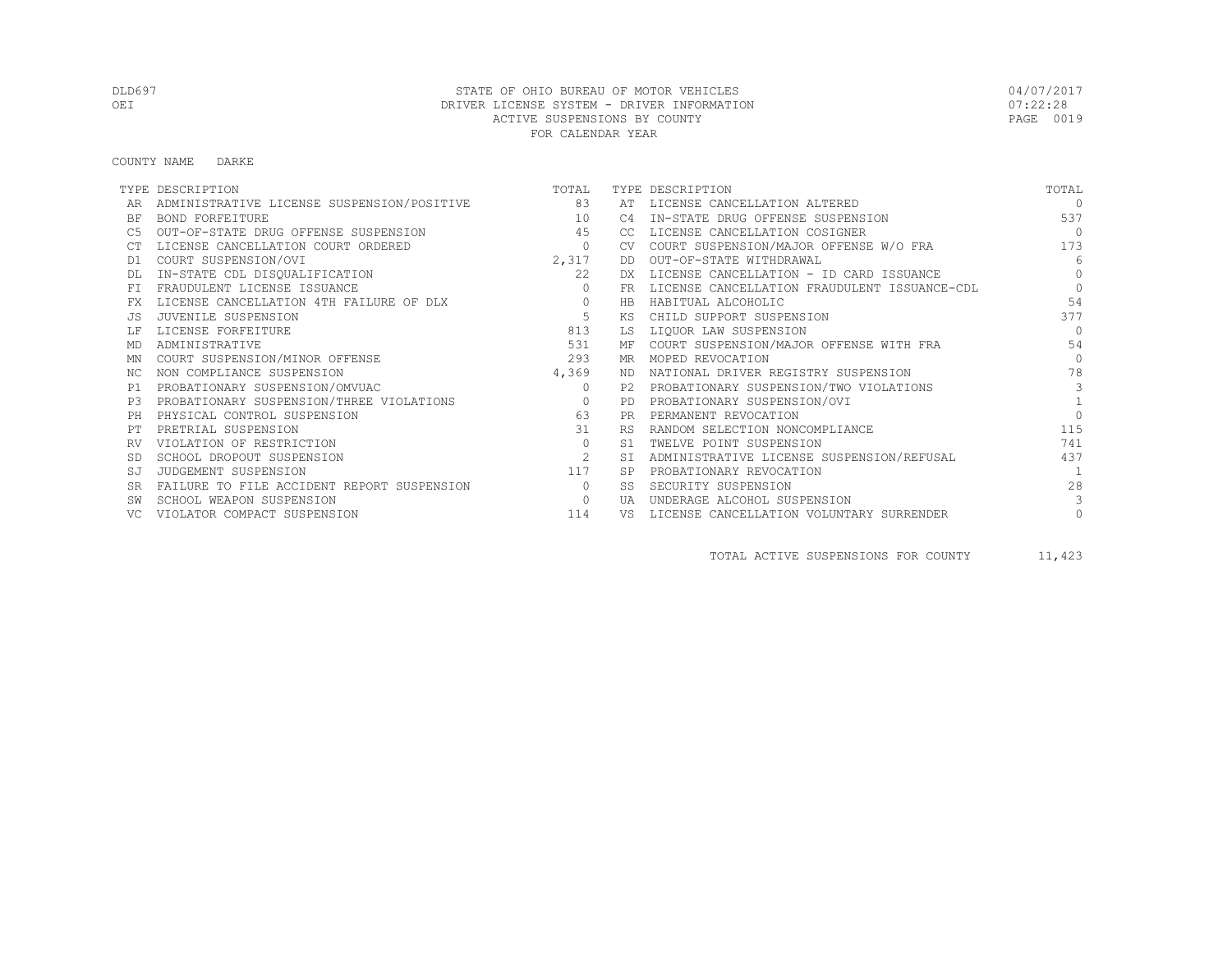#### COUNTY NAME DEFIANCE

|           | TYPE DESCRIPTION                           | TOTAL          |                | TYPE DESCRIPTION                             | TOTAL           |
|-----------|--------------------------------------------|----------------|----------------|----------------------------------------------|-----------------|
|           | ADMINISTRATIVE LICENSE SUSPENSION/POSITIVE | 89             | AT             | LICENSE CANCELLATION ALTERED                 | $\Omega$        |
| BF        | BOND FORFEITURE                            | 12             | C <sub>4</sub> | IN-STATE DRUG OFFENSE SUSPENSION             | 479             |
|           | OUT-OF-STATE DRUG OFFENSE SUSPENSION       | 26             | CC.            | LICENSE CANCELLATION COSIGNER                | $\overline{0}$  |
|           | LICENSE CANCELLATION COURT ORDERED         | $\circ$        | <b>CV</b>      | COURT SUSPENSION/MAJOR OFFENSE W/O FRA       | 354             |
| D1        | COURT SUSPENSION/OVI                       | 1,173          | DD             | OUT-OF-STATE WITHDRAWAL                      | $7\overline{ }$ |
|           | IN-STATE CDL DISQUALIFICATION              | 15             | DX.            | LICENSE CANCELLATION - ID CARD ISSUANCE      | $\Omega$        |
| FT        | FRAUDULENT LICENSE ISSUANCE                | $\Omega$       | FR             | LICENSE CANCELLATION FRAUDULENT ISSUANCE-CDL | $\Omega$        |
| FX        | LICENSE CANCELLATION 4TH FAILURE OF DLX    | $\circ$        | <b>HB</b>      | HABITUAL ALCOHOLIC                           | 70              |
| .JS       | JUVENILE SUSPENSION                        | $\circ$        | ΚS             | CHILD SUPPORT SUSPENSION                     | 208             |
|           | LICENSE FORFEITURE                         | 554            | LS             | LIQUOR LAW SUSPENSION                        | $\Omega$        |
| MD        | ADMINISTRATIVE                             | 325            | МF             | COURT SUSPENSION/MAJOR OFFENSE WITH FRA      | 35              |
| ΜN        | COURT SUSPENSION/MINOR OFFENSE             | 79             | MR.            | MOPED REVOCATION                             | $\Omega$        |
| NC.       | NON COMPLIANCE SUSPENSION                  | 2,442          | ND             | NATIONAL DRIVER REGISTRY SUSPENSION          | 82              |
| P1        | PROBATIONARY SUSPENSION/OMVUAC             | $\circ$        | P2.            | PROBATIONARY SUSPENSION/TWO VIOLATIONS       | 17              |
| P3        | PROBATIONARY SUSPENSION/THREE VIOLATIONS   | $\overline{4}$ | <b>PD</b>      | PROBATIONARY SUSPENSION/OVI                  | $\overline{7}$  |
| PH        | PHYSICAL CONTROL SUSPENSION                | 26             | <b>PR</b>      | PERMANENT REVOCATION                         | $\Omega$        |
|           | PRETRIAL SUSPENSION                        | 2              | <b>RS</b>      | RANDOM SELECTION NONCOMPLIANCE               | 88              |
|           | VIOLATION OF RESTRICTION                   | $\circ$        | S1             | TWELVE POINT SUSPENSION                      | 800             |
| <b>SD</b> | SCHOOL DROPOUT SUSPENSION                  | $\mathbf{3}$   | <b>ST</b>      | ADMINISTRATIVE LICENSE SUSPENSION/REFUSAL    | 157             |
|           | JUDGEMENT SUSPENSION                       | 88             | <b>SP</b>      | PROBATIONARY REVOCATION                      | $\Omega$        |
| <b>SR</b> | FAILURE TO FILE ACCIDENT REPORT SUSPENSION | $\circ$        | SS.            | SECURITY SUSPENSION                          | 22              |
|           | SCHOOL WEAPON SUSPENSION                   | $\circ$        | UA             | UNDERAGE ALCOHOL SUSPENSION                  | 6               |
|           | VIOLATOR COMPACT SUSPENSION                | 76             | VS             | LICENSE CANCELLATION VOLUNTARY SURRENDER     | $\circ$         |

TOTAL ACTIVE SUSPENSIONS FOR COUNTY 7,246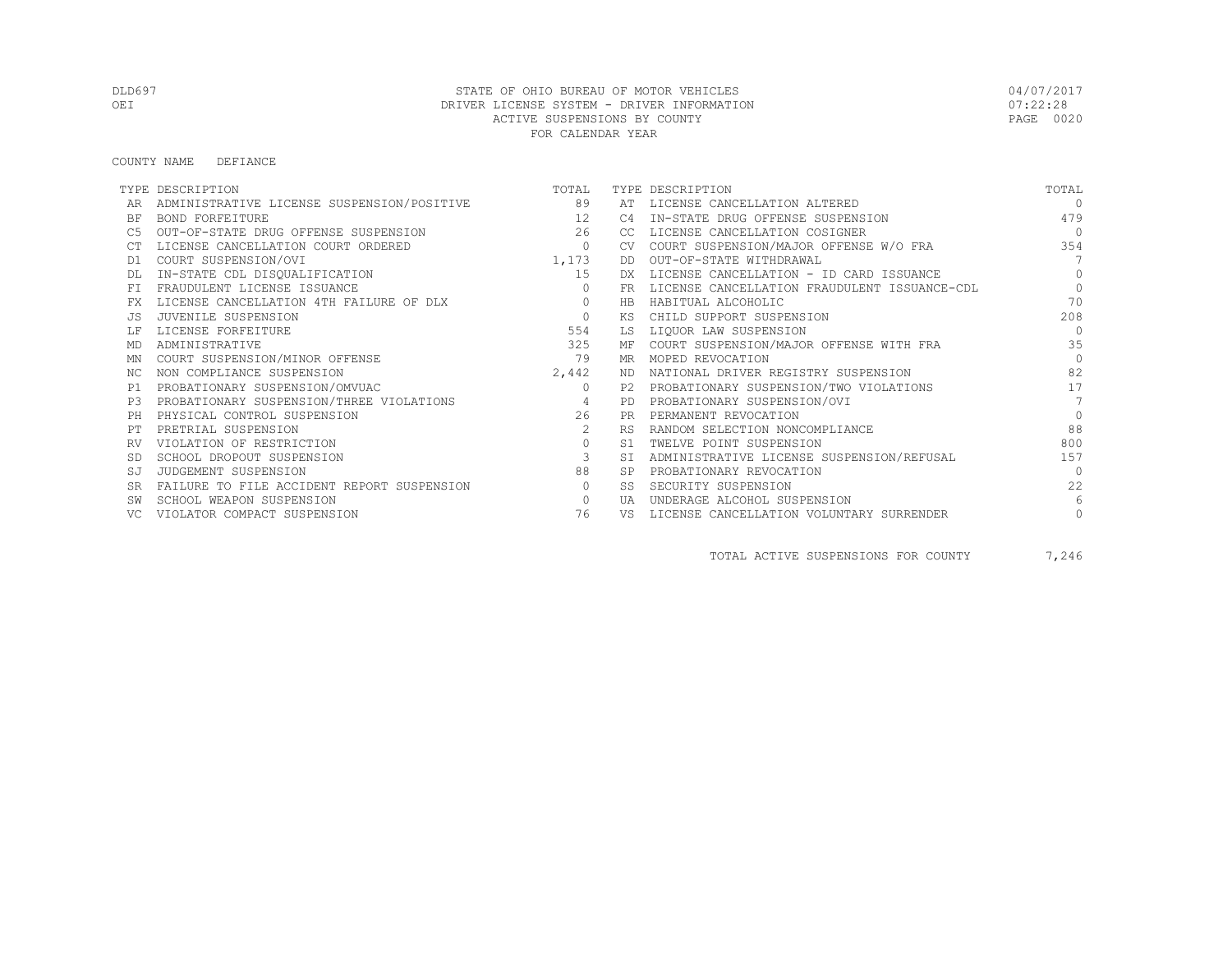COUNTY NAME DELAWARE

|           | TYPE DESCRIPTION                           | TOTAL                    |           | TYPE DESCRIPTION                             | TOTAL          |
|-----------|--------------------------------------------|--------------------------|-----------|----------------------------------------------|----------------|
|           | ADMINISTRATIVE LICENSE SUSPENSION/POSITIVE | 206                      |           | AT LICENSE CANCELLATION ALTERED              | $\Omega$       |
| ΒF        | BOND FORFEITURE                            | 29                       | C4        | IN-STATE DRUG OFFENSE SUSPENSION             | 918            |
| C5        | OUT-OF-STATE DRUG OFFENSE SUSPENSION       | 23                       | CC.       | LICENSE CANCELLATION COSIGNER                | $\overline{0}$ |
|           | LICENSE CANCELLATION COURT ORDERED         | $\overline{0}$           | <b>CV</b> | COURT SUSPENSION/MAJOR OFFENSE W/O FRA       | 375            |
| D1        | COURT SUSPENSION/OVI                       | 1,586                    | DD        | OUT-OF-STATE WITHDRAWAL                      | $\overline{1}$ |
|           | IN-STATE CDL DISQUALIFICATION              | 16                       | DX        | LICENSE CANCELLATION - ID CARD ISSUANCE      | $\Omega$       |
| <b>FT</b> | FRAUDULENT LICENSE ISSUANCE                | $\circ$                  | <b>FR</b> | LICENSE CANCELLATION FRAUDULENT ISSUANCE-CDL | $\circ$        |
| FX        | LICENSE CANCELLATION 4TH FAILURE OF DLX    | $\circ$                  | <b>HB</b> | HABITUAL ALCOHOLIC                           | 67             |
| .JS       | JUVENILE SUSPENSION                        | 13                       | ΚS        | CHILD SUPPORT SUSPENSION                     | 927            |
|           | LICENSE FORFEITURE                         | 1,002                    | LS        | LIQUOR LAW SUSPENSION                        | $\Omega$       |
| MD        | ADMINISTRATIVE                             | 419                      | МF        | COURT SUSPENSION/MAJOR OFFENSE WITH FRA      | 32             |
| ΜN        | COURT SUSPENSION/MINOR OFFENSE             | 206                      | MR.       | MOPED REVOCATION                             | $\Omega$       |
| NC.       | NON COMPLIANCE SUSPENSION                  | 4,329                    | ND.       | NATIONAL DRIVER REGISTRY SUSPENSION          | 66             |
| P1        | PROBATIONARY SUSPENSION/OMVUAC             | $\circ$                  | P2.       | PROBATIONARY SUSPENSION/TWO VIOLATIONS       | 7              |
| P3        | PROBATIONARY SUSPENSION/THREE VIOLATIONS   | $\overline{\mathbf{3}}$  | PD        | PROBATIONARY SUSPENSION/OVI                  | 11             |
| PH        | PHYSICAL CONTROL SUSPENSION                | 84                       | <b>PR</b> | PERMANENT REVOCATION                         | $\Omega$       |
| PТ        | PRETRIAL SUSPENSION                        | 15                       | <b>RS</b> | RANDOM SELECTION NONCOMPLIANCE               | 213            |
|           | VIOLATION OF RESTRICTION                   | $\overline{\phantom{a}}$ | S1        | TWELVE POINT SUSPENSION                      | 814            |
| -SD       | SCHOOL DROPOUT SUSPENSION                  | 32                       |           | ADMINISTRATIVE LICENSE SUSPENSION/REFUSAL    | 264            |
| SJ        | JUDGEMENT SUSPENSION                       | 184                      | <b>SP</b> | PROBATIONARY REVOCATION                      | $\overline{1}$ |
| <b>SR</b> | FAILURE TO FILE ACCIDENT REPORT SUSPENSION | $\Omega$                 | SS.       | SECURITY SUSPENSION                          | 69             |
|           | SCHOOL WEAPON SUSPENSION                   | $\circ$                  | UA        | UNDERAGE ALCOHOL SUSPENSION                  |                |
|           | VIOLATOR COMPACT SUSPENSION                | 134                      | VS        | LICENSE CANCELLATION VOLUNTARY SURRENDER     | $\circ$        |

TOTAL ACTIVE SUSPENSIONS FOR COUNTY 12,056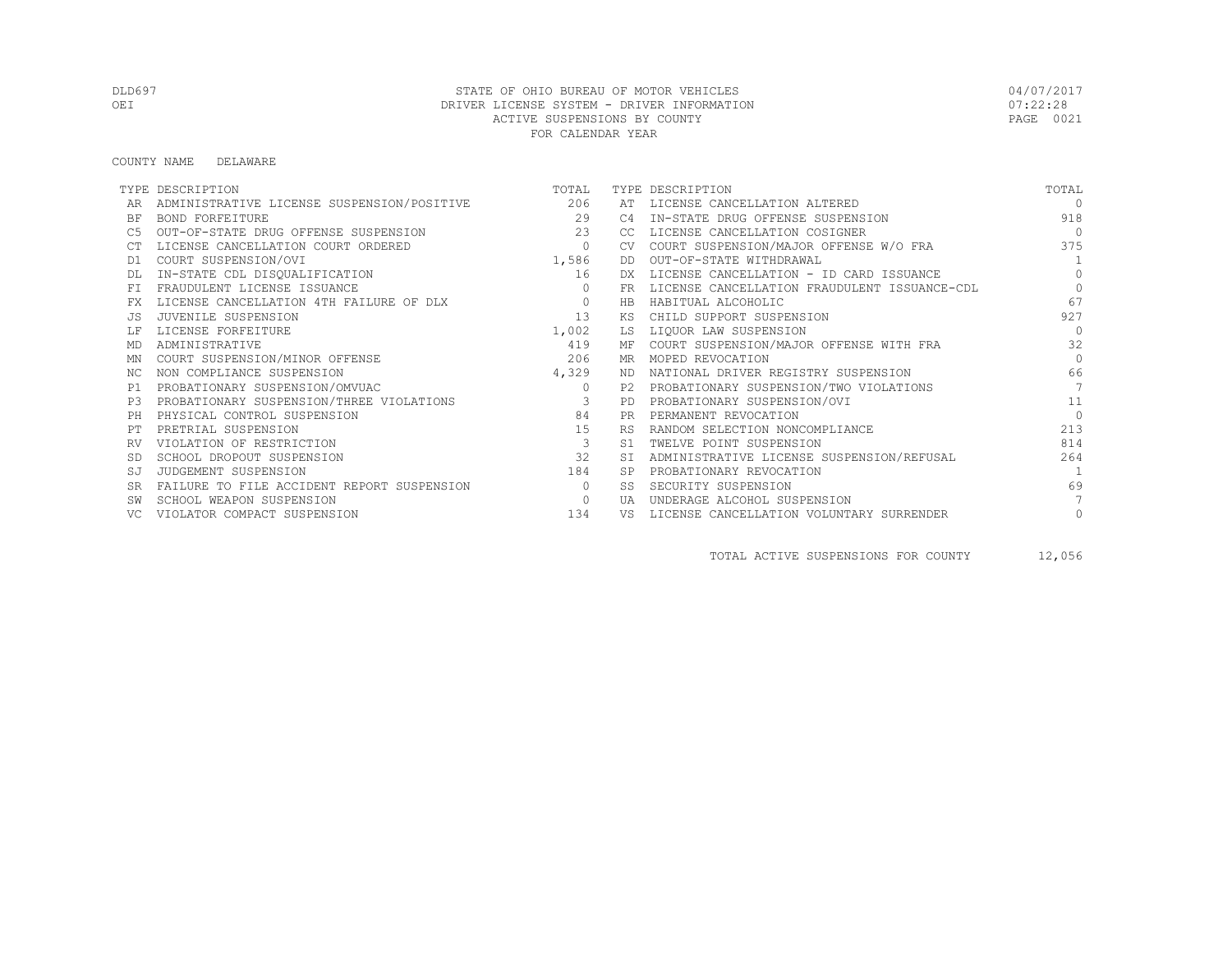#### COUNTY NAME ERIE

|           | TYPE DESCRIPTION                           | TOTAL        |           | TYPE DESCRIPTION                             | TOTAL        |
|-----------|--------------------------------------------|--------------|-----------|----------------------------------------------|--------------|
|           | ADMINISTRATIVE LICENSE SUSPENSION/POSITIVE | 403          | AT        | LICENSE CANCELLATION ALTERED                 | $\Omega$     |
| BF        | BOND FORFEITURE                            | 51           | C4        | IN-STATE DRUG OFFENSE SUSPENSION             | 1,340        |
|           | OUT-OF-STATE DRUG OFFENSE SUSPENSION       | 26           | CC        | LICENSE CANCELLATION COSIGNER                | $\cap$       |
|           | LICENSE CANCELLATION COURT ORDERED         | $\circ$      | CV.       | COURT SUSPENSION/MAJOR OFFENSE W/O FRA       | 487          |
| D1        | COURT SUSPENSION/OVI                       | 3,263        | DD.       | OUT-OF-STATE WITHDRAWAL                      | $\Omega$     |
|           | IN-STATE CDL DISQUALIFICATION              | 59           | DX.       | LICENSE CANCELLATION - ID CARD ISSUANCE      | $\Omega$     |
| FT.       | FRAUDULENT LICENSE ISSUANCE                | $\Omega$     | FR        | LICENSE CANCELLATION FRAUDULENT ISSUANCE-CDL | $\bigcap$    |
| FX        | LICENSE CANCELLATION 4TH FAILURE OF DLX    | $\mathbf{0}$ | HB        | HABITUAL ALCOHOLIC                           | 198          |
|           | JUVENILE SUSPENSION                        | 2            | KS        | CHILD SUPPORT SUSPENSION                     | 2,124        |
|           | LICENSE FORFEITURE                         | 4,696        | LS        | LIQUOR LAW SUSPENSION                        | $\cap$       |
| MD        | ADMINISTRATIVE                             | 619          | МF        | COURT SUSPENSION/MAJOR OFFENSE WITH FRA      | 84           |
| MN        | COURT SUSPENSION/MINOR OFFENSE             | 233          | MR        | MOPED REVOCATION                             | $\cap$       |
| NC.       | NON COMPLIANCE SUSPENSION                  | 7,044        | ND.       | NATIONAL DRIVER REGISTRY SUSPENSION          | 183          |
| P1        | PROBATIONARY SUSPENSION/OMVUAC             | 4            | P2.       | PROBATIONARY SUSPENSION/TWO VIOLATIONS       | 24           |
| P3        | PROBATIONARY SUSPENSION/THREE VIOLATIONS   | 9            | PD.       | PROBATIONARY SUSPENSION/OVI                  | 1.5          |
| PH        | PHYSICAL CONTROL SUSPENSION                | 45           | <b>PR</b> | PERMANENT REVOCATION                         | $\Omega$     |
|           | PRETRIAL SUSPENSION                        | 304          | <b>RS</b> | RANDOM SELECTION NONCOMPLIANCE               | 233          |
|           | VIOLATION OF RESTRICTION                   | $\circ$      | S1        | TWELVE POINT SUSPENSION                      | 2,125        |
|           | SCHOOL DROPOUT SUSPENSION                  | 2.0          | <b>ST</b> | ADMINISTRATIVE LICENSE SUSPENSION/REFUSAL    | 490          |
|           | JUDGEMENT SUSPENSION                       | 209          | <b>SP</b> | PROBATIONARY REVOCATION                      | $\bigcap$    |
| <b>SR</b> | FAILURE TO FILE ACCIDENT REPORT SUSPENSION | $\Omega$     | SS        | SECURITY SUSPENSION                          | 58           |
|           | SCHOOL WEAPON SUSPENSION                   | $\mathbf{0}$ | UA        | UNDERAGE ALCOHOL SUSPENSION                  | 22           |
|           | VIOLATOR COMPACT SUSPENSION                | 168          | VS        | LICENSE CANCELLATION VOLUNTARY SURRENDER     | $\mathbf{0}$ |

TOTAL ACTIVE SUSPENSIONS FOR COUNTY 24,538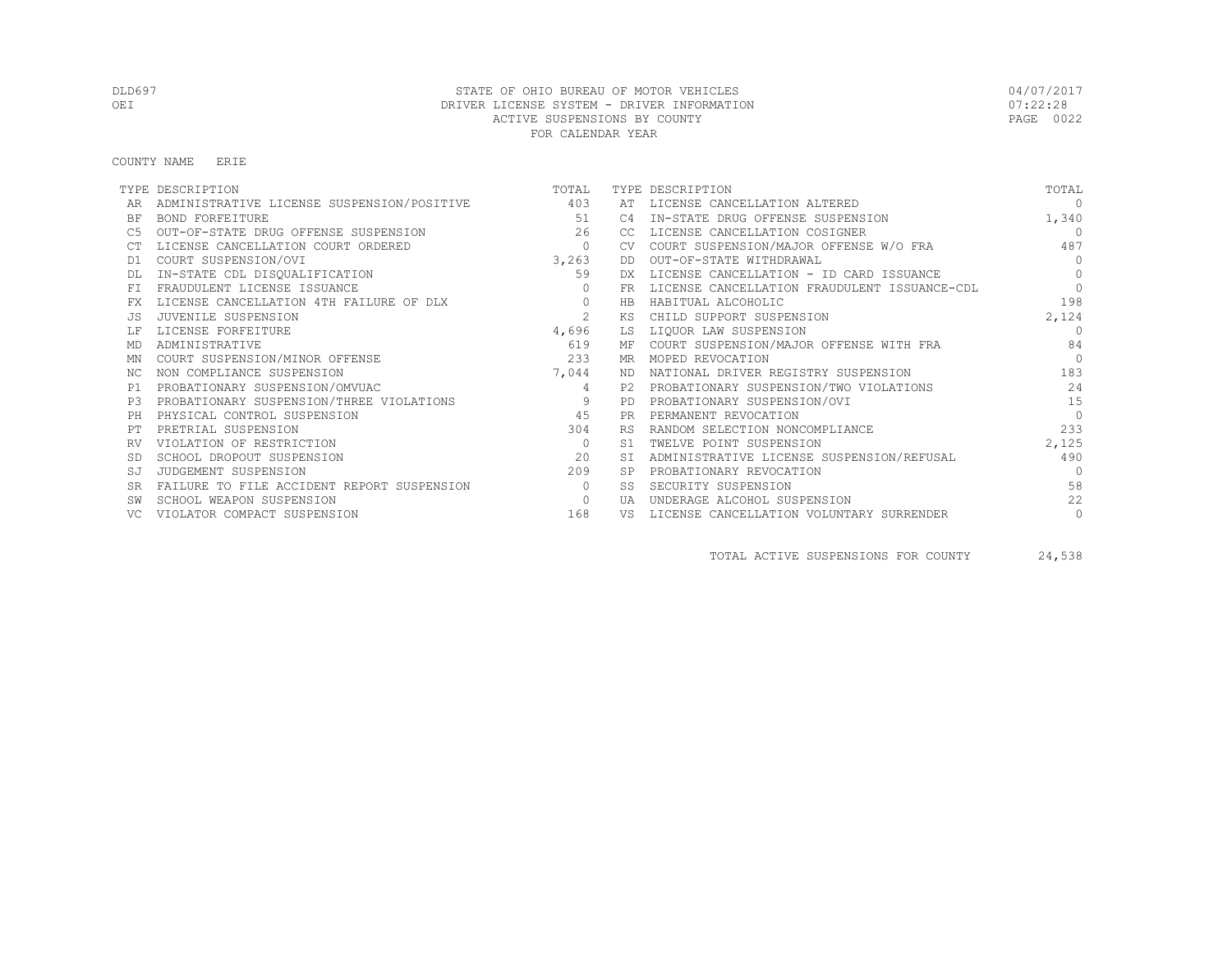#### COUNTY NAME FAIRFIELD

|           | TYPE DESCRIPTION                           | TOTAL          |           | TYPE DESCRIPTION                             | TOTAL          |
|-----------|--------------------------------------------|----------------|-----------|----------------------------------------------|----------------|
|           | ADMINISTRATIVE LICENSE SUSPENSION/POSITIVE | 248            | AT        | LICENSE CANCELLATION ALTERED                 | $\Omega$       |
| BF        | BOND FORFEITURE                            | 78             | C4        | IN-STATE DRUG OFFENSE SUSPENSION             | 1,212          |
|           | OUT-OF-STATE DRUG OFFENSE SUSPENSION       | 42             | CC.       | LICENSE CANCELLATION COSIGNER                | $\bigcap$      |
|           | LICENSE CANCELLATION COURT ORDERED         | $\circ$        | CV.       | COURT SUSPENSION/MAJOR OFFENSE W/O FRA       | 919            |
| D1        | COURT SUSPENSION/OVI                       | 2,621          | DD.       | OUT-OF-STATE WITHDRAWAL                      | $\overline{1}$ |
|           | IN-STATE CDL DISQUALIFICATION              | 66             | DX.       | LICENSE CANCELLATION - ID CARD ISSUANCE      | $\Omega$       |
| FT.       | FRAUDULENT LICENSE ISSUANCE                | $\Omega$       | FR        | LICENSE CANCELLATION FRAUDULENT ISSUANCE-CDL | $\cap$         |
| FX        | LICENSE CANCELLATION 4TH FAILURE OF DLX    | $\circ$        | HB        | HABITUAL ALCOHOLIC                           | 151            |
|           | JUVENILE SUSPENSION                        | 5              | КS        | CHILD SUPPORT SUSPENSION                     | 1,198          |
|           | LICENSE FORFEITURE                         | 2,588          | LS        | LIQUOR LAW SUSPENSION                        | $\Omega$       |
| MD        | ADMINISTRATIVE                             | 796            | МF        | COURT SUSPENSION/MAJOR OFFENSE WITH FRA      | 75             |
| ΜN        | COURT SUSPENSION/MINOR OFFENSE             | 448            | MR.       | MOPED REVOCATION                             | $\Omega$       |
| ΝC        | NON COMPLIANCE SUSPENSION                  | 7,940          | ND.       | NATIONAL DRIVER REGISTRY SUSPENSION          | 131            |
| P1        | PROBATIONARY SUSPENSION/OMVUAC             | $\overline{1}$ | P2.       | PROBATIONARY SUSPENSION/TWO VIOLATIONS       | 16             |
| P3        | PROBATIONARY SUSPENSION/THREE VIOLATIONS   | - 5            | PD.       | PROBATIONARY SUSPENSION/OVI                  | 14             |
| PH        | PHYSICAL CONTROL SUSPENSION                | 51             | <b>PR</b> | PERMANENT REVOCATION                         | 1              |
|           | PRETRIAL SUSPENSION                        | 20             | <b>RS</b> | RANDOM SELECTION NONCOMPLIANCE               | 352            |
|           | VIOLATION OF RESTRICTION                   | $\circ$        | S1        | TWELVE POINT SUSPENSION                      | 1,576          |
|           | SCHOOL DROPOUT SUSPENSION                  | 83             |           | ADMINISTRATIVE LICENSE SUSPENSION/REFUSAL    | 341            |
| SJ        | JUDGEMENT SUSPENSION                       | 430            |           | PROBATIONARY REVOCATION                      | $\overline{2}$ |
| <b>SR</b> | FAILURE TO FILE ACCIDENT REPORT SUSPENSION | $\Omega$       | SS        | SECURITY SUSPENSION                          | 119            |
|           | SCHOOL WEAPON SUSPENSION                   | $\circ$        | UA        | UNDERAGE ALCOHOL SUSPENSION                  | 15             |
|           | VIOLATOR COMPACT SUSPENSION                | 211            | VS        | LICENSE CANCELLATION VOLUNTARY SURRENDER     | $\circ$        |

TOTAL ACTIVE SUSPENSIONS FOR COUNTY 21,756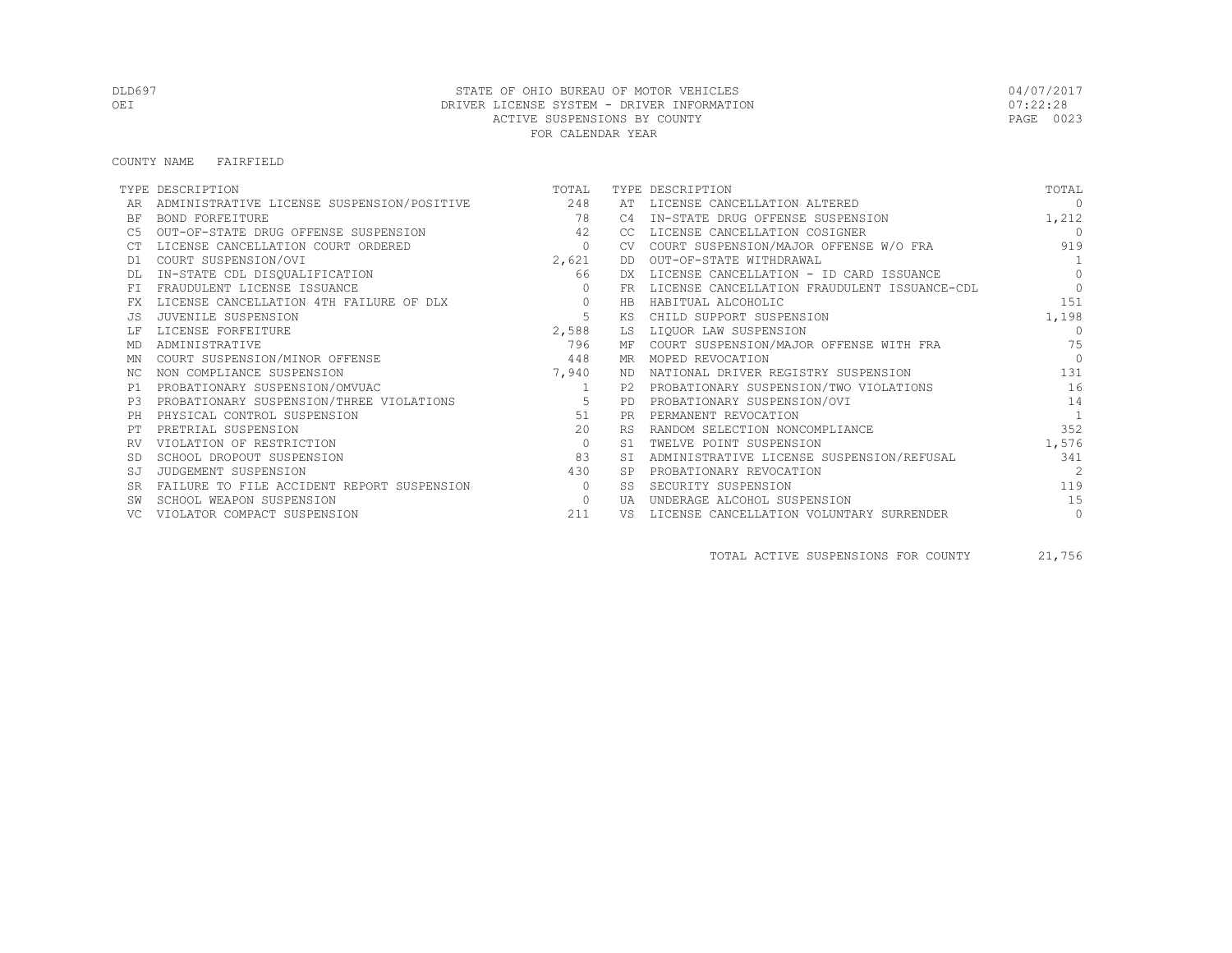#### COUNTY NAME FAYETTE

|           | TYPE DESCRIPTION                           | TOTAL          |           | TYPE DESCRIPTION                             | TOTAL          |
|-----------|--------------------------------------------|----------------|-----------|----------------------------------------------|----------------|
|           | ADMINISTRATIVE LICENSE SUSPENSION/POSITIVE | 75             | AT        | LICENSE CANCELLATION ALTERED                 | $\cap$         |
| <b>BF</b> | BOND FORFEITURE                            | 8              | C4        | IN-STATE DRUG OFFENSE SUSPENSION             | 371            |
| C5        | OUT-OF-STATE DRUG OFFENSE SUSPENSION       | 15             | CC        | LICENSE CANCELLATION COSIGNER                | $\bigcap$      |
|           | LICENSE CANCELLATION COURT ORDERED         | $\circ$        | CV.       | COURT SUSPENSION/MAJOR OFFENSE W/O FRA       | 265            |
| D1        | COURT SUSPENSION/OVI                       | 947            | DD.       | OUT-OF-STATE WITHDRAWAL                      | $\Omega$       |
|           | IN-STATE CDL DISQUALIFICATION              | 17             | DX.       | LICENSE CANCELLATION - ID CARD ISSUANCE      | $\bigcap$      |
| FT.       | FRAUDULENT LICENSE ISSUANCE                | $\Omega$       | FR        | LICENSE CANCELLATION FRAUDULENT ISSUANCE-CDL | $\Omega$       |
|           | LICENSE CANCELLATION 4TH FAILURE OF DLX    | $\circ$        | HB        | HABITUAL ALCOHOLIC                           | 42             |
|           | JUVENILE SUSPENSION                        | $\circ$        | ΚS        | CHILD SUPPORT SUSPENSION                     | 644            |
|           | LICENSE FORFEITURE                         | 959            | LS        | LIQUOR LAW SUSPENSION                        | $\Omega$       |
| MD        | ADMINISTRATIVE                             | 161            | МF        | COURT SUSPENSION/MAJOR OFFENSE WITH FRA      | 37             |
| ΜN        | COURT SUSPENSION/MINOR OFFENSE             | 381            | MR        | MOPED REVOCATION                             | $\bigcap$      |
| ΝC        | NON COMPLIANCE SUSPENSION                  | 3,135          | ND        | NATIONAL DRIVER REGISTRY SUSPENSION          | 40             |
| P1        | PROBATIONARY SUSPENSION/OMVUAC             | $\overline{1}$ | P2.       | PROBATIONARY SUSPENSION/TWO VIOLATIONS       | 13             |
| P.3       | PROBATIONARY SUSPENSION/THREE VIOLATIONS   |                | PD        | PROBATIONARY SUSPENSION/OVI                  | $\mathfrak{D}$ |
|           | PHYSICAL CONTROL SUSPENSION                | 18             | <b>PR</b> | PERMANENT REVOCATION                         | $\bigcap$      |
|           | PRETRIAL SUSPENSION                        | 9              | <b>RS</b> | RANDOM SELECTION NONCOMPLIANCE               | 124            |
|           | VIOLATION OF RESTRICTION                   | $\circ$        | S1        | TWELVE POINT SUSPENSION                      | 547            |
|           | SCHOOL DROPOUT SUSPENSION                  | $\mathbf{1}$   | <b>ST</b> | ADMINISTRATIVE LICENSE SUSPENSION/REFUSAL    | 126            |
| SJ        | JUDGEMENT SUSPENSION                       | 130            | <b>SP</b> | PROBATIONARY REVOCATION                      | $\bigcap$      |
| <b>SR</b> | FAILURE TO FILE ACCIDENT REPORT SUSPENSION | $\circ$        | SS        | SECURITY SUSPENSION                          | 26             |
|           | SCHOOL WEAPON SUSPENSION                   | $\circ$        | UA        | UNDERAGE ALCOHOL SUSPENSION                  | 3              |
|           | VIOLATOR COMPACT SUSPENSION                | 61             | VS        | LICENSE CANCELLATION VOLUNTARY SURRENDER     | $\circ$        |

TOTAL ACTIVE SUSPENSIONS FOR COUNTY 8,159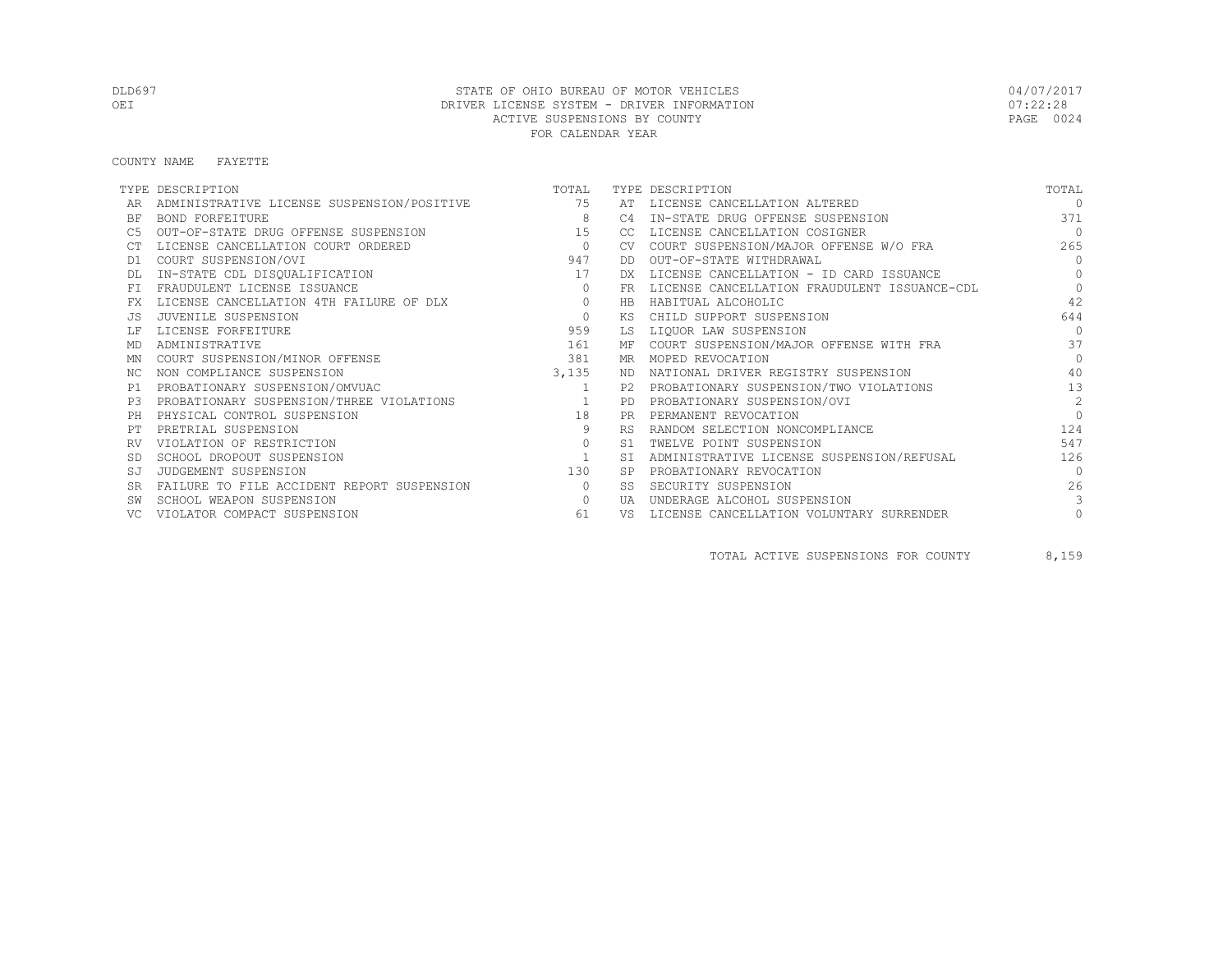#### COUNTY NAME FRANKLIN

|           | TYPE DESCRIPTION                           | TOTAL    |           | TYPE DESCRIPTION                             | TOTAL           |
|-----------|--------------------------------------------|----------|-----------|----------------------------------------------|-----------------|
|           | ADMINISTRATIVE LICENSE SUSPENSION/POSITIVE | 4,969    | AT        | LICENSE CANCELLATION ALTERED                 | $\Omega$        |
| ΒF        | BOND FORFEITURE                            | 808      | C4        | IN-STATE DRUG OFFENSE SUSPENSION             | 12,469          |
| C5        | OUT-OF-STATE DRUG OFFENSE SUSPENSION       | 561      | CC.       | LICENSE CANCELLATION COSIGNER                | $\circ$         |
|           | LICENSE CANCELLATION COURT ORDERED         | $\circ$  | CV.       | COURT SUSPENSION/MAJOR OFFENSE W/O FRA       | 6,195           |
| D1        | COURT SUSPENSION/OVI                       | 34,943   | DD        | OUT-OF-STATE WITHDRAWAL                      | 20              |
|           | IN-STATE CDL DISQUALIFICATION              | 361      | DX.       | LICENSE CANCELLATION - ID CARD ISSUANCE      | $\Omega$        |
| FT.       | FRAUDULENT LICENSE ISSUANCE                | $\circ$  | <b>FR</b> | LICENSE CANCELLATION FRAUDULENT ISSUANCE-CDL | $\overline{4}$  |
| FX        | LICENSE CANCELLATION 4TH FAILURE OF DLX    | $\circ$  | HB        | HABITUAL ALCOHOLIC                           | 1,361           |
|           | JUVENILE SUSPENSION                        | 8        | ΚS        | CHILD SUPPORT SUSPENSION                     | 27,640          |
|           | LICENSE FORFEITURE                         | 39,345   | LS        | LIOUOR LAW SUSPENSION                        | $\bigcirc$      |
| MD        | ADMINISTRATIVE                             | 4,108    |           | MF COURT SUSPENSION/MAJOR OFFENSE WITH FRA   | 563             |
| ΜN        | COURT SUSPENSION/MINOR OFFENSE             | 3,064    |           | MR MOPED REVOCATION                          | $\bigcap$       |
| ΝC        | NON COMPLIANCE SUSPENSION                  | 177,188  |           | ND NATIONAL DRIVER REGISTRY SUSPENSION       | 934             |
| P1        | PROBATIONARY SUSPENSION/OMVUAC             | 2.5      | P2.       | PROBATIONARY SUSPENSION/TWO VIOLATIONS       | 224             |
| P.3       | PROBATIONARY SUSPENSION/THREE VIOLATIONS   | 64       | <b>PD</b> | PROBATIONARY SUSPENSION/OVI                  | 100             |
| PH        | PHYSICAL CONTROL SUSPENSION                | 1,084    | <b>PR</b> | PERMANENT REVOCATION                         | 11              |
|           | PRETRIAL SUSPENSION                        | 302      | <b>RS</b> | RANDOM SELECTION NONCOMPLIANCE               | 5,123           |
| RV        | VIOLATION OF RESTRICTION                   | 28       | S1        | TWELVE POINT SUSPENSION                      | 20,015          |
|           | SCHOOL DROPOUT SUSPENSION                  | 765      | ST.       | ADMINISTRATIVE LICENSE SUSPENSION/REFUSAL    | 6,240           |
| SJ        | JUDGEMENT SUSPENSION                       | 7,238    | <b>SP</b> | PROBATIONARY REVOCATION                      | $6\overline{6}$ |
| <b>SR</b> | FAILURE TO FILE ACCIDENT REPORT SUSPENSION | $\Omega$ | SS        | SECURITY SUSPENSION                          | 1,979           |
|           | SCHOOL WEAPON SUSPENSION                   | 3        | UA        | UNDERAGE ALCOHOL SUSPENSION                  | 161             |
| VC.       | VIOLATOR COMPACT SUSPENSION                | 4,358    | VS        | LICENSE CANCELLATION VOLUNTARY SURRENDER     | $\circ$         |

TOTAL ACTIVE SUSPENSIONS FOR COUNTY 362,267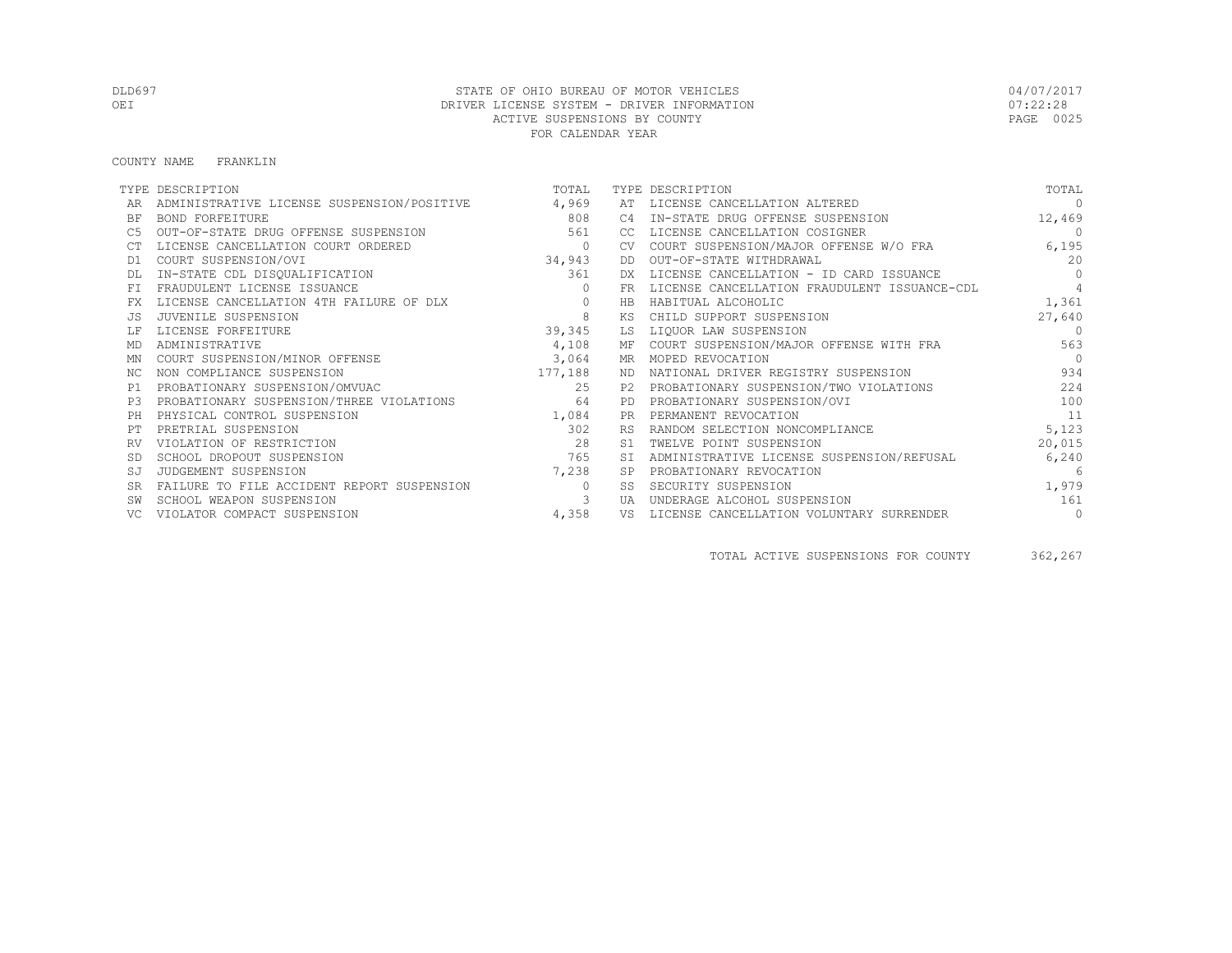#### COUNTY NAME FULTON

|           | TYPE DESCRIPTION                           | TOTAL                                                                                                                                                                                                                                                                                                                              |            | TYPE DESCRIPTION                             | TOTAL      |
|-----------|--------------------------------------------|------------------------------------------------------------------------------------------------------------------------------------------------------------------------------------------------------------------------------------------------------------------------------------------------------------------------------------|------------|----------------------------------------------|------------|
|           | ADMINISTRATIVE LICENSE SUSPENSION/POSITIVE | 97                                                                                                                                                                                                                                                                                                                                 | AT         | LICENSE CANCELLATION ALTERED                 | $\bigcap$  |
| ΒF        | BOND FORFEITURE                            | 41                                                                                                                                                                                                                                                                                                                                 | C4         | IN-STATE DRUG OFFENSE SUSPENSION             | 296        |
| C5        | OUT-OF-STATE DRUG OFFENSE SUSPENSION       | 37                                                                                                                                                                                                                                                                                                                                 | CC         | LICENSE CANCELLATION COSIGNER                | $\bigcirc$ |
|           | LICENSE CANCELLATION COURT ORDERED         | $\overline{a}$ and $\overline{a}$ and $\overline{a}$ and $\overline{a}$ and $\overline{a}$ and $\overline{a}$ and $\overline{a}$ and $\overline{a}$ and $\overline{a}$ and $\overline{a}$ and $\overline{a}$ and $\overline{a}$ and $\overline{a}$ and $\overline{a}$ and $\overline{a}$ and $\overline{a}$ and $\overline{a}$ and | CV.        | COURT SUSPENSION/MAJOR OFFENSE W/O FRA       | 195        |
| D1        | COURT SUSPENSION/OVI                       | 842                                                                                                                                                                                                                                                                                                                                | DD.        | OUT-OF-STATE WITHDRAWAL                      |            |
|           | IN-STATE CDL DISQUALIFICATION              | 26                                                                                                                                                                                                                                                                                                                                 | DX.        | LICENSE CANCELLATION - ID CARD ISSUANCE      | $\Omega$   |
| FT        | FRAUDULENT LICENSE ISSUANCE                | $\Omega$                                                                                                                                                                                                                                                                                                                           | <b>FR</b>  | LICENSE CANCELLATION FRAUDULENT ISSUANCE-CDL | $\Omega$   |
| FX        | LICENSE CANCELLATION 4TH FAILURE OF DLX    | $\circ$                                                                                                                                                                                                                                                                                                                            | HB         | HABITUAL ALCOHOLIC                           | 48         |
|           | JUVENILE SUSPENSION                        | 25                                                                                                                                                                                                                                                                                                                                 | ΚS         | CHILD SUPPORT SUSPENSION                     | 150        |
|           | LICENSE FORFEITURE                         | 390                                                                                                                                                                                                                                                                                                                                | LS         | LIQUOR LAW SUSPENSION                        | $\Omega$   |
| MD        | ADMINISTRATIVE                             | 205                                                                                                                                                                                                                                                                                                                                | МF         | COURT SUSPENSION/MAJOR OFFENSE WITH FRA      | 33         |
| MN        | COURT SUSPENSION/MINOR OFFENSE             | 122                                                                                                                                                                                                                                                                                                                                | MR         | MOPED REVOCATION                             | $\bigcap$  |
| NC.       | NON COMPLIANCE SUSPENSION                  | 1,717                                                                                                                                                                                                                                                                                                                              | ND         | NATIONAL DRIVER REGISTRY SUSPENSION          | 26         |
| P1        | PROBATIONARY SUSPENSION/OMVUAC             | 2                                                                                                                                                                                                                                                                                                                                  | P2.        | PROBATIONARY SUSPENSION/TWO VIOLATIONS       | 5          |
| P.3       | PROBATIONARY SUSPENSION/THREE VIOLATIONS   | $\overline{2}$                                                                                                                                                                                                                                                                                                                     | PD         | PROBATIONARY SUSPENSION/OVI                  | 3          |
| PH        | PHYSICAL CONTROL SUSPENSION                | 2.4                                                                                                                                                                                                                                                                                                                                | <b>PR</b>  | PERMANENT REVOCATION                         | $\Omega$   |
|           | PRETRIAL SUSPENSION                        | 14                                                                                                                                                                                                                                                                                                                                 | <b>RS</b>  | RANDOM SELECTION NONCOMPLIANCE               | 99         |
| RV        | VIOLATION OF RESTRICTION                   | $\circ$                                                                                                                                                                                                                                                                                                                            | S1         | TWELVE POINT SUSPENSION                      | 447        |
|           | SCHOOL DROPOUT SUSPENSION                  |                                                                                                                                                                                                                                                                                                                                    | <b>ST</b>  | ADMINISTRATIVE LICENSE SUSPENSION/REFUSAL    | 126        |
| SJ        | JUDGEMENT SUSPENSION                       | 67                                                                                                                                                                                                                                                                                                                                 | <b>SP</b>  | PROBATIONARY REVOCATION                      | $\Omega$   |
| <b>SR</b> | FAILURE TO FILE ACCIDENT REPORT SUSPENSION | $\circ$                                                                                                                                                                                                                                                                                                                            | SS         | SECURITY SUSPENSION                          | 18         |
|           | SCHOOL WEAPON SUSPENSION                   | $\Omega$                                                                                                                                                                                                                                                                                                                           | <b>TJA</b> | UNDERAGE ALCOHOL SUSPENSION                  | 4          |
|           | VIOLATOR COMPACT SUSPENSION                | 41                                                                                                                                                                                                                                                                                                                                 | VS         | LICENSE CANCELLATION VOLUNTARY SURRENDER     | $\circ$    |

TOTAL ACTIVE SUSPENSIONS FOR COUNTY 5,110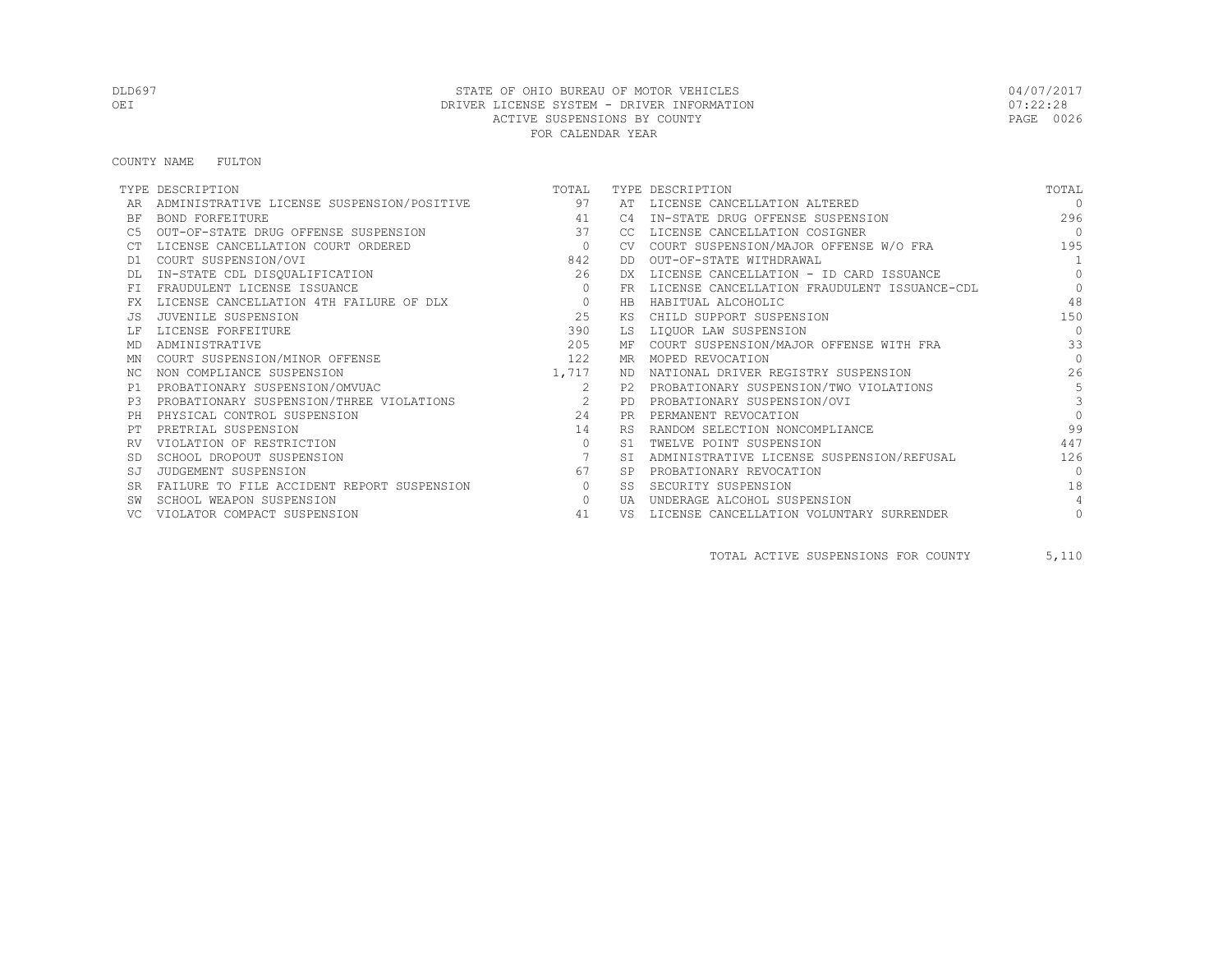#### COUNTY NAME GALLIA

|                | TYPE DESCRIPTION                               | TOTAL          |           | TYPE DESCRIPTION                             | TOTAL          |
|----------------|------------------------------------------------|----------------|-----------|----------------------------------------------|----------------|
|                | ADMINISTRATIVE LICENSE SUSPENSION/POSITIVE 184 |                | AT        | LICENSE CANCELLATION ALTERED                 | $\cap$         |
| BF             | BOND FORFEITURE                                | 30             | C4        | IN-STATE DRUG OFFENSE SUSPENSION             | 325            |
|                | OUT-OF-STATE DRUG OFFENSE SUSPENSION           | 37             | CC.       | LICENSE CANCELLATION COSIGNER                | $\bigcap$      |
|                | LICENSE CANCELLATION COURT ORDERED             | $\circ$        |           | COURT SUSPENSION/MAJOR OFFENSE W/O FRA       | 276            |
| D1             | COURT SUSPENSION/OVI                           | 1,404          | DD        | OUT-OF-STATE WITHDRAWAL                      | $\overline{1}$ |
|                | IN-STATE CDL DISQUALIFICATION                  | 17             | DX.       | LICENSE CANCELLATION - ID CARD ISSUANCE      | $\Omega$       |
|                | FRAUDULENT LICENSE ISSUANCE                    | $\Omega$       | FR        | LICENSE CANCELLATION FRAUDULENT ISSUANCE-CDL | $\bigcap$      |
| FX             | LICENSE CANCELLATION 4TH FAILURE OF DLX        | $\circ$        | HB        | HABITUAL ALCOHOLIC                           | 113            |
|                | JUVENILE SUSPENSION                            |                | ΚS        | CHILD SUPPORT SUSPENSION                     | 519            |
|                | LICENSE FORFEITURE                             | 1,162          | LS        | LIOUOR LAW SUSPENSION                        | $\Omega$       |
| MD             | ADMINISTRATIVE                                 | 164            | MF        | COURT SUSPENSION/MAJOR OFFENSE WITH FRA      | 59             |
| MN             | COURT SUSPENSION/MINOR OFFENSE                 | 32             | MR        | MOPED REVOCATION                             | $\bigcap$      |
| NC.            | NON COMPLIANCE SUSPENSION                      | 3,626          | ND.       | NATIONAL DRIVER REGISTRY SUSPENSION          | 34             |
| P1             | PROBATIONARY SUSPENSION/OMVUAC                 | $\Omega$       | P2.       | PROBATIONARY SUSPENSION/TWO VIOLATIONS       | 12             |
| P <sub>3</sub> | PROBATIONARY SUSPENSION/THREE VIOLATIONS       | $\overline{4}$ | PD.       | PROBATIONARY SUSPENSION/OVI                  | $\overline{4}$ |
| PH             | PHYSICAL CONTROL SUSPENSION                    | 5              | PR.       | PERMANENT REVOCATION                         | $\Omega$       |
|                | PRETRIAL SUSPENSION                            | 5              | <b>RS</b> | RANDOM SELECTION NONCOMPLIANCE               | 109            |
| RV             | VIOLATION OF RESTRICTION                       | $\circ$        | .S1       | TWELVE POINT SUSPENSION                      | 954            |
|                | SCHOOL DROPOUT SUSPENSION                      | 5              | <b>ST</b> | ADMINISTRATIVE LICENSE SUSPENSION/REFUSAL    | 209            |
| SJ             | JUDGEMENT SUSPENSION                           | 120            | <b>SP</b> | PROBATIONARY REVOCATION                      | $\bigcap$      |
| <b>SR</b>      | FAILURE TO FILE ACCIDENT REPORT SUSPENSION     | $\Omega$       | SS        | SECURITY SUSPENSION                          | 14             |
|                | SCHOOL WEAPON SUSPENSION                       | $\circ$        | UA        | UNDERAGE ALCOHOL SUSPENSION                  | $\mathfrak{D}$ |
|                | VIOLATOR COMPACT SUSPENSION                    | 254            | VS        | LICENSE CANCELLATION VOLUNTARY SURRENDER     | $\circ$        |

TOTAL ACTIVE SUSPENSIONS FOR COUNTY 9,681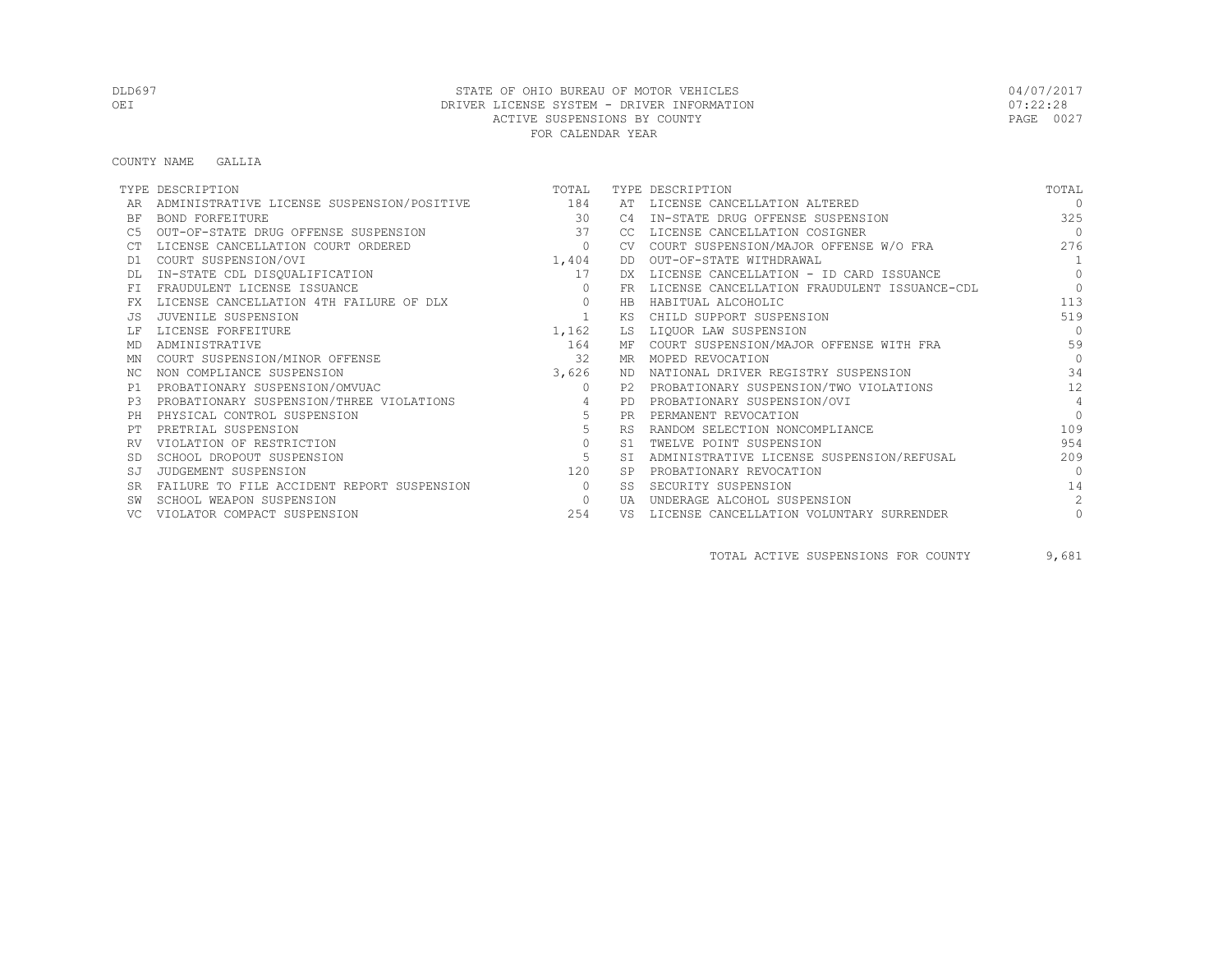COUNTY NAME GEAUGA

|           | TYPE DESCRIPTION                               | TOTAL          |           | TYPE DESCRIPTION                             | TOTAL           |
|-----------|------------------------------------------------|----------------|-----------|----------------------------------------------|-----------------|
|           | ADMINISTRATIVE LICENSE SUSPENSION/POSITIVE 122 |                |           | AT LICENSE CANCELLATION ALTERED              | $\Omega$        |
| BF        | BOND FORFEITURE                                | 6              | C4        | IN-STATE DRUG OFFENSE SUSPENSION             | 150             |
|           | OUT-OF-STATE DRUG OFFENSE SUSPENSION           | 10             | CC.       | LICENSE CANCELLATION COSIGNER                | $\overline{0}$  |
|           | LICENSE CANCELLATION COURT ORDERED             | $\overline{0}$ | <b>CV</b> | COURT SUSPENSION/MAJOR OFFENSE W/O FRA       | 113             |
| D1        | COURT SUSPENSION/OVI                           | 768            | DD        | OUT-OF-STATE WITHDRAWAL                      | $\Omega$        |
|           | IN-STATE CDL DISQUALIFICATION                  | 25             | DX        | LICENSE CANCELLATION - ID CARD ISSUANCE      | $\Omega$        |
| FT.       | FRAUDULENT LICENSE ISSUANCE                    | $\Omega$       | FR.       | LICENSE CANCELLATION FRAUDULENT ISSUANCE-CDL | $\Omega$        |
|           | LICENSE CANCELLATION 4TH FAILURE OF DLX        | $\circ$        | HB        | HABITUAL ALCOHOLIC                           | 31              |
|           | JUVENILE SUSPENSION                            | $\overline{4}$ | KS        | CHILD SUPPORT SUSPENSION                     | 306             |
|           | LICENSE FORFEITURE                             | 475            | LS        | LIQUOR LAW SUSPENSION                        | $\bigcap$       |
| MD        | ADMINISTRATIVE                                 | 383            | МF        | COURT SUSPENSION/MAJOR OFFENSE WITH FRA      | $6\overline{6}$ |
| ΜN        | COURT SUSPENSION/MINOR OFFENSE                 | 282            | MR        | MOPED REVOCATION                             | $\bigcap$       |
| NC.       | NON COMPLIANCE SUSPENSION                      | 933            | ND.       | NATIONAL DRIVER REGISTRY SUSPENSION          | 30              |
| P1        | PROBATIONARY SUSPENSION/OMVUAC                 | $2^{1}$        | P2.       | PROBATIONARY SUSPENSION/TWO VIOLATIONS       | $\overline{4}$  |
| P3        | PROBATIONARY SUSPENSION/THREE VIOLATIONS       | $\sim$ 1       | <b>PD</b> | PROBATIONARY SUSPENSION/OVI                  | $\mathcal{E}$   |
| PH        | PHYSICAL CONTROL SUSPENSION                    | 44             | <b>PR</b> | PERMANENT REVOCATION                         | $\Omega$        |
|           | PRETRIAL SUSPENSION                            | 40             | <b>RS</b> | RANDOM SELECTION NONCOMPLIANCE               | 99              |
|           | VIOLATION OF RESTRICTION                       | $\circ$        | S1        | TWELVE POINT SUSPENSION                      | 339             |
|           | SCHOOL DROPOUT SUSPENSION                      | -5             | <b>ST</b> | ADMINISTRATIVE LICENSE SUSPENSION/REFUSAL    | 90              |
| SJ        | JUDGEMENT SUSPENSION                           | 80             |           | PROBATIONARY REVOCATION                      | $\mathcal{R}$   |
| <b>SR</b> | FAILURE TO FILE ACCIDENT REPORT SUSPENSION     | $\circ$        | SS.       | SECURITY SUSPENSION                          | 23              |
|           | SCHOOL WEAPON SUSPENSION                       | $\circ$        | UA        | UNDERAGE ALCOHOL SUSPENSION                  |                 |
|           | VIOLATOR COMPACT SUSPENSION                    | 66             | VS        | LICENSE CANCELLATION VOLUNTARY SURRENDER     | $\circ$         |

TOTAL ACTIVE SUSPENSIONS FOR COUNTY 4,448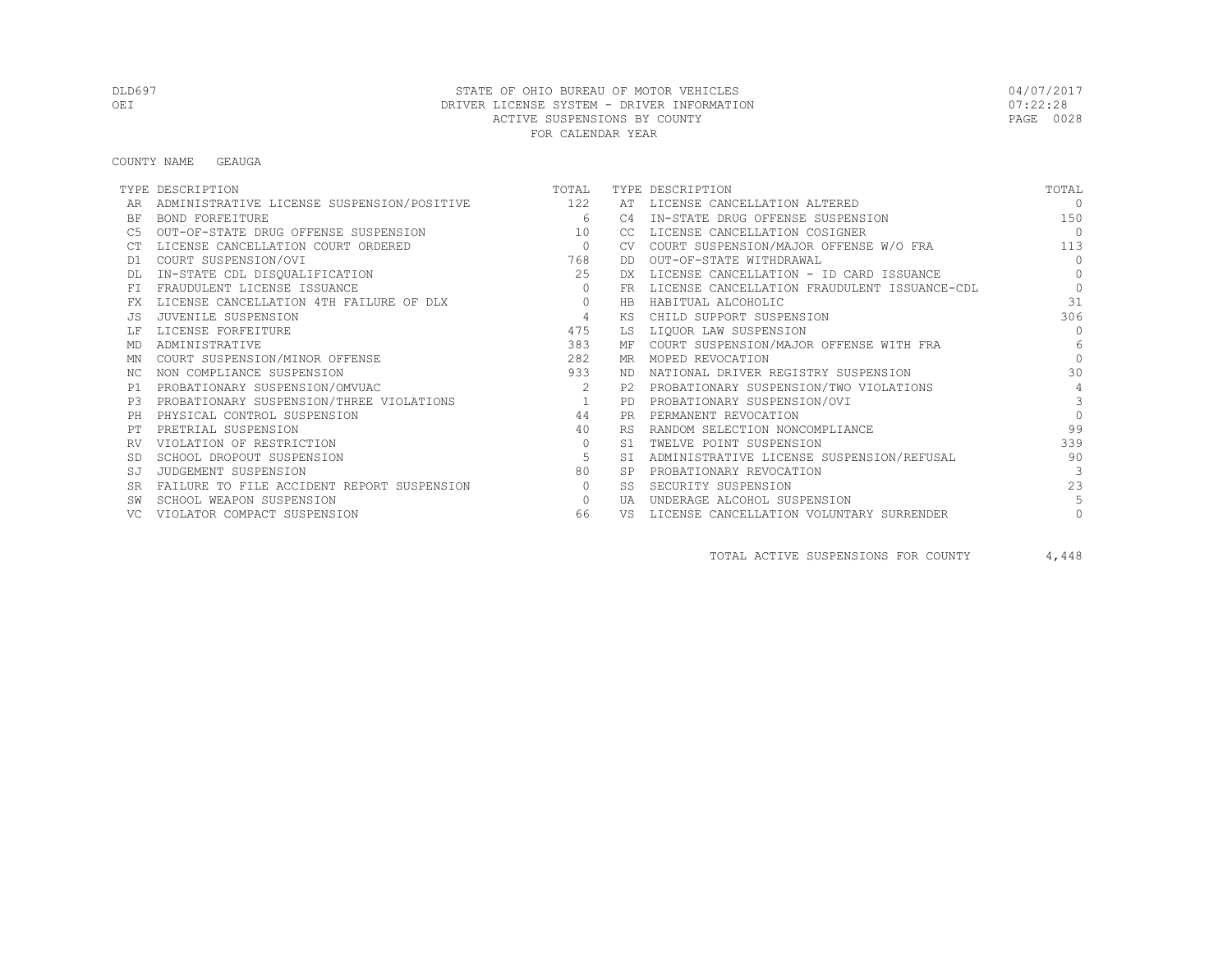COUNTY NAME GREENE

|           | TYPE DESCRIPTION                               | TOTAL          |           | TYPE DESCRIPTION                             | TOTAL          |
|-----------|------------------------------------------------|----------------|-----------|----------------------------------------------|----------------|
|           | ADMINISTRATIVE LICENSE SUSPENSION/POSITIVE 278 |                | AT        | LICENSE CANCELLATION ALTERED                 | $\Omega$       |
| <b>BF</b> | BOND FORFEITURE                                | 30             | C4        | IN-STATE DRUG OFFENSE SUSPENSION             | 1,506          |
| C5        | OUT-OF-STATE DRUG OFFENSE SUSPENSION           | 57             | CC.       | LICENSE CANCELLATION COSIGNER                | $\overline{0}$ |
|           | LICENSE CANCELLATION COURT ORDERED             | $\circ$        |           | COURT SUSPENSION/MAJOR OFFENSE W/O FRA       | 993            |
| D1        | COURT SUSPENSION/OVI                           | 2,317          | DD        | OUT-OF-STATE WITHDRAWAL                      | $\overline{5}$ |
|           | IN-STATE CDL DISQUALIFICATION                  | 37             | DX        | LICENSE CANCELLATION - ID CARD ISSUANCE      | $\Omega$       |
|           | FRAUDULENT LICENSE ISSUANCE                    |                | FR        | LICENSE CANCELLATION FRAUDULENT ISSUANCE-CDL | $\Omega$       |
| FX        | LICENSE CANCELLATION 4TH FAILURE OF DLX        | $\circ$        | HB        | HABITUAL ALCOHOLIC                           | 124            |
|           | JUVENILE SUSPENSION                            |                | ΚS        | CHILD SUPPORT SUSPENSION                     | 2,963          |
|           | LICENSE FORFEITURE                             | 2,315          | LS        | LIQUOR LAW SUSPENSION                        | $\Omega$       |
| MD        | ADMINISTRATIVE                                 | 861            | МF        | COURT SUSPENSION/MAJOR OFFENSE WITH FRA      | 81             |
| ΜN        | COURT SUSPENSION/MINOR OFFENSE                 | 479            | MR        | MOPED REVOCATION                             | $\bigcap$      |
| NC.       | NON COMPLIANCE SUSPENSION                      | 9,327          | ND.       | NATIONAL DRIVER REGISTRY SUSPENSION          | 121            |
| P1        | PROBATIONARY SUSPENSION/OMVUAC                 | 3              | P2        | PROBATIONARY SUSPENSION/TWO VIOLATIONS       | 19             |
| P3        | PROBATIONARY SUSPENSION/THREE VIOLATIONS       | 5 <sup>5</sup> | PD        | PROBATIONARY SUSPENSION/OVI                  | 9              |
| PH        | PHYSICAL CONTROL SUSPENSION                    | 96             | PR.       | PERMANENT REVOCATION                         | $\Omega$       |
| PТ        | PRETRIAL SUSPENSION                            | 2.8            | <b>RS</b> | RANDOM SELECTION NONCOMPLIANCE               | 359            |
|           | VIOLATION OF RESTRICTION                       | $\overline{0}$ | S1        | TWELVE POINT SUSPENSION                      | 1,820          |
| -SD       | SCHOOL DROPOUT SUSPENSION                      | 210            |           | ADMINISTRATIVE LICENSE SUSPENSION/REFUSAL    | 516            |
| SJ        | JUDGEMENT SUSPENSION                           | 328            |           | PROBATIONARY REVOCATION                      | $\bigcap$      |
| <b>SR</b> | FAILURE TO FILE ACCIDENT REPORT SUSPENSION     | $\Omega$       | SS        | SECURITY SUSPENSION                          | 92             |
|           | SCHOOL WEAPON SUSPENSION                       | $\circ$        | UA        | UNDERAGE ALCOHOL SUSPENSION                  | 18             |
|           | VIOLATOR COMPACT SUSPENSION                    | 267            | VS        | LICENSE CANCELLATION VOLUNTARY SURRENDER     | $\circ$        |

TOTAL ACTIVE SUSPENSIONS FOR COUNTY 25,265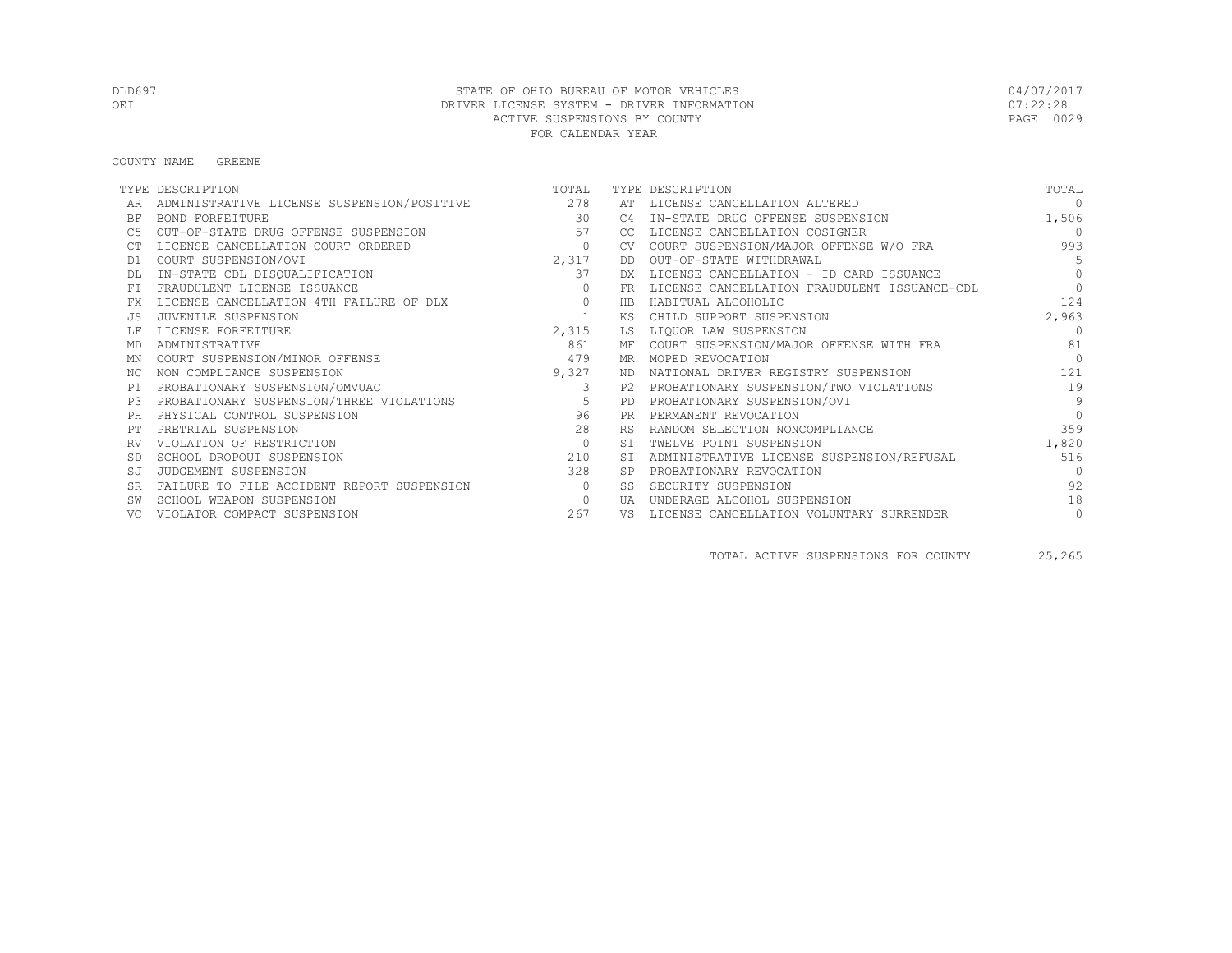COUNTY NAME GUERNSEY

|           | TYPE DESCRIPTION                               | TOTAL          |           | TYPE DESCRIPTION                             | TOTAL      |
|-----------|------------------------------------------------|----------------|-----------|----------------------------------------------|------------|
|           | ADMINISTRATIVE LICENSE SUSPENSION/POSITIVE 118 |                |           | AT LICENSE CANCELLATION ALTERED              | $\cap$     |
| ΒF        | BOND FORFEITURE                                | 30             | C4        | IN-STATE DRUG OFFENSE SUSPENSION             | 914        |
| C5        | OUT-OF-STATE DRUG OFFENSE SUSPENSION           | 16             | CC.       | LICENSE CANCELLATION COSIGNER                | $\bigcirc$ |
|           | LICENSE CANCELLATION COURT ORDERED             | $\overline{0}$ | <b>CV</b> | COURT SUSPENSION/MAJOR OFFENSE W/O FRA       | 405        |
| D1        | COURT SUSPENSION/OVI                           | 2,013          | DD        | OUT-OF-STATE WITHDRAWAL                      | $\Omega$   |
|           | IN-STATE CDL DISQUALIFICATION                  | 27             | DX.       | LICENSE CANCELLATION - ID CARD ISSUANCE      | $\Omega$   |
| <b>FT</b> | FRAUDULENT LICENSE ISSUANCE                    | $\Omega$       | <b>FR</b> | LICENSE CANCELLATION FRAUDULENT ISSUANCE-CDL | $\Omega$   |
| FX        | LICENSE CANCELLATION 4TH FAILURE OF DLX        | $\Omega$       | <b>HB</b> | HABITUAL ALCOHOLIC                           | 111        |
| .JS       | JUVENILE SUSPENSION                            | $\Omega$       | ΚS        | CHILD SUPPORT SUSPENSION                     | 800        |
|           | LICENSE FORFEITURE                             | 1,581          | LS        | LIQUOR LAW SUSPENSION                        | $\Omega$   |
| MD        | ADMINISTRATIVE                                 | 288            | МF        | COURT SUSPENSION/MAJOR OFFENSE WITH FRA      | 44         |
| ΜN        | COURT SUSPENSION/MINOR OFFENSE                 | 243            | MR        | MOPED REVOCATION                             | $\Omega$   |
| NC.       | NON COMPLIANCE SUSPENSION                      | 4,046          | ND        | NATIONAL DRIVER REGISTRY SUSPENSION          | 43         |
| P1        | PROBATIONARY SUSPENSION/OMVUAC                 | 2              | P2.       | PROBATIONARY SUSPENSION/TWO VIOLATIONS       | 8          |
| P3        | PROBATIONARY SUSPENSION/THREE VIOLATIONS       |                | PD        | PROBATIONARY SUSPENSION/OVI                  | 11         |
| PH        | PHYSICAL CONTROL SUSPENSION                    | 2.0            | <b>PR</b> | PERMANENT REVOCATION                         | $\bigcap$  |
| PТ        | PRETRIAL SUSPENSION                            |                | <b>RS</b> | RANDOM SELECTION NONCOMPLIANCE               | 132        |
|           | VIOLATION OF RESTRICTION                       | $\circ$        | S1        | TWELVE POINT SUSPENSION                      | 1,020      |
| <b>SD</b> | SCHOOL DROPOUT SUSPENSION                      | 2              | <b>ST</b> | ADMINISTRATIVE LICENSE SUSPENSION/REFUSAL    | 153        |
| SJ        | JUDGEMENT SUSPENSION                           | 109            | <b>SP</b> | PROBATIONARY REVOCATION                      |            |
| <b>SR</b> | FAILURE TO FILE ACCIDENT REPORT SUSPENSION     | $\bigcirc$     | SS        | SECURITY SUSPENSION                          | 4.5        |
|           | SCHOOL WEAPON SUSPENSION                       | $\circ$        | tja       | UNDERAGE ALCOHOL SUSPENSION                  | 14         |
|           | VIOLATOR COMPACT SUSPENSION                    | 105            | VS        | LICENSE CANCELLATION VOLUNTARY SURRENDER     | $\circ$    |

TOTAL ACTIVE SUSPENSIONS FOR COUNTY 12,311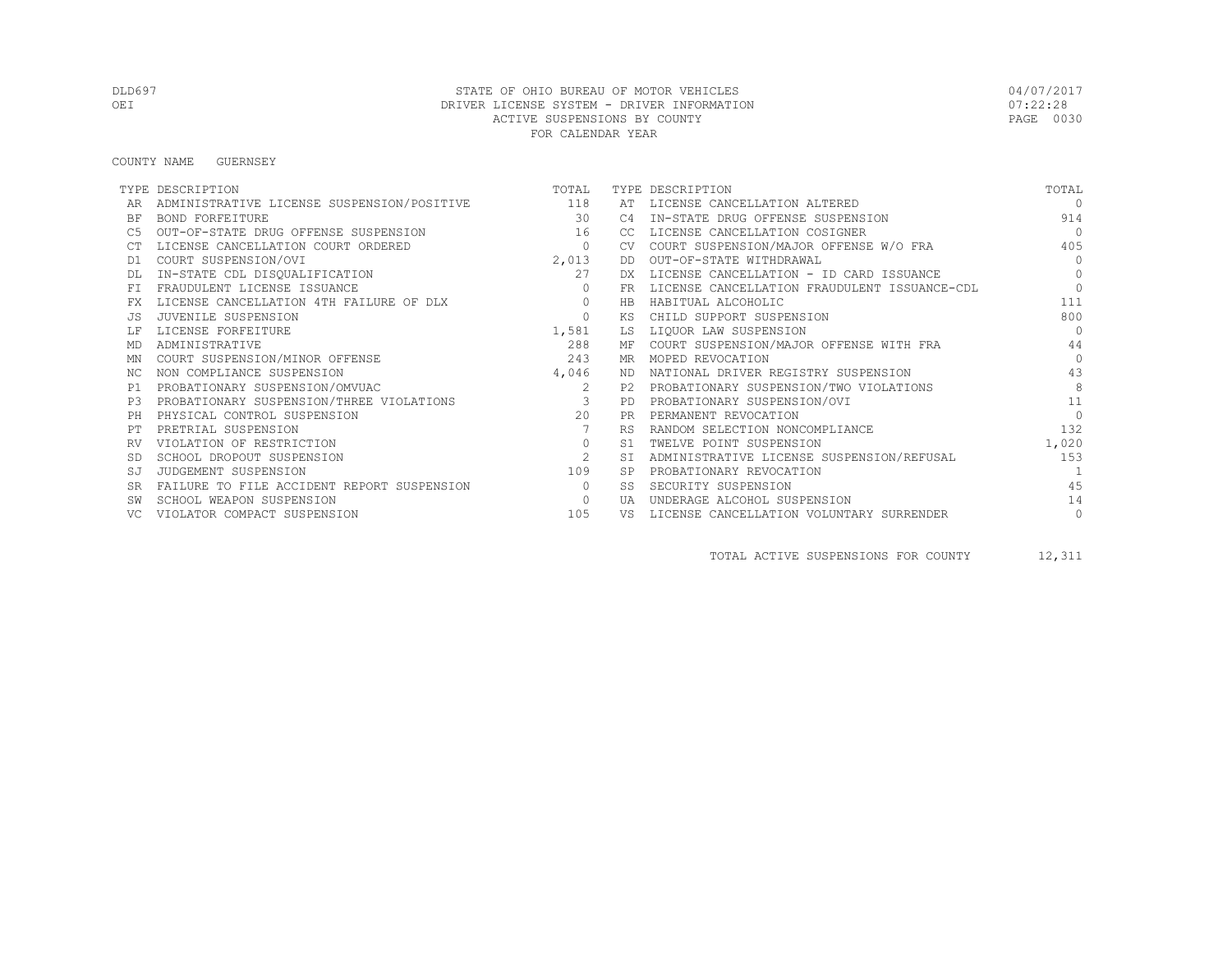COUNTY NAME HAMILTON

|                | TYPE DESCRIPTION                           | TOTAL    |                | TYPE DESCRIPTION                             | TOTAL     |
|----------------|--------------------------------------------|----------|----------------|----------------------------------------------|-----------|
|                | ADMINISTRATIVE LICENSE SUSPENSION/POSITIVE | 2,941    | AT             | LICENSE CANCELLATION ALTERED                 | $\Omega$  |
| ΒF             | <b>BOND FORFEITURE</b>                     | 147      | C4             | IN-STATE DRUG OFFENSE SUSPENSION             | 17,685    |
| C5             | OUT-OF-STATE DRUG OFFENSE SUSPENSION       | 1,011    | CC             | LICENSE CANCELLATION COSIGNER                | $\Omega$  |
|                | LICENSE CANCELLATION COURT ORDERED         | $\circ$  | CV.            | COURT SUSPENSION/MAJOR OFFENSE W/O FRA       | 11,701    |
| D1             | COURT SUSPENSION/OVI                       | 24,701   | DD             | OUT-OF-STATE WITHDRAWAL                      | 7         |
|                | IN-STATE CDL DISQUALIFICATION              | 158      | DX.            | LICENSE CANCELLATION - ID CARD ISSUANCE      | $\bigcap$ |
| FT.            | FRAUDULENT LICENSE ISSUANCE                |          | FR.            | LICENSE CANCELLATION FRAUDULENT ISSUANCE-CDL | $\bigcap$ |
| FX.            | LICENSE CANCELLATION 4TH FAILURE OF DLX    |          | HB             | HABITUAL ALCOHOLIC                           | 655       |
| .JS            | JUVENILE SUSPENSION                        |          | ΚS             | CHILD SUPPORT SUSPENSION                     | 24,760    |
|                | LICENSE FORFEITURE                         | 74,425   | LS             | LIQUOR LAW SUSPENSION                        | $\Omega$  |
| MD             | ADMINISTRATIVE                             | 3,796    | МF             | COURT SUSPENSION/MAJOR OFFENSE WITH FRA      | 455       |
| ΜN             | COURT SUSPENSION/MINOR OFFENSE             | 5,582    | MR             | MOPED REVOCATION                             | $\bigcap$ |
| ΝC             | NON COMPLIANCE SUSPENSION                  | 136,266  | ND             | NATIONAL DRIVER REGISTRY SUSPENSION          | 1,064     |
| P1             | PROBATIONARY SUSPENSION/OMVUAC             | 16       | P <sub>2</sub> | PROBATIONARY SUSPENSION/TWO VIOLATIONS       | 182       |
| P <sub>3</sub> | PROBATIONARY SUSPENSION/THREE VIOLATIONS   | 48       | PD.            | PROBATIONARY SUSPENSION/OVI                  | 59        |
| PH             | PHYSICAL CONTROL SUSPENSION                | 229      | <b>PR</b>      | PERMANENT REVOCATION                         | $\Omega$  |
| PТ             | PRETRIAL SUSPENSION                        | 106      | <b>RS</b>      | RANDOM SELECTION NONCOMPLIANCE               | 2,999     |
| RV             | VIOLATION OF RESTRICTION                   | 5        | S <sub>1</sub> | TWELVE POINT SUSPENSION                      | 22,301    |
|                | SCHOOL DROPOUT SUSPENSION                  | 1,108    | SI             | ADMINISTRATIVE LICENSE SUSPENSION/REFUSAL    | 2,483     |
|                | JUDGEMENT SUSPENSION                       | 4,674    | SP             | PROBATIONARY REVOCATION                      | -3        |
|                | FAILURE TO FILE ACCIDENT REPORT SUSPENSION | $\Omega$ | SS             | SECURITY SUSPENSION                          | 1,364     |
| SW             | SCHOOL WEAPON SUSPENSION                   | $\Omega$ | TJ A           | UNDERAGE ALCOHOL SUSPENSION                  | 60        |
| VC.            | VIOLATOR COMPACT SUSPENSION                | 4,195    | VS             | LICENSE CANCELLATION VOLUNTARY SURRENDER     | $\circ$   |

TOTAL ACTIVE SUSPENSIONS FOR COUNTY 345,188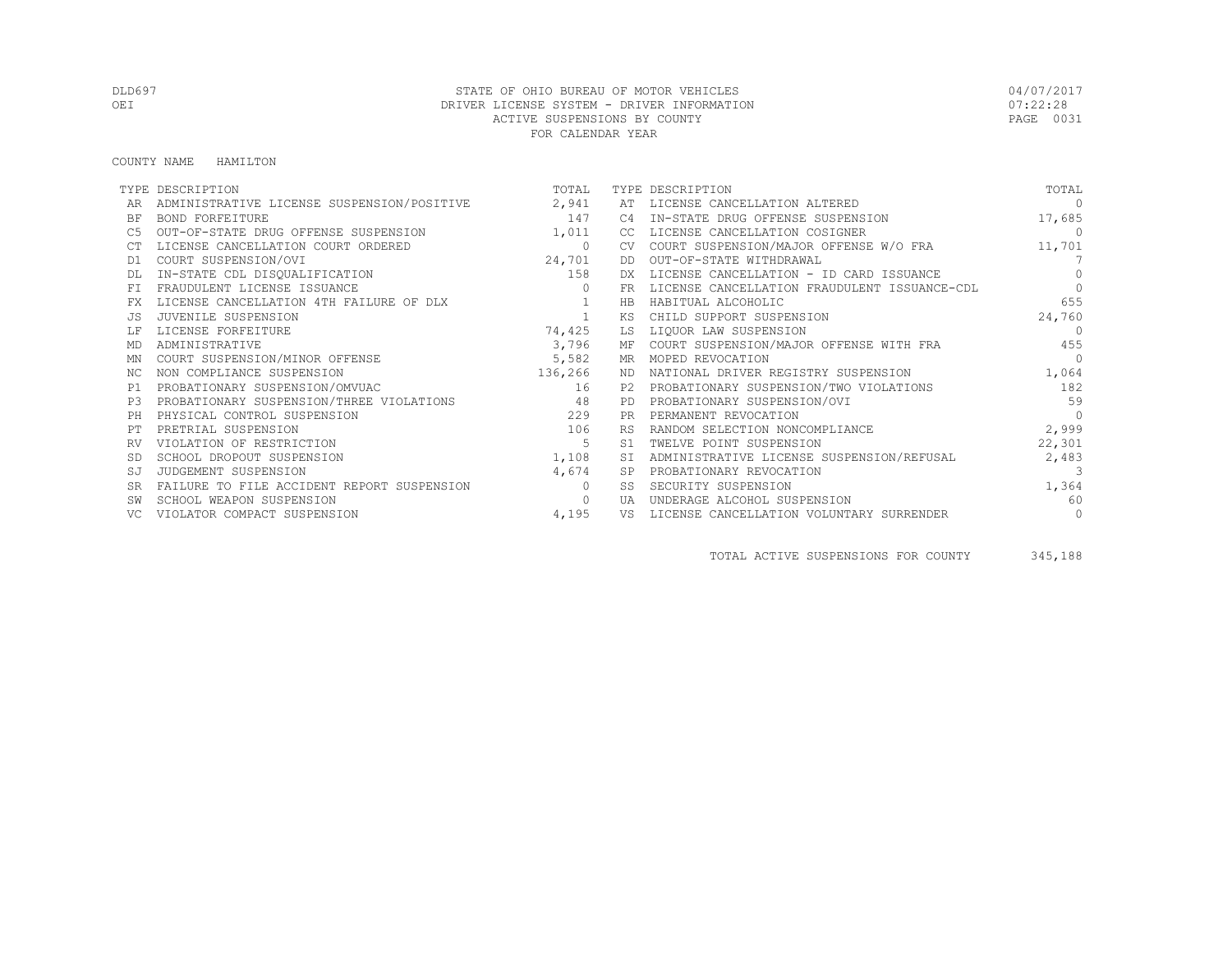#### COUNTY NAME HANCOCK

|           | TYPE DESCRIPTION                           | TOTAL        |                | TYPE DESCRIPTION                             | TOTAL          |
|-----------|--------------------------------------------|--------------|----------------|----------------------------------------------|----------------|
|           | ADMINISTRATIVE LICENSE SUSPENSION/POSITIVE | 215          | AT             | LICENSE CANCELLATION ALTERED                 | $\Omega$       |
| ΒF        | BOND FORFEITURE                            | 20           | C <sub>4</sub> | IN-STATE DRUG OFFENSE SUSPENSION             | 894            |
| C5        | OUT-OF-STATE DRUG OFFENSE SUSPENSION       | 22           | CC             | LICENSE CANCELLATION COSIGNER                | $\bigcap$      |
|           | LICENSE CANCELLATION COURT ORDERED         | $\circ$      | CV.            | COURT SUSPENSION/MAJOR OFFENSE W/O FRA       | 489            |
| D1        | COURT SUSPENSION/OVI                       | 1,837        | DD             | OUT-OF-STATE WITHDRAWAL                      | $\Omega$       |
|           | IN-STATE CDL DISQUALIFICATION              | 49           | DX.            | LICENSE CANCELLATION - ID CARD ISSUANCE      | $\Omega$       |
| FT.       | FRAUDULENT LICENSE ISSUANCE                | $\mathbf{0}$ | <b>FR</b>      | LICENSE CANCELLATION FRAUDULENT ISSUANCE-CDL | $\circ$        |
| FX        | LICENSE CANCELLATION 4TH FAILURE OF DLX    | $\circ$      | HB             | HABITUAL ALCOHOLIC                           | 80             |
|           | JUVENILE SUSPENSION                        | 27           | ΚS             | CHILD SUPPORT SUSPENSION                     | 800            |
|           | LICENSE FORFEITURE                         | 1,441        | LS             | LIOUOR LAW SUSPENSION                        | $\bigcap$      |
| MD        | ADMINISTRATIVE                             | 439          |                | MF COURT SUSPENSION/MAJOR OFFENSE WITH FRA   | 132            |
| ΜN        | COURT SUSPENSION/MINOR OFFENSE             | 996          | MR.            | MOPED REVOCATION                             | $\bigcirc$     |
| ΝC        | NON COMPLIANCE SUSPENSION                  | 3,729        |                | ND NATIONAL DRIVER REGISTRY SUSPENSION       | 105            |
| P1        | PROBATIONARY SUSPENSION/OMVUAC             | 2            |                | P2 PROBATIONARY SUSPENSION/TWO VIOLATIONS    | 18             |
| P.3       | PROBATIONARY SUSPENSION/THREE VIOLATIONS   | 5            | PD             | PROBATIONARY SUSPENSION/OVI                  | 8              |
| PH        | PHYSICAL CONTROL SUSPENSION                | 2.4          | <b>PR</b>      | PERMANENT REVOCATION                         | $\Omega$       |
|           | PRETRIAL SUSPENSION                        | 18           | <b>RS</b>      | RANDOM SELECTION NONCOMPLIANCE               | 183            |
|           | VIOLATION OF RESTRICTION                   | $\circ$      | S1             | TWELVE POINT SUSPENSION                      | 1,100          |
|           | SCHOOL DROPOUT SUSPENSION                  | 15           | ST.            | ADMINISTRATIVE LICENSE SUSPENSION/REFUSAL    | 239            |
| SJ        | JUDGEMENT SUSPENSION                       | 209          |                | PROBATIONARY REVOCATION                      | $\mathfrak{D}$ |
| <b>SR</b> | FAILURE TO FILE ACCIDENT REPORT SUSPENSION | $\circ$      | SS             | SECURITY SUSPENSION                          | 39             |
|           | SCHOOL WEAPON SUSPENSION                   | $\circ$      | UA             | UNDERAGE ALCOHOL SUSPENSION                  | 10             |
|           | VIOLATOR COMPACT SUSPENSION                | 115          | VS             | LICENSE CANCELLATION VOLUNTARY SURRENDER     | $\circ$        |

TOTAL ACTIVE SUSPENSIONS FOR COUNTY 13,262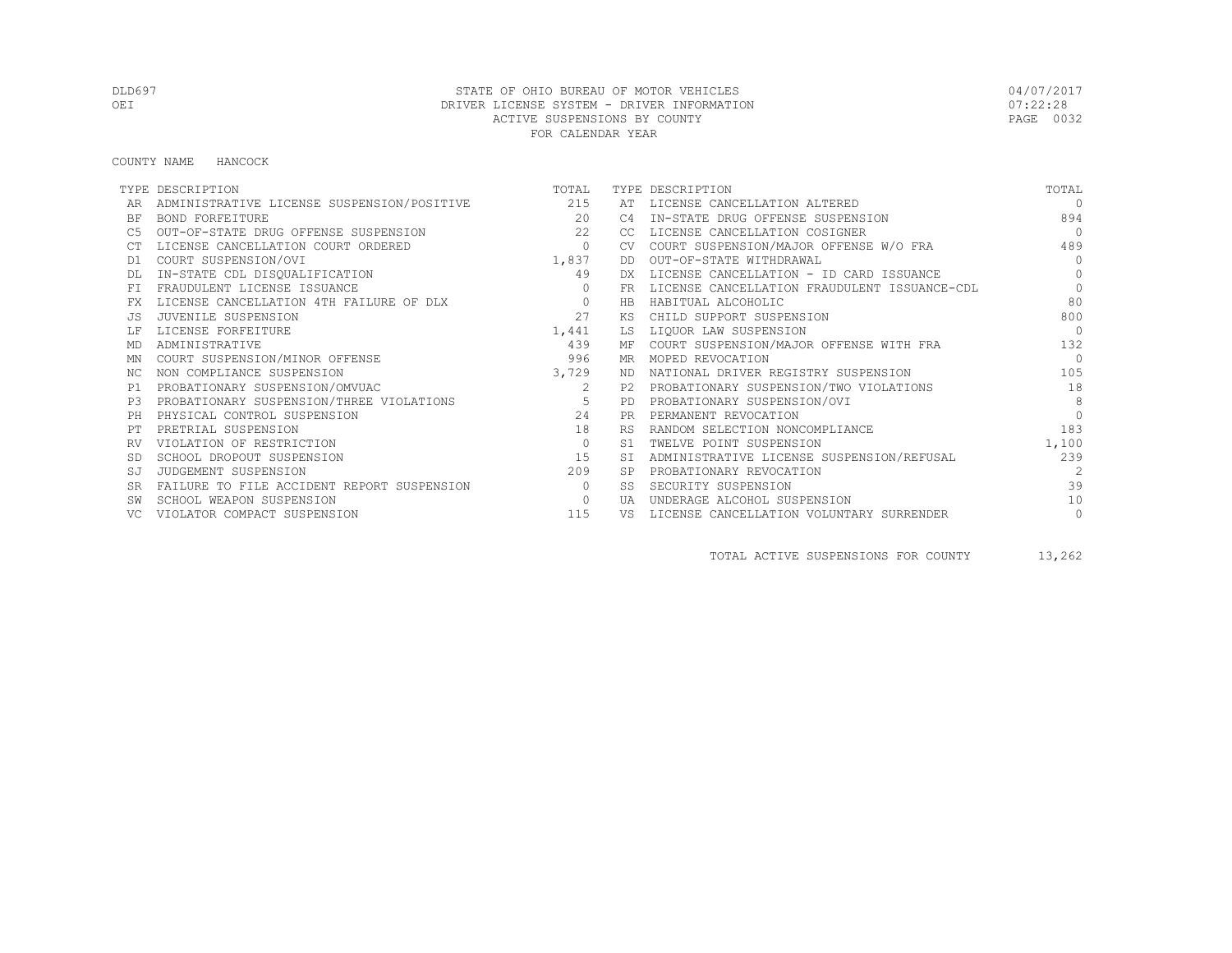#### COUNTY NAME HARDIN

|           | TYPE DESCRIPTION                           | TOTAL          |                | TYPE DESCRIPTION                             | TOTAL          |
|-----------|--------------------------------------------|----------------|----------------|----------------------------------------------|----------------|
|           | ADMINISTRATIVE LICENSE SUSPENSION/POSITIVE | 69             | AT             | LICENSE CANCELLATION ALTERED                 | $\cap$         |
| BF        | BOND FORFEITURE                            | 23             | C <sub>4</sub> | IN-STATE DRUG OFFENSE SUSPENSION             | 767            |
|           | OUT-OF-STATE DRUG OFFENSE SUSPENSION       | 7              | CC.            | LICENSE CANCELLATION COSIGNER                | $\bigcirc$     |
|           | LICENSE CANCELLATION COURT ORDERED         | $\overline{0}$ | <b>CV</b>      | COURT SUSPENSION/MAJOR OFFENSE W/O FRA       | 252            |
| D1        | COURT SUSPENSION/OVI                       | 821            | DD.            | OUT-OF-STATE WITHDRAWAL                      | $\bigcap$      |
|           | IN-STATE CDL DISQUALIFICATION              | 21             | DX.            | LICENSE CANCELLATION - ID CARD ISSUANCE      | $\Omega$       |
|           | FRAUDULENT LICENSE ISSUANCE                | $\circ$        | FR             | LICENSE CANCELLATION FRAUDULENT ISSUANCE-CDL |                |
| FX        | LICENSE CANCELLATION 4TH FAILURE OF DLX    | $\circ$        | HB             | HABITUAL ALCOHOLIC                           | 34             |
|           | JUVENILE SUSPENSION                        | 2              | КS             | CHILD SUPPORT SUSPENSION                     | 248            |
|           | LICENSE FORFEITURE                         | 600            | LS             | LIQUOR LAW SUSPENSION                        | $\bigcap$      |
| MD        | ADMINISTRATIVE                             | 188            | МF             | COURT SUSPENSION/MAJOR OFFENSE WITH FRA      | 8              |
| MN        | COURT SUSPENSION/MINOR OFFENSE             | 175            | MR             | MOPED REVOCATION                             | $\cap$         |
| NC.       | NON COMPLIANCE SUSPENSION                  | 2,914          | ND.            | NATIONAL DRIVER REGISTRY SUSPENSION          | 37             |
| P1        | PROBATIONARY SUSPENSION/OMVUAC             | $\circ$        | P2             | PROBATIONARY SUSPENSION/TWO VIOLATIONS       |                |
| P3        | PROBATIONARY SUSPENSION/THREE VIOLATIONS   |                | PD             | PROBATIONARY SUSPENSION/OVI                  |                |
| PH        | PHYSICAL CONTROL SUSPENSION                | 51             | <b>PR</b>      | PERMANENT REVOCATION                         | $\Omega$       |
|           | PRETRIAL SUSPENSION                        |                | <b>RS</b>      | RANDOM SELECTION NONCOMPLIANCE               | 95             |
| RV        | VIOLATION OF RESTRICTION                   | $\circ$        | S1             | TWELVE POINT SUSPENSION                      | 612            |
|           | SCHOOL DROPOUT SUSPENSION                  | 10             | <b>ST</b>      | ADMINISTRATIVE LICENSE SUSPENSION/REFUSAL    | 153            |
| SJ        | JUDGEMENT SUSPENSION                       | 98             | <b>SP</b>      | PROBATIONARY REVOCATION                      | $\bigcap$      |
| <b>SR</b> | FAILURE TO FILE ACCIDENT REPORT SUSPENSION | $\circ$        | SS             | SECURITY SUSPENSION                          | 15             |
|           | SCHOOL WEAPON SUSPENSION                   | $\Omega$       | UA             | UNDERAGE ALCOHOL SUSPENSION                  | $\mathfrak{D}$ |
|           | VIOLATOR COMPACT SUSPENSION                | 44             | VS             | LICENSE CANCELLATION VOLUNTARY SURRENDER     | $\mathbf{0}$   |

TOTAL ACTIVE SUSPENSIONS FOR COUNTY 7,264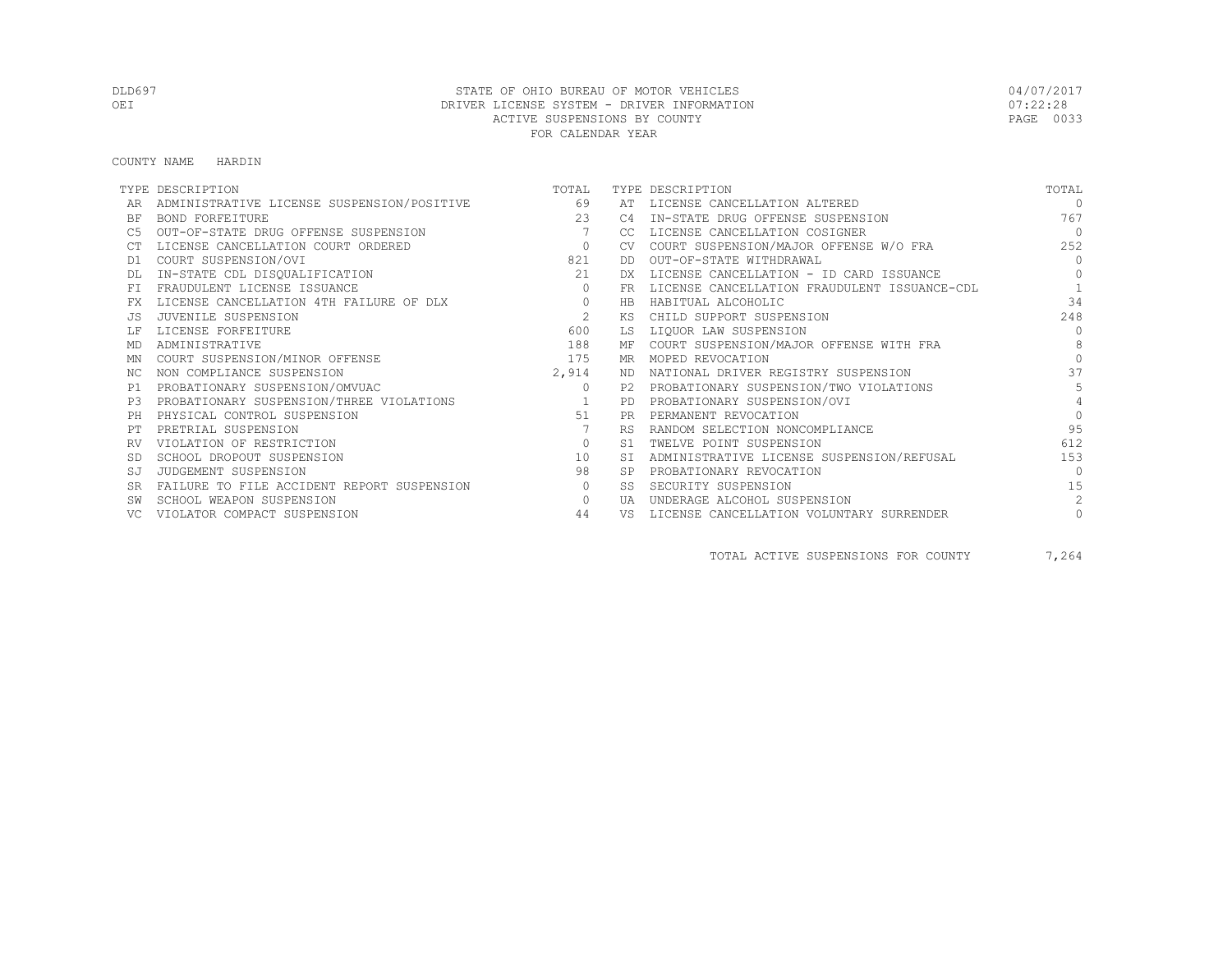#### COUNTY NAME HARRISON

|           | TYPE DESCRIPTION                           | TOTAL          |                | TYPE DESCRIPTION                             | TOTAL           |
|-----------|--------------------------------------------|----------------|----------------|----------------------------------------------|-----------------|
|           | ADMINISTRATIVE LICENSE SUSPENSION/POSITIVE | 65             |                | AT LICENSE CANCELLATION ALTERED              | $\Omega$        |
| BF        | BOND FORFEITURE                            | 13             | C4             | IN-STATE DRUG OFFENSE SUSPENSION             | 98              |
|           | OUT-OF-STATE DRUG OFFENSE SUSPENSION       | 10             | CC.            | LICENSE CANCELLATION COSIGNER                | $\bigcap$       |
|           | LICENSE CANCELLATION COURT ORDERED         | $\overline{0}$ | CV.            | COURT SUSPENSION/MAJOR OFFENSE W/O FRA       | 152             |
| D1        | COURT SUSPENSION/OVI                       | 466            | DD.            | OUT-OF-STATE WITHDRAWAL                      | $\overline{1}$  |
|           | IN-STATE CDL DISQUALIFICATION              | 12             | DX             | LICENSE CANCELLATION - ID CARD ISSUANCE      | $\Omega$        |
| FT.       | FRAUDULENT LICENSE ISSUANCE                | $\Omega$       | FR.            | LICENSE CANCELLATION FRAUDULENT ISSUANCE-CDL | $\Omega$        |
|           | LICENSE CANCELLATION 4TH FAILURE OF DLX    | $\circ$        | HB             | HABITUAL ALCOHOLIC                           | 29              |
|           | JUVENILE SUSPENSION                        | $\Omega$       | ΚS             | CHILD SUPPORT SUSPENSION                     | 155             |
|           | LICENSE FORFEITURE                         | 352            | LS             | LIQUOR LAW SUSPENSION                        | $\Omega$        |
| MD        | ADMINISTRATIVE                             | 74             | МF             | COURT SUSPENSION/MAJOR OFFENSE WITH FRA      | 17              |
| ΜN        | COURT SUSPENSION/MINOR OFFENSE             | 27             | MR             | MOPED REVOCATION                             | $\bigcap$       |
| NC.       | NON COMPLIANCE SUSPENSION                  | 874            | ND.            | NATIONAL DRIVER REGISTRY SUSPENSION          | 12              |
| P1        | PROBATIONARY SUSPENSION/OMVUAC             | $\circ$        | P2.            | PROBATIONARY SUSPENSION/TWO VIOLATIONS       | 3               |
| P3        | PROBATIONARY SUSPENSION/THREE VIOLATIONS   | 1              | PD.            | PROBATIONARY SUSPENSION/OVI                  |                 |
| PH        | PHYSICAL CONTROL SUSPENSION                | $\overline{4}$ | <b>PR</b>      | PERMANENT REVOCATION                         | $\Omega$        |
|           | PRETRIAL SUSPENSION                        |                | <b>RS</b>      | RANDOM SELECTION NONCOMPLIANCE               | 4.5             |
|           | VIOLATION OF RESTRICTION                   | $\circ$        | S <sub>1</sub> | TWELVE POINT SUSPENSION                      | 267             |
|           | SCHOOL DROPOUT SUSPENSION                  | $\overline{1}$ | <b>ST</b>      | ADMINISTRATIVE LICENSE SUSPENSION/REFUSAL    | 40              |
| SJ        | JUDGEMENT SUSPENSION                       | 33             | <b>SP</b>      | PROBATIONARY REVOCATION                      | $\cap$          |
| <b>SR</b> | FAILURE TO FILE ACCIDENT REPORT SUSPENSION | $\circ$        | SS.            | SECURITY SUSPENSION                          | $6\overline{6}$ |
|           | SCHOOL WEAPON SUSPENSION                   | $\circ$        | UA             | UNDERAGE ALCOHOL SUSPENSION                  | $\mathcal{L}$   |
|           | VIOLATOR COMPACT SUSPENSION                | 57             | VS             | LICENSE CANCELLATION VOLUNTARY SURRENDER     |                 |

TOTAL ACTIVE SUSPENSIONS FOR COUNTY 2,818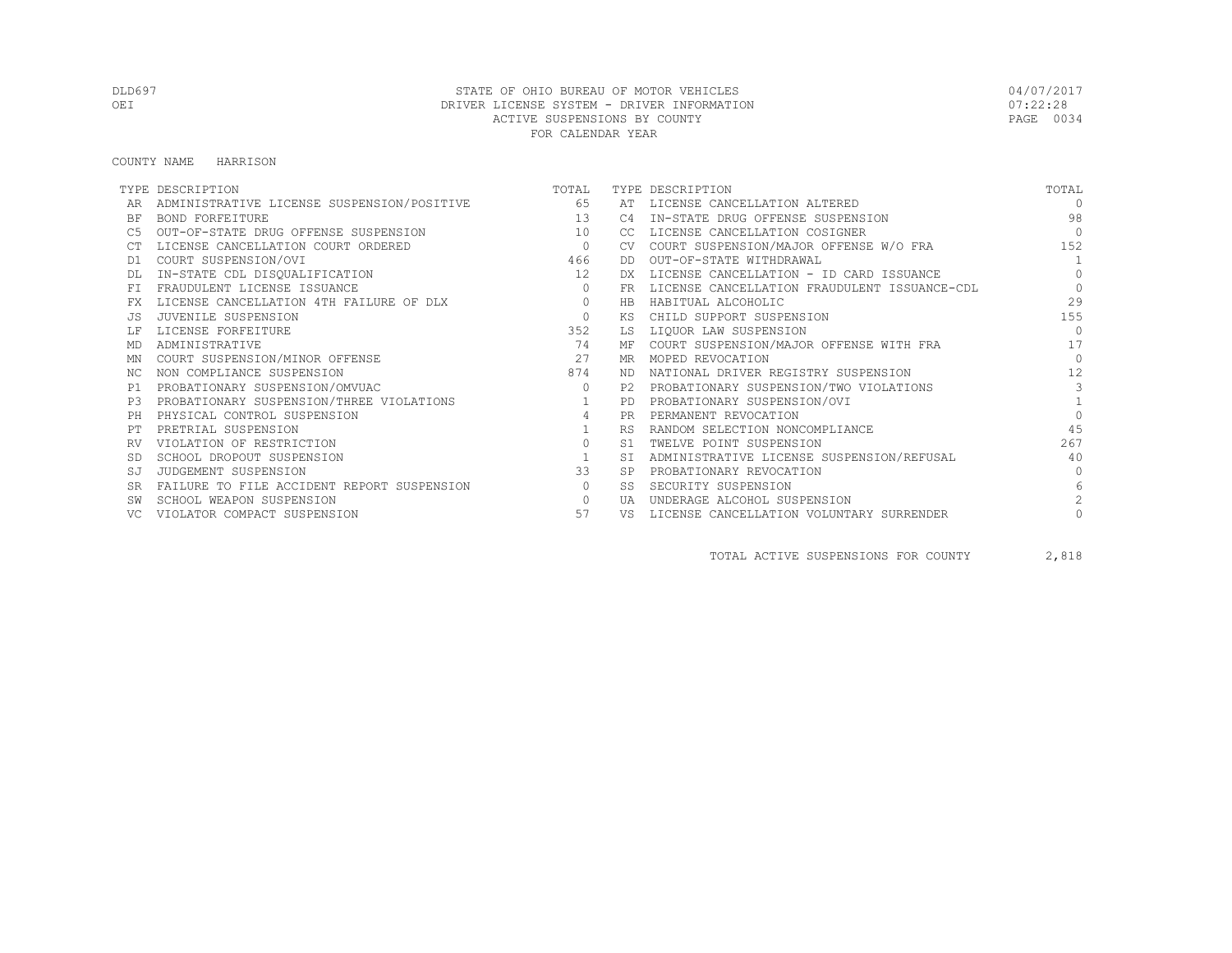COUNTY NAME HENRY

|           | TYPE DESCRIPTION                           | TOTAL          |           | TYPE DESCRIPTION                             | TOTAL          |
|-----------|--------------------------------------------|----------------|-----------|----------------------------------------------|----------------|
|           | ADMINISTRATIVE LICENSE SUSPENSION/POSITIVE | 50             |           | AT LICENSE CANCELLATION ALTERED              | $\Omega$       |
| BF        | BOND FORFEITURE                            | 10             | C4        | IN-STATE DRUG OFFENSE SUSPENSION             | 218            |
|           | OUT-OF-STATE DRUG OFFENSE SUSPENSION       | 14             | CC.       | LICENSE CANCELLATION COSIGNER                | $\Omega$       |
|           | LICENSE CANCELLATION COURT ORDERED         | $\overline{0}$ | CV.       | COURT SUSPENSION/MAJOR OFFENSE W/O FRA       | 162            |
| D1        | COURT SUSPENSION/OVI                       | 624            | DD.       | OUT-OF-STATE WITHDRAWAL                      | $\mathcal{L}$  |
|           | IN-STATE CDL DISQUALIFICATION              | 12             | DX        | LICENSE CANCELLATION - ID CARD ISSUANCE      | $\Omega$       |
| FT.       | FRAUDULENT LICENSE ISSUANCE                | $\Omega$       | FR.       | LICENSE CANCELLATION FRAUDULENT ISSUANCE-CDL | $\Omega$       |
|           | LICENSE CANCELLATION 4TH FAILURE OF DLX    | $\circ$        | HB        | HABITUAL ALCOHOLIC                           | 43             |
|           | JUVENILE SUSPENSION                        | $\Omega$       | ΚS        | CHILD SUPPORT SUSPENSION                     | 141            |
|           | LICENSE FORFEITURE                         | 243            | LS        | LIQUOR LAW SUSPENSION                        | $\Omega$       |
| MD        | ADMINISTRATIVE                             | 143            | МF        | COURT SUSPENSION/MAJOR OFFENSE WITH FRA      | 14             |
| ΜN        | COURT SUSPENSION/MINOR OFFENSE             | 69             | MR        | MOPED REVOCATION                             | $\Omega$       |
| NC.       | NON COMPLIANCE SUSPENSION                  | 1,374          | ND.       | NATIONAL DRIVER REGISTRY SUSPENSION          | 30             |
| P1        | PROBATIONARY SUSPENSION/OMVUAC             | $\Omega$       | P2.       | PROBATIONARY SUSPENSION/TWO VIOLATIONS       | 3              |
| P3        | PROBATIONARY SUSPENSION/THREE VIOLATIONS   | $\sim$ 1       | <b>PD</b> | PROBATIONARY SUSPENSION/OVI                  | $\overline{4}$ |
| PH        | PHYSICAL CONTROL SUSPENSION                | 14             | <b>PR</b> | PERMANENT REVOCATION                         | $\Omega$       |
|           | PRETRIAL SUSPENSION                        | 3              | <b>RS</b> | RANDOM SELECTION NONCOMPLIANCE               | 37             |
|           | VIOLATION OF RESTRICTION                   | $\circ$        | S1        | TWELVE POINT SUSPENSION                      | 366            |
|           | SCHOOL DROPOUT SUSPENSION                  | 8              | <b>ST</b> | ADMINISTRATIVE LICENSE SUSPENSION/REFUSAL    | 68             |
| SJ        | JUDGEMENT SUSPENSION                       | 49             | <b>SP</b> | PROBATIONARY REVOCATION                      | $\mathcal{L}$  |
| <b>SR</b> | FAILURE TO FILE ACCIDENT REPORT SUSPENSION | $\circ$        | SS.       | SECURITY SUSPENSION                          |                |
|           | SCHOOL WEAPON SUSPENSION                   | $\circ$        | UA        | UNDERAGE ALCOHOL SUSPENSION                  |                |
|           | VIOLATOR COMPACT SUSPENSION                | 28             | VS        | LICENSE CANCELLATION VOLUNTARY SURRENDER     |                |

TOTAL ACTIVE SUSPENSIONS FOR COUNTY 3,742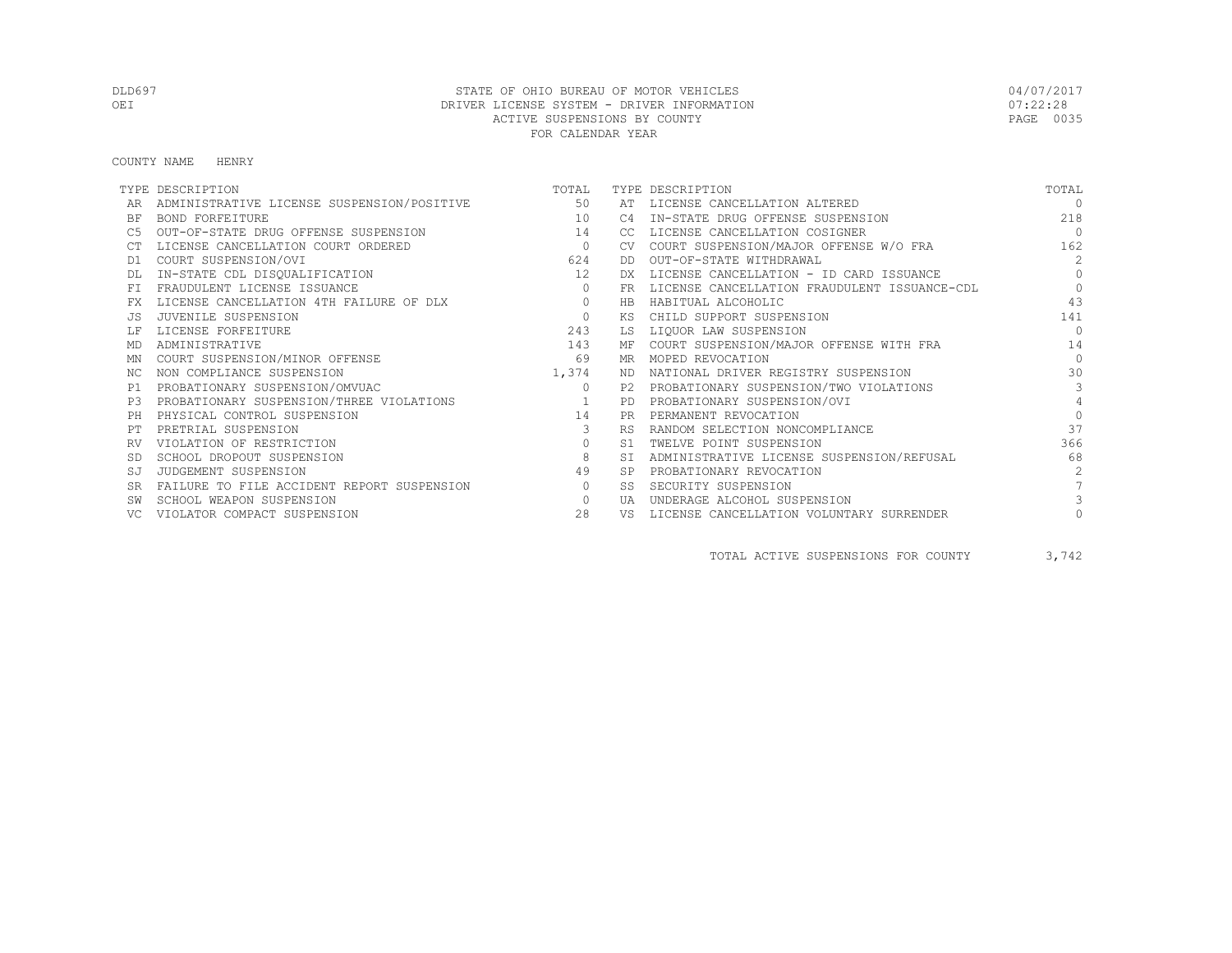COUNTY NAME HIGHLAND

|           | TYPE DESCRIPTION                           | TOTAL    |           | TYPE DESCRIPTION                             | TOTAL      |
|-----------|--------------------------------------------|----------|-----------|----------------------------------------------|------------|
|           | ADMINISTRATIVE LICENSE SUSPENSION/POSITIVE | 148      | AT        | LICENSE CANCELLATION ALTERED                 | $\cap$     |
| BF        | BOND FORFEITURE                            | 16       | C4        | IN-STATE DRUG OFFENSE SUSPENSION             | 917        |
|           | OUT-OF-STATE DRUG OFFENSE SUSPENSION       | 25       | CC        | LICENSE CANCELLATION COSIGNER                | $\bigcirc$ |
|           | LICENSE CANCELLATION COURT ORDERED         | $\circ$  |           | COURT SUSPENSION/MAJOR OFFENSE W/O FRA       | 349        |
| D1        | COURT SUSPENSION/OVI                       | 1,263    | DD        | OUT-OF-STATE WITHDRAWAL                      |            |
|           | IN-STATE CDL DISQUALIFICATION              | 18       | DX        | LICENSE CANCELLATION - ID CARD ISSUANCE      | $\Omega$   |
|           | FRAUDULENT LICENSE ISSUANCE                | $\Omega$ | FR        | LICENSE CANCELLATION FRAUDULENT ISSUANCE-CDL | $\Omega$   |
| FX        | LICENSE CANCELLATION 4TH FAILURE OF DLX    | $\Omega$ | <b>HB</b> | HABITUAL ALCOHOLIC                           | 77         |
| JS.       | JUVENILE SUSPENSION                        | $\circ$  | KS        | CHILD SUPPORT SUSPENSION                     | 647        |
|           | LICENSE FORFEITURE                         | 1,315    | LS        | LIQUOR LAW SUSPENSION                        | $\bigcap$  |
| MD        | ADMINISTRATIVE                             | 231      | МF        | COURT SUSPENSION/MAJOR OFFENSE WITH FRA      | 90         |
| MN        | COURT SUSPENSION/MINOR OFFENSE             | 437      | MR        | MOPED REVOCATION                             | $\bigcap$  |
| NC.       | NON COMPLIANCE SUSPENSION                  | 3,669    | ND        | NATIONAL DRIVER REGISTRY SUSPENSION          | 44         |
| P1        | PROBATIONARY SUSPENSION/OMVUAC             | 3        | P2.       | PROBATIONARY SUSPENSION/TWO VIOLATIONS       | 11         |
| P3        | PROBATIONARY SUSPENSION/THREE VIOLATIONS   |          | <b>PD</b> | PROBATIONARY SUSPENSION/OVI                  | 12         |
| PH        | PHYSICAL CONTROL SUSPENSION                | 14       | <b>PR</b> | PERMANENT REVOCATION                         | $\Omega$   |
|           | PRETRIAL SUSPENSION                        | 15       | <b>RS</b> | RANDOM SELECTION NONCOMPLIANCE               | 173        |
| RV        | VIOLATION OF RESTRICTION                   | 1        | S1        | TWELVE POINT SUSPENSION                      | 775        |
| <b>SD</b> | SCHOOL DROPOUT SUSPENSION                  | 2        | <b>ST</b> | ADMINISTRATIVE LICENSE SUSPENSION/REFUSAL    | 218        |
|           | JUDGEMENT SUSPENSION                       | 163      | <b>SP</b> | PROBATIONARY REVOCATION                      |            |
| SR        | FAILURE TO FILE ACCIDENT REPORT SUSPENSION | $\Omega$ | SS        | SECURITY SUSPENSION                          | 38         |
|           | SCHOOL WEAPON SUSPENSION                   |          | UA        | UNDERAGE ALCOHOL SUSPENSION                  | 6          |
|           | VIOLATOR COMPACT SUSPENSION                | 49       | VS        | LICENSE CANCELLATION VOLUNTARY SURRENDER     | $\circ$    |

TOTAL ACTIVE SUSPENSIONS FOR COUNTY 10,730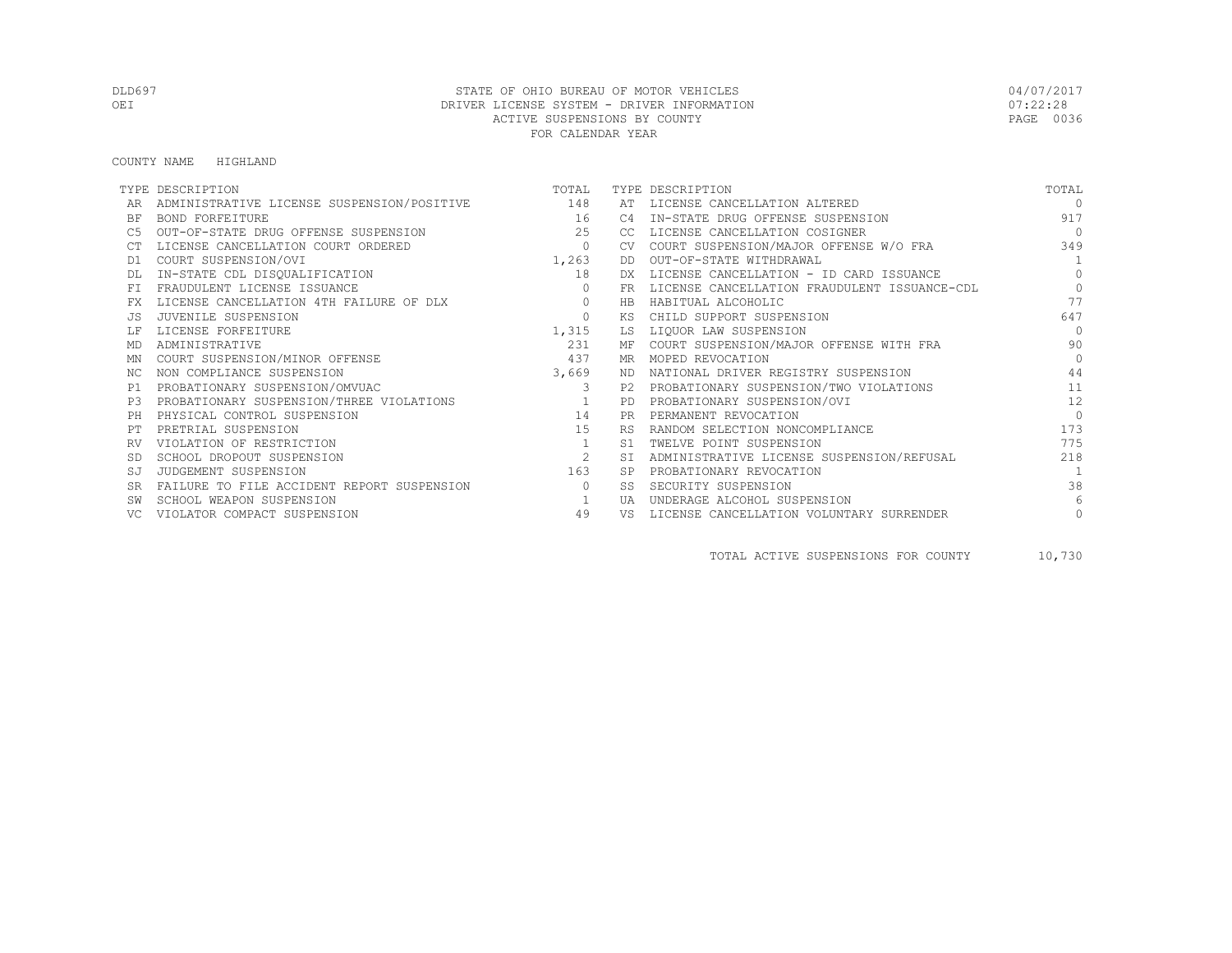#### COUNTY NAME HOCKING

|           | TYPE DESCRIPTION                           | TOTAL          |           | TYPE DESCRIPTION                             | TOTAL          |
|-----------|--------------------------------------------|----------------|-----------|----------------------------------------------|----------------|
|           | ADMINISTRATIVE LICENSE SUSPENSION/POSITIVE | 89             | AT        | LICENSE CANCELLATION ALTERED                 | $\Omega$       |
| <b>BF</b> | <b>BOND FORFEITURE</b>                     | 16             | C4        | IN-STATE DRUG OFFENSE SUSPENSION             | 245            |
|           | OUT-OF-STATE DRUG OFFENSE SUSPENSION       | 10             | CC.       | LICENSE CANCELLATION COSIGNER                | $\bigcirc$     |
|           | LICENSE CANCELLATION COURT ORDERED         | $\overline{0}$ | CV.       | COURT SUSPENSION/MAJOR OFFENSE W/O FRA       | 323            |
| D1        | COURT SUSPENSION/OVI                       | 688            | DD.       | OUT-OF-STATE WITHDRAWAL                      | $\Omega$       |
|           | IN-STATE CDL DISQUALIFICATION              | 13             | DX.       | LICENSE CANCELLATION - ID CARD ISSUANCE      | $\Omega$       |
|           | FRAUDULENT LICENSE ISSUANCE                | $\Omega$       | FR        | LICENSE CANCELLATION FRAUDULENT ISSUANCE-CDL | $\Omega$       |
|           | LICENSE CANCELLATION 4TH FAILURE OF DLX    | $\circ$        | HB.       | HABITUAL ALCOHOLIC                           | 36             |
|           | JUVENILE SUSPENSION                        | $\circ$        | KS        | CHILD SUPPORT SUSPENSION                     | 439            |
|           | LICENSE FORFEITURE                         | 1,424          | LS        | LIOUOR LAW SUSPENSION                        | $\Omega$       |
| MD        | ADMINISTRATIVE                             | 129            | ΜF        | COURT SUSPENSION/MAJOR OFFENSE WITH FRA      | 23             |
| ΜN        | COURT SUSPENSION/MINOR OFFENSE             | 116            | MR        | MOPED REVOCATION                             | $\Omega$       |
| NC.       | NON COMPLIANCE SUSPENSION                  | 1,974          | ND.       | NATIONAL DRIVER REGISTRY SUSPENSION          | 16             |
| P1        | PROBATIONARY SUSPENSION/OMVUAC             | $\overline{1}$ | P2.       | PROBATIONARY SUSPENSION/TWO VIOLATIONS       | 13             |
| P3        | PROBATIONARY SUSPENSION/THREE VIOLATIONS   | $\overline{4}$ | <b>PD</b> | PROBATIONARY SUSPENSION/OVI                  | 6              |
|           | PHYSICAL CONTROL SUSPENSION                | 2.0            | <b>PR</b> | PERMANENT REVOCATION                         | $\Omega$       |
|           | PRETRIAL SUSPENSION                        | 4              | <b>RS</b> | RANDOM SELECTION NONCOMPLIANCE               | 110            |
|           | VIOLATION OF RESTRICTION                   | $\circ$        | S1        | TWELVE POINT SUSPENSION                      | 410            |
|           | SCHOOL DROPOUT SUSPENSION                  | $\mathbf{3}$   | ST.       | ADMINISTRATIVE LICENSE SUSPENSION/REFUSAL    | 92             |
| SJ        | JUDGEMENT SUSPENSION                       | 111            |           | PROBATIONARY REVOCATION                      | $\overline{1}$ |
| <b>SR</b> | FAILURE TO FILE ACCIDENT REPORT SUSPENSION | $\circ$        | SS        | SECURITY SUSPENSION                          | 29             |
|           | SCHOOL WEAPON SUSPENSION                   | $\circ$        | UA        | UNDERAGE ALCOHOL SUSPENSION                  | 4              |
|           | VIOLATOR COMPACT SUSPENSION                | 22             | VS        | LICENSE CANCELLATION VOLUNTARY SURRENDER     | $\circ$        |

TOTAL ACTIVE SUSPENSIONS FOR COUNTY 6,371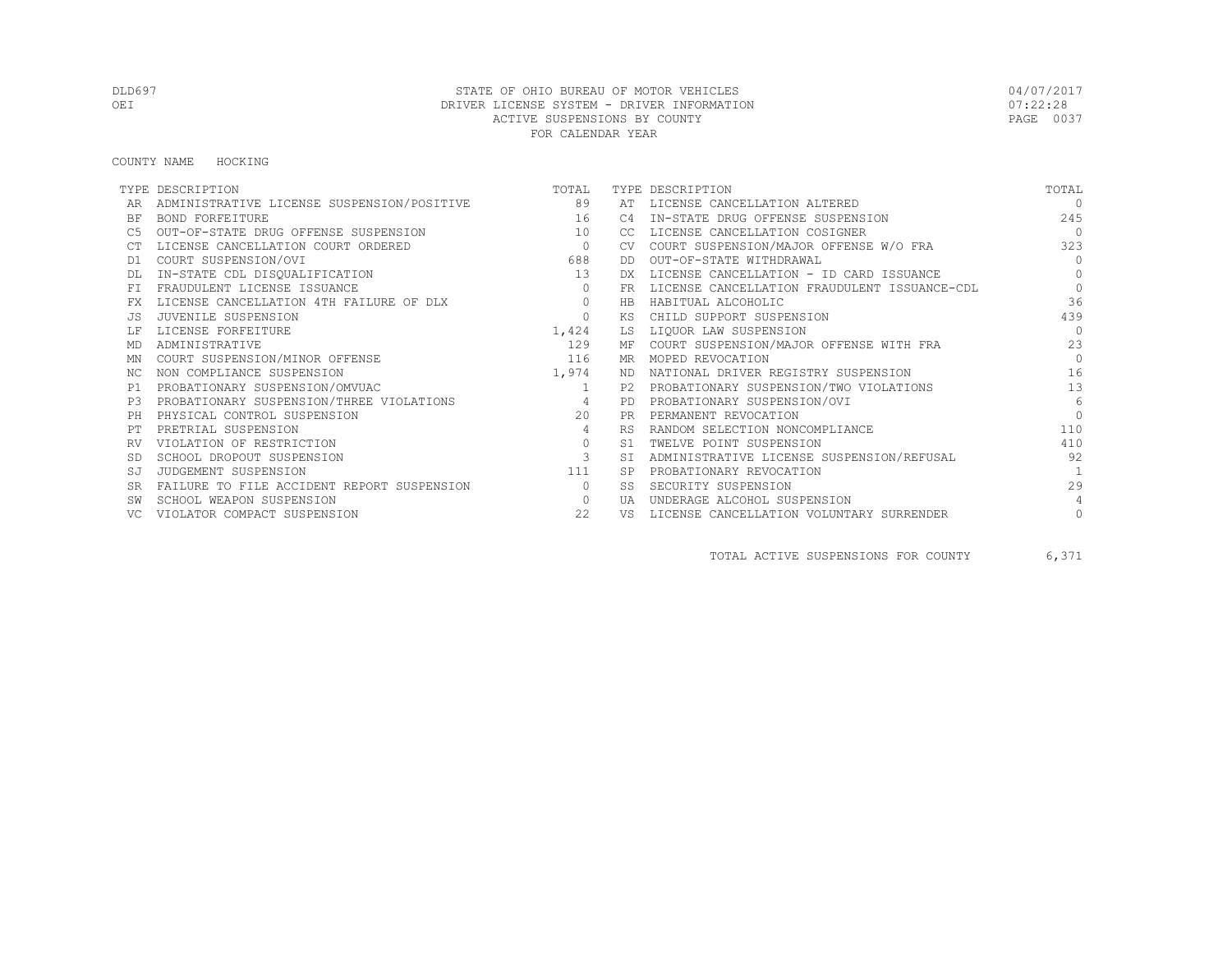COUNTY NAME HOLMES

|           | TYPE DESCRIPTION                           | TOTAL          |           | TYPE DESCRIPTION                             | TOTAL          |
|-----------|--------------------------------------------|----------------|-----------|----------------------------------------------|----------------|
|           | ADMINISTRATIVE LICENSE SUSPENSION/POSITIVE | 43             |           | AT LICENSE CANCELLATION ALTERED              | $\Omega$       |
| BF        | BOND FORFEITURE                            | 6              | C4        | IN-STATE DRUG OFFENSE SUSPENSION             | 138            |
|           | OUT-OF-STATE DRUG OFFENSE SUSPENSION       | $\Omega$       | CC.       | LICENSE CANCELLATION COSIGNER                | $\bigcap$      |
|           | LICENSE CANCELLATION COURT ORDERED         | $\overline{0}$ | <b>CV</b> | COURT SUSPENSION/MAJOR OFFENSE W/O FRA       | 73             |
| D1        | COURT SUSPENSION/OVI                       | 294            | DD        | OUT-OF-STATE WITHDRAWAL                      | $\Omega$       |
|           | IN-STATE CDL DISQUALIFICATION              | 15             | DX        | LICENSE CANCELLATION - ID CARD ISSUANCE      | $\Omega$       |
| FT.       | FRAUDULENT LICENSE ISSUANCE                | $\circ$        | FR.       | LICENSE CANCELLATION FRAUDULENT ISSUANCE-CDL | $\Omega$       |
|           | LICENSE CANCELLATION 4TH FAILURE OF DLX    | $\circ$        | HB        | HABITUAL ALCOHOLIC                           | 9              |
|           | JUVENILE SUSPENSION                        | 2              | КS        | CHILD SUPPORT SUSPENSION                     | 50             |
|           | LICENSE FORFEITURE                         | 139            | LS        | LIQUOR LAW SUSPENSION                        | $\Omega$       |
| MD        | ADMINISTRATIVE                             | 103            | МF        | COURT SUSPENSION/MAJOR OFFENSE WITH FRA      | 13             |
| ΜN        | COURT SUSPENSION/MINOR OFFENSE             | 47             | MR        | MOPED REVOCATION                             | $\Omega$       |
| NC.       | NON COMPLIANCE SUSPENSION                  | 618            | ND.       | NATIONAL DRIVER REGISTRY SUSPENSION          | 10             |
| P1        | PROBATIONARY SUSPENSION/OMVUAC             | $\circ$        | P2.       | PROBATIONARY SUSPENSION/TWO VIOLATIONS       | 3              |
| P3        | PROBATIONARY SUSPENSION/THREE VIOLATIONS   | 2              | <b>PD</b> | PROBATIONARY SUSPENSION/OVI                  | $\overline{2}$ |
| PH        | PHYSICAL CONTROL SUSPENSION                | $\overline{2}$ | <b>PR</b> | PERMANENT REVOCATION                         | $\Omega$       |
|           | PRETRIAL SUSPENSION                        | 5              | <b>RS</b> | RANDOM SELECTION NONCOMPLIANCE               | 38             |
|           | VIOLATION OF RESTRICTION                   | $\circ$        | S1        | TWELVE POINT SUSPENSION                      | 140            |
|           | SCHOOL DROPOUT SUSPENSION                  | $\circ$        | ST.       | ADMINISTRATIVE LICENSE SUSPENSION/REFUSAL    | 28             |
| SJ        | JUDGEMENT SUSPENSION                       | 24             |           | PROBATIONARY REVOCATION                      | $\bigcap$      |
| <b>SR</b> | FAILURE TO FILE ACCIDENT REPORT SUSPENSION | $\circ$        | SS.       | SECURITY SUSPENSION                          |                |
|           | SCHOOL WEAPON SUSPENSION                   | $\circ$        | UA        | UNDERAGE ALCOHOL SUSPENSION                  |                |
|           | VIOLATOR COMPACT SUSPENSION                | 23             | VS        | LICENSE CANCELLATION VOLUNTARY SURRENDER     |                |

TOTAL ACTIVE SUSPENSIONS FOR COUNTY 1,841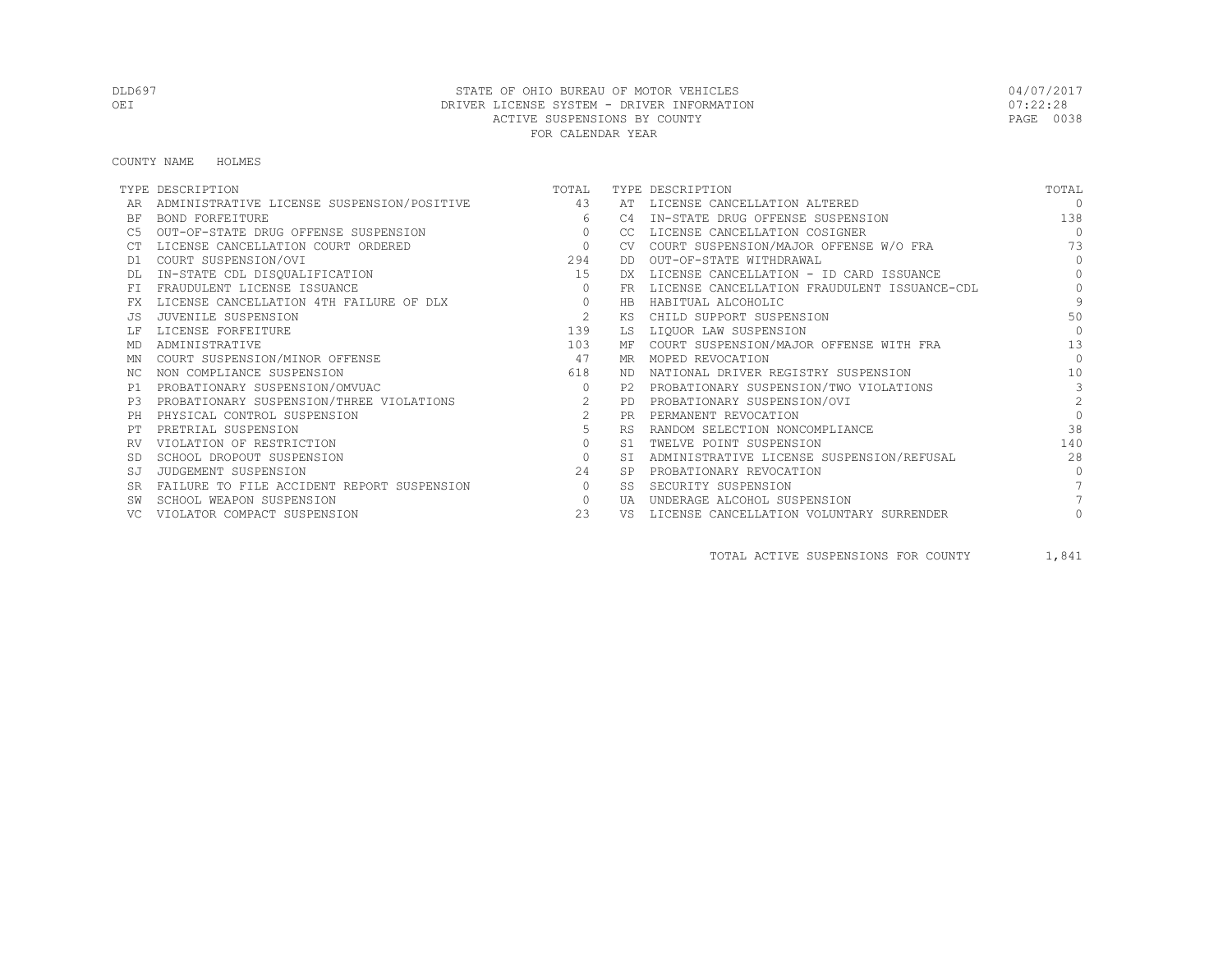COUNTY NAME HURON

|           | TYPE DESCRIPTION                               | TOTAL        |           | TYPE DESCRIPTION                             | TOTAL           |
|-----------|------------------------------------------------|--------------|-----------|----------------------------------------------|-----------------|
|           | ADMINISTRATIVE LICENSE SUSPENSION/POSITIVE 251 |              | AT        | LICENSE CANCELLATION ALTERED                 | $\Omega$        |
| ΒF        | <b>BOND FORFEITURE</b>                         | 60           | C4        | IN-STATE DRUG OFFENSE SUSPENSION             | 1,263           |
| C5        | OUT-OF-STATE DRUG OFFENSE SUSPENSION           | 21           | CC        | LICENSE CANCELLATION COSIGNER                | $\Omega$        |
|           | LICENSE CANCELLATION COURT ORDERED             | $\circ$      | CV.       | COURT SUSPENSION/MAJOR OFFENSE W/O FRA       | 721             |
| D1        | COURT SUSPENSION/OVI                           | 2,071        | DD        | OUT-OF-STATE WITHDRAWAL                      | 1               |
|           | IN-STATE CDL DISQUALIFICATION                  | 45           | DX.       | LICENSE CANCELLATION - ID CARD ISSUANCE      | $\Omega$        |
| FT.       | FRAUDULENT LICENSE ISSUANCE                    | $\mathbf{0}$ | FR        | LICENSE CANCELLATION FRAUDULENT ISSUANCE-CDL | $\Omega$        |
| FX        | LICENSE CANCELLATION 4TH FAILURE OF DLX        | $\circ$      | HB        | HABITUAL ALCOHOLIC                           | 118             |
|           | JUVENILE SUSPENSION                            | $\circ$      | КS        | CHILD SUPPORT SUSPENSION                     | 1,672           |
|           | LICENSE FORFEITURE                             | 1,884        | LS        | LIQUOR LAW SUSPENSION                        | $\Omega$        |
| MD        | ADMINISTRATIVE                                 | 370          | МF        | COURT SUSPENSION/MAJOR OFFENSE WITH FRA      | 88              |
| ΜN        | COURT SUSPENSION/MINOR OFFENSE                 | 258          | MR        | MOPED REVOCATION                             | $\bigcap$       |
| ΝC        | NON COMPLIANCE SUSPENSION                      | 5,222        |           | ND NATIONAL DRIVER REGISTRY SUSPENSION       | 65              |
| P1        | PROBATIONARY SUSPENSION/OMVUAC                 | 3            |           | P2 PROBATIONARY SUSPENSION/TWO VIOLATIONS    | $7\overline{ }$ |
| P.3       | PROBATIONARY SUSPENSION/THREE VIOLATIONS       | 9            | PD        | PROBATIONARY SUSPENSION/OVI                  | 6               |
| PH        | PHYSICAL CONTROL SUSPENSION                    | 2.8          | PR.       | PERMANENT REVOCATION                         | $\Omega$        |
|           | PRETRIAL SUSPENSION                            | 47           | <b>RS</b> | RANDOM SELECTION NONCOMPLIANCE               | 152             |
|           | VIOLATION OF RESTRICTION                       | $\circ$      | S1        | TWELVE POINT SUSPENSION                      | 1,217           |
|           | SCHOOL DROPOUT SUSPENSION                      | 1            | SI        | ADMINISTRATIVE LICENSE SUSPENSION/REFUSAL    | 154             |
| SJ        | JUDGEMENT SUSPENSION                           | 121          | <b>SP</b> | PROBATIONARY REVOCATION                      | $\overline{1}$  |
| <b>SR</b> | FAILURE TO FILE ACCIDENT REPORT SUSPENSION     | $\circ$      | SS        | SECURITY SUSPENSION                          | 20              |
|           | SCHOOL WEAPON SUSPENSION                       | $\circ$      | UA        | UNDERAGE ALCOHOL SUSPENSION                  | 15              |
|           | VIOLATOR COMPACT SUSPENSION                    | 89           | VS        | LICENSE CANCELLATION VOLUNTARY SURRENDER     | $\circ$         |

TOTAL ACTIVE SUSPENSIONS FOR COUNTY 15,980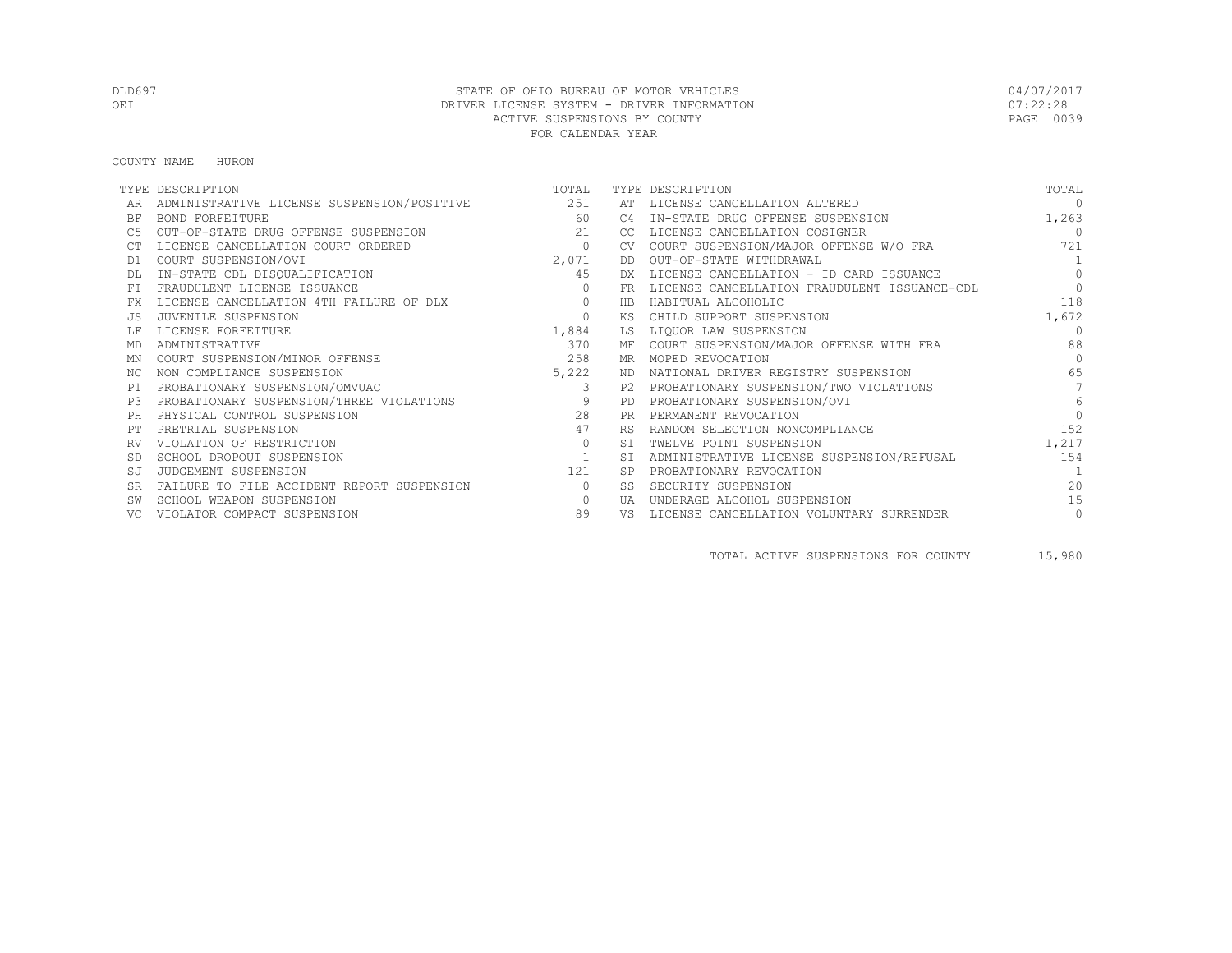COUNTY NAME JACKSON

|           | TYPE DESCRIPTION                           | TOTAL    |           | TYPE DESCRIPTION                             | TOTAL          |
|-----------|--------------------------------------------|----------|-----------|----------------------------------------------|----------------|
|           | ADMINISTRATIVE LICENSE SUSPENSION/POSITIVE | 216      | AT        | LICENSE CANCELLATION ALTERED                 | $\Omega$       |
| ΒF        | BOND FORFEITURE                            | 31       | C4        | IN-STATE DRUG OFFENSE SUSPENSION             | 113            |
| C5        | OUT-OF-STATE DRUG OFFENSE SUSPENSION       | 20       | CC        | LICENSE CANCELLATION COSIGNER                | $\bigcap$      |
|           | LICENSE CANCELLATION COURT ORDERED         | $\circ$  |           | COURT SUSPENSION/MAJOR OFFENSE W/O FRA       | 362            |
| D1        | COURT SUSPENSION/OVI                       | 1,091    | DD        | OUT-OF-STATE WITHDRAWAL                      | $\Omega$       |
|           | IN-STATE CDL DISQUALIFICATION              | 20       | DX.       | LICENSE CANCELLATION - ID CARD ISSUANCE      | $\Omega$       |
| FT        | FRAUDULENT LICENSE ISSUANCE                | $\Omega$ | <b>FR</b> | LICENSE CANCELLATION FRAUDULENT ISSUANCE-CDL | $\Omega$       |
| FX        | LICENSE CANCELLATION 4TH FAILURE OF DLX    | $\circ$  | HB        | HABITUAL ALCOHOLIC                           | 78             |
|           | JUVENILE SUSPENSION                        | $\Omega$ | ΚS        | CHILD SUPPORT SUSPENSION                     | 329            |
|           | LICENSE FORFEITURE                         | 1,456    | LS        | LIQUOR LAW SUSPENSION                        | $\Omega$       |
| MD        | ADMINISTRATIVE                             | 182      | МF        | COURT SUSPENSION/MAJOR OFFENSE WITH FRA      | 107            |
| MN        | COURT SUSPENSION/MINOR OFFENSE             | 63       | MR        | MOPED REVOCATION                             | $\Omega$       |
| NC.       | NON COMPLIANCE SUSPENSION                  | 3,597    | ND        | NATIONAL DRIVER REGISTRY SUSPENSION          | 55             |
| P1        | PROBATIONARY SUSPENSION/OMVUAC             | $\circ$  | P2.       | PROBATIONARY SUSPENSION/TWO VIOLATIONS       | $\overline{4}$ |
| P3        | PROBATIONARY SUSPENSION/THREE VIOLATIONS   |          | <b>PD</b> | PROBATIONARY SUSPENSION/OVI                  | 5              |
| PH        | PHYSICAL CONTROL SUSPENSION                | 13       | <b>PR</b> | PERMANENT REVOCATION                         | $\bigcap$      |
|           | PRETRIAL SUSPENSION                        | 9        | <b>RS</b> | RANDOM SELECTION NONCOMPLIANCE               | 157            |
| RV        | VIOLATION OF RESTRICTION                   | $\circ$  | S1        | TWELVE POINT SUSPENSION                      | 829            |
|           | SCHOOL DROPOUT SUSPENSION                  | 12       | <b>ST</b> | ADMINISTRATIVE LICENSE SUSPENSION/REFUSAL    | 208            |
| SJ        | JUDGEMENT SUSPENSION                       | 116      | <b>SP</b> | PROBATIONARY REVOCATION                      | $\bigcap$      |
| <b>SR</b> | FAILURE TO FILE ACCIDENT REPORT SUSPENSION | $\Omega$ | SS        | SECURITY SUSPENSION                          | 22             |
|           | SCHOOL WEAPON SUSPENSION                   | $\Omega$ | UA        | UNDERAGE ALCOHOL SUSPENSION                  | 8              |
|           | VIOLATOR COMPACT SUSPENSION                | 81       | VS        | LICENSE CANCELLATION VOLUNTARY SURRENDER     | $\circ$        |

TOTAL ACTIVE SUSPENSIONS FOR COUNTY 9,185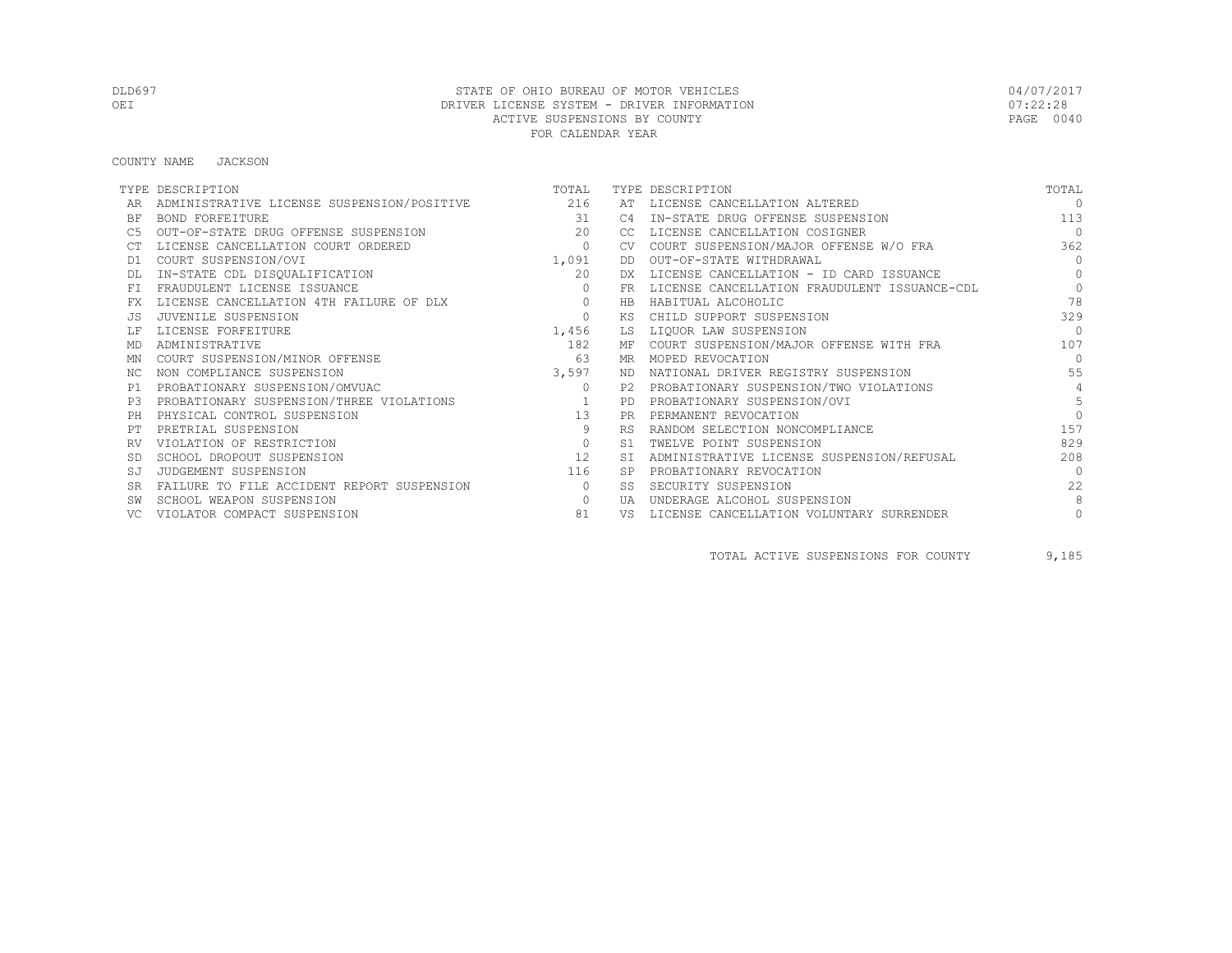#### COUNTY NAME JEFFERSON

|           | TYPE DESCRIPTION                           | TOTAL          |            | TYPE DESCRIPTION                             | TOTAL          |
|-----------|--------------------------------------------|----------------|------------|----------------------------------------------|----------------|
|           | ADMINISTRATIVE LICENSE SUSPENSION/POSITIVE | 523            | AТ         | LICENSE CANCELLATION ALTERED                 | $\Omega$       |
| <b>BF</b> | BOND FORFEITURE                            | 60             | C4         | IN-STATE DRUG OFFENSE SUSPENSION             | 219            |
|           | OUT-OF-STATE DRUG OFFENSE SUSPENSION       | 131            | CC.        | LICENSE CANCELLATION COSIGNER                | $\bigcirc$     |
|           | LICENSE CANCELLATION COURT ORDERED         | $\circ$        | CV.        | COURT SUSPENSION/MAJOR OFFENSE W/O FRA       | 329            |
| D1        | COURT SUSPENSION/OVI                       | 2,561          | DD         | OUT-OF-STATE WITHDRAWAL                      | 2              |
|           | IN-STATE CDL DISQUALIFICATION              | 47             | DX.        | LICENSE CANCELLATION - ID CARD ISSUANCE      | $\Omega$       |
|           | FRAUDULENT LICENSE ISSUANCE                | $\Omega$       | FR         | LICENSE CANCELLATION FRAUDULENT ISSUANCE-CDL | $\Omega$       |
|           | LICENSE CANCELLATION 4TH FAILURE OF DLX    | $\circ$        | <b>HB</b>  | HABITUAL ALCOHOLIC                           | 150            |
|           | JUVENILE SUSPENSION                        | $\mathbf{1}$   | KS         | CHILD SUPPORT SUSPENSION                     | 1,112          |
|           | LICENSE FORFEITURE                         | 3,181          | LS         | LIQUOR LAW SUSPENSION                        | $\cap$         |
| MD        | ADMINISTRATIVE                             | 352            | ΜF         | COURT SUSPENSION/MAJOR OFFENSE WITH FRA      | 126            |
| ΜN        | COURT SUSPENSION/MINOR OFFENSE             | 150            | MR         | MOPED REVOCATION                             | $\overline{0}$ |
| NC.       | NON COMPLIANCE SUSPENSION                  | 5,930          | ND.        | NATIONAL DRIVER REGISTRY SUSPENSION          | 223            |
| P1        | PROBATIONARY SUSPENSION/OMVUAC             | $\Omega$       | P2.        | PROBATIONARY SUSPENSION/TWO VIOLATIONS       | 12             |
| P3        | PROBATIONARY SUSPENSION/THREE VIOLATIONS   | $\overline{4}$ | PD.        | PROBATIONARY SUSPENSION/OVI                  | 10             |
| PH        | PHYSICAL CONTROL SUSPENSION                |                | <b>PR</b>  | PERMANENT REVOCATION                         | $\mathbf{1}$   |
|           | PRETRIAL SUSPENSION                        | 9              | <b>RS</b>  | RANDOM SELECTION NONCOMPLIANCE               | 315            |
|           | VIOLATION OF RESTRICTION                   | $\circ$        | S1         | TWELVE POINT SUSPENSION                      | 1,777          |
|           | SCHOOL DROPOUT SUSPENSION                  | $\overline{1}$ |            | ADMINISTRATIVE LICENSE SUSPENSION/REFUSAL    | 295            |
| SJ        | JUDGEMENT SUSPENSION                       | 239            |            | PROBATIONARY REVOCATION                      |                |
| <b>SR</b> | FAILURE TO FILE ACCIDENT REPORT SUSPENSION | $\circ$        | SS         | SECURITY SUSPENSION                          | 43             |
|           | SCHOOL WEAPON SUSPENSION                   | $\circ$        | <b>TJA</b> | UNDERAGE ALCOHOL SUSPENSION                  |                |
|           | VIOLATOR COMPACT SUSPENSION                | 658            | VS         | LICENSE CANCELLATION VOLUNTARY SURRENDER     | $\circ$        |

TOTAL ACTIVE SUSPENSIONS FOR COUNTY 18,470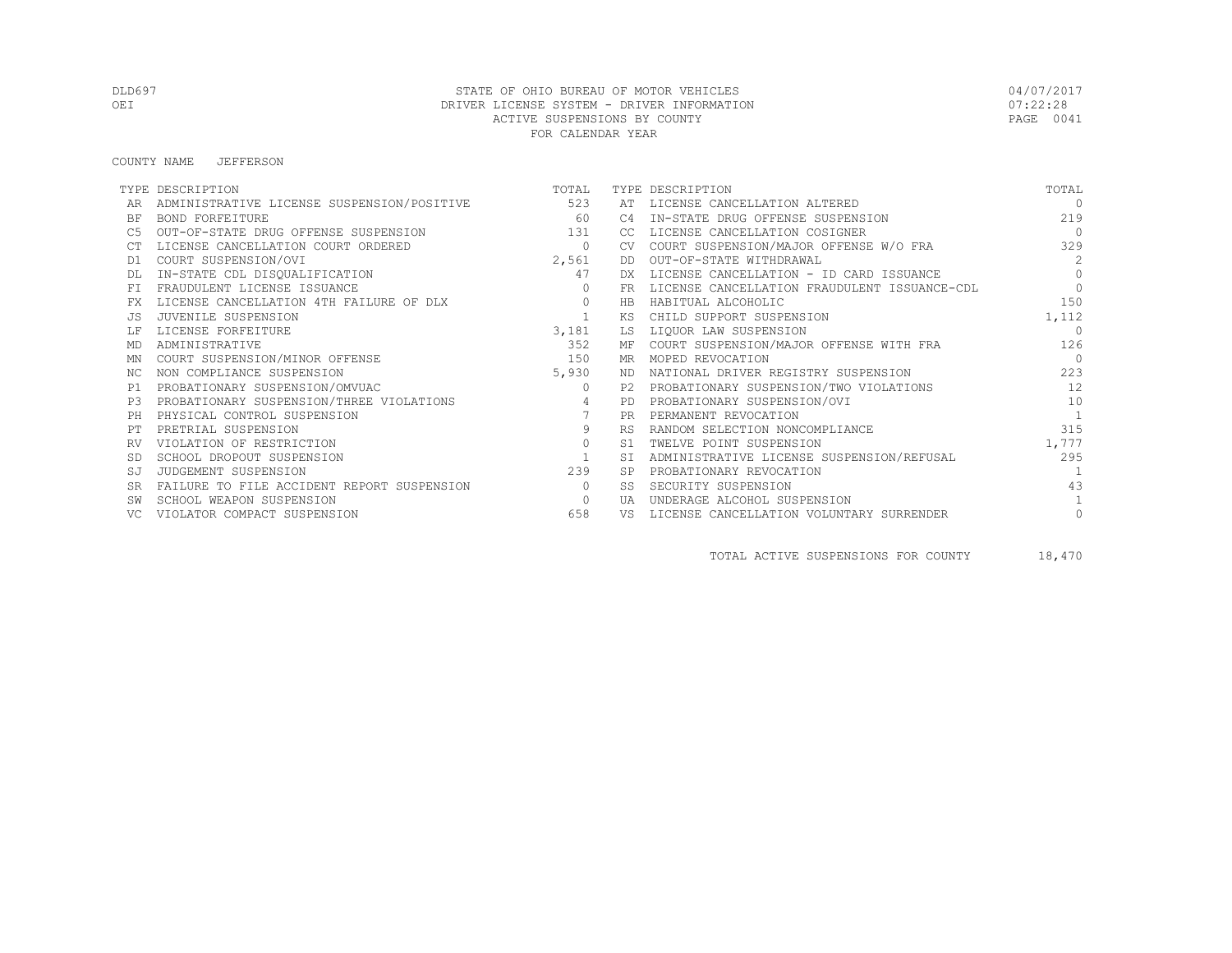COUNTY NAME KNOX

|           | TYPE DESCRIPTION                           | TOTAL                    |           | TYPE DESCRIPTION                             | TOTAL          |
|-----------|--------------------------------------------|--------------------------|-----------|----------------------------------------------|----------------|
|           | ADMINISTRATIVE LICENSE SUSPENSION/POSITIVE | 88                       | AT        | LICENSE CANCELLATION ALTERED                 | $\Omega$       |
| <b>BF</b> | BOND FORFEITURE                            | 2.1                      | C4        | IN-STATE DRUG OFFENSE SUSPENSION             | 728            |
|           | OUT-OF-STATE DRUG OFFENSE SUSPENSION       |                          | -CC.      | LICENSE CANCELLATION COSIGNER                | $\Omega$       |
|           | LICENSE CANCELLATION COURT ORDERED         | $\circ$                  |           | COURT SUSPENSION/MAJOR OFFENSE W/O FRA       | 290            |
| D1        | COURT SUSPENSION/OVI                       | 1,094                    | DD        | OUT-OF-STATE WITHDRAWAL                      | $\Omega$       |
|           | IN-STATE CDL DISQUALIFICATION              | 32                       | DX.       | LICENSE CANCELLATION - ID CARD ISSUANCE      | $\Omega$       |
|           | FRAUDULENT LICENSE ISSUANCE                | $\Omega$                 | FR.       | LICENSE CANCELLATION FRAUDULENT ISSUANCE-CDL | $\Omega$       |
|           | LICENSE CANCELLATION 4TH FAILURE OF DLX    | $\circ$                  | HB        | HABITUAL ALCOHOLIC                           | 49             |
|           | JUVENILE SUSPENSION                        |                          | ΚS        | CHILD SUPPORT SUSPENSION                     | 359            |
|           | LICENSE FORFEITURE                         | 775                      | LS        | LIQUOR LAW SUSPENSION                        | $\bigcap$      |
| MD        | ADMINISTRATIVE                             | 270                      | МF        | COURT SUSPENSION/MAJOR OFFENSE WITH FRA      | 39             |
| ΜN        | COURT SUSPENSION/MINOR OFFENSE             | 86                       | MR        | MOPED REVOCATION                             | $\Omega$       |
| ΝC        | NON COMPLIANCE SUSPENSION                  | 2,760                    | ND        | NATIONAL DRIVER REGISTRY SUSPENSION          | 38             |
| P1        | PROBATIONARY SUSPENSION/OMVUAC             | $\Omega$                 | P2.       | PROBATIONARY SUSPENSION/TWO VIOLATIONS       | 13             |
| P3        | PROBATIONARY SUSPENSION/THREE VIOLATIONS   | $\overline{\phantom{a}}$ | <b>PD</b> | PROBATIONARY SUSPENSION/OVI                  | $\overline{9}$ |
|           | PHYSICAL CONTROL SUSPENSION                | 13                       | <b>PR</b> | PERMANENT REVOCATION                         |                |
|           | PRETRIAL SUSPENSION                        | 16                       | <b>RS</b> | RANDOM SELECTION NONCOMPLIANCE               | 134            |
|           | VIOLATION OF RESTRICTION                   |                          | S1        | TWELVE POINT SUSPENSION                      | 679            |
|           | SCHOOL DROPOUT SUSPENSION                  | 2                        | -ST       | ADMINISTRATIVE LICENSE SUSPENSION/REFUSAL    | 120            |
| SJ        | JUDGEMENT SUSPENSION                       | 128                      | <b>SP</b> | PROBATIONARY REVOCATION                      | $\mathcal{L}$  |
| <b>SR</b> | FAILURE TO FILE ACCIDENT REPORT SUSPENSION | $\circ$                  | SS        | SECURITY SUSPENSION                          | 29             |
|           | SCHOOL WEAPON SUSPENSION                   | $\Omega$                 | UA        | UNDERAGE ALCOHOL SUSPENSION                  | 9              |
|           | VIOLATOR COMPACT SUSPENSION                | 73                       | VS        | LICENSE CANCELLATION VOLUNTARY SURRENDER     | 0              |

TOTAL ACTIVE SUSPENSIONS FOR COUNTY 7,868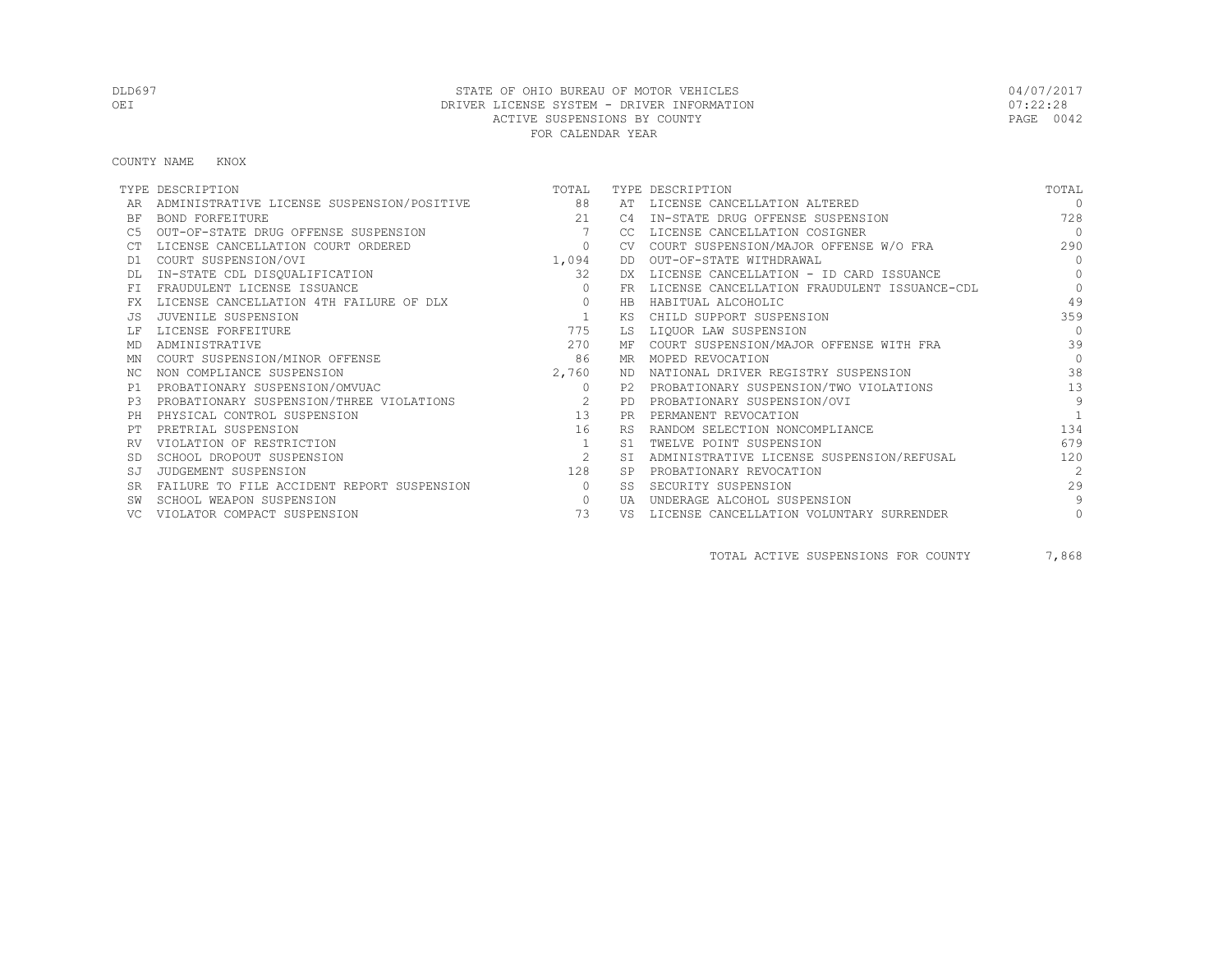COUNTY NAME LAKE

|           | TYPE DESCRIPTION                           | TOTAL          |           | TYPE DESCRIPTION                             | TOTAL          |
|-----------|--------------------------------------------|----------------|-----------|----------------------------------------------|----------------|
|           | ADMINISTRATIVE LICENSE SUSPENSION/POSITIVE | 328            | AT        | LICENSE CANCELLATION ALTERED                 | $\Omega$       |
| ΒF        | <b>BOND FORFEITURE</b>                     | 109            | C4        | IN-STATE DRUG OFFENSE SUSPENSION             | 979            |
| C5        | OUT-OF-STATE DRUG OFFENSE SUSPENSION       | 35             | CC.       | LICENSE CANCELLATION COSIGNER                | $\Omega$       |
|           | LICENSE CANCELLATION COURT ORDERED         | $\circ$        | CV.       | COURT SUSPENSION/MAJOR OFFENSE W/O FRA       | 702            |
| D1        | COURT SUSPENSION/OVI                       | 4,428          | DD        | OUT-OF-STATE WITHDRAWAL                      | 1              |
|           | IN-STATE CDL DISQUALIFICATION              | 62             | DX.       | LICENSE CANCELLATION - ID CARD ISSUANCE      | $\Omega$       |
| FT.       | FRAUDULENT LICENSE ISSUANCE                | $\circ$        | FR        | LICENSE CANCELLATION FRAUDULENT ISSUANCE-CDL | $\Omega$       |
| FX        | LICENSE CANCELLATION 4TH FAILURE OF DLX    | $\circ$        | HB        | HABITUAL ALCOHOLIC                           | 254            |
|           | JUVENILE SUSPENSION                        | 2              | КS        | CHILD SUPPORT SUSPENSION                     | 1,272          |
|           | LICENSE FORFEITURE                         | 4,036          | LS        | LIOUOR LAW SUSPENSION                        | $\Omega$       |
| MD        | ADMINISTRATIVE                             | 1,171          |           | MF COURT SUSPENSION/MAJOR OFFENSE WITH FRA   | 79             |
| ΜN        | COURT SUSPENSION/MINOR OFFENSE             | 1,085          |           | MR MOPED REVOCATION                          | $\Omega$       |
| ΝC        | NON COMPLIANCE SUSPENSION                  | 9,790          |           | ND NATIONAL DRIVER REGISTRY SUSPENSION       | 137            |
| P1        | PROBATIONARY SUSPENSION/OMVUAC             | $\overline{1}$ |           | P2 PROBATIONARY SUSPENSION/TWO VIOLATIONS    | 23             |
| P.3       | PROBATIONARY SUSPENSION/THREE VIOLATIONS   | 6              | <b>PD</b> | PROBATIONARY SUSPENSION/OVI                  | 32             |
| PH        | PHYSICAL CONTROL SUSPENSION                | 124            | <b>PR</b> | PERMANENT REVOCATION                         | $\overline{1}$ |
|           | PRETRIAL SUSPENSION                        | 44             | <b>RS</b> | RANDOM SELECTION NONCOMPLIANCE               | 400            |
|           | VIOLATION OF RESTRICTION                   | $\circ$        | S1        | TWELVE POINT SUSPENSION                      | 2,490          |
|           | SCHOOL DROPOUT SUSPENSION                  | 119            |           | ADMINISTRATIVE LICENSE SUSPENSION/REFUSAL    | 399            |
| SJ        | JUDGEMENT SUSPENSION                       | 396            |           | PROBATIONARY REVOCATION                      | $\mathfrak{D}$ |
| <b>SR</b> | FAILURE TO FILE ACCIDENT REPORT SUSPENSION | $\Omega$       | SS        | SECURITY SUSPENSION                          | 142            |
|           | SCHOOL WEAPON SUSPENSION                   | $\circ$        | UA        | UNDERAGE ALCOHOL SUSPENSION                  | 12             |
|           | VIOLATOR COMPACT SUSPENSION                | 267            | VS        | LICENSE CANCELLATION VOLUNTARY SURRENDER     | $\circ$        |

TOTAL ACTIVE SUSPENSIONS FOR COUNTY 28,928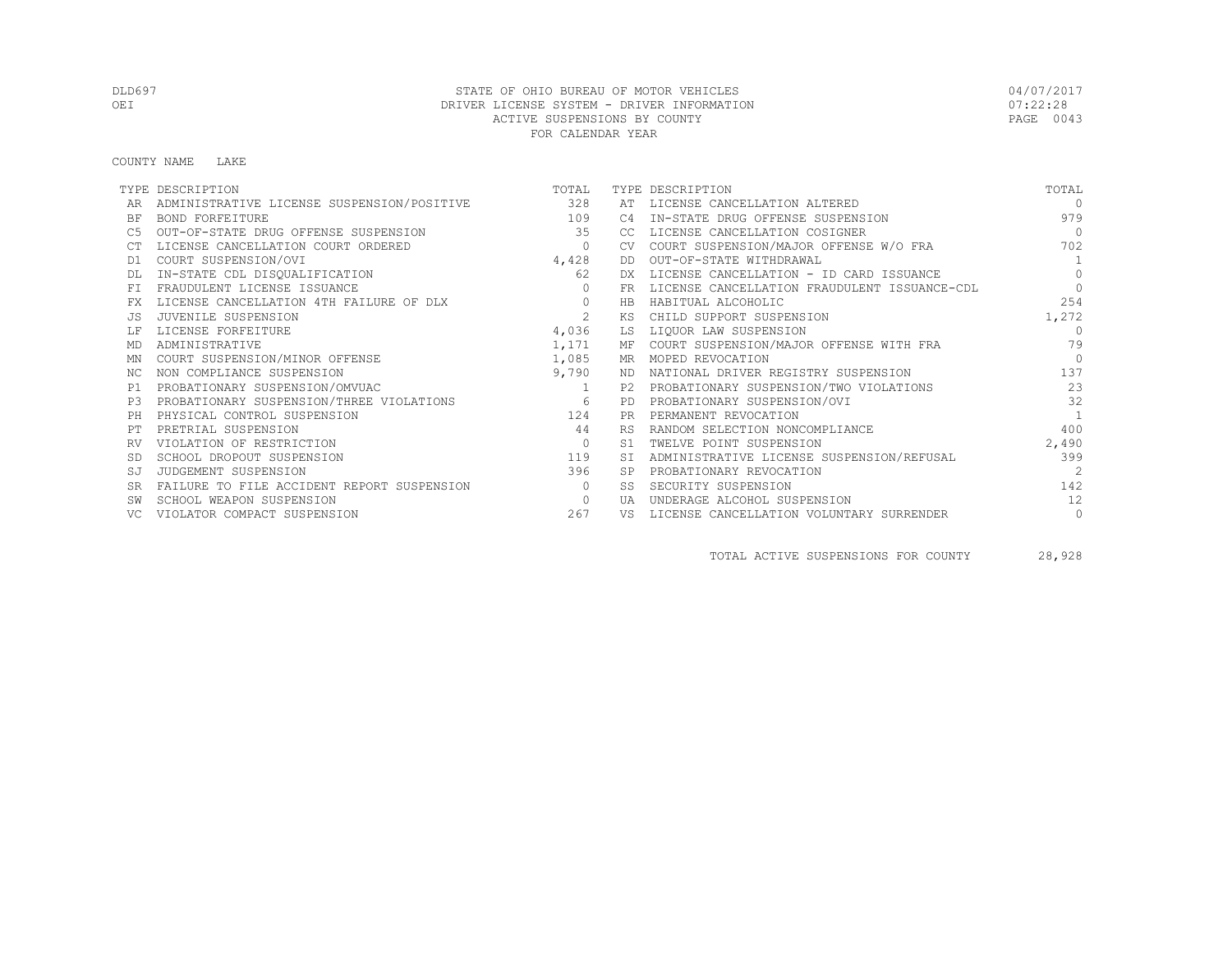#### COUNTY NAME LAWRENCE

|           | TYPE DESCRIPTION                               | TOTAL   |                | TYPE DESCRIPTION                             | TOTAL          |
|-----------|------------------------------------------------|---------|----------------|----------------------------------------------|----------------|
|           | ADMINISTRATIVE LICENSE SUSPENSION/POSITIVE 197 |         |                | AT LICENSE CANCELLATION ALTERED              | $\Omega$       |
| BF        | BOND FORFEITURE                                | 2.4     | C4             | IN-STATE DRUG OFFENSE SUSPENSION             | 330            |
|           | OUT-OF-STATE DRUG OFFENSE SUSPENSION           | 293     | CC.            | LICENSE CANCELLATION COSIGNER                | $\overline{0}$ |
|           | LICENSE CANCELLATION COURT ORDERED             | $\circ$ |                | COURT SUSPENSION/MAJOR OFFENSE W/O FRA       | 348            |
| D1        | COURT SUSPENSION/OVI                           | 2,422   | DD             | OUT-OF-STATE WITHDRAWAL                      | 1              |
|           | IN-STATE CDL DISQUALIFICATION                  | 49      | DX.            | LICENSE CANCELLATION - ID CARD ISSUANCE      | $\Omega$       |
| FT.       | FRAUDULENT LICENSE ISSUANCE                    | $\circ$ | <b>FR</b>      | LICENSE CANCELLATION FRAUDULENT ISSUANCE-CDL | $\Omega$       |
|           | LICENSE CANCELLATION 4TH FAILURE OF DLX        | $\circ$ | HB             | HABITUAL ALCOHOLIC                           | 114            |
|           | JUVENILE SUSPENSION                            | $\circ$ | ΚS             | CHILD SUPPORT SUSPENSION                     | 1,408          |
|           | LICENSE FORFEITURE                             | 1,691   | LS             | LIQUOR LAW SUSPENSION                        | $\Omega$       |
| MD        | ADMINISTRATIVE                                 | 294     | МF             | COURT SUSPENSION/MAJOR OFFENSE WITH FRA      | 47             |
| ΜN        | COURT SUSPENSION/MINOR OFFENSE                 | 454     | MR.            | MOPED REVOCATION                             | $\bigcap$      |
| ΝC        | NON COMPLIANCE SUSPENSION                      | 5,071   | ND             | NATIONAL DRIVER REGISTRY SUSPENSION          | 149            |
| P1        | PROBATIONARY SUSPENSION/OMVUAC                 | $\circ$ |                | PROBATIONARY SUSPENSION/TWO VIOLATIONS       | 16             |
| P3        | PROBATIONARY SUSPENSION/THREE VIOLATIONS       | $\circ$ | PD.            | PROBATIONARY SUSPENSION/OVI                  | 17             |
| PH        | PHYSICAL CONTROL SUSPENSION                    | 6       | <b>PR</b>      | PERMANENT REVOCATION                         | $\Omega$       |
|           | PRETRIAL SUSPENSION                            | 5       | <b>RS</b>      | RANDOM SELECTION NONCOMPLIANCE               | 353            |
| <b>RV</b> | VIOLATION OF RESTRICTION                       | $\circ$ | S <sub>1</sub> | TWELVE POINT SUSPENSION                      | 1,146          |
| -SD       | SCHOOL DROPOUT SUSPENSION                      | $\circ$ | <b>ST</b>      | ADMINISTRATIVE LICENSE SUSPENSION/REFUSAL    | 113            |
|           | JUDGEMENT SUSPENSION                           | 213     |                | PROBATIONARY REVOCATION                      | $\Omega$       |
|           | FAILURE TO FILE ACCIDENT REPORT SUSPENSION     | $\circ$ | SS             | SECURITY SUSPENSION                          | 32             |
|           | SCHOOL WEAPON SUSPENSION                       | $\circ$ | UA             | UNDERAGE ALCOHOL SUSPENSION                  | 15             |
|           | VIOLATOR COMPACT SUSPENSION                    | 1,091   | VS             | LICENSE CANCELLATION VOLUNTARY SURRENDER     | $\circ$        |

TOTAL ACTIVE SUSPENSIONS FOR COUNTY 15,899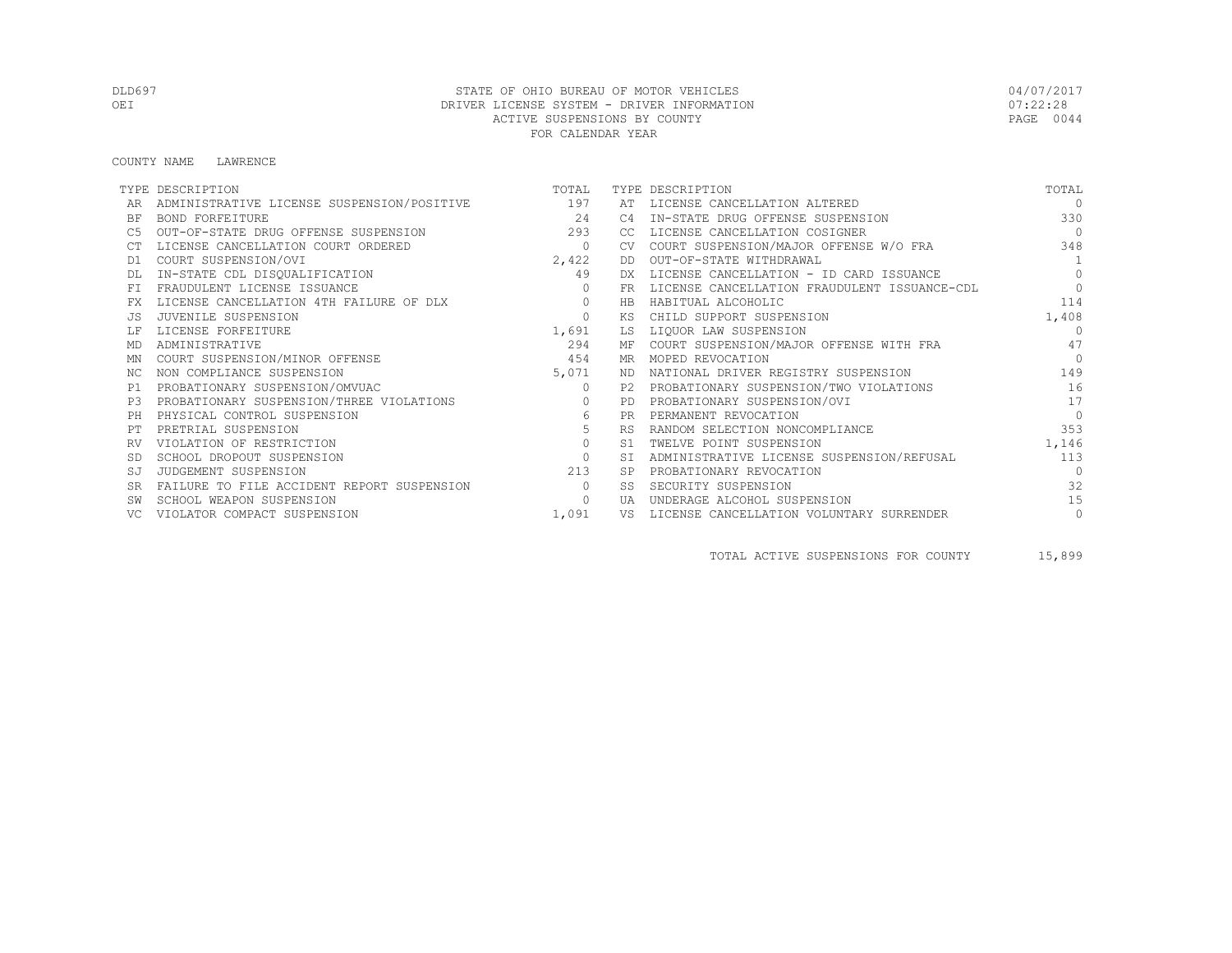COUNTY NAME LICKING

|           | TYPE DESCRIPTION                           | TOTAL     |           | TYPE DESCRIPTION                             | TOTAL          |
|-----------|--------------------------------------------|-----------|-----------|----------------------------------------------|----------------|
|           | ADMINISTRATIVE LICENSE SUSPENSION/POSITIVE | 310       | AT        | LICENSE CANCELLATION ALTERED                 | $\Omega$       |
| <b>BF</b> | BOND FORFEITURE                            | 461       | C4        | IN-STATE DRUG OFFENSE SUSPENSION             | 2,050          |
| C5        | OUT-OF-STATE DRUG OFFENSE SUSPENSION       | 45        | CC.       | LICENSE CANCELLATION COSIGNER                | $\overline{0}$ |
|           | LICENSE CANCELLATION COURT ORDERED         | $\circ$   | <b>CV</b> | COURT SUSPENSION/MAJOR OFFENSE W/O FRA       | 1,275          |
| D1        | COURT SUSPENSION/OVI                       | 3,928     | DD.       | OUT-OF-STATE WITHDRAWAL                      | $\mathbf{3}$   |
|           | IN-STATE CDL DISQUALIFICATION              | 59        | DX        | LICENSE CANCELLATION - ID CARD ISSUANCE      | $\Omega$       |
|           | FRAUDULENT LICENSE ISSUANCE                |           |           | LICENSE CANCELLATION FRAUDULENT ISSUANCE-CDL |                |
| FX        | LICENSE CANCELLATION 4TH FAILURE OF DLX    | $\circ$   | HB        | HABITUAL ALCOHOLIC                           | 165            |
| .JS       | JUVENILE SUSPENSION                        | 4         | ΚS        | CHILD SUPPORT SUSPENSION                     | 1,237          |
|           | LICENSE FORFEITURE                         | 8,472     | LS        | LIQUOR LAW SUSPENSION                        | $\Omega$       |
| MD        | ADMINISTRATIVE                             | 671       | МF        | COURT SUSPENSION/MAJOR OFFENSE WITH FRA      | 152            |
| ΜN        | COURT SUSPENSION/MINOR OFFENSE             | 901       | MR        | MOPED REVOCATION                             | $\bigcirc$     |
| NC.       | NON COMPLIANCE SUSPENSION                  | 11,868    | ND        | NATIONAL DRIVER REGISTRY SUSPENSION          | 118            |
| P1        | PROBATIONARY SUSPENSION/OMVUAC             | 6         | P2        | PROBATIONARY SUSPENSION/TWO VIOLATIONS       | 19             |
| P3        | PROBATIONARY SUSPENSION/THREE VIOLATIONS   | $\sim$ 13 | PD        | PROBATIONARY SUSPENSION/OVI                  | 30             |
| PH        | PHYSICAL CONTROL SUSPENSION                | 71        | PR.       | PERMANENT REVOCATION                         | $\Omega$       |
| PТ        | PRETRIAL SUSPENSION                        | 46        | <b>RS</b> | RANDOM SELECTION NONCOMPLIANCE               | 490            |
|           | VIOLATION OF RESTRICTION                   | $\circ$   | S1        | TWELVE POINT SUSPENSION                      | 2,744          |
| -SD       | SCHOOL DROPOUT SUSPENSION                  | 169       |           | ADMINISTRATIVE LICENSE SUSPENSION/REFUSAL    | 459            |
| SJ        | JUDGEMENT SUSPENSION                       | 528       |           | PROBATIONARY REVOCATION                      | $\bigcap$      |
| <b>SR</b> | FAILURE TO FILE ACCIDENT REPORT SUSPENSION | $\Omega$  | SS        | SECURITY SUSPENSION                          | 128            |
|           | SCHOOL WEAPON SUSPENSION                   | 6         | UA        | UNDERAGE ALCOHOL SUSPENSION                  | 22             |
| VC.       | VIOLATOR COMPACT SUSPENSION                | 261       | VS        | LICENSE CANCELLATION VOLUNTARY SURRENDER     | $\circ$        |

TOTAL ACTIVE SUSPENSIONS FOR COUNTY 36,712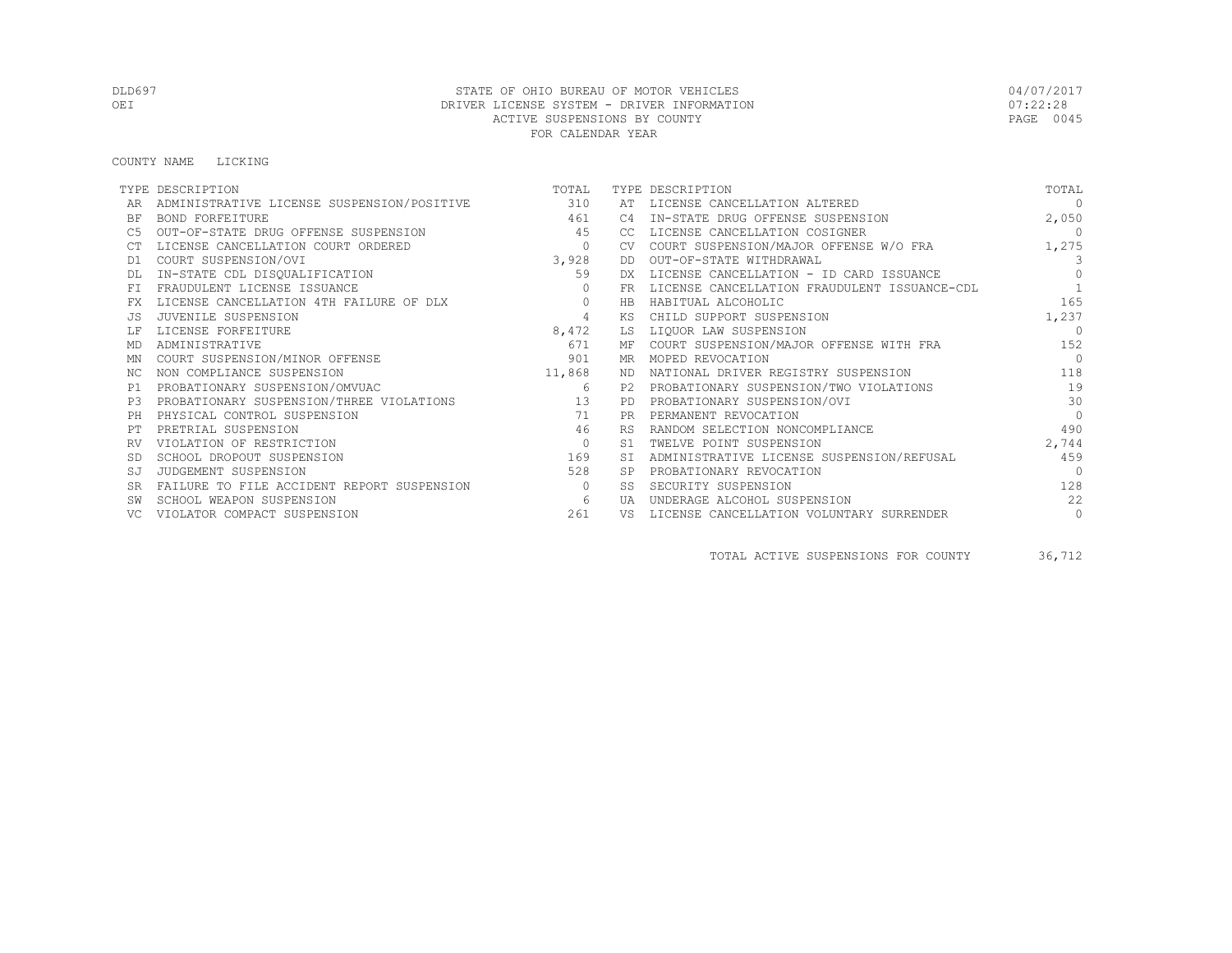COUNTY NAME LOGAN

|           | TYPE DESCRIPTION                                 | TOTAL                                                                                                                                                                                                                                                                          |                | TYPE DESCRIPTION                             | TOTAL          |
|-----------|--------------------------------------------------|--------------------------------------------------------------------------------------------------------------------------------------------------------------------------------------------------------------------------------------------------------------------------------|----------------|----------------------------------------------|----------------|
|           | ADMINISTRATIVE LICENSE SUSPENSION/POSITIVE $106$ |                                                                                                                                                                                                                                                                                |                | AT LICENSE CANCELLATION ALTERED              | $\Omega$       |
| ΒF        | BOND FORFEITURE                                  | 17                                                                                                                                                                                                                                                                             | C <sub>4</sub> | IN-STATE DRUG OFFENSE SUSPENSION             | 359            |
| C5        | OUT-OF-STATE DRUG OFFENSE SUSPENSION             | 14                                                                                                                                                                                                                                                                             | CC.            | LICENSE CANCELLATION COSIGNER                | $\bigcirc$     |
|           | LICENSE CANCELLATION COURT ORDERED               | $\overline{0}$                                                                                                                                                                                                                                                                 | <b>CV</b>      | COURT SUSPENSION/MAJOR OFFENSE W/O FRA       | 2.71           |
| D1        | COURT SUSPENSION/OVI                             | 1,395                                                                                                                                                                                                                                                                          | DD             | OUT-OF-STATE WITHDRAWAL                      | $\overline{1}$ |
|           | IN-STATE CDL DISQUALIFICATION                    | 24                                                                                                                                                                                                                                                                             | DX.            | LICENSE CANCELLATION - ID CARD ISSUANCE      | $\Omega$       |
| <b>FT</b> | FRAUDULENT LICENSE ISSUANCE                      | $\circ$                                                                                                                                                                                                                                                                        | <b>FR</b>      | LICENSE CANCELLATION FRAUDULENT ISSUANCE-CDL | 1              |
| FX        | LICENSE CANCELLATION 4TH FAILURE OF DLX          | $\circ$                                                                                                                                                                                                                                                                        | <b>HB</b>      | HABITUAL ALCOHOLIC                           | 64             |
| .JS       | JUVENILE SUSPENSION                              | $\mathbf{3}$                                                                                                                                                                                                                                                                   | ΚS             | CHILD SUPPORT SUSPENSION                     | 300            |
|           | LICENSE FORFEITURE                               | 532                                                                                                                                                                                                                                                                            | LS             | LIQUOR LAW SUSPENSION                        | $\Omega$       |
| MD        | ADMINISTRATIVE                                   | 247                                                                                                                                                                                                                                                                            | МF             | COURT SUSPENSION/MAJOR OFFENSE WITH FRA      | 25             |
| ΜN        | COURT SUSPENSION/MINOR OFFENSE                   | 189                                                                                                                                                                                                                                                                            | MR.            | MOPED REVOCATION                             | $\Omega$       |
| NC.       | NON COMPLIANCE SUSPENSION                        | 4,488                                                                                                                                                                                                                                                                          | ND.            | NATIONAL DRIVER REGISTRY SUSPENSION          | 34             |
| P1        | PROBATIONARY SUSPENSION/OMVUAC                   | 3                                                                                                                                                                                                                                                                              | P2.            | PROBATIONARY SUSPENSION/TWO VIOLATIONS       | 5              |
| P3        | PROBATIONARY SUSPENSION/THREE VIOLATIONS         | $\sim$ 000 $\sim$ 000 $\sim$ 000 $\sim$ 000 $\sim$ 000 $\sim$ 000 $\sim$ 000 $\sim$ 000 $\sim$ 000 $\sim$ 000 $\sim$ 000 $\sim$ 000 $\sim$ 000 $\sim$ 000 $\sim$ 000 $\sim$ 000 $\sim$ 000 $\sim$ 000 $\sim$ 000 $\sim$ 000 $\sim$ 000 $\sim$ 000 $\sim$ 000 $\sim$ 000 $\sim$ | <b>PD</b>      | PROBATIONARY SUSPENSION/OVI                  | 6              |
| PH        | PHYSICAL CONTROL SUSPENSION                      | 38                                                                                                                                                                                                                                                                             | <b>PR</b>      | PERMANENT REVOCATION                         |                |
| PТ        | PRETRIAL SUSPENSION                              | 2                                                                                                                                                                                                                                                                              | <b>RS</b>      | RANDOM SELECTION NONCOMPLIANCE               | 143            |
|           | VIOLATION OF RESTRICTION                         | $\circ$                                                                                                                                                                                                                                                                        | S1             | TWELVE POINT SUSPENSION                      | 1,187          |
| <b>SD</b> | SCHOOL DROPOUT SUSPENSION                        | $\mathbf{3}$                                                                                                                                                                                                                                                                   | <b>ST</b>      | ADMINISTRATIVE LICENSE SUSPENSION/REFUSAL    | 250            |
| SJ        | JUDGEMENT SUSPENSION                             | 144                                                                                                                                                                                                                                                                            | <b>SP</b>      | PROBATIONARY REVOCATION                      | $\Omega$       |
| <b>SR</b> | FAILURE TO FILE ACCIDENT REPORT SUSPENSION       | $\circ$                                                                                                                                                                                                                                                                        | SS             | SECURITY SUSPENSION                          | 28             |
|           | SCHOOL WEAPON SUSPENSION                         | $\circ$                                                                                                                                                                                                                                                                        | UA             | UNDERAGE ALCOHOL SUSPENSION                  | 6              |
|           | VIOLATOR COMPACT SUSPENSION                      | 44                                                                                                                                                                                                                                                                             | VS             | LICENSE CANCELLATION VOLUNTARY SURRENDER     | $\circ$        |

TOTAL ACTIVE SUSPENSIONS FOR COUNTY 9,930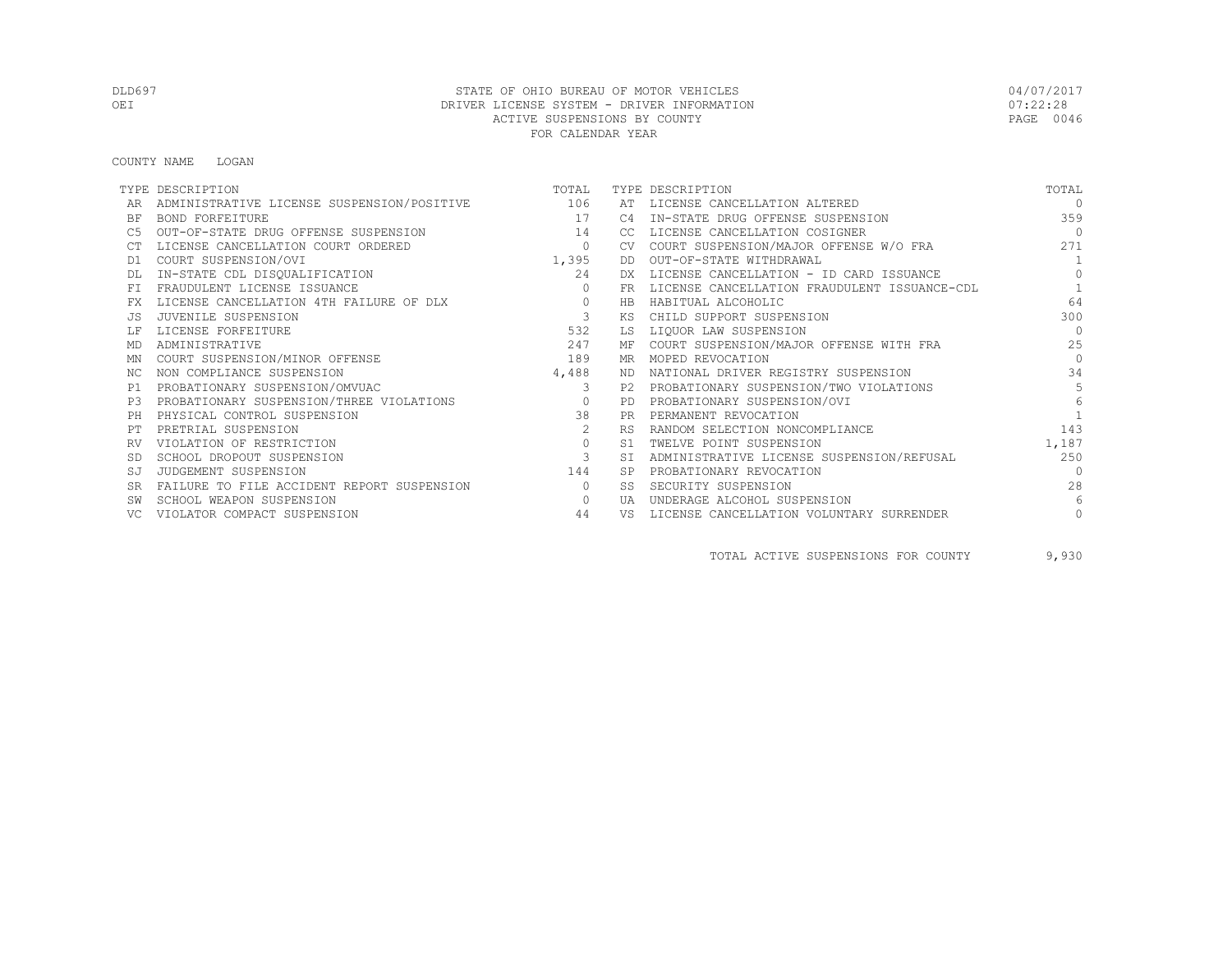COUNTY NAME LORAIN

|           | TYPE DESCRIPTION                           | TOTAL        |            | TYPE DESCRIPTION                             | TOTAL          |
|-----------|--------------------------------------------|--------------|------------|----------------------------------------------|----------------|
|           | ADMINISTRATIVE LICENSE SUSPENSION/POSITIVE | 962          | AΤ         | LICENSE CANCELLATION ALTERED                 | $\Omega$       |
| <b>BF</b> | BOND FORFEITURE                            | 233          | C4         | IN-STATE DRUG OFFENSE SUSPENSION             | 5,409          |
|           | OUT-OF-STATE DRUG OFFENSE SUSPENSION       | 77           | CC.        | LICENSE CANCELLATION COSIGNER                | $\overline{0}$ |
|           | LICENSE CANCELLATION COURT ORDERED         | $\circ$      | CV.        | COURT SUSPENSION/MAJOR OFFENSE W/O FRA       | 1,769          |
| D1        | COURT SUSPENSION/OVI                       | 8,776        | DD         | OUT-OF-STATE WITHDRAWAL                      | .5             |
|           | IN-STATE CDL DISQUALIFICATION              | 122          | DX.        | LICENSE CANCELLATION - ID CARD ISSUANCE      | $\cap$         |
|           | FRAUDULENT LICENSE ISSUANCE                | $\Omega$     | FR.        | LICENSE CANCELLATION FRAUDULENT ISSUANCE-CDL |                |
|           | LICENSE CANCELLATION 4TH FAILURE OF DLX    | $\circ$      | <b>HB</b>  | HABITUAL ALCOHOLIC                           | 584            |
|           | JUVENILE SUSPENSION                        | $\mathbf{1}$ | KS         | CHILD SUPPORT SUSPENSION                     | 12,176         |
|           | LICENSE FORFEITURE                         | 14,682       | LS         | LIOUOR LAW SUSPENSION                        | $\Omega$       |
| MD        | ADMINISTRATIVE                             | 1,692        |            | MF COURT SUSPENSION/MAJOR OFFENSE WITH FRA   | 265            |
| ΜN        | COURT SUSPENSION/MINOR OFFENSE             | 2,507        |            | MR MOPED REVOCATION                          | $\bigcap$      |
| ΝC        | NON COMPLIANCE SUSPENSION                  | 23,467       | ND.        | NATIONAL DRIVER REGISTRY SUSPENSION          | 193            |
| P1        | PROBATIONARY SUSPENSION/OMVUAC             | 9            | P2.        | PROBATIONARY SUSPENSION/TWO VIOLATIONS       | 81             |
| P3        | PROBATIONARY SUSPENSION/THREE VIOLATIONS   | 31           | <b>PD</b>  | PROBATIONARY SUSPENSION/OVI                  | 42             |
| PH        | PHYSICAL CONTROL SUSPENSION                | 195          | <b>PR</b>  | PERMANENT REVOCATION                         | $\Omega$       |
|           | PRETRIAL SUSPENSION                        | 147          | <b>RS</b>  | RANDOM SELECTION NONCOMPLIANCE               | 736            |
|           | VIOLATION OF RESTRICTION                   | 4            | S1         | TWELVE POINT SUSPENSION                      | 6,049          |
|           | SCHOOL DROPOUT SUSPENSION                  | 283          |            | ADMINISTRATIVE LICENSE SUSPENSION/REFUSAL    | 1,196          |
| SJ        | JUDGEMENT SUSPENSION                       | 837          |            | PROBATIONARY REVOCATION                      | 5              |
| <b>SR</b> | FAILURE TO FILE ACCIDENT REPORT SUSPENSION | $\circ$      | SS         | SECURITY SUSPENSION                          | 241            |
|           | SCHOOL WEAPON SUSPENSION                   | 4            | <b>TJA</b> | UNDERAGE ALCOHOL SUSPENSION                  | 45             |
|           | VIOLATOR COMPACT SUSPENSION                | 540          | VS         | LICENSE CANCELLATION VOLUNTARY SURRENDER     | $\circ$        |

TOTAL ACTIVE SUSPENSIONS FOR COUNTY 83,366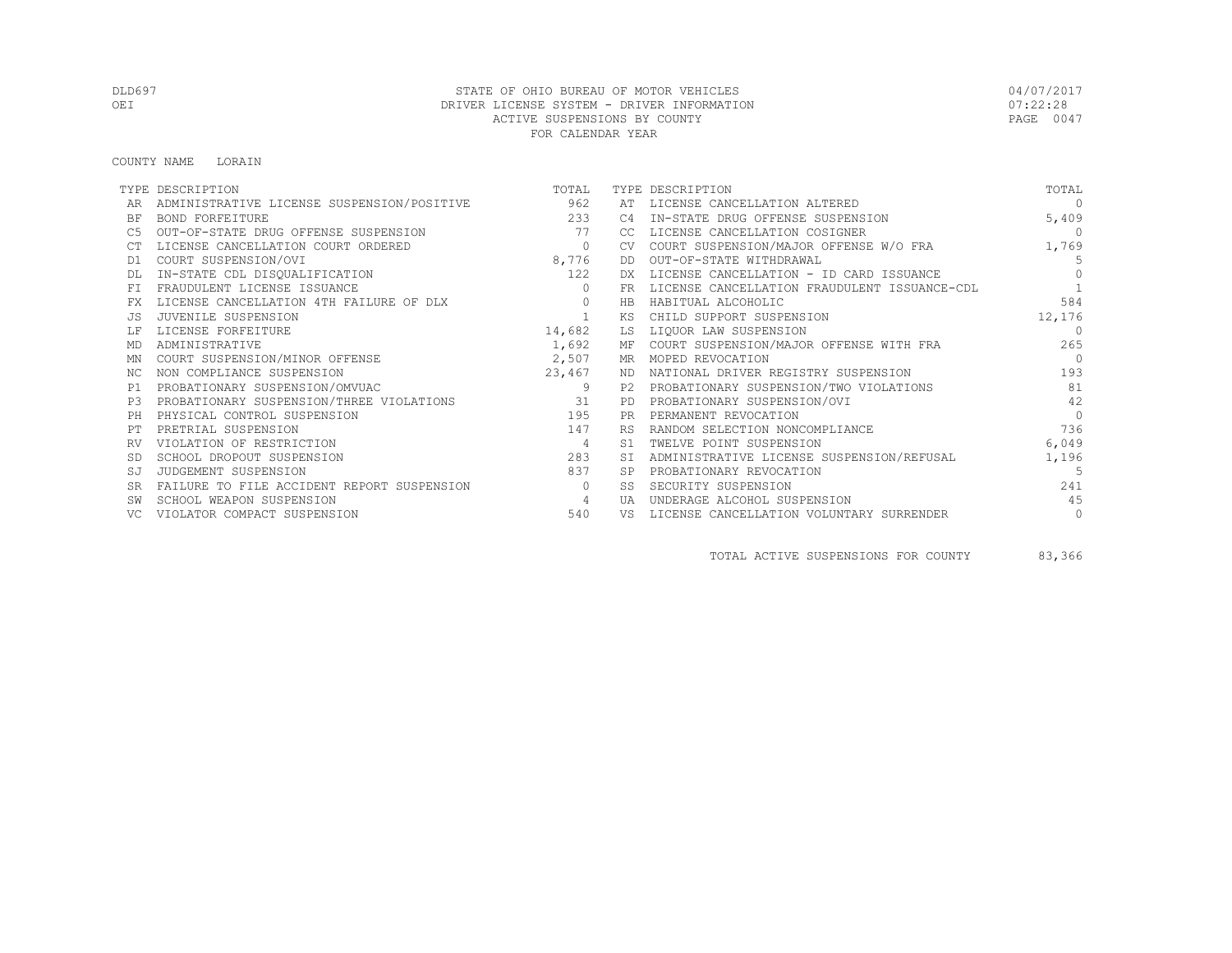COUNTY NAME LUCAS

|           | TYPE DESCRIPTION                                 | TOTAL          |           | TYPE DESCRIPTION                             | TOTAL          |
|-----------|--------------------------------------------------|----------------|-----------|----------------------------------------------|----------------|
|           | ADMINISTRATIVE LICENSE SUSPENSION/POSITIVE 1,673 |                | AT        | LICENSE CANCELLATION ALTERED                 | $\Omega$       |
| BF        | BOND FORFEITURE                                  | 850            | C4        | IN-STATE DRUG OFFENSE SUSPENSION             | 4,596          |
|           | OUT-OF-STATE DRUG OFFENSE SUSPENSION             | 459            | CC.       | LICENSE CANCELLATION COSIGNER                | $\overline{0}$ |
|           | LICENSE CANCELLATION COURT ORDERED               | $\overline{0}$ | CV        | COURT SUSPENSION/MAJOR OFFENSE W/O FRA       | 3,596          |
| D1        | COURT SUSPENSION/OVI                             | 10.039         | DD        | OUT-OF-STATE WITHDRAWAL                      | $\mathcal{B}$  |
|           | IN-STATE CDL DISQUALIFICATION                    | 220            | DX.       | LICENSE CANCELLATION - ID CARD ISSUANCE      | $\Omega$       |
| <b>FT</b> | FRAUDULENT LICENSE ISSUANCE                      |                | FR        | LICENSE CANCELLATION FRAUDULENT ISSUANCE-CDL | $\bigcap$      |
| FX        | LICENSE CANCELLATION 4TH FAILURE OF DLX          | $\circ$        | HB        | HABITUAL ALCOHOLIC                           | 443            |
| .JS       | JUVENILE SUSPENSION                              | 11             | ΚS        | CHILD SUPPORT SUSPENSION                     | 11,274         |
|           | LICENSE FORFEITURE                               | 10,526         | LS        | LIQUOR LAW SUSPENSION                        | $\Omega$       |
| MD        | ADMINISTRATIVE                                   | 2,537          | МF        | COURT SUSPENSION/MAJOR OFFENSE WITH FRA      | 397            |
| ΜN        | COURT SUSPENSION/MINOR OFFENSE                   | 3,887          | MR        | MOPED REVOCATION                             | $\Omega$       |
| NC.       | NON COMPLIANCE SUSPENSION                        | 76,592         | ND        | NATIONAL DRIVER REGISTRY SUSPENSION          | 616            |
| P1        | PROBATIONARY SUSPENSION/OMVUAC                   | 14             | P2.       | PROBATIONARY SUSPENSION/TWO VIOLATIONS       | 94             |
| P3        | PROBATIONARY SUSPENSION/THREE VIOLATIONS         | 15             | <b>PD</b> | PROBATIONARY SUSPENSION/OVI                  | 28             |
| PH        | PHYSICAL CONTROL SUSPENSION                      | 441            |           | PERMANENT REVOCATION                         | $\Omega$       |
|           | PRETRIAL SUSPENSION                              | 485            |           | RANDOM SELECTION NONCOMPLIANCE               | 2,093          |
| RV        | VIOLATION OF RESTRICTION                         | 1              | S1        | TWELVE POINT SUSPENSION                      | 9,307          |
|           | SCHOOL DROPOUT SUSPENSION                        | 1,720          | SI        | ADMINISTRATIVE LICENSE SUSPENSION/REFUSAL    | 2,868          |
| SJ        | JUDGEMENT SUSPENSION                             | 2,833          | SP        | PROBATIONARY REVOCATION                      | $6^{6}$        |
| SR        | FAILURE TO FILE ACCIDENT REPORT SUSPENSION       | $\bigcirc$     | SS        | SECURITY SUSPENSION                          | 660            |
| SW        | SCHOOL WEAPON SUSPENSION                         | $\circ$        | UA        | UNDERAGE ALCOHOL SUSPENSION                  | 44             |
| VC.       | VIOLATOR COMPACT SUSPENSION                      | 1,421          | VS        | LICENSE CANCELLATION VOLUNTARY SURRENDER     | $\circ$        |

TOTAL ACTIVE SUSPENSIONS FOR COUNTY 149,749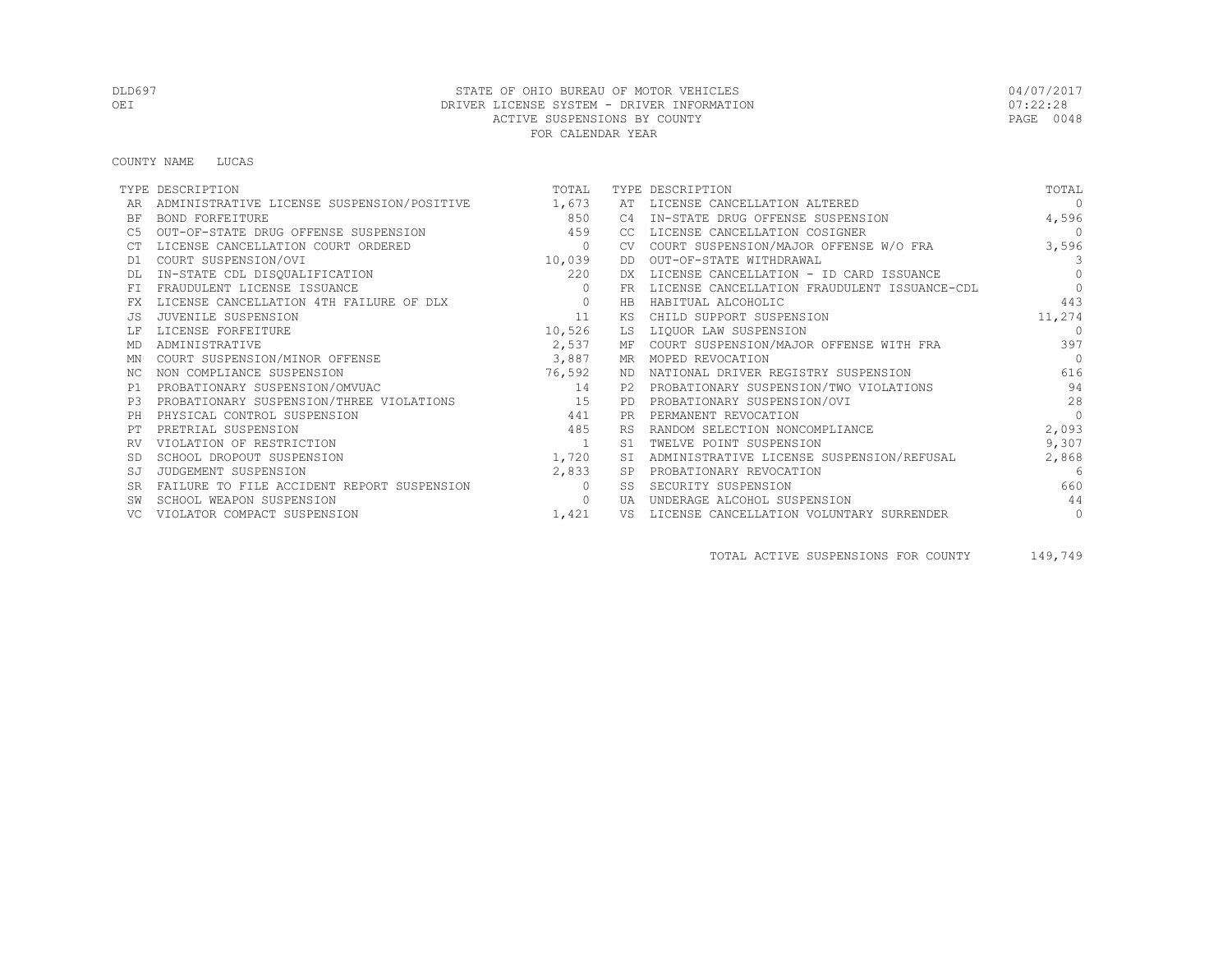COUNTY NAME MADISON

|           | TYPE DESCRIPTION                              | TOTAL          |                | TYPE DESCRIPTION                             | TOTAL      |
|-----------|-----------------------------------------------|----------------|----------------|----------------------------------------------|------------|
|           | ADMINISTRATIVE LICENSE SUSPENSION/POSITIVE 79 |                |                | AT LICENSE CANCELLATION ALTERED              | $\Omega$   |
| ΒF        | BOND FORFEITURE                               | 14             | C <sub>4</sub> | IN-STATE DRUG OFFENSE SUSPENSION             | 334        |
| C5        | OUT-OF-STATE DRUG OFFENSE SUSPENSION          | 17             | CC.            | LICENSE CANCELLATION COSIGNER                | $\bigcirc$ |
|           | LICENSE CANCELLATION COURT ORDERED            | $\overline{0}$ | <b>CV</b>      | COURT SUSPENSION/MAJOR OFFENSE W/O FRA       | 313        |
| D1        | COURT SUSPENSION/OVI                          | 807            | DD.            | OUT-OF-STATE WITHDRAWAL                      | $\Omega$   |
|           | IN-STATE CDL DISQUALIFICATION                 | 17             |                | LICENSE CANCELLATION - ID CARD ISSUANCE      | $\Omega$   |
| <b>FT</b> | FRAUDULENT LICENSE ISSUANCE                   | $\circ$        | FR             | LICENSE CANCELLATION FRAUDULENT ISSUANCE-CDL | $\Omega$   |
| FX        | LICENSE CANCELLATION 4TH FAILURE OF DLX       | $\circ$        | <b>HB</b>      | HABITUAL ALCOHOLIC                           | 44         |
| .JS       | JUVENILE SUSPENSION                           | $\Omega$       | ΚS             | CHILD SUPPORT SUSPENSION                     | 405        |
|           | LICENSE FORFEITURE                            | 1,267          | LS             | LIQUOR LAW SUSPENSION                        | $\Omega$   |
| MD        | ADMINISTRATIVE                                | 225            | МF             | COURT SUSPENSION/MAJOR OFFENSE WITH FRA      | 13         |
| ΜN        | COURT SUSPENSION/MINOR OFFENSE                | 241            | MR.            | MOPED REVOCATION                             | $\Omega$   |
| NC.       | NON COMPLIANCE SUSPENSION                     | 2,577          | ND.            | NATIONAL DRIVER REGISTRY SUSPENSION          | 26         |
| P1        | PROBATIONARY SUSPENSION/OMVUAC                | $\circ$        | P2.            | PROBATIONARY SUSPENSION/TWO VIOLATIONS       | 17         |
| P3        | PROBATIONARY SUSPENSION/THREE VIOLATIONS      | $\sim$ 7       | <b>PD</b>      | PROBATIONARY SUSPENSION/OVI                  | 5          |
| PH        | PHYSICAL CONTROL SUSPENSION                   | 45             | PR             | PERMANENT REVOCATION                         | $\Omega$   |
| PТ        | PRETRIAL SUSPENSION                           | 5              | <b>RS</b>      | RANDOM SELECTION NONCOMPLIANCE               | 97         |
|           | VIOLATION OF RESTRICTION                      | 1              | S1             | TWELVE POINT SUSPENSION                      | 458        |
| <b>SD</b> | SCHOOL DROPOUT SUSPENSION                     | - 5            | <b>ST</b>      | ADMINISTRATIVE LICENSE SUSPENSION/REFUSAL    | 122        |
| SJ        | JUDGEMENT SUSPENSION                          | 125            | <b>SP</b>      | PROBATIONARY REVOCATION                      | $\Omega$   |
| <b>SR</b> | FAILURE TO FILE ACCIDENT REPORT SUSPENSION    | $\circ$        | SS.            | SECURITY SUSPENSION                          | 31         |
|           | SCHOOL WEAPON SUSPENSION                      | $\circ$        | UA             | UNDERAGE ALCOHOL SUSPENSION                  | 4          |
|           | VIOLATOR COMPACT SUSPENSION                   | 56             | VS             | LICENSE CANCELLATION VOLUNTARY SURRENDER     | $\circ$    |

TOTAL ACTIVE SUSPENSIONS FOR COUNTY 7,357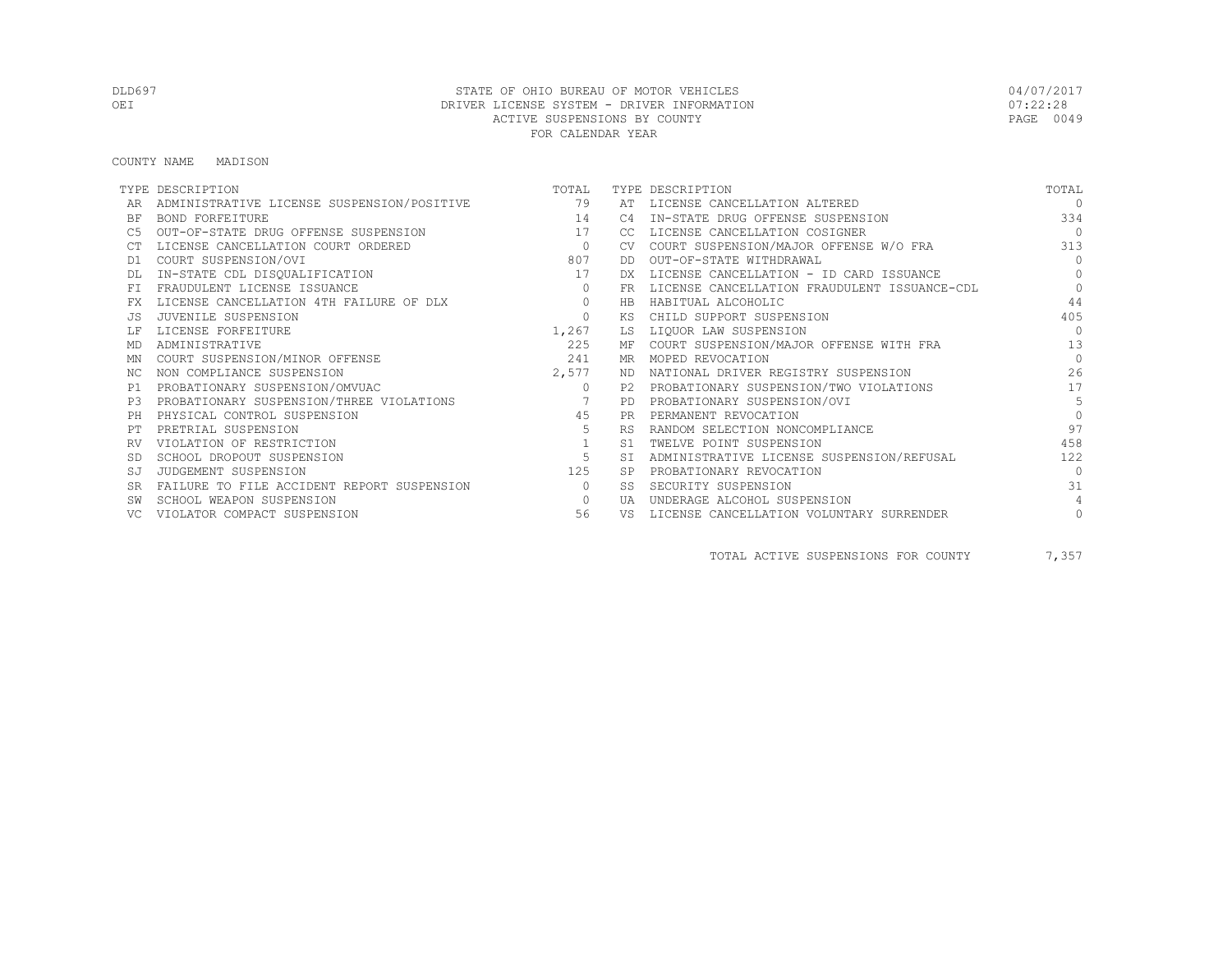#### COUNTY NAME MAHONING

|           | TYPE DESCRIPTION                           | TOTAL           |           | TYPE DESCRIPTION                             | TOTAL          |
|-----------|--------------------------------------------|-----------------|-----------|----------------------------------------------|----------------|
|           | ADMINISTRATIVE LICENSE SUSPENSION/POSITIVE | 685             | AT        | LICENSE CANCELLATION ALTERED                 | $\Omega$       |
| BF        | BOND FORFEITURE                            | 370             | C4        | IN-STATE DRUG OFFENSE SUSPENSION             | 3,378          |
|           | OUT-OF-STATE DRUG OFFENSE SUSPENSION       | 70              | CC.       | LICENSE CANCELLATION COSIGNER                | $\overline{0}$ |
|           | LICENSE CANCELLATION COURT ORDERED         | $\circ$         | <b>CV</b> | COURT SUSPENSION/MAJOR OFFENSE W/O FRA       | 1,043          |
| D1        | COURT SUSPENSION/OVI                       | 4,426           | DD        | OUT-OF-STATE WITHDRAWAL                      | $\mathcal{B}$  |
|           | IN-STATE CDL DISQUALIFICATION              | 81              | DX.       | LICENSE CANCELLATION - ID CARD ISSUANCE      | $\Omega$       |
| FT.       | FRAUDULENT LICENSE ISSUANCE                | $\Omega$        | FR        | LICENSE CANCELLATION FRAUDULENT ISSUANCE-CDL | $\overline{c}$ |
| FX        | LICENSE CANCELLATION 4TH FAILURE OF DLX    | $\circ$         | HB        | HABITUAL ALCOHOLIC                           | 216            |
| .JS       | JUVENILE SUSPENSION                        | $7\phantom{.0}$ | КS        | CHILD SUPPORT SUSPENSION                     | 7,325          |
|           | LICENSE FORFEITURE                         | 18,612          | LS        | LIQUOR LAW SUSPENSION                        | $\Omega$       |
| MD        | ADMINISTRATIVE                             | 1,632           |           | MF COURT SUSPENSION/MAJOR OFFENSE WITH FRA   | 160            |
| ΜN        | COURT SUSPENSION/MINOR OFFENSE             | 459             | MR        | MOPED REVOCATION                             | $\overline{0}$ |
| NC.       | NON COMPLIANCE SUSPENSION                  | 24,579          | ND.       | NATIONAL DRIVER REGISTRY SUSPENSION          | 434            |
| P1        | PROBATIONARY SUSPENSION/OMVUAC             | $\circ$         | P2.       | PROBATIONARY SUSPENSION/TWO VIOLATIONS       | 18             |
| P3        | PROBATIONARY SUSPENSION/THREE VIOLATIONS   | $\sim$ $\sim$ 1 | <b>PD</b> | PROBATIONARY SUSPENSION/OVI                  | $\overline{4}$ |
| PH        | PHYSICAL CONTROL SUSPENSION                | 284             | <b>PR</b> | PERMANENT REVOCATION                         |                |
| PТ        | PRETRIAL SUSPENSION                        | 55              | <b>RS</b> | RANDOM SELECTION NONCOMPLIANCE               | 890            |
| RV        | VIOLATION OF RESTRICTION                   | 9               | S1        | TWELVE POINT SUSPENSION                      | 4,606          |
|           | SCHOOL DROPOUT SUSPENSION                  | 9               | <b>ST</b> | ADMINISTRATIVE LICENSE SUSPENSION/REFUSAL    | 655            |
| SJ        | JUDGEMENT SUSPENSION                       | 973             |           | PROBATIONARY REVOCATION                      | $\overline{1}$ |
| <b>SR</b> | FAILURE TO FILE ACCIDENT REPORT SUSPENSION | $\Omega$        | SS.       | SECURITY SUSPENSION                          | 195            |
|           | SCHOOL WEAPON SUSPENSION                   |                 | UA        | UNDERAGE ALCOHOL SUSPENSION                  | 27             |
|           | VIOLATOR COMPACT SUSPENSION                | 910             | VS        | LICENSE CANCELLATION VOLUNTARY SURRENDER     | $\circ$        |

TOTAL ACTIVE SUSPENSIONS FOR COUNTY 72,121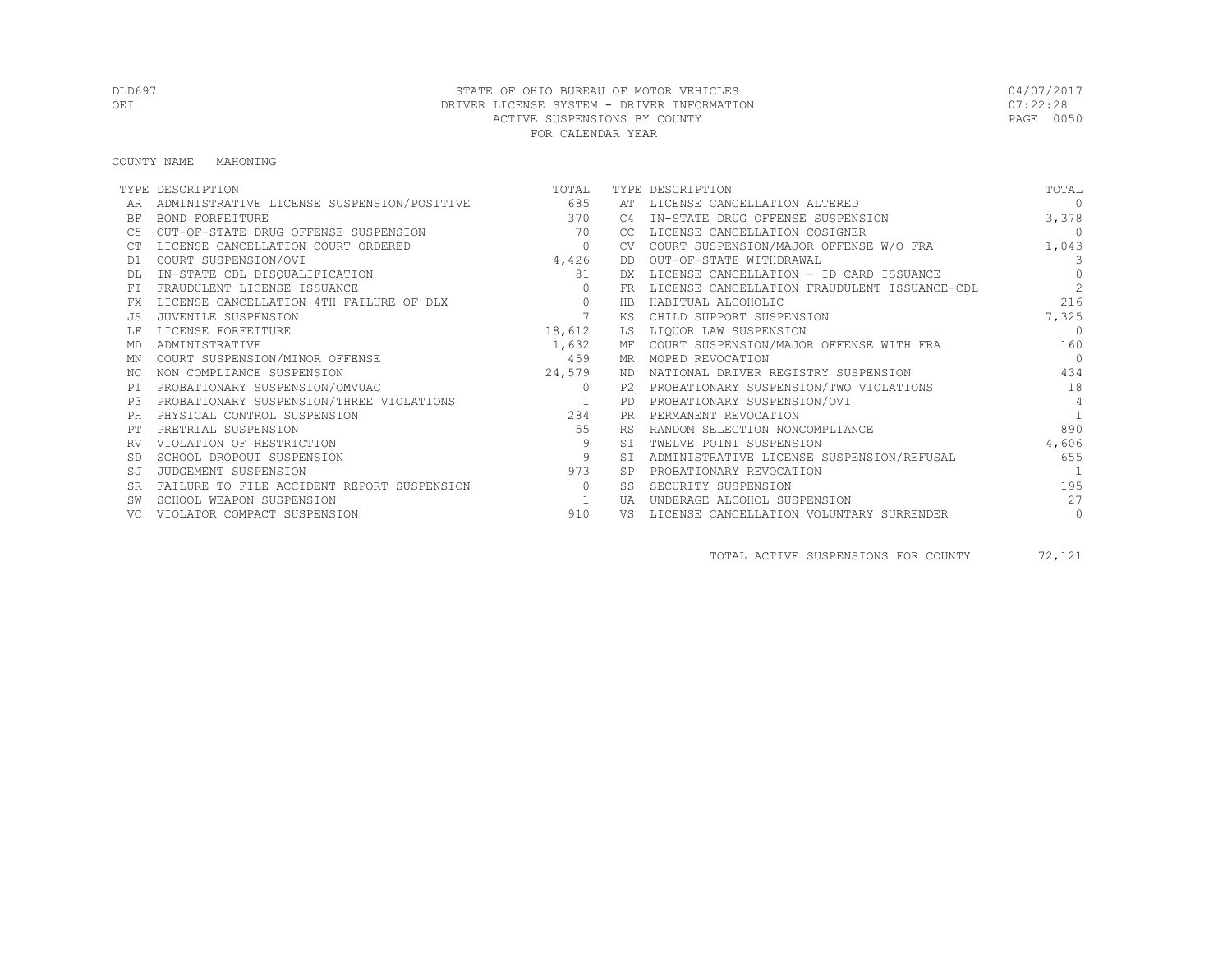COUNTY NAME MARION

|           | TYPE DESCRIPTION                               | TOTAL          |           | TYPE DESCRIPTION                             | TOTAL     |
|-----------|------------------------------------------------|----------------|-----------|----------------------------------------------|-----------|
|           | ADMINISTRATIVE LICENSE SUSPENSION/POSITIVE 252 |                | AT        | LICENSE CANCELLATION ALTERED                 | $\Omega$  |
| ΒF        | <b>BOND FORFEITURE</b>                         | 26             | C4        | IN-STATE DRUG OFFENSE SUSPENSION             | 1,768     |
| C5        | OUT-OF-STATE DRUG OFFENSE SUSPENSION           | 35             | CC        | LICENSE CANCELLATION COSIGNER                | $\Omega$  |
|           | LICENSE CANCELLATION COURT ORDERED             | $\circ$        |           | COURT SUSPENSION/MAJOR OFFENSE W/O FRA       | 1,121     |
| D1        | COURT SUSPENSION/OVI                           | 2,640          | DD        | OUT-OF-STATE WITHDRAWAL                      | 2         |
|           | IN-STATE CDL DISQUALIFICATION                  | 34             | DX        | LICENSE CANCELLATION - ID CARD ISSUANCE      | $\bigcap$ |
| FT.       | FRAUDULENT LICENSE ISSUANCE                    |                | FR.       | LICENSE CANCELLATION FRAUDULENT ISSUANCE-CDL | $\Omega$  |
| FX        | LICENSE CANCELLATION 4TH FAILURE OF DLX        | $\circ$        | HB        | HABITUAL ALCOHOLIC                           | 118       |
|           | JUVENILE SUSPENSION                            | $\circ$        | ΚS        | CHILD SUPPORT SUSPENSION                     | 1,671     |
|           | LICENSE FORFEITURE                             | 1,970          | LS        | LIQUOR LAW SUSPENSION                        | $\cap$    |
| MD        | ADMINISTRATIVE                                 | 481            |           | MF COURT SUSPENSION/MAJOR OFFENSE WITH FRA   | 106       |
| ΜN        | COURT SUSPENSION/MINOR OFFENSE                 | 1,308          |           | MR MOPED REVOCATION                          | $\bigcap$ |
| ΝC        | NON COMPLIANCE SUSPENSION                      | 8,028          | ND        | NATIONAL DRIVER REGISTRY SUSPENSION          | 94        |
| P1        | PROBATIONARY SUSPENSION/OMVUAC                 | $\overline{1}$ |           | P2 PROBATIONARY SUSPENSION/TWO VIOLATIONS    | 22        |
| P.3       | PROBATIONARY SUSPENSION/THREE VIOLATIONS       | $\overline{4}$ | PD        | PROBATIONARY SUSPENSION/OVI                  | 14        |
| PH        | PHYSICAL CONTROL SUSPENSION                    | 32             | <b>PR</b> | PERMANENT REVOCATION                         | $\Omega$  |
|           | PRETRIAL SUSPENSION                            | 22             | <b>RS</b> | RANDOM SELECTION NONCOMPLIANCE               | 214       |
|           | VIOLATION OF RESTRICTION                       | 5              | S1        | TWELVE POINT SUSPENSION                      | 1,997     |
|           | SCHOOL DROPOUT SUSPENSION                      | 2              | SI        | ADMINISTRATIVE LICENSE SUSPENSION/REFUSAL    | 244       |
| SJ        | JUDGEMENT SUSPENSION                           | 240            | <b>SP</b> | PROBATIONARY REVOCATION                      |           |
| <b>SR</b> | FAILURE TO FILE ACCIDENT REPORT SUSPENSION     | $\bigcirc$     | SS        | SECURITY SUSPENSION                          | 76        |
|           | SCHOOL WEAPON SUSPENSION                       | $\circ$        | UA        | UNDERAGE ALCOHOL SUSPENSION                  | 19        |
|           | VIOLATOR COMPACT SUSPENSION                    | 101            | VS        | LICENSE CANCELLATION VOLUNTARY SURRENDER     | 0         |

TOTAL ACTIVE SUSPENSIONS FOR COUNTY 22,648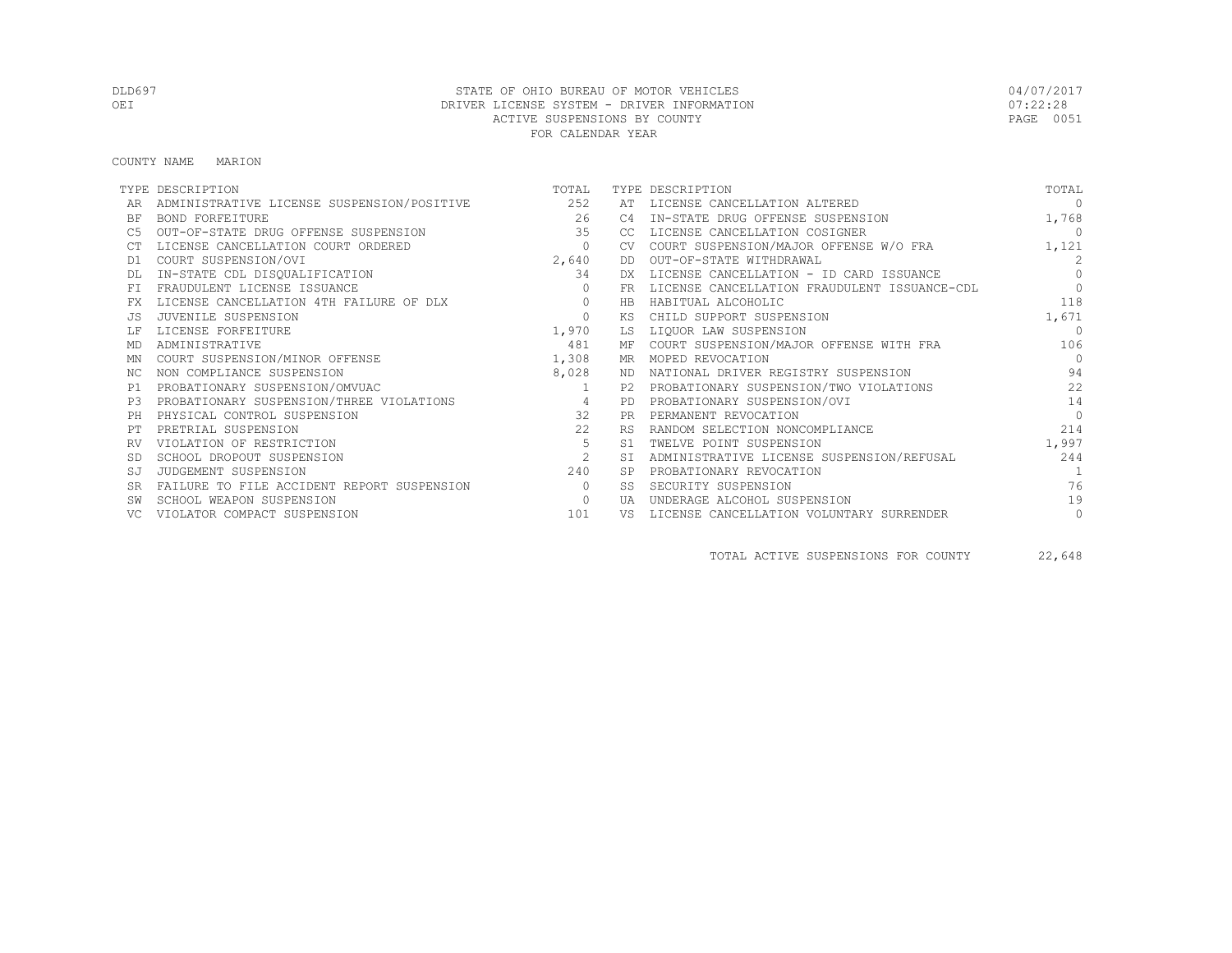COUNTY NAME MEDINA

|           | TYPE DESCRIPTION                           | TOTAL                   |           | TYPE DESCRIPTION                             | TOTAL          |
|-----------|--------------------------------------------|-------------------------|-----------|----------------------------------------------|----------------|
|           | ADMINISTRATIVE LICENSE SUSPENSION/POSITIVE | 250                     |           | AT LICENSE CANCELLATION ALTERED              | $\Omega$       |
| ΒF        | BOND FORFEITURE                            | 15                      | C4        | IN-STATE DRUG OFFENSE SUSPENSION             | 1,015          |
| C5        | OUT-OF-STATE DRUG OFFENSE SUSPENSION       | 26                      | CC.       | LICENSE CANCELLATION COSIGNER                | $\overline{0}$ |
|           | LICENSE CANCELLATION COURT ORDERED         | $\circ$                 | <b>CV</b> | COURT SUSPENSION/MAJOR OFFENSE W/O FRA       | 679            |
| D1        | COURT SUSPENSION/OVI                       | 1,921                   | DD        | OUT-OF-STATE WITHDRAWAL                      | $\overline{1}$ |
|           | IN-STATE CDL DISQUALIFICATION              | 89                      | DX.       | LICENSE CANCELLATION - ID CARD ISSUANCE      | $\Omega$       |
| <b>FT</b> | FRAUDULENT LICENSE ISSUANCE                | $\Omega$                | <b>FR</b> | LICENSE CANCELLATION FRAUDULENT ISSUANCE-CDL | $\Omega$       |
| FX        | LICENSE CANCELLATION 4TH FAILURE OF DLX    | $\circ$                 | HB        | HABITUAL ALCOHOLIC                           | 105            |
| .JS       | JUVENILE SUSPENSION                        | 74                      | ΚS        | CHILD SUPPORT SUSPENSION                     | 575            |
|           | LICENSE FORFEITURE                         | 1,505                   | LS        | LIQUOR LAW SUSPENSION                        | $\Omega$       |
| MD        | ADMINISTRATIVE                             | 614                     | МF        | COURT SUSPENSION/MAJOR OFFENSE WITH FRA      | 42             |
| ΜN        | COURT SUSPENSION/MINOR OFFENSE             | 281                     | MR.       | MOPED REVOCATION                             | $\Omega$       |
| NC.       | NON COMPLIANCE SUSPENSION                  | 2,613                   | ND.       | NATIONAL DRIVER REGISTRY SUSPENSION          | 67             |
| P1        | PROBATIONARY SUSPENSION/OMVUAC             | 2                       | P2.       | PROBATIONARY SUSPENSION/TWO VIOLATIONS       | 23             |
| P3        | PROBATIONARY SUSPENSION/THREE VIOLATIONS   | 16                      | <b>PD</b> | PROBATIONARY SUSPENSION/OVI                  | 10             |
| PH        | PHYSICAL CONTROL SUSPENSION                | 32                      | <b>PR</b> | PERMANENT REVOCATION                         | $\Omega$       |
| PТ        | PRETRIAL SUSPENSION                        | 19                      | <b>RS</b> | RANDOM SELECTION NONCOMPLIANCE               | 188            |
|           | VIOLATION OF RESTRICTION                   | $\overline{\mathbf{3}}$ | S1        | TWELVE POINT SUSPENSION                      | 1,041          |
| -SD       | SCHOOL DROPOUT SUSPENSION                  | 14                      | <b>ST</b> | ADMINISTRATIVE LICENSE SUSPENSION/REFUSAL    | 304            |
| SJ        | JUDGEMENT SUSPENSION                       | 147                     | <b>SP</b> | PROBATIONARY REVOCATION                      | $\overline{1}$ |
| <b>SR</b> | FAILURE TO FILE ACCIDENT REPORT SUSPENSION | $\Omega$                | SS.       | SECURITY SUSPENSION                          | 51             |
|           | SCHOOL WEAPON SUSPENSION                   | $\circ$                 | UA        | UNDERAGE ALCOHOL SUSPENSION                  | 16             |
|           | VIOLATOR COMPACT SUSPENSION                | 158                     | VS        | LICENSE CANCELLATION VOLUNTARY SURRENDER     | $\circ$        |

TOTAL ACTIVE SUSPENSIONS FOR COUNTY 11,897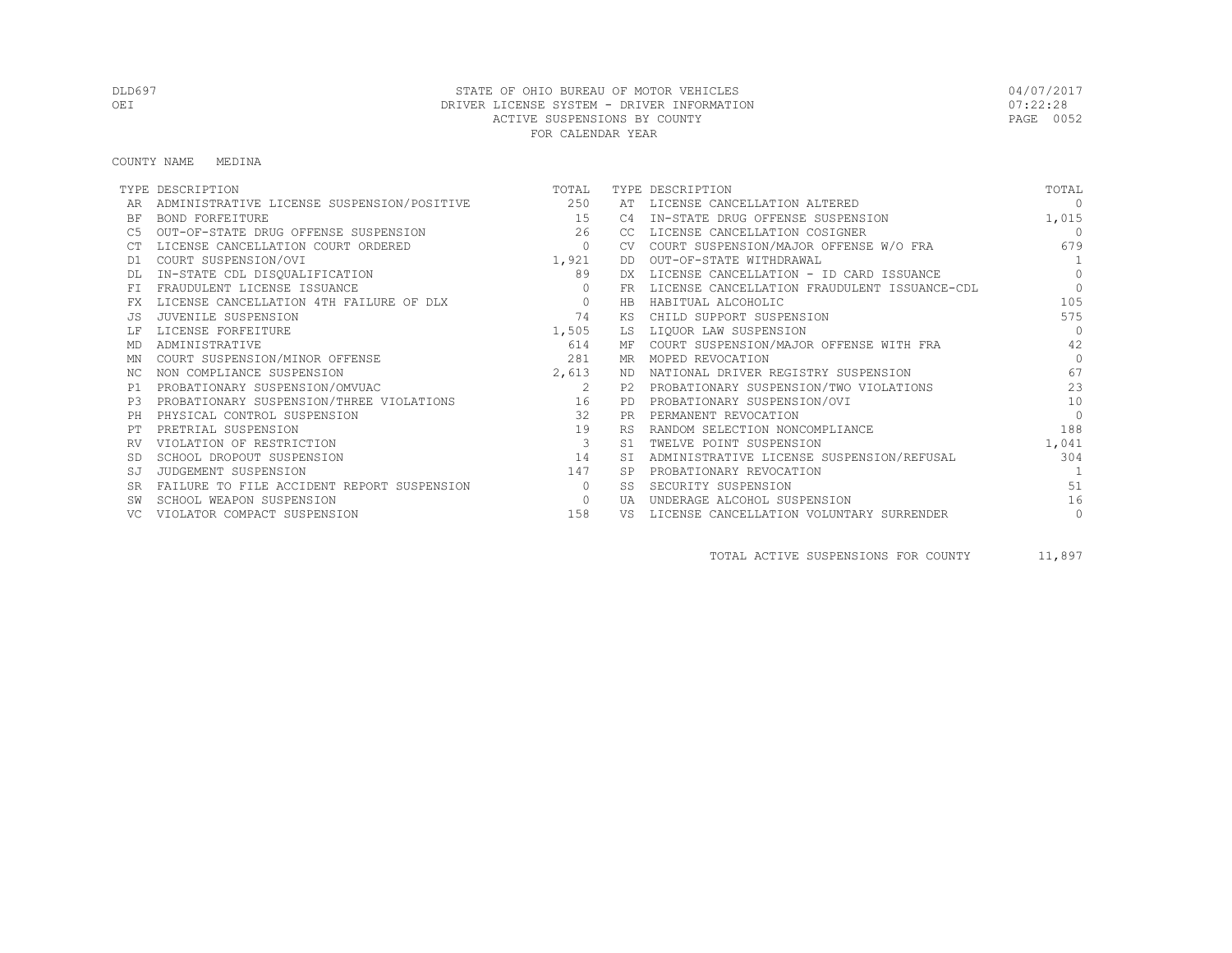COUNTY NAME MEIGS

|           | TYPE DESCRIPTION                               | TOTAL                                      |           | TYPE DESCRIPTION                             | TOTAL         |
|-----------|------------------------------------------------|--------------------------------------------|-----------|----------------------------------------------|---------------|
|           | ADMINISTRATIVE LICENSE SUSPENSION/POSITIVE 115 |                                            |           | AT LICENSE CANCELLATION ALTERED              | $\cap$        |
| ΒF        | BOND FORFEITURE                                | 24                                         | C4        | IN-STATE DRUG OFFENSE SUSPENSION             | 215           |
| C5        | OUT-OF-STATE DRUG OFFENSE SUSPENSION           | 33                                         | CC.       | LICENSE CANCELLATION COSIGNER                | $\bigcirc$    |
|           | LICENSE CANCELLATION COURT ORDERED             | $\sim$ 0 $\sim$ 0 $\sim$ 0 $\sim$ 0 $\sim$ | <b>CV</b> | COURT SUSPENSION/MAJOR OFFENSE W/O FRA       | 96            |
| D1        | COURT SUSPENSION/OVI                           | 878                                        | DD.       | OUT-OF-STATE WITHDRAWAL                      | $\Omega$      |
|           | IN-STATE CDL DISQUALIFICATION                  | 2                                          | DX        | LICENSE CANCELLATION - ID CARD ISSUANCE      | $\Omega$      |
| <b>FT</b> | FRAUDULENT LICENSE ISSUANCE                    | $\circ$                                    | <b>FR</b> | LICENSE CANCELLATION FRAUDULENT ISSUANCE-CDL | $\circ$       |
| FX        | LICENSE CANCELLATION 4TH FAILURE OF DLX        | $\circ$                                    | <b>HB</b> | HABITUAL ALCOHOLIC                           | 84            |
|           | JUVENILE SUSPENSION                            | $\circ$                                    | ΚS        | CHILD SUPPORT SUSPENSION                     | 906           |
|           | LICENSE FORFEITURE                             | 1,119                                      | LS        | LIQUOR LAW SUSPENSION                        | $\Omega$      |
| MD        | ADMINISTRATIVE                                 | 101                                        | МF        | COURT SUSPENSION/MAJOR OFFENSE WITH FRA      | 53            |
| ΜN        | COURT SUSPENSION/MINOR OFFENSE                 | 57                                         | MR.       | MOPED REVOCATION                             | $\Omega$      |
| NC.       | NON COMPLIANCE SUSPENSION                      | 1,862                                      | ND.       | NATIONAL DRIVER REGISTRY SUSPENSION          | 18            |
| P1        | PROBATIONARY SUSPENSION/OMVUAC                 | $\circ$                                    | P2.       | PROBATIONARY SUSPENSION/TWO VIOLATIONS       | 2             |
| P3        | PROBATIONARY SUSPENSION/THREE VIOLATIONS       | $\circ$                                    | PD        | PROBATIONARY SUSPENSION/OVI                  | $\mathcal{E}$ |
| PH        | PHYSICAL CONTROL SUSPENSION                    | 2                                          | <b>PR</b> | PERMANENT REVOCATION                         | $\Omega$      |
|           | PRETRIAL SUSPENSION                            | 5                                          | <b>RS</b> | RANDOM SELECTION NONCOMPLIANCE               | 87            |
|           | VIOLATION OF RESTRICTION                       | $\circ$                                    | S1        | TWELVE POINT SUSPENSION                      | 574           |
|           | SCHOOL DROPOUT SUSPENSION                      | 1                                          | <b>ST</b> | ADMINISTRATIVE LICENSE SUSPENSION/REFUSAL    | 136           |
| SJ        | JUDGEMENT SUSPENSION                           | 76                                         | <b>SP</b> | PROBATIONARY REVOCATION                      | $\Omega$      |
| <b>SR</b> | FAILURE TO FILE ACCIDENT REPORT SUSPENSION     | $\bigcirc$                                 | SS.       | SECURITY SUSPENSION                          | $\mathsf{Q}$  |
|           | SCHOOL WEAPON SUSPENSION                       | $\circ$                                    | UA        | UNDERAGE ALCOHOL SUSPENSION                  |               |
|           | VIOLATOR COMPACT SUSPENSION                    | 201                                        | VS        | LICENSE CANCELLATION VOLUNTARY SURRENDER     |               |

TOTAL ACTIVE SUSPENSIONS FOR COUNTY 6,663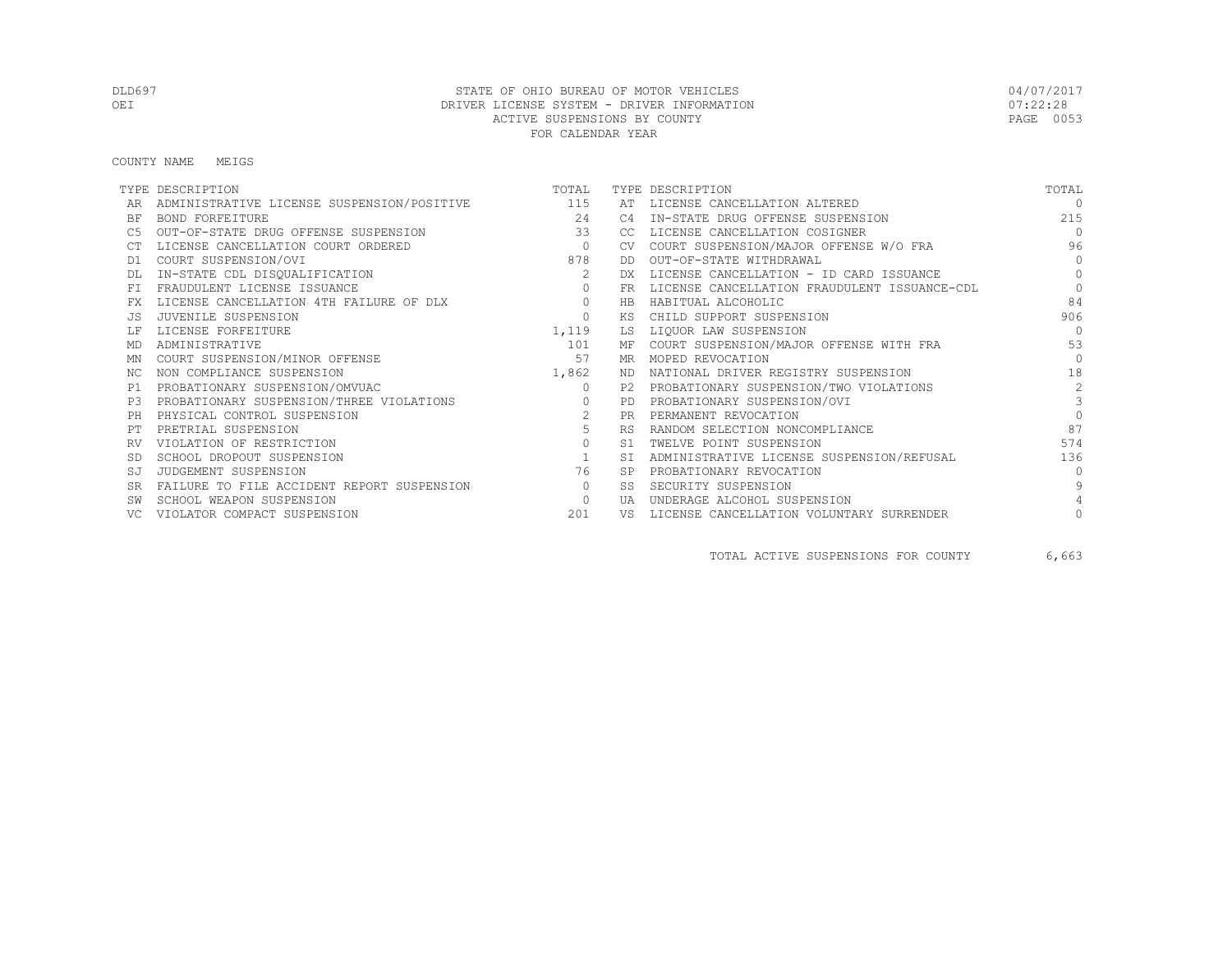COUNTY NAME MERCER

|           | TYPE DESCRIPTION                           | TOTAL          |           | TYPE DESCRIPTION                             | TOTAL          |
|-----------|--------------------------------------------|----------------|-----------|----------------------------------------------|----------------|
|           | ADMINISTRATIVE LICENSE SUSPENSION/POSITIVE | 95             | AT        | LICENSE CANCELLATION ALTERED                 | $\cap$         |
| ΒF        | BOND FORFEITURE                            | 14             | C4        | IN-STATE DRUG OFFENSE SUSPENSION             | 595            |
| C5        | OUT-OF-STATE DRUG OFFENSE SUSPENSION       | 18             | CC        | LICENSE CANCELLATION COSIGNER                | $\Omega$       |
|           | LICENSE CANCELLATION COURT ORDERED         | $\circ$        | CV.       | COURT SUSPENSION/MAJOR OFFENSE W/O FRA       | 77             |
| D1        | COURT SUSPENSION/OVI                       | 1,021          | DD        | OUT-OF-STATE WITHDRAWAL                      | $\Omega$       |
|           | IN-STATE CDL DISQUALIFICATION              | 20             | DX.       | LICENSE CANCELLATION - ID CARD ISSUANCE      | $\Omega$       |
| FT        | FRAUDULENT LICENSE ISSUANCE                | $\Omega$       | <b>FR</b> | LICENSE CANCELLATION FRAUDULENT ISSUANCE-CDL | $\Omega$       |
| FX        | LICENSE CANCELLATION 4TH FAILURE OF DLX    | $\circ$        | HB        | HABITUAL ALCOHOLIC                           | 47             |
|           | JUVENILE SUSPENSION                        | $\overline{c}$ | KS        | CHILD SUPPORT SUSPENSION                     | 376            |
|           | LICENSE FORFEITURE                         | 372            | LS        | LIQUOR LAW SUSPENSION                        | $\bigcap$      |
| MD        | ADMINISTRATIVE                             | 231            | МF        | COURT SUSPENSION/MAJOR OFFENSE WITH FRA      | 36             |
| MN        | COURT SUSPENSION/MINOR OFFENSE             | 87             | MR        | MOPED REVOCATION                             | $\bigcap$      |
| NC.       | NON COMPLIANCE SUSPENSION                  | 2,304          | ND        | NATIONAL DRIVER REGISTRY SUSPENSION          | 30             |
| P1        | PROBATIONARY SUSPENSION/OMVUAC             | 2              | P2.       | PROBATIONARY SUSPENSION/TWO VIOLATIONS       | $\overline{4}$ |
| P3        | PROBATIONARY SUSPENSION/THREE VIOLATIONS   | $\sim$ 1       | <b>PD</b> | PROBATIONARY SUSPENSION/OVI                  | $\mathfrak{D}$ |
| PH        | PHYSICAL CONTROL SUSPENSION                | 17             | <b>PR</b> | PERMANENT REVOCATION                         | $\Omega$       |
|           | PRETRIAL SUSPENSION                        | 62             | <b>RS</b> | RANDOM SELECTION NONCOMPLIANCE               | 72             |
| RV        | VIOLATION OF RESTRICTION                   | $\circ$        | S1        | TWELVE POINT SUSPENSION                      | 541            |
|           | SCHOOL DROPOUT SUSPENSION                  | $\circ$        | <b>ST</b> | ADMINISTRATIVE LICENSE SUSPENSION/REFUSAL    | 148            |
| SJ        | JUDGEMENT SUSPENSION                       | 74             | <b>SP</b> | PROBATIONARY REVOCATION                      |                |
| <b>SR</b> | FAILURE TO FILE ACCIDENT REPORT SUSPENSION | $\circ$        | SS        | SECURITY SUSPENSION                          | 14             |
|           | SCHOOL WEAPON SUSPENSION                   | $\Omega$       | UA        | UNDERAGE ALCOHOL SUSPENSION                  | 9              |
|           | VIOLATOR COMPACT SUSPENSION                | 58             | VS        | LICENSE CANCELLATION VOLUNTARY SURRENDER     | $\circ$        |

TOTAL ACTIVE SUSPENSIONS FOR COUNTY 6,330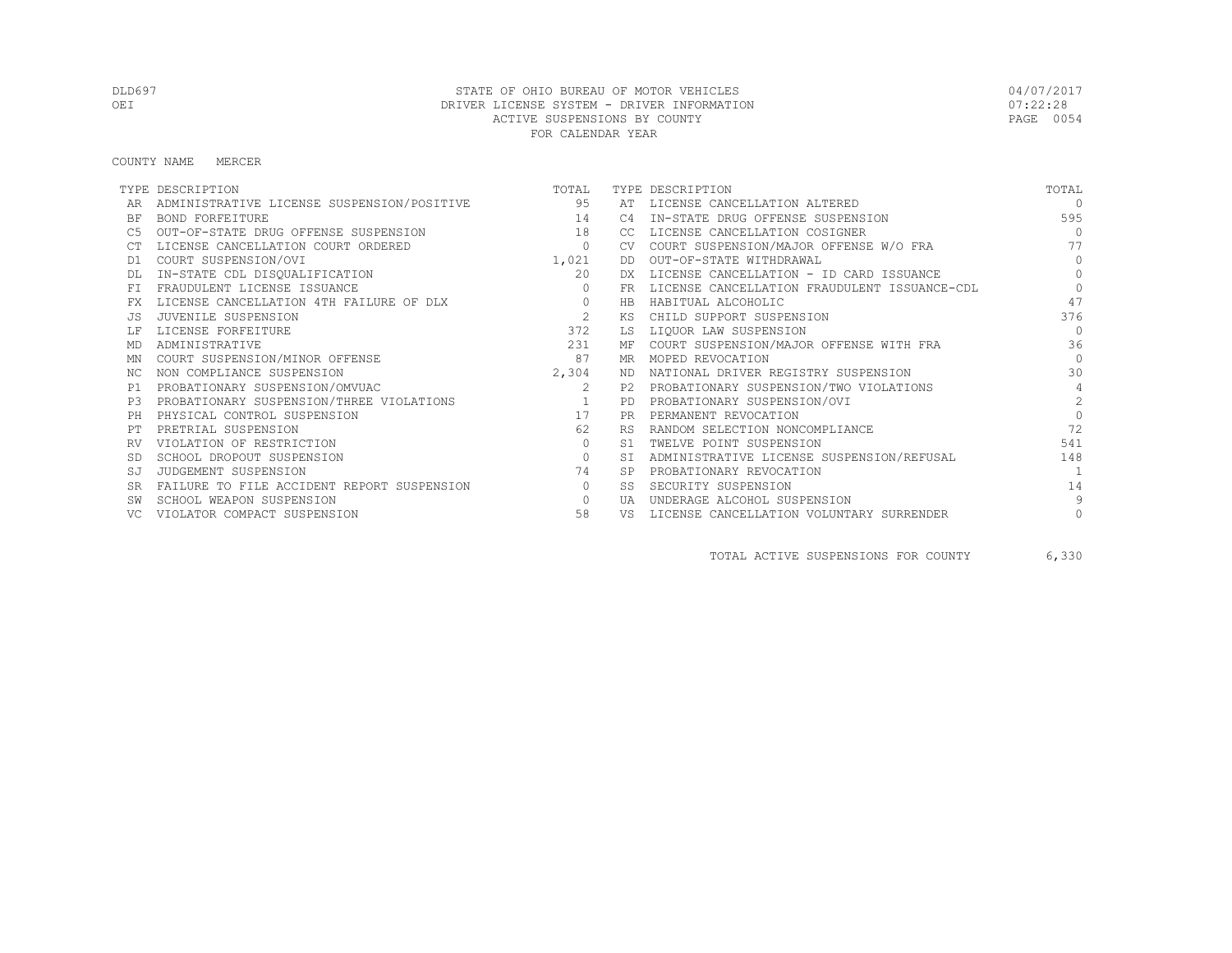COUNTY NAME MIAMI

|           | TYPE DESCRIPTION                               | TOTAL          |                | TYPE DESCRIPTION                             | TOTAL          |
|-----------|------------------------------------------------|----------------|----------------|----------------------------------------------|----------------|
|           | ADMINISTRATIVE LICENSE SUSPENSION/POSITIVE 364 |                |                | AT LICENSE CANCELLATION ALTERED              | $\cap$         |
| ΒF        | BOND FORFEITURE                                | 50             | C <sub>4</sub> | IN-STATE DRUG OFFENSE SUSPENSION             | 959            |
| C5        | OUT-OF-STATE DRUG OFFENSE SUSPENSION           | 39             | CC.            | LICENSE CANCELLATION COSIGNER                | $\bigcirc$     |
|           | LICENSE CANCELLATION COURT ORDERED             | $\circ$        | CV             | COURT SUSPENSION/MAJOR OFFENSE W/O FRA       | 321            |
| D1        | COURT SUSPENSION/OVI                           | 2,124          | DD             | OUT-OF-STATE WITHDRAWAL                      | $\overline{1}$ |
|           | IN-STATE CDL DISQUALIFICATION                  | 33             | DX             | LICENSE CANCELLATION - ID CARD ISSUANCE      | $\Omega$       |
| <b>FT</b> | FRAUDULENT LICENSE ISSUANCE                    | $\Omega$       | <b>FR</b>      | LICENSE CANCELLATION FRAUDULENT ISSUANCE-CDL | $\Omega$       |
| FX        | LICENSE CANCELLATION 4TH FAILURE OF DLX        | $\circ$        | <b>HB</b>      | HABITUAL ALCOHOLIC                           | 126            |
| .JS       | JUVENILE SUSPENSION                            | 8              | ΚS             | CHILD SUPPORT SUSPENSION                     | 846            |
|           | LICENSE FORFEITURE                             | 1,096          | LS             | LIQUOR LAW SUSPENSION                        | $\cap$         |
| MD        | ADMINISTRATIVE                                 | 677            | МF             | COURT SUSPENSION/MAJOR OFFENSE WITH FRA      | 47             |
| ΜN        | COURT SUSPENSION/MINOR OFFENSE                 | 1,042          | MR             | MOPED REVOCATION                             | $\bigcap$      |
| NC.       | NON COMPLIANCE SUSPENSION                      | 3,543          | ND             | NATIONAL DRIVER REGISTRY SUSPENSION          | 101            |
| P1        | PROBATIONARY SUSPENSION/OMVUAC                 | 3              | P2.            | PROBATIONARY SUSPENSION/TWO VIOLATIONS       | 20             |
| P3        | PROBATIONARY SUSPENSION/THREE VIOLATIONS       | $\overline{7}$ | <b>PD</b>      | PROBATIONARY SUSPENSION/OVI                  | $\overline{7}$ |
| PH        | PHYSICAL CONTROL SUSPENSION                    | 79             | <b>PR</b>      | PERMANENT REVOCATION                         |                |
| PТ        | PRETRIAL SUSPENSION                            | 19             | <b>RS</b>      | RANDOM SELECTION NONCOMPLIANCE               | 255            |
|           | VIOLATION OF RESTRICTION                       | $\circ$        | S1             | TWELVE POINT SUSPENSION                      | 1,226          |
| <b>SD</b> | SCHOOL DROPOUT SUSPENSION                      | -5             | <b>ST</b>      | ADMINISTRATIVE LICENSE SUSPENSION/REFUSAL    | 427            |
| SJ        | JUDGEMENT SUSPENSION                           | 249            |                | PROBATIONARY REVOCATION                      | $\Omega$       |
| <b>SR</b> | FAILURE TO FILE ACCIDENT REPORT SUSPENSION     | $\Omega$       | SS             | SECURITY SUSPENSION                          | 80             |
|           | SCHOOL WEAPON SUSPENSION                       | $\circ$        | UA             | UNDERAGE ALCOHOL SUSPENSION                  | 18             |
|           | VIOLATOR COMPACT SUSPENSION                    | 119            | VS             | LICENSE CANCELLATION VOLUNTARY SURRENDER     | $\circ$        |

TOTAL ACTIVE SUSPENSIONS FOR COUNTY 13,892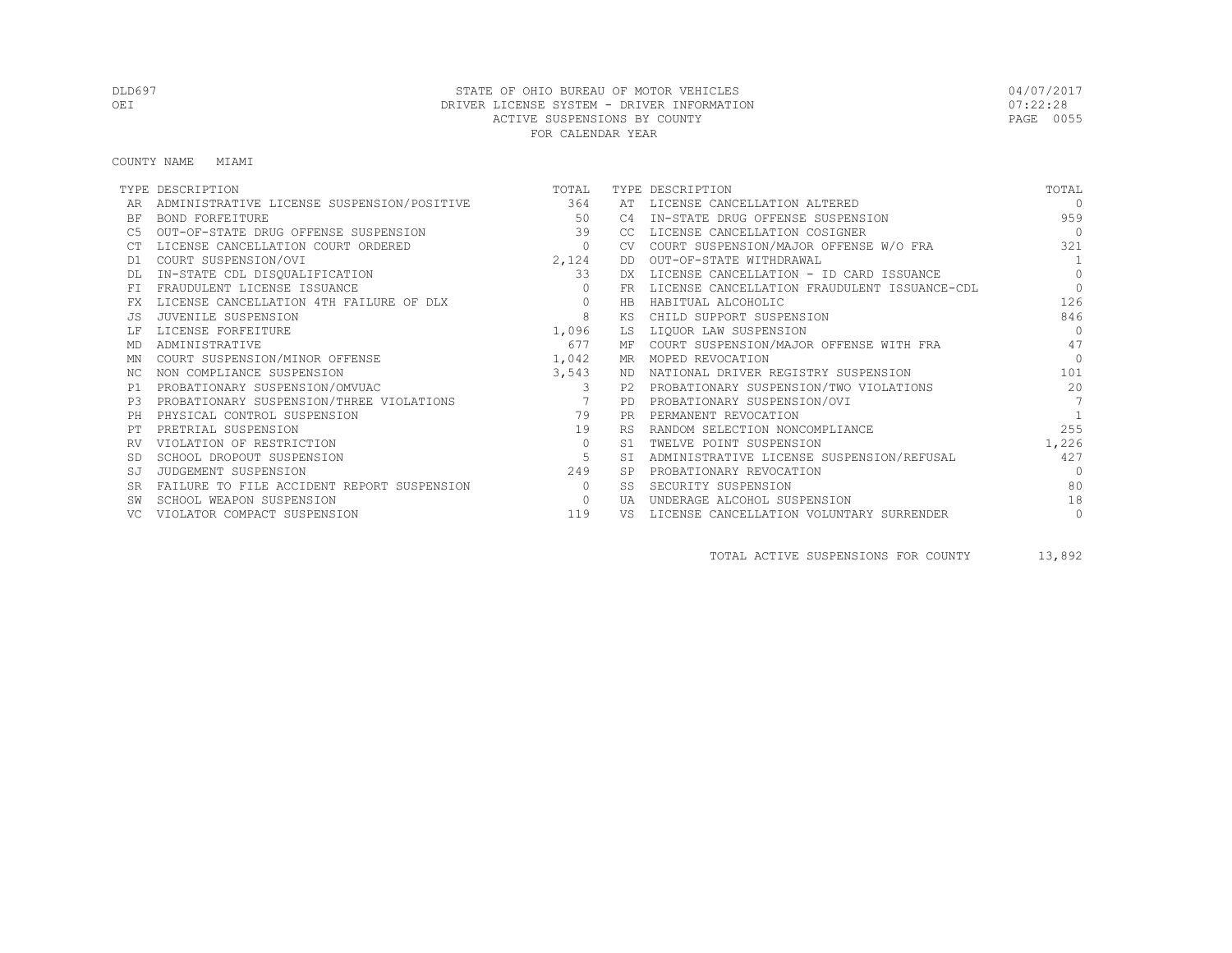COUNTY NAME MONROE

|           | TYPE DESCRIPTION                           | TOTAL          |                | TYPE DESCRIPTION                             | TOTAL         |
|-----------|--------------------------------------------|----------------|----------------|----------------------------------------------|---------------|
|           | ADMINISTRATIVE LICENSE SUSPENSION/POSITIVE | 23             |                | AT LICENSE CANCELLATION ALTERED              | $\cap$        |
| BF        | BOND FORFEITURE                            | 10             | C4             | IN-STATE DRUG OFFENSE SUSPENSION             | 89            |
|           | OUT-OF-STATE DRUG OFFENSE SUSPENSION       | 9              | CC.            | LICENSE CANCELLATION COSIGNER                | $\Omega$      |
|           | LICENSE CANCELLATION COURT ORDERED         | $\overline{0}$ | <b>CV</b>      | COURT SUSPENSION/MAJOR OFFENSE W/O FRA       | 61            |
| D1        | COURT SUSPENSION/OVI                       | 221            | DD.            | OUT-OF-STATE WITHDRAWAL                      | $\Omega$      |
|           | IN-STATE CDL DISQUALIFICATION              | 11             | DX.            | LICENSE CANCELLATION - ID CARD ISSUANCE      | $\Omega$      |
|           | FRAUDULENT LICENSE ISSUANCE                | $\circ$        | FR             | LICENSE CANCELLATION FRAUDULENT ISSUANCE-CDL | $\Omega$      |
| FX        | LICENSE CANCELLATION 4TH FAILURE OF DLX    | $\circ$        | HB             | HABITUAL ALCOHOLIC                           | 11            |
|           | JUVENILE SUSPENSION                        | $\Omega$       | ΚS             | CHILD SUPPORT SUSPENSION                     | 100           |
|           | LICENSE FORFEITURE                         | 299            | LS             | LIQUOR LAW SUSPENSION                        | $\Omega$      |
| MD        | ADMINISTRATIVE                             | 63             | МF             | COURT SUSPENSION/MAJOR OFFENSE WITH FRA      | $\mathsf{Q}$  |
| ΜN        | COURT SUSPENSION/MINOR OFFENSE             | 32             | MR             | MOPED REVOCATION                             | $\cap$        |
| NC.       | NON COMPLIANCE SUSPENSION                  | 419            | ND.            | NATIONAL DRIVER REGISTRY SUSPENSION          | 2.5           |
| P1        | PROBATIONARY SUSPENSION/OMVUAC             | $\circ$        | P2.            | PROBATIONARY SUSPENSION/TWO VIOLATIONS       | $\bigcap$     |
| P3        | PROBATIONARY SUSPENSION/THREE VIOLATIONS   | $\circ$        | PD             | PROBATIONARY SUSPENSION/OVI                  | $\Omega$      |
| PH        | PHYSICAL CONTROL SUSPENSION                | 4              | <b>PR</b>      | PERMANENT REVOCATION                         | $\Omega$      |
|           | PRETRIAL SUSPENSION                        | 3              | <b>RS</b>      | RANDOM SELECTION NONCOMPLIANCE               | 32            |
|           | VIOLATION OF RESTRICTION                   | $\circ$        | S <sub>1</sub> | TWELVE POINT SUSPENSION                      | 146           |
|           | SCHOOL DROPOUT SUSPENSION                  | $\circ$        | <b>ST</b>      | ADMINISTRATIVE LICENSE SUSPENSION/REFUSAL    | 26            |
|           | JUDGEMENT SUSPENSION                       | 24             | <b>SP</b>      | PROBATIONARY REVOCATION                      | $\bigcap$     |
| <b>SR</b> | FAILURE TO FILE ACCIDENT REPORT SUSPENSION | $\circ$        | SS             | SECURITY SUSPENSION                          | $\mathcal{L}$ |
|           | SCHOOL WEAPON SUSPENSION                   | $\Omega$       | TJ A           | UNDERAGE ALCOHOL SUSPENSION                  | $\Omega$      |
|           | VIOLATOR COMPACT SUSPENSION                | 35             | VS             | LICENSE CANCELLATION VOLUNTARY SURRENDER     |               |

TOTAL ACTIVE SUSPENSIONS FOR COUNTY 1,655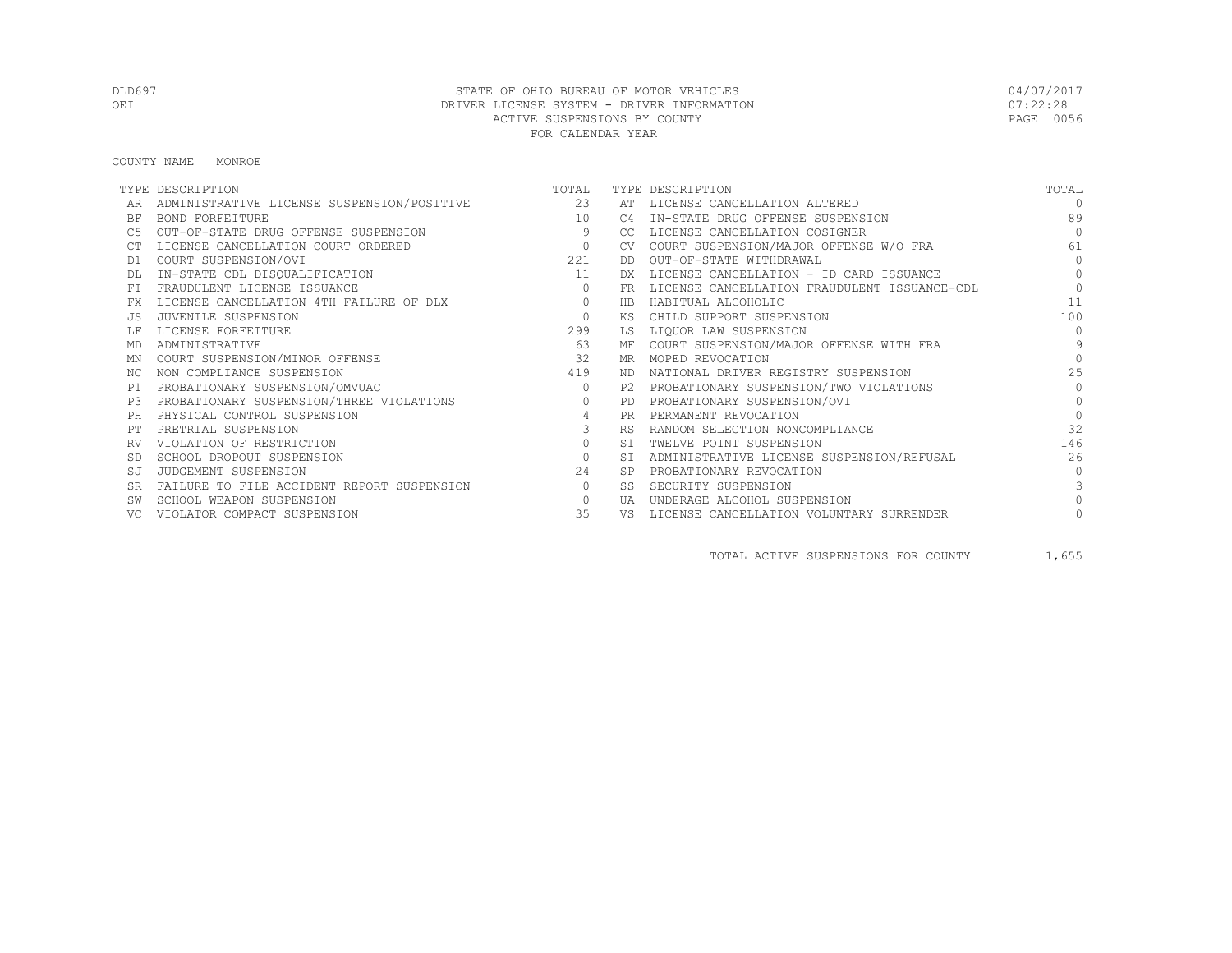COUNTY NAME MONTGOMERY

|           | TYPE DESCRIPTION                           | TOTAL          |           | TYPE DESCRIPTION                             | TOTAL          |
|-----------|--------------------------------------------|----------------|-----------|----------------------------------------------|----------------|
|           | ADMINISTRATIVE LICENSE SUSPENSION/POSITIVE | 1,419          | AT        | LICENSE CANCELLATION ALTERED                 | $\Omega$       |
| ΒF        | <b>BOND FORFEITURE</b>                     | 437            | C4        | IN-STATE DRUG OFFENSE SUSPENSION             | 13,731         |
| C5        | OUT-OF-STATE DRUG OFFENSE SUSPENSION       | 305            | CC        | LICENSE CANCELLATION COSIGNER                | $\bigcirc$     |
|           | LICENSE CANCELLATION COURT ORDERED         | $\circ$        | CV.       | COURT SUSPENSION/MAJOR OFFENSE W/O FRA       | 3,929          |
| D1        | COURT SUSPENSION/OVI                       | 12, 125        | DD        | OUT-OF-STATE WITHDRAWAL                      | $\mathcal{E}$  |
|           | IN-STATE CDL DISQUALIFICATION              | 164            | DX.       | LICENSE CANCELLATION - ID CARD ISSUANCE      | $\bigcap$      |
| FT.       | FRAUDULENT LICENSE ISSUANCE                | $\mathbf{0}$   | <b>FR</b> | LICENSE CANCELLATION FRAUDULENT ISSUANCE-CDL | $\bigcap$      |
| FX        | LICENSE CANCELLATION 4TH FAILURE OF DLX    | $\circ$        | HB        | HABITUAL ALCOHOLIC                           | 559            |
|           | JUVENILE SUSPENSION                        | 4              | ΚS        | CHILD SUPPORT SUSPENSION                     | 20,150         |
|           | LICENSE FORFEITURE                         | 13,440         | LS        | LIOUOR LAW SUSPENSION                        | $\bigcirc$     |
| MD        | ADMINISTRATIVE                             | 3,667          |           | MF COURT SUSPENSION/MAJOR OFFENSE WITH FRA   | 438            |
| ΜN        | COURT SUSPENSION/MINOR OFFENSE             | 4,095          |           | MR MOPED REVOCATION                          | $\overline{0}$ |
| ΝC        | NON COMPLIANCE SUSPENSION                  | 108,679        |           | ND NATIONAL DRIVER REGISTRY SUSPENSION       | 631            |
| P1        | PROBATIONARY SUSPENSION/OMVUAC             | $\overline{7}$ | P2.       | PROBATIONARY SUSPENSION/TWO VIOLATIONS       | 143            |
| P.3       | PROBATIONARY SUSPENSION/THREE VIOLATIONS   | 40             | <b>PD</b> | PROBATIONARY SUSPENSION/OVI                  | 43             |
| PH        | PHYSICAL CONTROL SUSPENSION                | 375            | <b>PR</b> | PERMANENT REVOCATION                         | $\Omega$       |
|           | PRETRIAL SUSPENSION                        | 86             | <b>RS</b> | RANDOM SELECTION NONCOMPLIANCE               | 2,217          |
| RV        | VIOLATION OF RESTRICTION                   |                | S1        | TWELVE POINT SUSPENSION                      | 13,843         |
|           | SCHOOL DROPOUT SUSPENSION                  | 111            |           | ADMINISTRATIVE LICENSE SUSPENSION/REFUSAL    | 3,156          |
| SJ        | JUDGEMENT SUSPENSION                       | 2,720          | SP        | PROBATIONARY REVOCATION                      | 1.5            |
| <b>SR</b> | FAILURE TO FILE ACCIDENT REPORT SUSPENSION | $\Omega$       | SS        | SECURITY SUSPENSION                          | 641            |
|           | SCHOOL WEAPON SUSPENSION                   |                | UA        | UNDERAGE ALCOHOL SUSPENSION                  | 61             |
| VC.       | VIOLATOR COMPACT SUSPENSION                | 1,880          | VS        | LICENSE CANCELLATION VOLUNTARY SURRENDER     | $\circ$        |

TOTAL ACTIVE SUSPENSIONS FOR COUNTY 209,122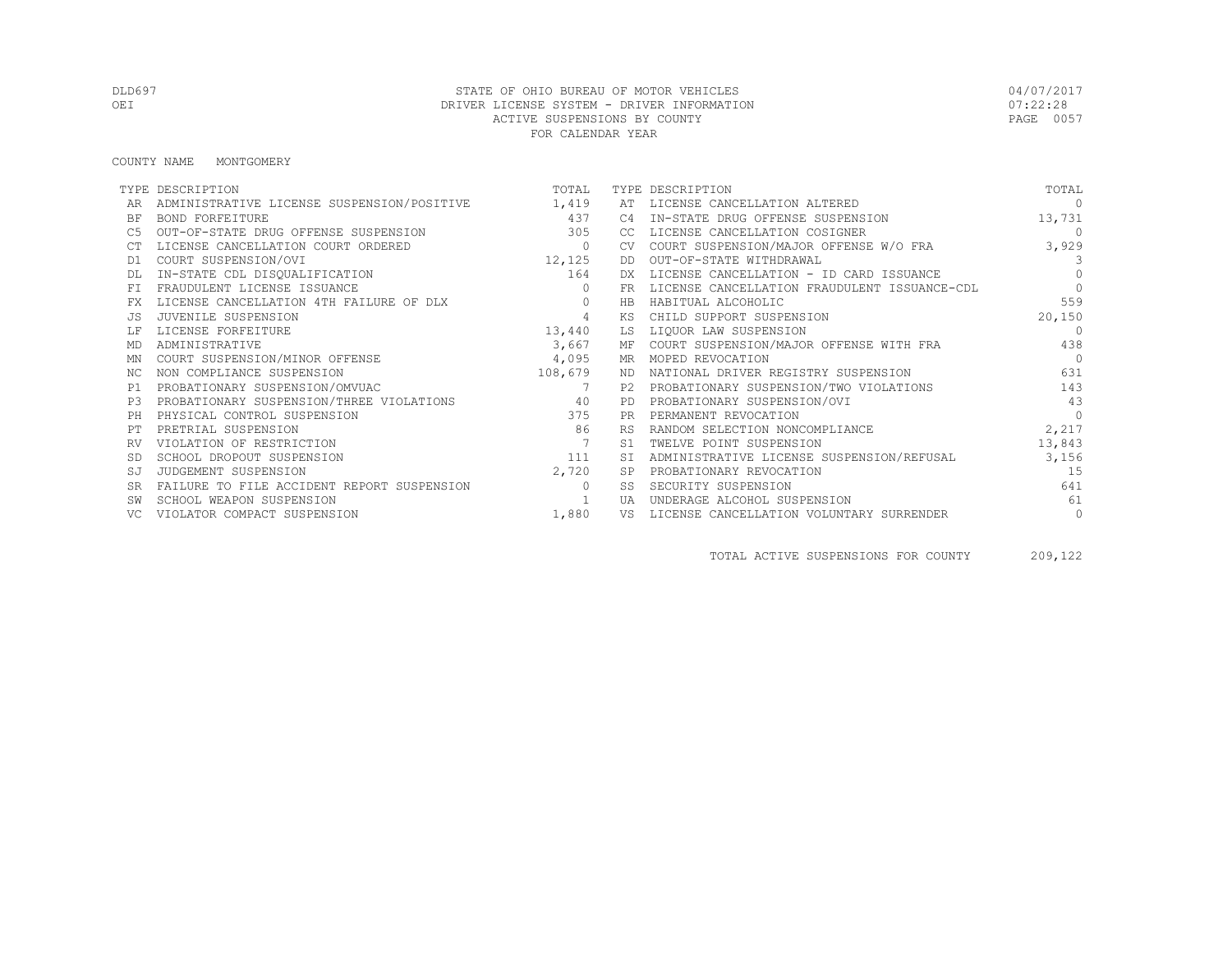COUNTY NAME MORGAN

|           | TYPE DESCRIPTION                           | TOTAL          |           | TYPE DESCRIPTION                             | TOTAL     |
|-----------|--------------------------------------------|----------------|-----------|----------------------------------------------|-----------|
|           | ADMINISTRATIVE LICENSE SUSPENSION/POSITIVE | 40             | AT        | LICENSE CANCELLATION ALTERED                 | $\Omega$  |
| BF        | BOND FORFEITURE                            | 12             | C4        | IN-STATE DRUG OFFENSE SUSPENSION             | 107       |
|           | OUT-OF-STATE DRUG OFFENSE SUSPENSION       | $2^{1}$        | CC.       | LICENSE CANCELLATION COSIGNER                | $\Omega$  |
|           | LICENSE CANCELLATION COURT ORDERED         | $\overline{0}$ | CV.       | COURT SUSPENSION/MAJOR OFFENSE W/O FRA       | 76        |
| D1        | COURT SUSPENSION/OVI                       | 423            | DD        | OUT-OF-STATE WITHDRAWAL                      | $\Omega$  |
|           | IN-STATE CDL DISQUALIFICATION              | 23             | DX        | LICENSE CANCELLATION - ID CARD ISSUANCE      | $\Omega$  |
| FT        | FRAUDULENT LICENSE ISSUANCE                | $\Omega$       | FR        | LICENSE CANCELLATION FRAUDULENT ISSUANCE-CDL | $\Omega$  |
|           | LICENSE CANCELLATION 4TH FAILURE OF DLX    | $\circ$        | HB        | HABITUAL ALCOHOLIC                           | 2.8       |
|           | JUVENILE SUSPENSION                        | $\Omega$       | ΚS        | CHILD SUPPORT SUSPENSION                     | 113       |
|           | LICENSE FORFEITURE                         | 295            | LS        | LIQUOR LAW SUSPENSION                        | $\bigcap$ |
| MD        | ADMINISTRATIVE                             | 62             | МF        | COURT SUSPENSION/MAJOR OFFENSE WITH FRA      | 20        |
| MN        | COURT SUSPENSION/MINOR OFFENSE             | 36             | MR        | MOPED REVOCATION                             | $\bigcap$ |
| NC.       | NON COMPLIANCE SUSPENSION                  | 839            | ND        | NATIONAL DRIVER REGISTRY SUSPENSION          |           |
| P1        | PROBATIONARY SUSPENSION/OMVUAC             | $\Omega$       | P2.       | PROBATIONARY SUSPENSION/TWO VIOLATIONS       | $\bigcap$ |
| P3        | PROBATIONARY SUSPENSION/THREE VIOLATIONS   | $\overline{0}$ | <b>PD</b> | PROBATIONARY SUSPENSION/OVI                  | $\Omega$  |
| PH        | PHYSICAL CONTROL SUSPENSION                | 10             | PR.       | PERMANENT REVOCATION                         | $\bigcap$ |
|           | PRETRIAL SUSPENSION                        | $\overline{4}$ | <b>RS</b> | RANDOM SELECTION NONCOMPLIANCE               | 44        |
|           | VIOLATION OF RESTRICTION                   | $\circ$        | S1        | TWELVE POINT SUSPENSION                      | 240       |
|           | SCHOOL DROPOUT SUSPENSION                  | $\mathbf{3}$   | <b>ST</b> | ADMINISTRATIVE LICENSE SUSPENSION/REFUSAL    | 52        |
| SJ        | JUDGEMENT SUSPENSION                       | 31             | <b>SP</b> | PROBATIONARY REVOCATION                      | $\bigcap$ |
| <b>SR</b> | FAILURE TO FILE ACCIDENT REPORT SUSPENSION | $\circ$        | SS        | SECURITY SUSPENSION                          |           |
|           | SCHOOL WEAPON SUSPENSION                   | $\Omega$       | UA        | UNDERAGE ALCOHOL SUSPENSION                  |           |
|           | VIOLATOR COMPACT SUSPENSION                | 30             | VS        | LICENSE CANCELLATION VOLUNTARY SURRENDER     |           |

TOTAL ACTIVE SUSPENSIONS FOR COUNTY 2,510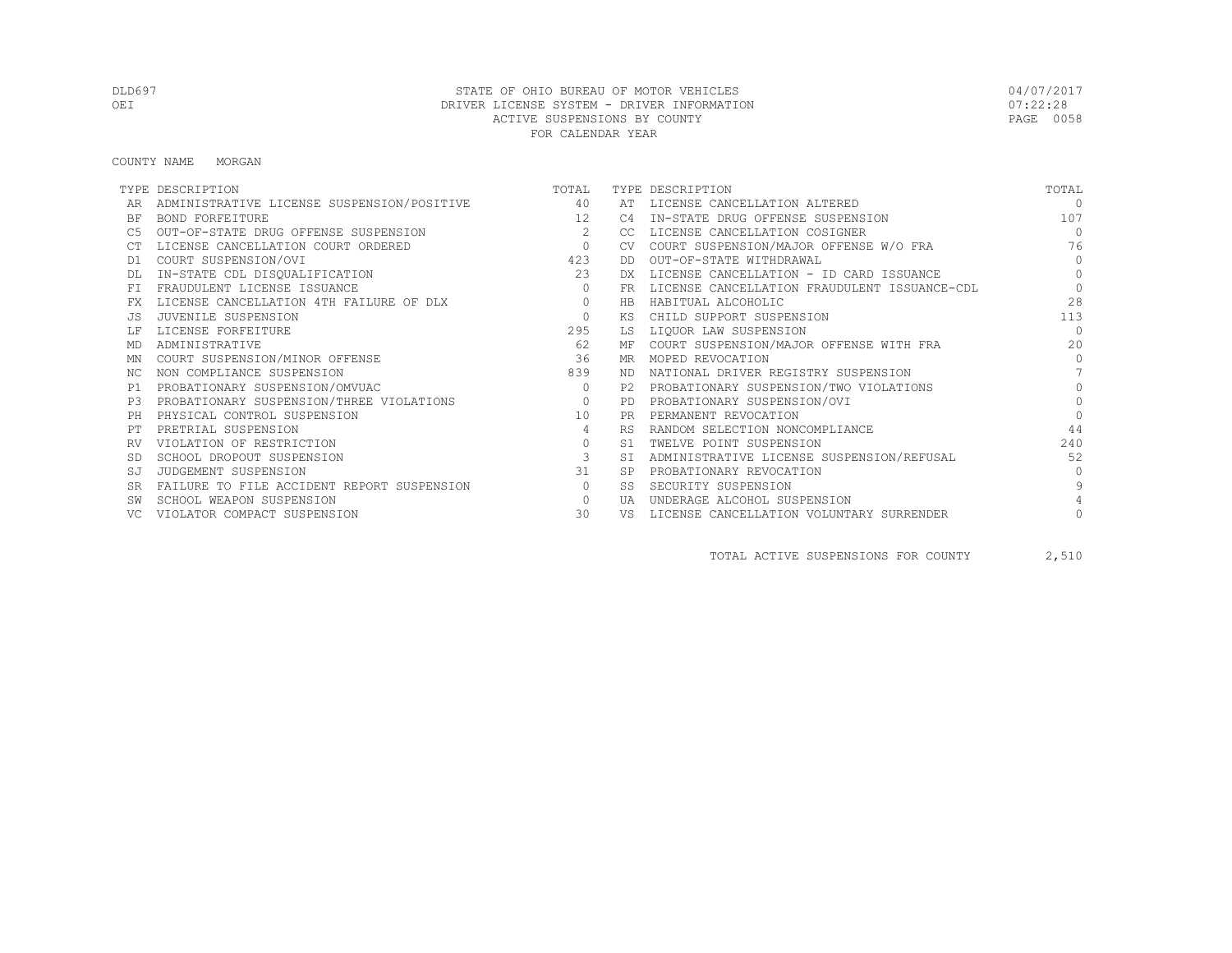COUNTY NAME MORROW

|           | TYPE DESCRIPTION                           | TOTAL          |           | TYPE DESCRIPTION                             | TOTAL          |
|-----------|--------------------------------------------|----------------|-----------|----------------------------------------------|----------------|
|           | ADMINISTRATIVE LICENSE SUSPENSION/POSITIVE | 75             |           | AT LICENSE CANCELLATION ALTERED              | $\cap$         |
| ΒF        | BOND FORFEITURE                            | 6              | C4        | IN-STATE DRUG OFFENSE SUSPENSION             | 374            |
| C5        | OUT-OF-STATE DRUG OFFENSE SUSPENSION       | 11             | CC        | LICENSE CANCELLATION COSIGNER                | $\bigcap$      |
|           | LICENSE CANCELLATION COURT ORDERED         | $\overline{0}$ | <b>CV</b> | COURT SUSPENSION/MAJOR OFFENSE W/O FRA       | 220            |
| D1        | COURT SUSPENSION/OVI                       | 816            | DD.       | OUT-OF-STATE WITHDRAWAL                      | $\Omega$       |
|           | IN-STATE CDL DISQUALIFICATION              | 25             | DX.       | LICENSE CANCELLATION - ID CARD ISSUANCE      | $\Omega$       |
| FT        | FRAUDULENT LICENSE ISSUANCE                | $\circ$        | FR        | LICENSE CANCELLATION FRAUDULENT ISSUANCE-CDL | $\Omega$       |
| FX        | LICENSE CANCELLATION 4TH FAILURE OF DLX    | $\circ$        | HB        | HABITUAL ALCOHOLIC                           | 52             |
|           | JUVENILE SUSPENSION                        | $\mathbf{3}$   | ΚS        | CHILD SUPPORT SUSPENSION                     | 581            |
|           | LICENSE FORFEITURE                         | 919            | LS        | LIQUOR LAW SUSPENSION                        | $\Omega$       |
| MD        | ADMINISTRATIVE                             | 169            | МF        | COURT SUSPENSION/MAJOR OFFENSE WITH FRA      | 23             |
| MN        | COURT SUSPENSION/MINOR OFFENSE             | 136            | MR        | MOPED REVOCATION                             | $\bigcap$      |
| NC.       | NON COMPLIANCE SUSPENSION                  | 1,842          | ND.       | NATIONAL DRIVER REGISTRY SUSPENSION          | 22.2           |
| P1        | PROBATIONARY SUSPENSION/OMVUAC             | $\circ$        | P2.       | PROBATIONARY SUSPENSION/TWO VIOLATIONS       | $\mathbf{1}$   |
| P3        | PROBATIONARY SUSPENSION/THREE VIOLATIONS   | $\sim$ 0       | PD        | PROBATIONARY SUSPENSION/OVI                  | $\overline{2}$ |
| PH        | PHYSICAL CONTROL SUSPENSION                | 17             | <b>PR</b> | PERMANENT REVOCATION                         | $\Omega$       |
|           | PRETRIAL SUSPENSION                        | 8              | <b>RS</b> | RANDOM SELECTION NONCOMPLIANCE               | 73             |
| RV        | VIOLATION OF RESTRICTION                   |                | S1        | TWELVE POINT SUSPENSION                      | 476            |
|           | SCHOOL DROPOUT SUSPENSION                  | 2              | <b>ST</b> | ADMINISTRATIVE LICENSE SUSPENSION/REFUSAL    | 139            |
|           | JUDGEMENT SUSPENSION                       | 114            | <b>SP</b> | PROBATIONARY REVOCATION                      | $\bigcap$      |
| <b>SR</b> | FAILURE TO FILE ACCIDENT REPORT SUSPENSION | $\circ$        | SS        | SECURITY SUSPENSION                          | 22             |
|           | SCHOOL WEAPON SUSPENSION                   | $\circ$        | UA        | UNDERAGE ALCOHOL SUSPENSION                  |                |
|           | VIOLATOR COMPACT SUSPENSION                | 51             | VS        | LICENSE CANCELLATION VOLUNTARY SURRENDER     | $\circ$        |

TOTAL ACTIVE SUSPENSIONS FOR COUNTY 6,187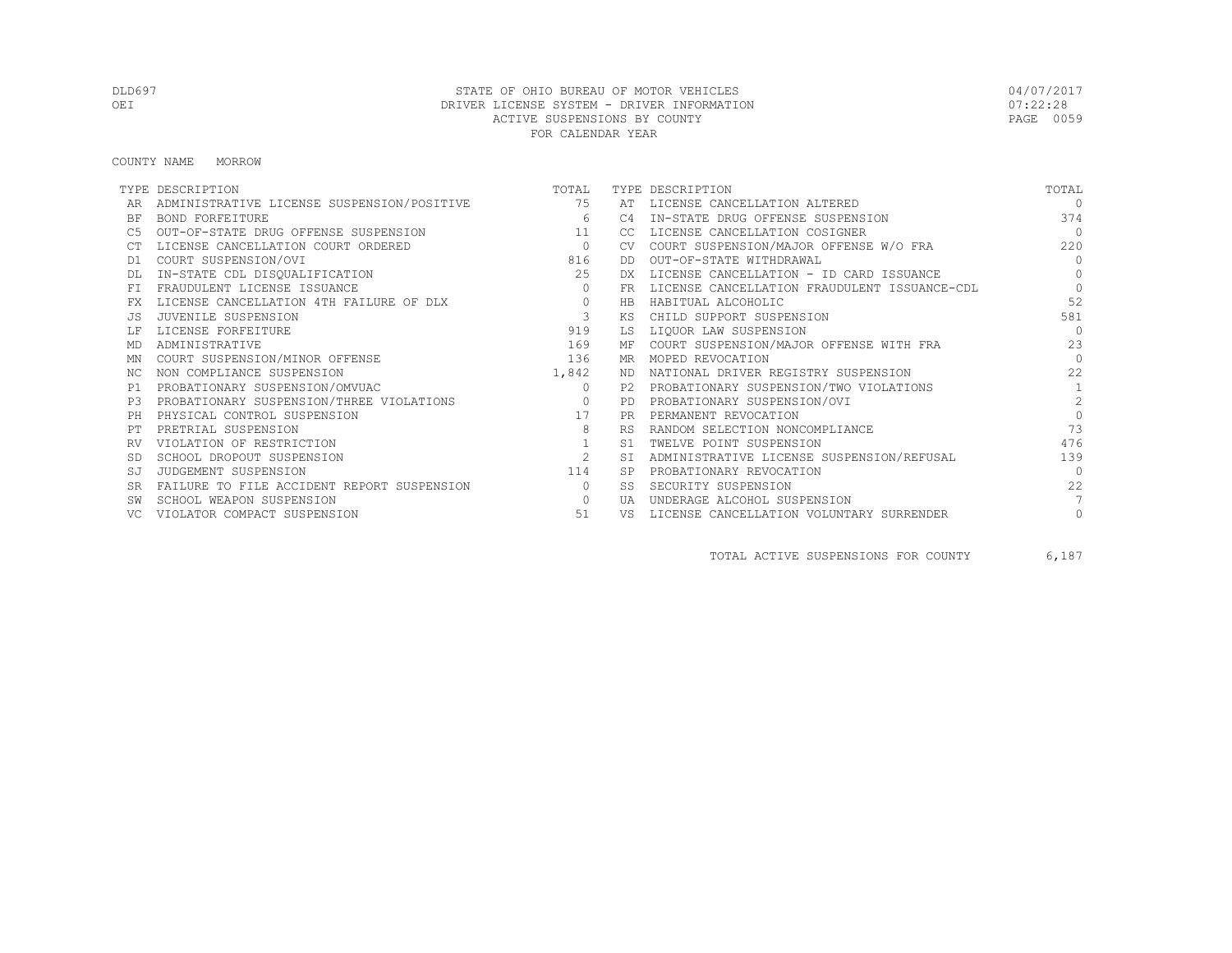COUNTY NAME MUSKINGUM

|           | TYPE DESCRIPTION                               | TOTAL          |                | TYPE DESCRIPTION                             | TOTAL          |
|-----------|------------------------------------------------|----------------|----------------|----------------------------------------------|----------------|
|           | ADMINISTRATIVE LICENSE SUSPENSION/POSITIVE 174 |                |                | AT LICENSE CANCELLATION ALTERED              | $\Omega$       |
| ΒF        | <b>BOND FORFEITURE</b>                         | 99             | C <sub>4</sub> | IN-STATE DRUG OFFENSE SUSPENSION             | 464            |
| C5        | OUT-OF-STATE DRUG OFFENSE SUSPENSION           | 23             | CC.            | LICENSE CANCELLATION COSIGNER                | $\overline{0}$ |
|           | LICENSE CANCELLATION COURT ORDERED             | $\circ$        | <b>CV</b>      | COURT SUSPENSION/MAJOR OFFENSE W/O FRA       | 724            |
| D1        | COURT SUSPENSION/OVI                           | 2,656          | DD             | OUT-OF-STATE WITHDRAWAL                      | $\Omega$       |
|           | IN-STATE CDL DISQUALIFICATION                  | 55             | DX             | LICENSE CANCELLATION - ID CARD ISSUANCE      | $\Omega$       |
| <b>FT</b> | FRAUDULENT LICENSE ISSUANCE                    | $\Omega$       | <b>FR</b>      | LICENSE CANCELLATION FRAUDULENT ISSUANCE-CDL | $\Omega$       |
| FX        | LICENSE CANCELLATION 4TH FAILURE OF DLX        | $\circ$        | <b>HB</b>      | HABITUAL ALCOHOLIC                           | 152            |
| .JS       | JUVENILE SUSPENSION                            | $\circ$        | ΚS             | CHILD SUPPORT SUSPENSION                     | 754            |
|           | LICENSE FORFEITURE                             | 2,347          | LS             | LIQUOR LAW SUSPENSION                        | $\Omega$       |
| MD        | ADMINISTRATIVE                                 | 518            | МF             | COURT SUSPENSION/MAJOR OFFENSE WITH FRA      | 97             |
| ΜN        | COURT SUSPENSION/MINOR OFFENSE                 | 889            | MR.            | MOPED REVOCATION                             | $\Omega$       |
| NC.       | NON COMPLIANCE SUSPENSION                      | 7,480          | ND.            | NATIONAL DRIVER REGISTRY SUSPENSION          | 64             |
| P1        | PROBATIONARY SUSPENSION/OMVUAC                 | 2              | P2.            | PROBATIONARY SUSPENSION/TWO VIOLATIONS       | 8              |
| P3        | PROBATIONARY SUSPENSION/THREE VIOLATIONS       | $\overline{3}$ | PD             | PROBATIONARY SUSPENSION/OVI                  | 6              |
| PH        | PHYSICAL CONTROL SUSPENSION                    | 40             | <b>PR</b>      | PERMANENT REVOCATION                         |                |
| PТ        | PRETRIAL SUSPENSION                            |                | <b>RS</b>      | RANDOM SELECTION NONCOMPLIANCE               | 310            |
|           | VIOLATION OF RESTRICTION                       | 1              | S1             | TWELVE POINT SUSPENSION                      | 1,751          |
| <b>SD</b> | SCHOOL DROPOUT SUSPENSION                      | 11             | <b>ST</b>      | ADMINISTRATIVE LICENSE SUSPENSION/REFUSAL    | 195            |
| SJ        | JUDGEMENT SUSPENSION                           | 336            | <b>SP</b>      | PROBATIONARY REVOCATION                      | $\overline{1}$ |
| <b>SR</b> | FAILURE TO FILE ACCIDENT REPORT SUSPENSION     | $\Omega$       | SS.            | SECURITY SUSPENSION                          | 93             |
|           | SCHOOL WEAPON SUSPENSION                       | $\circ$        | UA             | UNDERAGE ALCOHOL SUSPENSION                  | 14             |
|           | VIOLATOR COMPACT SUSPENSION                    | 122            | VS             | LICENSE CANCELLATION VOLUNTARY SURRENDER     | $\circ$        |

TOTAL ACTIVE SUSPENSIONS FOR COUNTY 19,396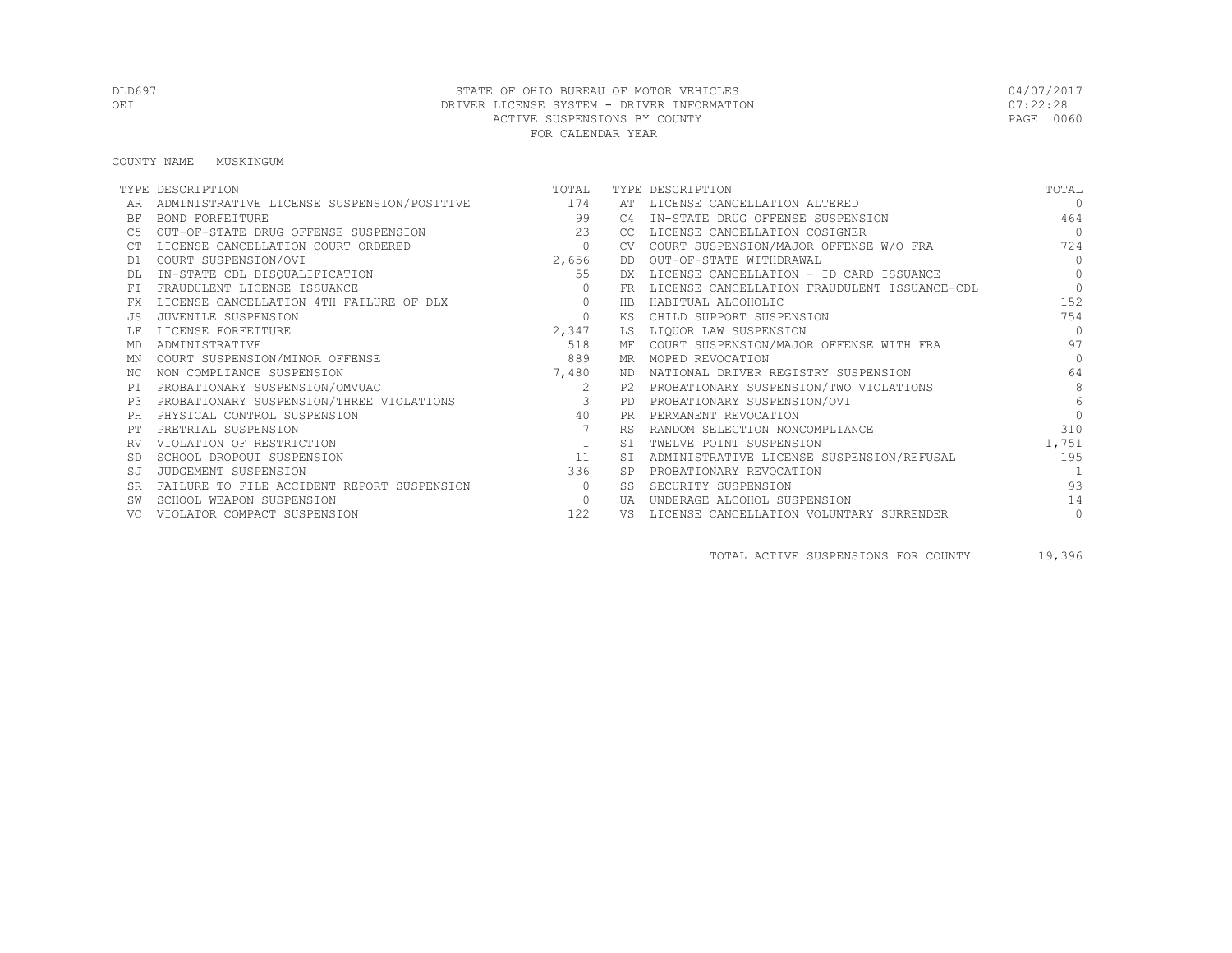COUNTY NAME NOBLE

|           | TYPE DESCRIPTION                           | TOTAL          |           | TYPE DESCRIPTION                             | TOTAL          |
|-----------|--------------------------------------------|----------------|-----------|----------------------------------------------|----------------|
|           | ADMINISTRATIVE LICENSE SUSPENSION/POSITIVE | 26             |           | AT LICENSE CANCELLATION ALTERED              | $\bigcap$      |
| BF        | BOND FORFEITURE                            | 9              | C4        | IN-STATE DRUG OFFENSE SUSPENSION             | 77             |
|           | OUT-OF-STATE DRUG OFFENSE SUSPENSION       | $\mathcal{E}$  | CC.       | LICENSE CANCELLATION COSIGNER                | $\bigcap$      |
|           | LICENSE CANCELLATION COURT ORDERED         | $\overline{0}$ | <b>CV</b> | COURT SUSPENSION/MAJOR OFFENSE W/O FRA       | 64             |
| D1        | COURT SUSPENSION/OVI                       | 287            | DD        | OUT-OF-STATE WITHDRAWAL                      | $\Omega$       |
|           | IN-STATE CDL DISQUALIFICATION              | 15             | DX        | LICENSE CANCELLATION - ID CARD ISSUANCE      | $\Omega$       |
|           | FRAUDULENT LICENSE ISSUANCE                | $\circ$        | FR        | LICENSE CANCELLATION FRAUDULENT ISSUANCE-CDL | $\Omega$       |
| FX        | LICENSE CANCELLATION 4TH FAILURE OF DLX    | $\circ$        | HB        | HABITUAL ALCOHOLIC                           | 14             |
|           | JUVENILE SUSPENSION                        | $\Omega$       | ΚS        | CHILD SUPPORT SUSPENSION                     | 80             |
|           | LICENSE FORFEITURE                         | 342            | LS        | LIQUOR LAW SUSPENSION                        | $\bigcap$      |
| MD        | ADMINISTRATIVE                             | 57             | МF        | COURT SUSPENSION/MAJOR OFFENSE WITH FRA      | 8              |
| MN        | COURT SUSPENSION/MINOR OFFENSE             | 30             | MR        | MOPED REVOCATION                             | $\cap$         |
| NC.       | NON COMPLIANCE SUSPENSION                  | 517            | ND.       | NATIONAL DRIVER REGISTRY SUSPENSION          | 3              |
| P1        | PROBATIONARY SUSPENSION/OMVUAC             | $\circ$        | P2.       | PROBATIONARY SUSPENSION/TWO VIOLATIONS       | $\cap$         |
| P3        | PROBATIONARY SUSPENSION/THREE VIOLATIONS   | $\circ$        | PD        | PROBATIONARY SUSPENSION/OVI                  | $\Omega$       |
| PH        | PHYSICAL CONTROL SUSPENSION                | 3              | PR.       | PERMANENT REVOCATION                         | $\Omega$       |
|           | PRETRIAL SUSPENSION                        | 8              | <b>RS</b> | RANDOM SELECTION NONCOMPLIANCE               | 30             |
|           | VIOLATION OF RESTRICTION                   | $\circ$        | S1        | TWELVE POINT SUSPENSION                      | 142            |
|           | SCHOOL DROPOUT SUSPENSION                  | 2              | <b>ST</b> | ADMINISTRATIVE LICENSE SUSPENSION/REFUSAL    | 2.4            |
|           | JUDGEMENT SUSPENSION                       | 24             | <b>SP</b> | PROBATIONARY REVOCATION                      | $\bigcap$      |
| <b>SR</b> | FAILURE TO FILE ACCIDENT REPORT SUSPENSION | $\circ$        | SS        | SECURITY SUSPENSION                          |                |
|           | SCHOOL WEAPON SUSPENSION                   | $\Omega$       | UA        | UNDERAGE ALCOHOL SUSPENSION                  | $\mathfrak{D}$ |
|           | VIOLATOR COMPACT SUSPENSION                | 24             | VS        | LICENSE CANCELLATION VOLUNTARY SURRENDER     |                |

TOTAL ACTIVE SUSPENSIONS FOR COUNTY 1,795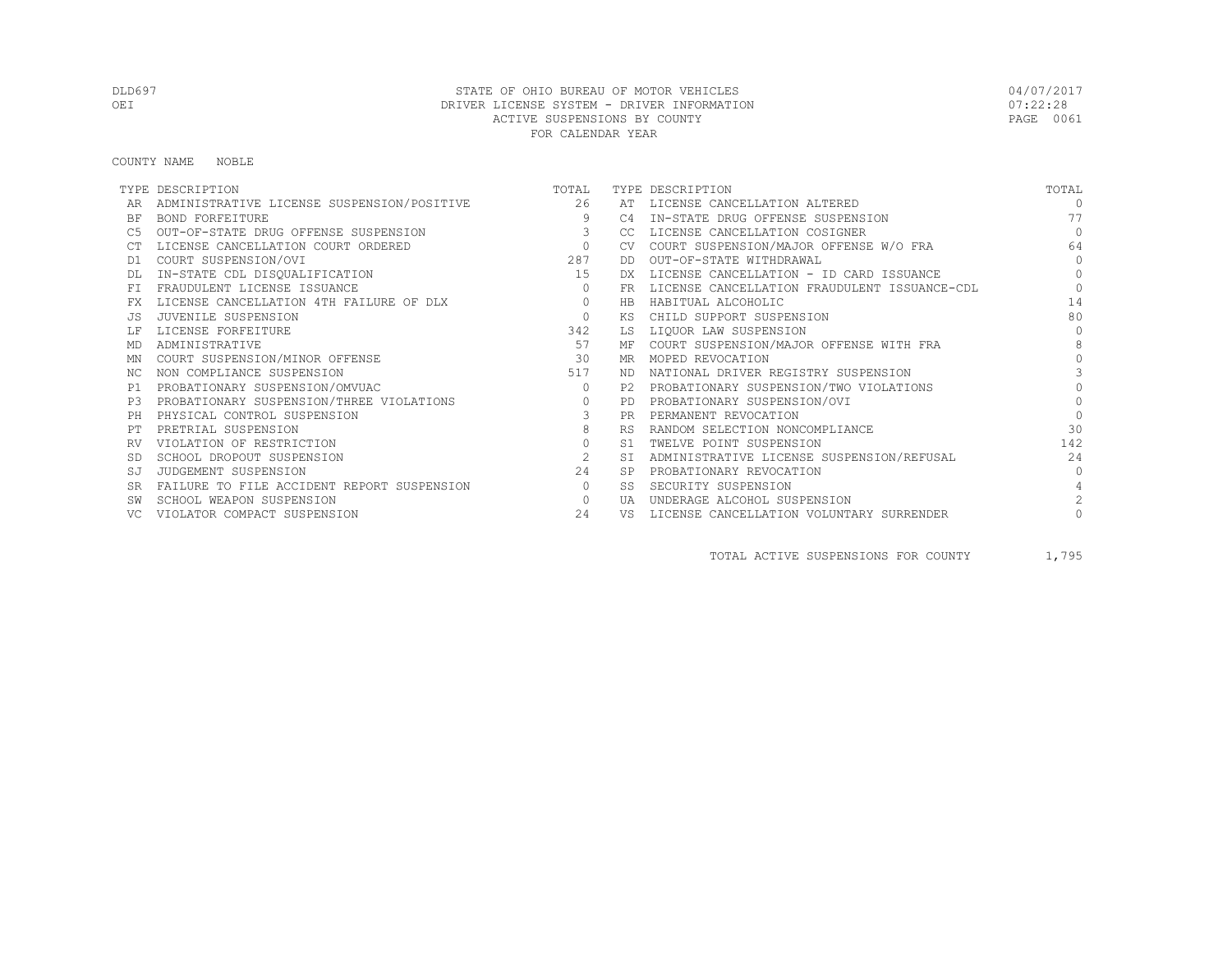COUNTY NAME OTTAWA

|           | TYPE DESCRIPTION                           | TOTAL          |                | TYPE DESCRIPTION                             | TOTAL          |
|-----------|--------------------------------------------|----------------|----------------|----------------------------------------------|----------------|
|           | ADMINISTRATIVE LICENSE SUSPENSION/POSITIVE | 69             | AT             | LICENSE CANCELLATION ALTERED                 | $\Omega$       |
| BF        | <b>BOND FORFEITURE</b>                     | 20             | C <sub>4</sub> | IN-STATE DRUG OFFENSE SUSPENSION             | 250            |
|           | OUT-OF-STATE DRUG OFFENSE SUSPENSION       | 8              | CC.            | LICENSE CANCELLATION COSIGNER                | $\bigcap$      |
|           | LICENSE CANCELLATION COURT ORDERED         | $\overline{0}$ | <b>CV</b>      | COURT SUSPENSION/MAJOR OFFENSE W/O FRA       | 238            |
| D1        | COURT SUSPENSION/OVI                       | 899            | DD             | OUT-OF-STATE WITHDRAWAL                      | 3              |
|           | IN-STATE CDL DISQUALIFICATION              | 20             | DX             | LICENSE CANCELLATION - ID CARD ISSUANCE      | $\Omega$       |
| FT.       | FRAUDULENT LICENSE ISSUANCE                | $\circ$        | FR.            | LICENSE CANCELLATION FRAUDULENT ISSUANCE-CDL | $\Omega$       |
|           | LICENSE CANCELLATION 4TH FAILURE OF DLX    | $\circ$        | HB             | HABITUAL ALCOHOLIC                           | 50             |
|           | JUVENILE SUSPENSION                        | 2              | КS             | CHILD SUPPORT SUSPENSION                     | 270            |
|           | LICENSE FORFEITURE                         | 735            | LS             | LIQUOR LAW SUSPENSION                        | $\Omega$       |
| MD        | ADMINISTRATIVE                             | 275            | МF             | COURT SUSPENSION/MAJOR OFFENSE WITH FRA      | 24             |
| ΜN        | COURT SUSPENSION/MINOR OFFENSE             | 175            | MR.            | MOPED REVOCATION                             | $\Omega$       |
| NC.       | NON COMPLIANCE SUSPENSION                  | 1,824          | ND.            | NATIONAL DRIVER REGISTRY SUSPENSION          | 26             |
| P1        | PROBATIONARY SUSPENSION/OMVUAC             | 1              | P2.            | PROBATIONARY SUSPENSION/TWO VIOLATIONS       | 5              |
| P3        | PROBATIONARY SUSPENSION/THREE VIOLATIONS   | $\sim$ 1       | <b>PD</b>      | PROBATIONARY SUSPENSION/OVI                  | $\mathfrak{D}$ |
| PH        | PHYSICAL CONTROL SUSPENSION                | 26             | <b>PR</b>      | PERMANENT REVOCATION                         |                |
|           | PRETRIAL SUSPENSION                        | 39             | <b>RS</b>      | RANDOM SELECTION NONCOMPLIANCE               | 117            |
|           | VIOLATION OF RESTRICTION                   | $\circ$        | S1             | TWELVE POINT SUSPENSION                      | 431            |
|           | SCHOOL DROPOUT SUSPENSION                  | 3              | <b>ST</b>      | ADMINISTRATIVE LICENSE SUSPENSION/REFUSAL    | 141            |
| SJ        | JUDGEMENT SUSPENSION                       | 69             | <b>SP</b>      | PROBATIONARY REVOCATION                      | $\bigcap$      |
| <b>SR</b> | FAILURE TO FILE ACCIDENT REPORT SUSPENSION | $\circ$        | SS.            | SECURITY SUSPENSION                          | 18             |
|           | SCHOOL WEAPON SUSPENSION                   | $\circ$        | UA             | UNDERAGE ALCOHOL SUSPENSION                  | 5              |
|           | VIOLATOR COMPACT SUSPENSION                | 49             | VS             | LICENSE CANCELLATION VOLUNTARY SURRENDER     | $\circ$        |

TOTAL ACTIVE SUSPENSIONS FOR COUNTY 5,796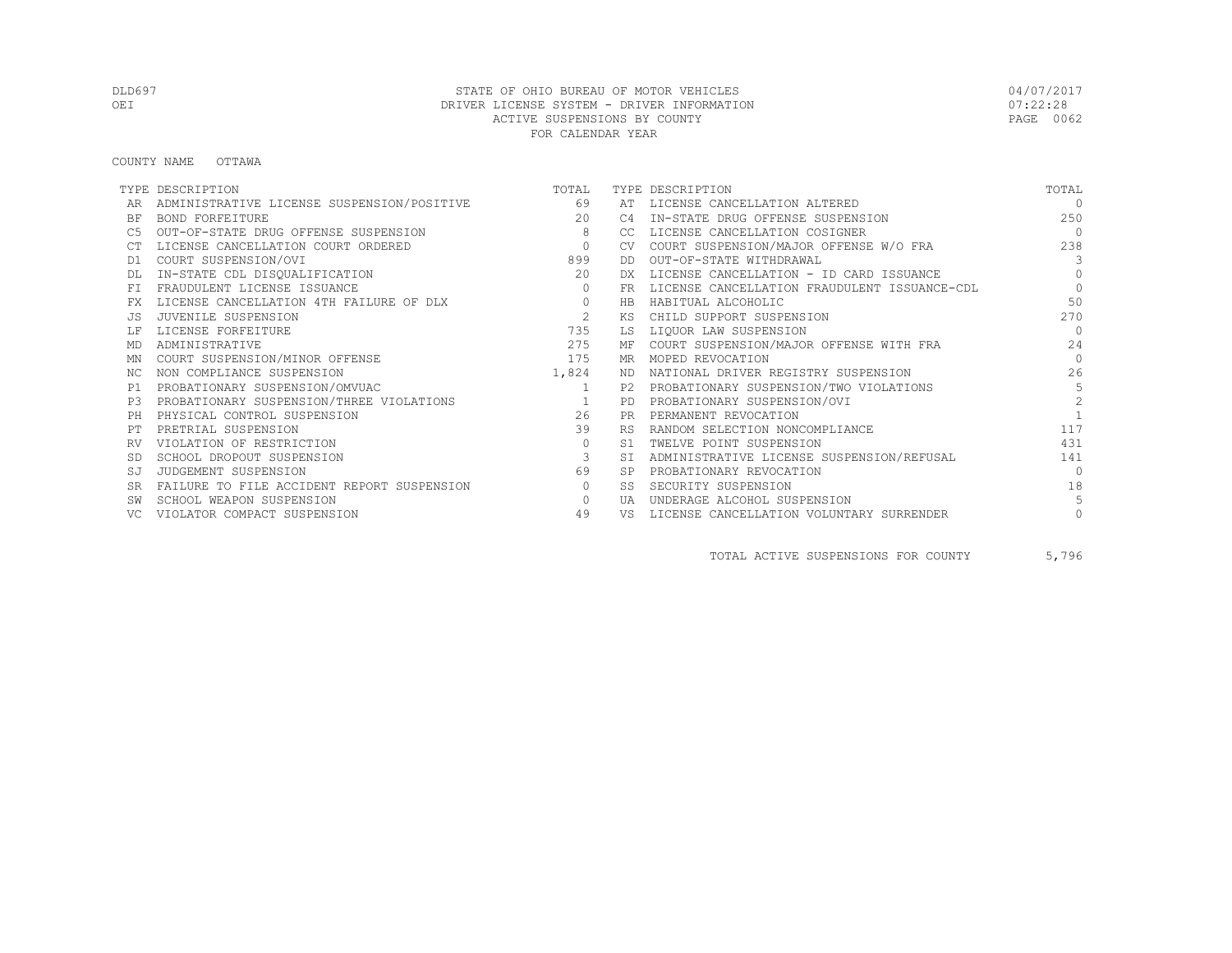COUNTY NAME PAULDING

|           | TYPE DESCRIPTION                              | TOTAL          |           | TYPE DESCRIPTION                             | TOTAL          |
|-----------|-----------------------------------------------|----------------|-----------|----------------------------------------------|----------------|
|           | ADMINISTRATIVE LICENSE SUSPENSION/POSITIVE 38 |                |           | AT LICENSE CANCELLATION ALTERED              | $\Omega$       |
| BF        | <b>BOND FORFEITURE</b>                        | -5             | C4        | IN-STATE DRUG OFFENSE SUSPENSION             | 129            |
|           | OUT-OF-STATE DRUG OFFENSE SUSPENSION          | 12             | CC.       | LICENSE CANCELLATION COSIGNER                | $\bigcap$      |
|           | LICENSE CANCELLATION COURT ORDERED            | $\overline{0}$ | CV.       | COURT SUSPENSION/MAJOR OFFENSE W/O FRA       | 155            |
| D1        | COURT SUSPENSION/OVI                          | 391            | DD        | OUT-OF-STATE WITHDRAWAL                      | $\mathfrak{D}$ |
|           | IN-STATE CDL DISQUALIFICATION                 | 14             | DX        | LICENSE CANCELLATION - ID CARD ISSUANCE      | $\Omega$       |
| FT.       | FRAUDULENT LICENSE ISSUANCE                   | $\Omega$       | FR.       | LICENSE CANCELLATION FRAUDULENT ISSUANCE-CDL | $\Omega$       |
|           | LICENSE CANCELLATION 4TH FAILURE OF DLX       | $\circ$        | HB        | HABITUAL ALCOHOLIC                           | 18             |
|           | JUVENILE SUSPENSION                           | $\Omega$       | ΚS        | CHILD SUPPORT SUSPENSION                     | 108            |
|           | LICENSE FORFEITURE                            | 205            | LS        | LIQUOR LAW SUSPENSION                        | $\bigcap$      |
| MD        | ADMINISTRATIVE                                | 109            | МF        | COURT SUSPENSION/MAJOR OFFENSE WITH FRA      | 21             |
| ΜN        | COURT SUSPENSION/MINOR OFFENSE                | 43             | MR        | MOPED REVOCATION                             | $\Omega$       |
| NC.       | NON COMPLIANCE SUSPENSION                     | 850            | ND.       | NATIONAL DRIVER REGISTRY SUSPENSION          | 20             |
| P1        | PROBATIONARY SUSPENSION/OMVUAC                | $\Omega$       | P2.       | PROBATIONARY SUSPENSION/TWO VIOLATIONS       | 3              |
| P3        | PROBATIONARY SUSPENSION/THREE VIOLATIONS      | $\circ$        | <b>PD</b> | PROBATIONARY SUSPENSION/OVI                  | $\mathfrak{D}$ |
| PH        | PHYSICAL CONTROL SUSPENSION                   |                | <b>PR</b> | PERMANENT REVOCATION                         | $\Omega$       |
|           | PRETRIAL SUSPENSION                           | $\overline{2}$ | <b>RS</b> | RANDOM SELECTION NONCOMPLIANCE               | 60             |
|           | VIOLATION OF RESTRICTION                      | $\circ$        | S1.       | TWELVE POINT SUSPENSION                      | 232            |
|           | SCHOOL DROPOUT SUSPENSION                     | $\circ$        | ST.       | ADMINISTRATIVE LICENSE SUSPENSION/REFUSAL    | 47             |
| SJ        | JUDGEMENT SUSPENSION                          | 31             | <b>SP</b> | PROBATIONARY REVOCATION                      | $\overline{1}$ |
| <b>SR</b> | FAILURE TO FILE ACCIDENT REPORT SUSPENSION    | $\circ$        | SS        | SECURITY SUSPENSION                          | 10             |
|           | SCHOOL WEAPON SUSPENSION                      | $\circ$        | UA        | UNDERAGE ALCOHOL SUSPENSION                  |                |
|           | VIOLATOR COMPACT SUSPENSION                   | 36             | VS        | LICENSE CANCELLATION VOLUNTARY SURRENDER     |                |

TOTAL ACTIVE SUSPENSIONS FOR COUNTY 2,553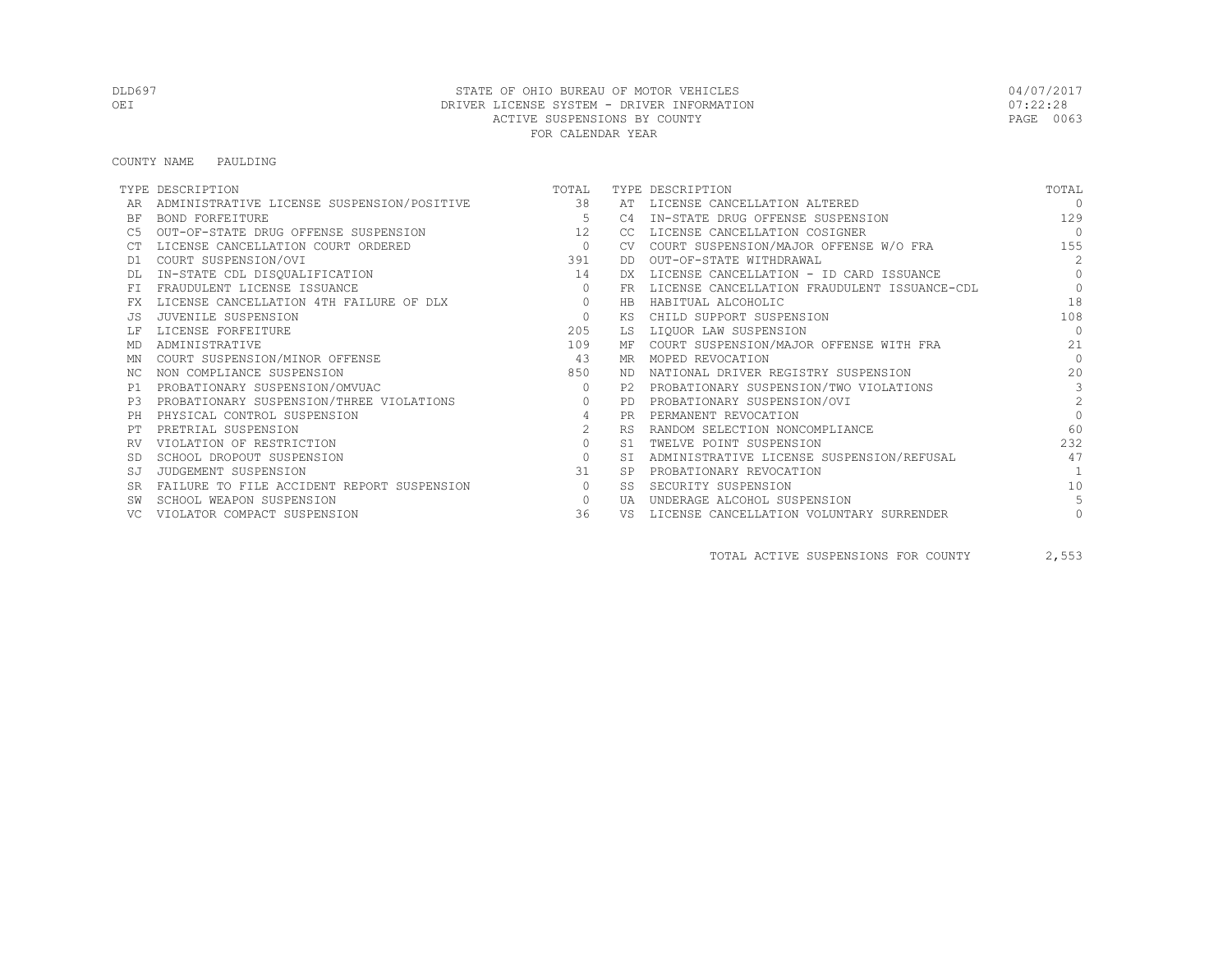COUNTY NAME PERRY

|           | TYPE DESCRIPTION                           | TOTAL          |           | TYPE DESCRIPTION                             | TOTAL          |
|-----------|--------------------------------------------|----------------|-----------|----------------------------------------------|----------------|
|           | ADMINISTRATIVE LICENSE SUSPENSION/POSITIVE | 71             | AT        | LICENSE CANCELLATION ALTERED                 | $\Omega$       |
| <b>BF</b> | BOND FORFEITURE                            | 98             | C4        | IN-STATE DRUG OFFENSE SUSPENSION             | 487            |
|           | OUT-OF-STATE DRUG OFFENSE SUSPENSION       | 9              | -CC.      | LICENSE CANCELLATION COSIGNER                | $\Omega$       |
|           | LICENSE CANCELLATION COURT ORDERED         | $\circ$        | CV.       | COURT SUSPENSION/MAJOR OFFENSE W/O FRA       | 405            |
| D1        | COURT SUSPENSION/OVI                       | 941            | DD.       | OUT-OF-STATE WITHDRAWAL                      | $\Omega$       |
|           | IN-STATE CDL DISQUALIFICATION              | 18             | DX.       | LICENSE CANCELLATION - ID CARD ISSUANCE      | $\Omega$       |
|           | FRAUDULENT LICENSE ISSUANCE                | $\Omega$       | FR.       | LICENSE CANCELLATION FRAUDULENT ISSUANCE-CDL | $\Omega$       |
|           | LICENSE CANCELLATION 4TH FAILURE OF DLX    | $\circ$        | HB        | HABITUAL ALCOHOLIC                           | 47             |
|           | JUVENILE SUSPENSION                        | $\circ$        | KS        | CHILD SUPPORT SUSPENSION                     | 423            |
|           | LICENSE FORFEITURE                         | 1,319          | LS        | LIOUOR LAW SUSPENSION                        | $\Omega$       |
| MD        | ADMINISTRATIVE                             | 130            | ΜF        | COURT SUSPENSION/MAJOR OFFENSE WITH FRA      | 33             |
| ΜN        | COURT SUSPENSION/MINOR OFFENSE             | 156            | MR        | MOPED REVOCATION                             | $\Omega$       |
| ΝC        | NON COMPLIANCE SUSPENSION                  | 2,692          | ND        | NATIONAL DRIVER REGISTRY SUSPENSION          | 14             |
| P1        | PROBATIONARY SUSPENSION/OMVUAC             | 1              | P2.       | PROBATIONARY SUSPENSION/TWO VIOLATIONS       | 8              |
| P3        | PROBATIONARY SUSPENSION/THREE VIOLATIONS   | $\overline{4}$ | <b>PD</b> | PROBATIONARY SUSPENSION/OVI                  | $\overline{4}$ |
|           | PHYSICAL CONTROL SUSPENSION                | 20             | <b>PR</b> | PERMANENT REVOCATION                         | $\bigcap$      |
|           | PRETRIAL SUSPENSION                        | 11             | <b>RS</b> | RANDOM SELECTION NONCOMPLIANCE               | 127            |
|           | VIOLATION OF RESTRICTION                   | $\circ$        | S1        | TWELVE POINT SUSPENSION                      | 623            |
|           | SCHOOL DROPOUT SUSPENSION                  | 30             | <b>ST</b> | ADMINISTRATIVE LICENSE SUSPENSION/REFUSAL    | 92             |
| SJ        | JUDGEMENT SUSPENSION                       | 132            | <b>SP</b> | PROBATIONARY REVOCATION                      | $\bigcap$      |
| <b>SR</b> | FAILURE TO FILE ACCIDENT REPORT SUSPENSION | $\circ$        | SS        | SECURITY SUSPENSION                          | 32             |
|           | SCHOOL WEAPON SUSPENSION                   | $\Omega$       | UA        | UNDERAGE ALCOHOL SUSPENSION                  | 5              |
|           | VIOLATOR COMPACT SUSPENSION                | 47             | VS        | LICENSE CANCELLATION VOLUNTARY SURRENDER     | 0              |

TOTAL ACTIVE SUSPENSIONS FOR COUNTY 7,979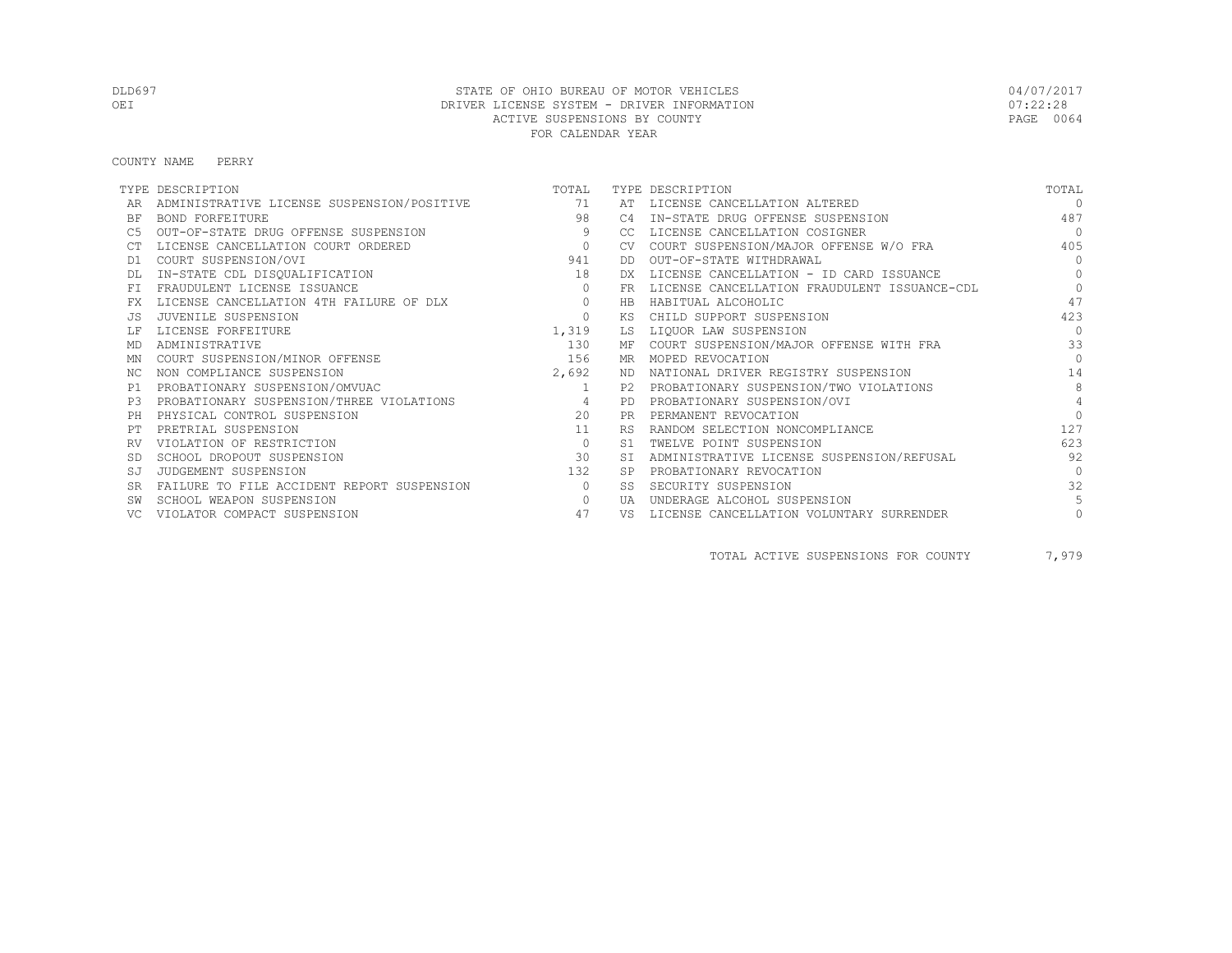#### COUNTY NAME PICKAWAY

|           | TYPE DESCRIPTION                           | TOTAL          |           | TYPE DESCRIPTION                             | TOTAL          |
|-----------|--------------------------------------------|----------------|-----------|----------------------------------------------|----------------|
|           | ADMINISTRATIVE LICENSE SUSPENSION/POSITIVE | 109            | AT        | LICENSE CANCELLATION ALTERED                 | $\Omega$       |
| BF        | BOND FORFEITURE                            | 2.4            | C4        | IN-STATE DRUG OFFENSE SUSPENSION             | 469            |
|           | OUT-OF-STATE DRUG OFFENSE SUSPENSION       | 19             | CC.       | LICENSE CANCELLATION COSIGNER                | $\bigcap$      |
|           | LICENSE CANCELLATION COURT ORDERED         | $\circ$        |           | COURT SUSPENSION/MAJOR OFFENSE W/O FRA       | 241            |
| D1        | COURT SUSPENSION/OVI                       | 1,102          | DD        | OUT-OF-STATE WITHDRAWAL                      | $\bigcap$      |
|           | IN-STATE CDL DISQUALIFICATION              | 23             | DX        | LICENSE CANCELLATION - ID CARD ISSUANCE      | $\bigcap$      |
|           | FRAUDULENT LICENSE ISSUANCE                | $\Omega$       | FR        | LICENSE CANCELLATION FRAUDULENT ISSUANCE-CDL |                |
| FX        | LICENSE CANCELLATION 4TH FAILURE OF DLX    | $\Omega$       | HB        | HABITUAL ALCOHOLIC                           | 44             |
| JS.       | JUVENILE SUSPENSION                        |                | KS.       | CHILD SUPPORT SUSPENSION                     | 617            |
|           | LICENSE FORFEITURE                         | 1,964          | LS        | LIQUOR LAW SUSPENSION                        | $\Omega$       |
| MD        | ADMINISTRATIVE                             | 219            | МF        | COURT SUSPENSION/MAJOR OFFENSE WITH FRA      | 34             |
| ΜN        | COURT SUSPENSION/MINOR OFFENSE             | 139            | MR.       | MOPED REVOCATION                             | $\bigcap$      |
| NC.       | NON COMPLIANCE SUSPENSION                  | 3,178          | ND.       | NATIONAL DRIVER REGISTRY SUSPENSION          | 2.4            |
| P1        | PROBATIONARY SUSPENSION/OMVUAC             | $\circ$        | P2.       | PROBATIONARY SUSPENSION/TWO VIOLATIONS       | 10             |
| P3        | PROBATIONARY SUSPENSION/THREE VIOLATIONS   | $\overline{0}$ | PD        | PROBATIONARY SUSPENSION/OVI                  | $\overline{4}$ |
| PH        | PHYSICAL CONTROL SUSPENSION                | 27             | PR        | PERMANENT REVOCATION                         | $\bigcap$      |
|           | PRETRIAL SUSPENSION                        | 5              | <b>RS</b> | RANDOM SELECTION NONCOMPLIANCE               | 165            |
| RV        | VIOLATION OF RESTRICTION                   | $\overline{1}$ | S1        | TWELVE POINT SUSPENSION                      | 608            |
| <b>SD</b> | SCHOOL DROPOUT SUSPENSION                  | 107            | <b>ST</b> | ADMINISTRATIVE LICENSE SUSPENSION/REFUSAL    | 183            |
|           | JUDGEMENT SUSPENSION                       | 199            | <b>SP</b> | PROBATIONARY REVOCATION                      | $\cap$         |
| SR        | FAILURE TO FILE ACCIDENT REPORT SUSPENSION | $\circ$        | SS        | SECURITY SUSPENSION                          | 65             |
|           | SCHOOL WEAPON SUSPENSION                   | $\circ$        | UA        | UNDERAGE ALCOHOL SUSPENSION                  |                |
|           | VIOLATOR COMPACT SUSPENSION                | 67             | VS        | LICENSE CANCELLATION VOLUNTARY SURRENDER     |                |

TOTAL ACTIVE SUSPENSIONS FOR COUNTY 9,654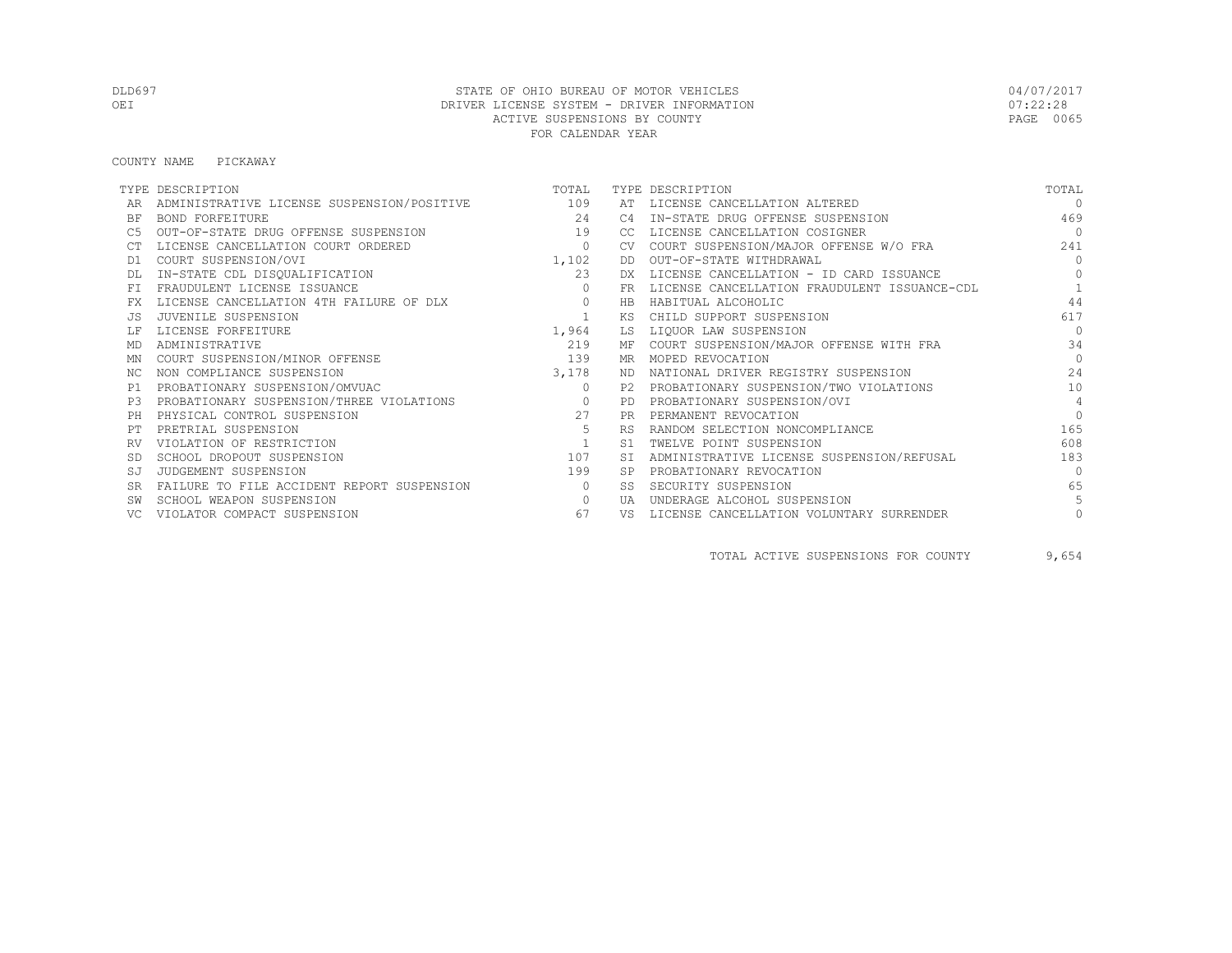#### COUNTY NAME PIKE

|           | TYPE DESCRIPTION                               | TOTAL    |           | TYPE DESCRIPTION                             | TOTAL           |
|-----------|------------------------------------------------|----------|-----------|----------------------------------------------|-----------------|
|           | ADMINISTRATIVE LICENSE SUSPENSION/POSITIVE 131 |          | AT        | LICENSE CANCELLATION ALTERED                 | $\Omega$        |
| <b>BF</b> | BOND FORFEITURE                                | 19       | C4        | IN-STATE DRUG OFFENSE SUSPENSION             | 2.2.2           |
|           | OUT-OF-STATE DRUG OFFENSE SUSPENSION           | 23       | CC.       | LICENSE CANCELLATION COSIGNER                | $\bigcap$       |
|           | LICENSE CANCELLATION COURT ORDERED             | $\circ$  |           | COURT SUSPENSION/MAJOR OFFENSE W/O FRA       | 274             |
| D1        | COURT SUSPENSION/OVI                           | 1,342    | DD        | OUT-OF-STATE WITHDRAWAL                      | $\overline{1}$  |
|           | IN-STATE CDL DISQUALIFICATION                  | 19       | DX.       | LICENSE CANCELLATION - ID CARD ISSUANCE      | $\Omega$        |
|           | FRAUDULENT LICENSE ISSUANCE                    | $\Omega$ | FR        | LICENSE CANCELLATION FRAUDULENT ISSUANCE-CDL | $\circ$         |
|           | LICENSE CANCELLATION 4TH FAILURE OF DLX        | $\circ$  | HB        | HABITUAL ALCOHOLIC                           | 70              |
|           | JUVENILE SUSPENSION                            | $\circ$  | KS        | CHILD SUPPORT SUSPENSION                     | 744             |
|           | LICENSE FORFEITURE                             | 1,642    | LS        | LIOUOR LAW SUSPENSION                        | $\Omega$        |
| MD        | ADMINISTRATIVE                                 | 119      | ΜF        | COURT SUSPENSION/MAJOR OFFENSE WITH FRA      | 51              |
| ΜN        | COURT SUSPENSION/MINOR OFFENSE                 | 172      | MR        | MOPED REVOCATION                             | $\bigcap$       |
| NC.       | NON COMPLIANCE SUSPENSION                      | 4,213    | ND        | NATIONAL DRIVER REGISTRY SUSPENSION          | 29              |
| P1        | PROBATIONARY SUSPENSION/OMVUAC                 | $\Omega$ | P2.       | PROBATIONARY SUSPENSION/TWO VIOLATIONS       | $6\overline{6}$ |
| P3        | PROBATIONARY SUSPENSION/THREE VIOLATIONS       | 2        | <b>PD</b> | PROBATIONARY SUSPENSION/OVI                  | $\mathbf{1}$    |
|           | PHYSICAL CONTROL SUSPENSION                    | 6        | <b>PR</b> | PERMANENT REVOCATION                         | $\bigcap$       |
|           | PRETRIAL SUSPENSION                            | 16       | <b>RS</b> | RANDOM SELECTION NONCOMPLIANCE               | 159             |
|           | VIOLATION OF RESTRICTION                       | $\circ$  | S1        | TWELVE POINT SUSPENSION                      | 825             |
|           | SCHOOL DROPOUT SUSPENSION                      | $\circ$  | <b>ST</b> | ADMINISTRATIVE LICENSE SUSPENSION/REFUSAL    | 216             |
| SJ        | JUDGEMENT SUSPENSION                           | 123      | <b>SP</b> | PROBATIONARY REVOCATION                      |                 |
| <b>SR</b> | FAILURE TO FILE ACCIDENT REPORT SUSPENSION     | $\circ$  | SS        | SECURITY SUSPENSION                          | 19              |
|           | SCHOOL WEAPON SUSPENSION                       | $\Omega$ | UA        | UNDERAGE ALCOHOL SUSPENSION                  | 5               |
|           | VIOLATOR COMPACT SUSPENSION                    | 51       | VS        | LICENSE CANCELLATION VOLUNTARY SURRENDER     | 0               |

TOTAL ACTIVE SUSPENSIONS FOR COUNTY 10,501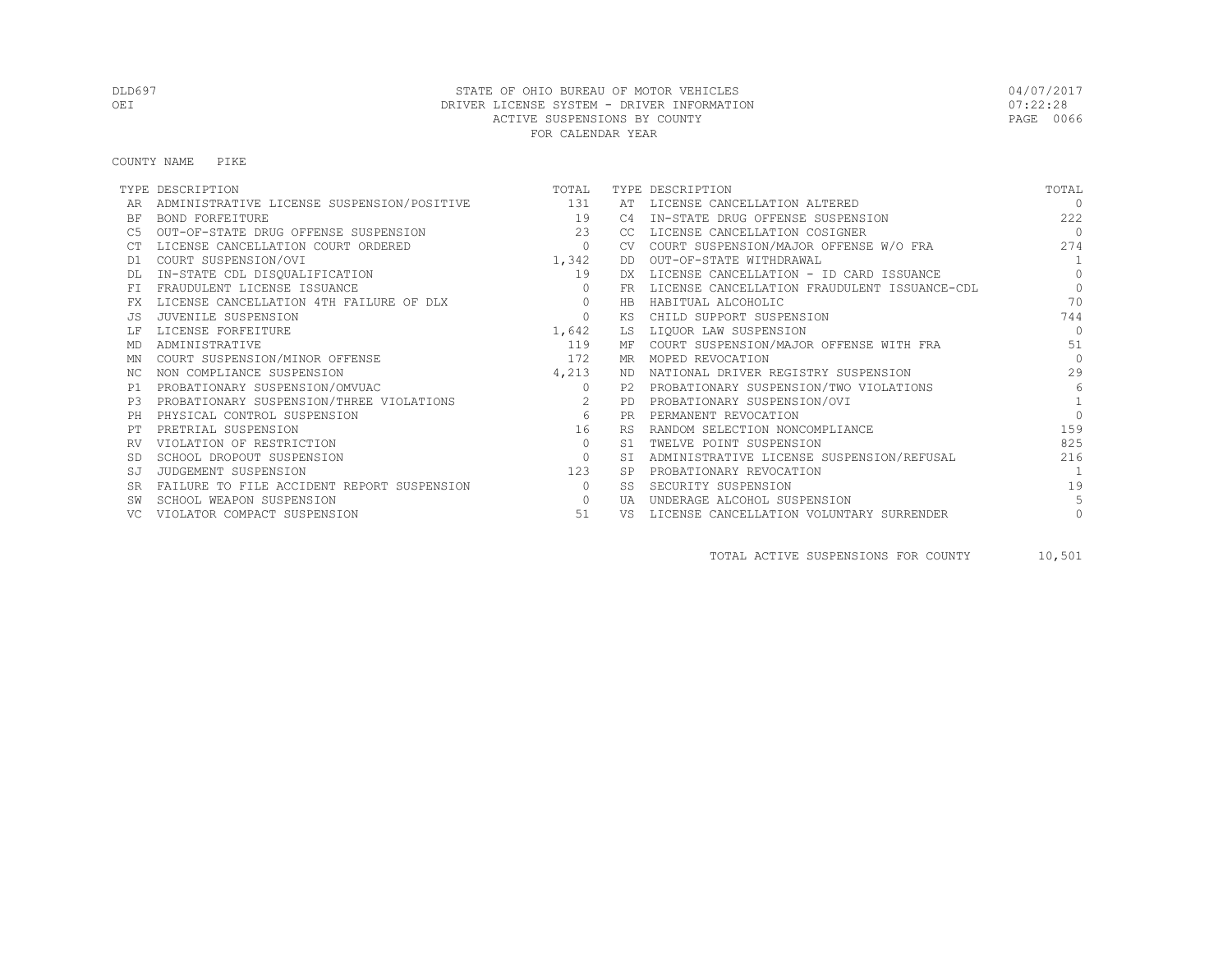COUNTY NAME PORTAGE

|           | TYPE DESCRIPTION                           | TOTAL          |           | TYPE DESCRIPTION                             | TOTAL           |
|-----------|--------------------------------------------|----------------|-----------|----------------------------------------------|-----------------|
|           | ADMINISTRATIVE LICENSE SUSPENSION/POSITIVE | 311            |           | AT LICENSE CANCELLATION ALTERED              | $\Omega$        |
| ΒF        | <b>BOND FORFEITURE</b>                     | 59             | C4        | IN-STATE DRUG OFFENSE SUSPENSION             | 1,762           |
|           | OUT-OF-STATE DRUG OFFENSE SUSPENSION       | 32             | CC.       | LICENSE CANCELLATION COSIGNER                | $\bigcirc$      |
|           | LICENSE CANCELLATION COURT ORDERED         | $\circ$        | <b>CV</b> | COURT SUSPENSION/MAJOR OFFENSE W/O FRA       | 906             |
| D1        | COURT SUSPENSION/OVI                       | 3,522          | DD        | OUT-OF-STATE WITHDRAWAL                      | 1               |
|           | IN-STATE CDL DISQUALIFICATION              | 83             | DX        | LICENSE CANCELLATION - ID CARD ISSUANCE      | $\Omega$        |
| FT.       | FRAUDULENT LICENSE ISSUANCE                |                | FR.       | LICENSE CANCELLATION FRAUDULENT ISSUANCE-CDL | $\Omega$        |
| FX        | LICENSE CANCELLATION 4TH FAILURE OF DLX    | $\circ$        | HB        | HABITUAL ALCOHOLIC                           | 213             |
| .JS       | JUVENILE SUSPENSION                        | 14             | ΚS        | CHILD SUPPORT SUSPENSION                     | 1,827           |
|           | LICENSE FORFEITURE                         | 5,522          | LS        | LIQUOR LAW SUSPENSION                        | $\cap$          |
| MD        | ADMINISTRATIVE                             | 671            | МF        | COURT SUSPENSION/MAJOR OFFENSE WITH FRA      | 127             |
| ΜN        | COURT SUSPENSION/MINOR OFFENSE             | 474            | MR        | MOPED REVOCATION                             | $\bigcap$       |
| NC.       | NON COMPLIANCE SUSPENSION                  | 6,740          | ND        | NATIONAL DRIVER REGISTRY SUSPENSION          | 142             |
| P1        | PROBATIONARY SUSPENSION/OMVUAC             | 7              | P2.       | PROBATIONARY SUSPENSION/TWO VIOLATIONS       | 14              |
| P3        | PROBATIONARY SUSPENSION/THREE VIOLATIONS   | $\overline{4}$ | <b>PD</b> | PROBATIONARY SUSPENSION/OVI                  | $7\overline{ }$ |
| PH        | PHYSICAL CONTROL SUSPENSION                | 85             | <b>PR</b> | PERMANENT REVOCATION                         | $\Omega$        |
| PT        | PRETRIAL SUSPENSION                        | 130            | <b>RS</b> | RANDOM SELECTION NONCOMPLIANCE               | 266             |
|           | VIOLATION OF RESTRICTION                   | 9              | S1        | TWELVE POINT SUSPENSION                      | 2,229           |
|           | SCHOOL DROPOUT SUSPENSION                  | 39             |           | ADMINISTRATIVE LICENSE SUSPENSION/REFUSAL    | 547             |
| SJ        | JUDGEMENT SUSPENSION                       | 252            |           | PROBATIONARY REVOCATION                      | $\bigcap$       |
| <b>SR</b> | FAILURE TO FILE ACCIDENT REPORT SUSPENSION | $\Omega$       | SS        | SECURITY SUSPENSION                          | 73              |
|           | SCHOOL WEAPON SUSPENSION                   | $\circ$        | UA        | UNDERAGE ALCOHOL SUSPENSION                  | 24              |
|           | VIOLATOR COMPACT SUSPENSION                | 250            | VS        | LICENSE CANCELLATION VOLUNTARY SURRENDER     | $\circ$         |

TOTAL ACTIVE SUSPENSIONS FOR COUNTY 26,342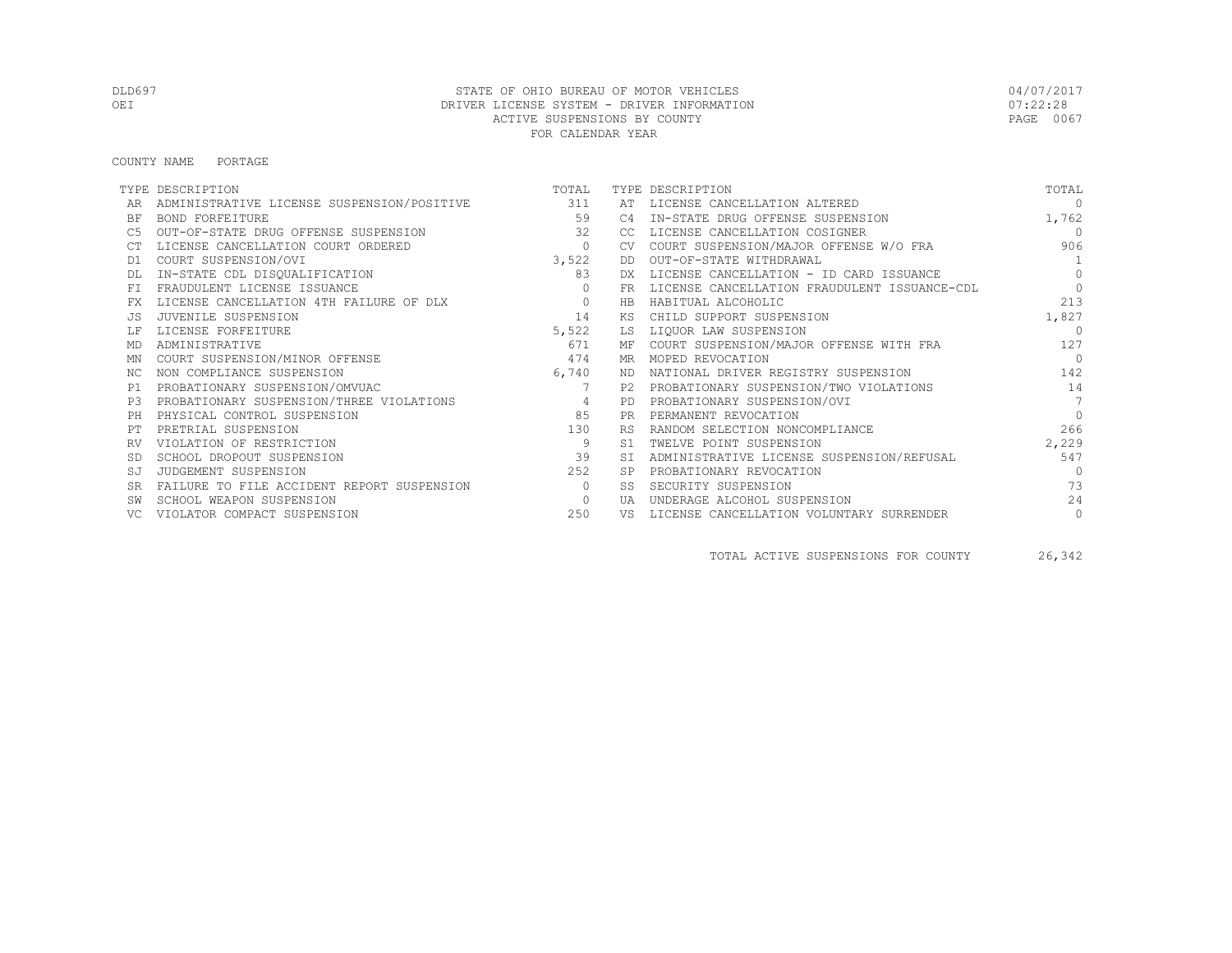COUNTY NAME PREBLE

|           | TYPE DESCRIPTION                           | TOTAL          |                | TYPE DESCRIPTION                             | TOTAL          |
|-----------|--------------------------------------------|----------------|----------------|----------------------------------------------|----------------|
|           | ADMINISTRATIVE LICENSE SUSPENSION/POSITIVE | 84             |                | AT LICENSE CANCELLATION ALTERED              | $\Omega$       |
| ΒF        | BOND FORFEITURE                            | 14             | C <sub>4</sub> | IN-STATE DRUG OFFENSE SUSPENSION             | 506            |
| C5        | OUT-OF-STATE DRUG OFFENSE SUSPENSION       | 24             | CC.            | LICENSE CANCELLATION COSIGNER                | $\overline{0}$ |
|           | LICENSE CANCELLATION COURT ORDERED         | $\overline{0}$ | <b>CV</b>      | COURT SUSPENSION/MAJOR OFFENSE W/O FRA       | 111            |
| D1        | COURT SUSPENSION/OVI                       | 718            | DD.            | OUT-OF-STATE WITHDRAWAL                      | $\overline{4}$ |
|           | IN-STATE CDL DISQUALIFICATION              | 17             |                | LICENSE CANCELLATION - ID CARD ISSUANCE      | $\Omega$       |
| <b>FT</b> | FRAUDULENT LICENSE ISSUANCE                | $\circ$        | FR             | LICENSE CANCELLATION FRAUDULENT ISSUANCE-CDL | $\circ$        |
| FX        | LICENSE CANCELLATION 4TH FAILURE OF DLX    | $\circ$        | <b>HB</b>      | HABITUAL ALCOHOLIC                           | 23             |
| .JS       | JUVENILE SUSPENSION                        | $\Omega$       | KS             | CHILD SUPPORT SUSPENSION                     | 375            |
|           | LICENSE FORFEITURE                         | 988            | LS             | LIQUOR LAW SUSPENSION                        | $\Omega$       |
| MD        | ADMINISTRATIVE                             | 182            | МF             | COURT SUSPENSION/MAJOR OFFENSE WITH FRA      |                |
| ΜN        | COURT SUSPENSION/MINOR OFFENSE             | 86             | MR             | MOPED REVOCATION                             | $\bigcap$      |
| NC.       | NON COMPLIANCE SUSPENSION                  | 1,383          | ND.            | NATIONAL DRIVER REGISTRY SUSPENSION          | 28             |
| P1        | PROBATIONARY SUSPENSION/OMVUAC             | $\circ$        | P2.            | PROBATIONARY SUSPENSION/TWO VIOLATIONS       | 2              |
| P3        | PROBATIONARY SUSPENSION/THREE VIOLATIONS   | $\sim$ 2       | PD             | PROBATIONARY SUSPENSION/OVI                  | $\Omega$       |
| PH        | PHYSICAL CONTROL SUSPENSION                | 15             | <b>PR</b>      | PERMANENT REVOCATION                         |                |
| PТ        | PRETRIAL SUSPENSION                        | 5              | <b>RS</b>      | RANDOM SELECTION NONCOMPLIANCE               | 160            |
|           | VIOLATION OF RESTRICTION                   | 6              | S1             | TWELVE POINT SUSPENSION                      | 392            |
| <b>SD</b> | SCHOOL DROPOUT SUSPENSION                  | $\circ$        | <b>ST</b>      | ADMINISTRATIVE LICENSE SUSPENSION/REFUSAL    | 136            |
| SJ        | JUDGEMENT SUSPENSION                       | 125            |                | PROBATIONARY REVOCATION                      | $\Omega$       |
| <b>SR</b> | FAILURE TO FILE ACCIDENT REPORT SUSPENSION | $\circ$        | SS             | SECURITY SUSPENSION                          | 31             |
|           | SCHOOL WEAPON SUSPENSION                   | $\circ$        | UA             | UNDERAGE ALCOHOL SUSPENSION                  | $\overline{2}$ |
|           | VIOLATOR COMPACT SUSPENSION                | 85             | VS             | LICENSE CANCELLATION VOLUNTARY SURRENDER     | $\circ$        |

TOTAL ACTIVE SUSPENSIONS FOR COUNTY 5,512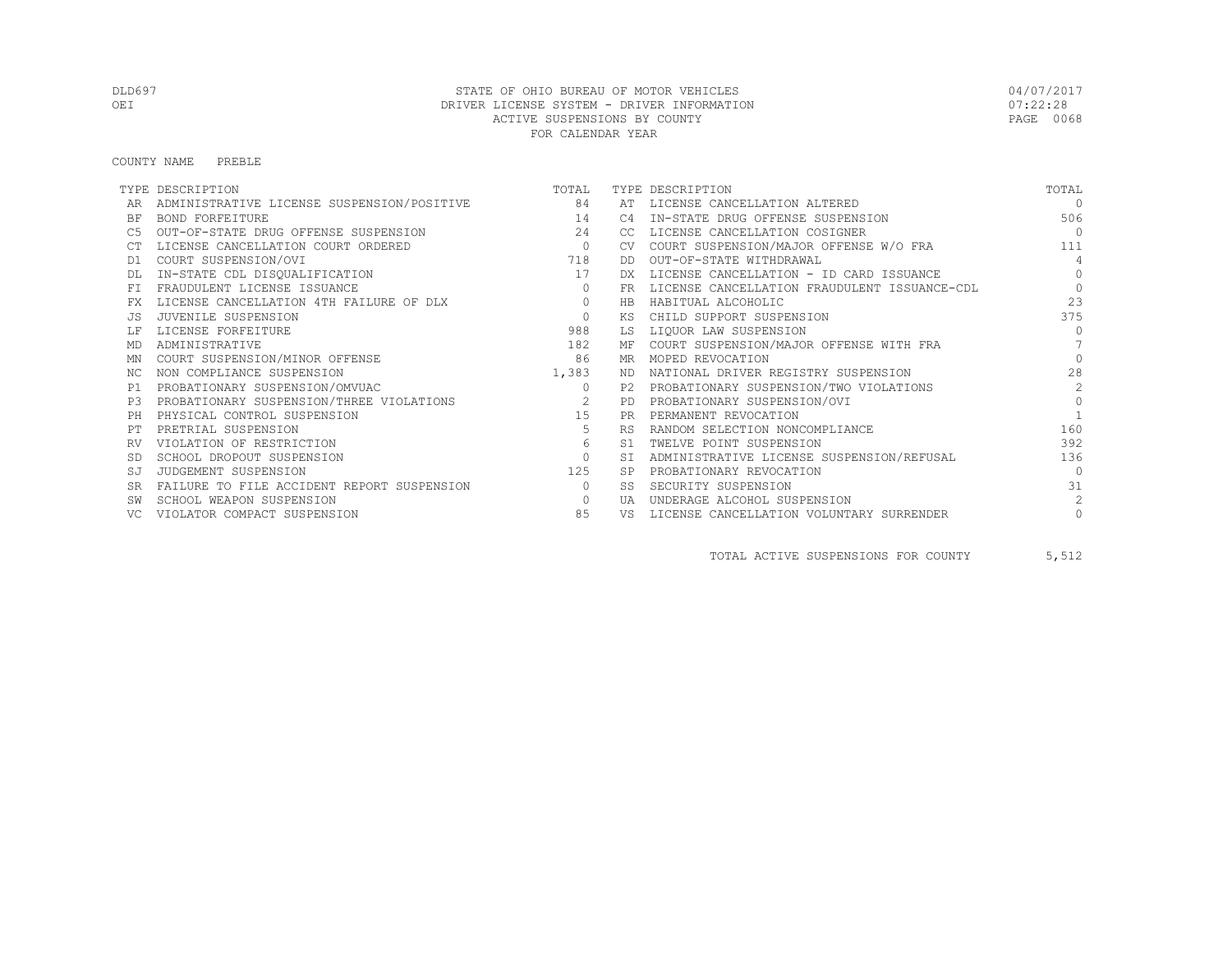COUNTY NAME PUTNAM

|           | TYPE DESCRIPTION                           | TOTAL          |             | TYPE DESCRIPTION                             | TOTAL         |
|-----------|--------------------------------------------|----------------|-------------|----------------------------------------------|---------------|
|           | ADMINISTRATIVE LICENSE SUSPENSION/POSITIVE | 50             | AT          | LICENSE CANCELLATION ALTERED                 | $\Omega$      |
| BF        | BOND FORFEITURE                            | 9              | C4          | IN-STATE DRUG OFFENSE SUSPENSION             | 140           |
|           | OUT-OF-STATE DRUG OFFENSE SUSPENSION       | 6              | -CC.        | LICENSE CANCELLATION COSIGNER                | $\Omega$      |
|           | LICENSE CANCELLATION COURT ORDERED         | $\overline{0}$ | CV.         | COURT SUSPENSION/MAJOR OFFENSE W/O FRA       | 97            |
| D1        | COURT SUSPENSION/OVI                       | 517            | DD          | OUT-OF-STATE WITHDRAWAL                      | $\Omega$      |
|           | IN-STATE CDL DISQUALIFICATION              | 20             | DX          | LICENSE CANCELLATION - ID CARD ISSUANCE      | $\Omega$      |
| FT        | FRAUDULENT LICENSE ISSUANCE                | $\Omega$       | FR          | LICENSE CANCELLATION FRAUDULENT ISSUANCE-CDL | $\Omega$      |
|           | LICENSE CANCELLATION 4TH FAILURE OF DLX    | $\circ$        | $_{\rm HB}$ | HABITUAL ALCOHOLIC                           | 22            |
|           | JUVENILE SUSPENSION                        |                | ΚS          | CHILD SUPPORT SUSPENSION                     | 107           |
|           | LICENSE FORFEITURE                         | 234            | LS          | LIQUOR LAW SUSPENSION                        | $\bigcap$     |
| MD        | ADMINISTRATIVE                             | 95             | МF          | COURT SUSPENSION/MAJOR OFFENSE WITH FRA      | 24            |
| MN        | COURT SUSPENSION/MINOR OFFENSE             | 61             | MR          | MOPED REVOCATION                             | $\bigcap$     |
| NC.       | NON COMPLIANCE SUSPENSION                  | 856            | ND.         | NATIONAL DRIVER REGISTRY SUSPENSION          | 11            |
| P1        | PROBATIONARY SUSPENSION/OMVUAC             | 1              | P2.         | PROBATIONARY SUSPENSION/TWO VIOLATIONS       | 5             |
| P3        | PROBATIONARY SUSPENSION/THREE VIOLATIONS   | $\overline{0}$ | PD          | PROBATIONARY SUSPENSION/OVI                  | $\mathcal{P}$ |
| PH        | PHYSICAL CONTROL SUSPENSION                | 2.0            | PR.         | PERMANENT REVOCATION                         | $\Omega$      |
|           | PRETRIAL SUSPENSION                        | $\Omega$       | <b>RS</b>   | RANDOM SELECTION NONCOMPLIANCE               | 58            |
|           | VIOLATION OF RESTRICTION                   | $\mathbf{0}$   | S1          | TWELVE POINT SUSPENSION                      | 218           |
|           | SCHOOL DROPOUT SUSPENSION                  | $\overline{4}$ | <b>ST</b>   | ADMINISTRATIVE LICENSE SUSPENSION/REFUSAL    | 114           |
| SJ        | JUDGEMENT SUSPENSION                       | 34             | SP          | PROBATIONARY REVOCATION                      | $\bigcap$     |
| <b>SR</b> | FAILURE TO FILE ACCIDENT REPORT SUSPENSION | $\circ$        | SS          | SECURITY SUSPENSION                          |               |
|           | SCHOOL WEAPON SUSPENSION                   | $\Omega$       | UA          | UNDERAGE ALCOHOL SUSPENSION                  |               |
|           | VIOLATOR COMPACT SUSPENSION                | 18             | VS          | LICENSE CANCELLATION VOLUNTARY SURRENDER     |               |

TOTAL ACTIVE SUSPENSIONS FOR COUNTY 2,736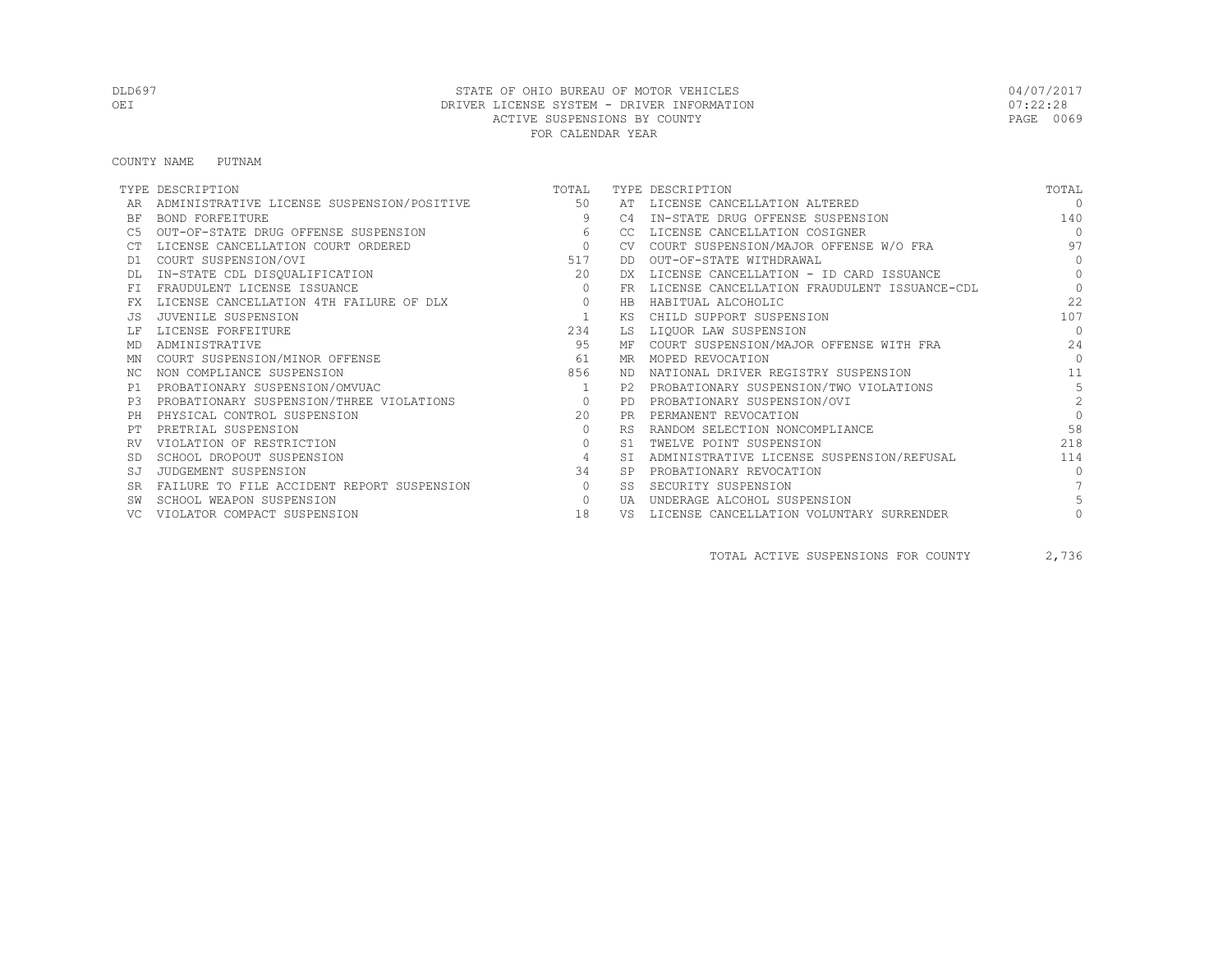#### COUNTY NAME RICHLAND

|           | TYPE DESCRIPTION                           | TOTAL          |                | TYPE DESCRIPTION                             | TOTAL      |
|-----------|--------------------------------------------|----------------|----------------|----------------------------------------------|------------|
|           | ADMINISTRATIVE LICENSE SUSPENSION/POSITIVE | 452            | AT             | LICENSE CANCELLATION ALTERED                 | $\Omega$   |
| BF        | <b>BOND FORFEITURE</b>                     | 65             | C <sub>4</sub> | IN-STATE DRUG OFFENSE SUSPENSION             | 1,660      |
|           | OUT-OF-STATE DRUG OFFENSE SUSPENSION       | 40             | CC.            | LICENSE CANCELLATION COSIGNER                | $\bigcirc$ |
|           | LICENSE CANCELLATION COURT ORDERED         | $\overline{0}$ | <b>CV</b>      | COURT SUSPENSION/MAJOR OFFENSE W/O FRA       | 636        |
| D1        | COURT SUSPENSION/OVI                       | 3,846          | DD             | OUT-OF-STATE WITHDRAWAL                      | $\Omega$   |
|           | IN-STATE CDL DISQUALIFICATION              | 47             | DX.            | LICENSE CANCELLATION - ID CARD ISSUANCE      | $\Omega$   |
| FT.       | FRAUDULENT LICENSE ISSUANCE                | $\Omega$       | FR             | LICENSE CANCELLATION FRAUDULENT ISSUANCE-CDL | $\Omega$   |
|           | LICENSE CANCELLATION 4TH FAILURE OF DLX    | $\circ$        | HB             | HABITUAL ALCOHOLIC                           | 222        |
|           | JUVENILE SUSPENSION                        | 3              | КS             | CHILD SUPPORT SUSPENSION                     | 2,566      |
|           | LICENSE FORFEITURE                         | 3,049          | LS             | LIQUOR LAW SUSPENSION                        | $\Omega$   |
| MD        | ADMINISTRATIVE                             | 928            | МF             | COURT SUSPENSION/MAJOR OFFENSE WITH FRA      | 97         |
| ΜN        | COURT SUSPENSION/MINOR OFFENSE             | 320            | MR.            | MOPED REVOCATION                             | $\bigcap$  |
| NC.       | NON COMPLIANCE SUSPENSION                  | 12,785         | ND.            | NATIONAL DRIVER REGISTRY SUSPENSION          | 174        |
| P1        | PROBATIONARY SUSPENSION/OMVUAC             | 9              | P2             | PROBATIONARY SUSPENSION/TWO VIOLATIONS       | 19         |
| P3        | PROBATIONARY SUSPENSION/THREE VIOLATIONS   | 6              | <b>PD</b>      | PROBATIONARY SUSPENSION/OVI                  | 17         |
| PH        | PHYSICAL CONTROL SUSPENSION                | 46             | <b>PR</b>      | PERMANENT REVOCATION                         | $\Omega$   |
| PТ        | PRETRIAL SUSPENSION                        | 72             | <b>RS</b>      | RANDOM SELECTION NONCOMPLIANCE               | 353        |
|           | VIOLATION OF RESTRICTION                   | 1              | S1             | TWELVE POINT SUSPENSION                      | 2,380      |
|           | SCHOOL DROPOUT SUSPENSION                  | 11             | <b>ST</b>      | ADMINISTRATIVE LICENSE SUSPENSION/REFUSAL    | 1,266      |
| SJ        | JUDGEMENT SUSPENSION                       | 452            | <b>SP</b>      | PROBATIONARY REVOCATION                      | $\Omega$   |
| <b>SR</b> | FAILURE TO FILE ACCIDENT REPORT SUSPENSION | $\bigcirc$     | SS.            | SECURITY SUSPENSION                          | 99         |
|           | SCHOOL WEAPON SUSPENSION                   | $\circ$        | UA             | UNDERAGE ALCOHOL SUSPENSION                  | 18         |
|           | VIOLATOR COMPACT SUSPENSION                | 246            | VS             | LICENSE CANCELLATION VOLUNTARY SURRENDER     | $\circ$    |

TOTAL ACTIVE SUSPENSIONS FOR COUNTY 31,885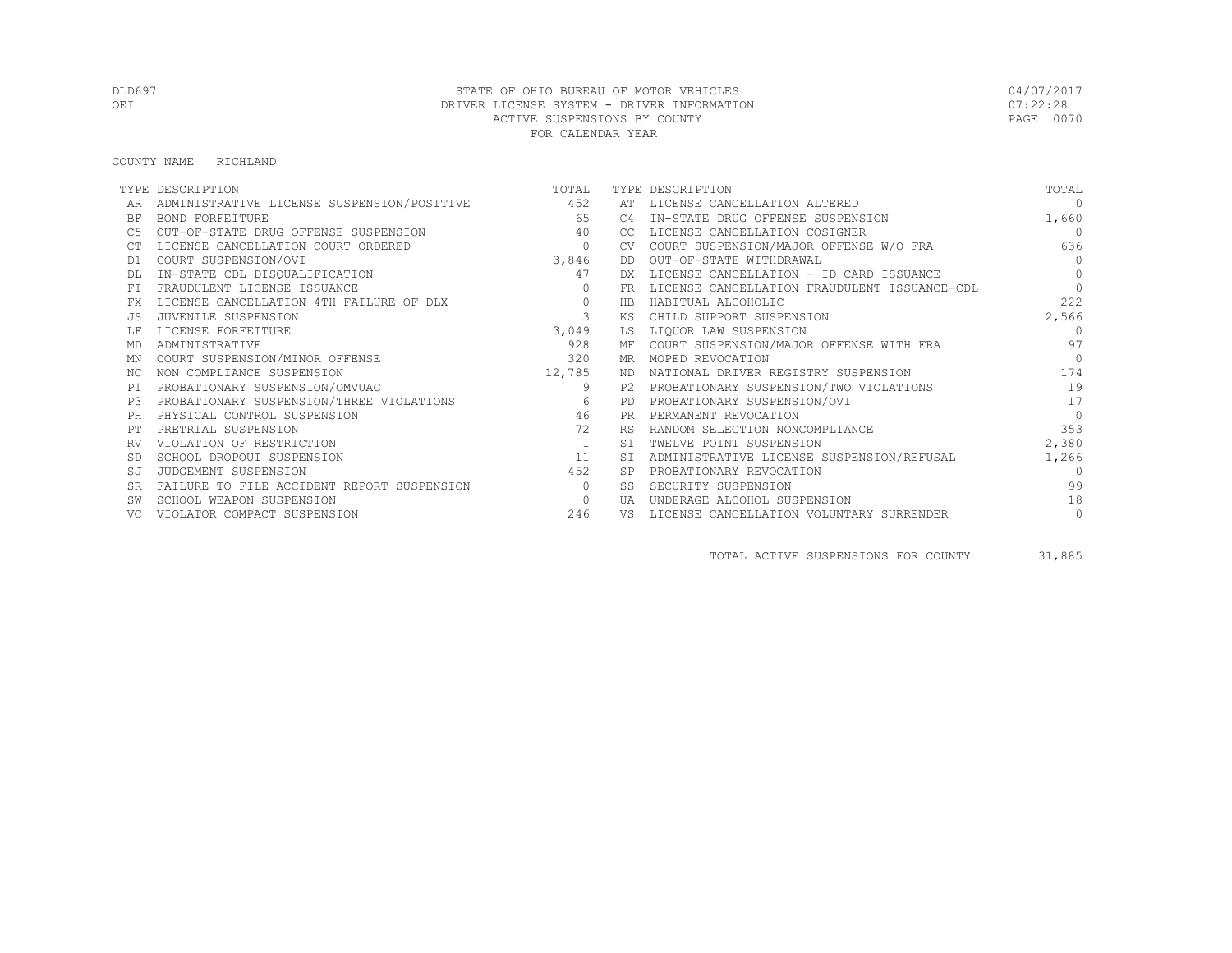#### COUNTY NAME ROSS

|           | TYPE DESCRIPTION                           | TOTAL        |           | TYPE DESCRIPTION                             | TOTAL         |
|-----------|--------------------------------------------|--------------|-----------|----------------------------------------------|---------------|
|           | ADMINISTRATIVE LICENSE SUSPENSION/POSITIVE | 223          | AT        | LICENSE CANCELLATION ALTERED                 | $\Omega$      |
| ΒF        | <b>BOND FORFEITURE</b>                     | 153          | C4        | IN-STATE DRUG OFFENSE SUSPENSION             | 1,633         |
| C5        | OUT-OF-STATE DRUG OFFENSE SUSPENSION       | 31           | CC.       | LICENSE CANCELLATION COSIGNER                | $\Omega$      |
|           | LICENSE CANCELLATION COURT ORDERED         | $\circ$      | CV.       | COURT SUSPENSION/MAJOR OFFENSE W/O FRA       | 971           |
| D1        | COURT SUSPENSION/OVI                       | 2,736        | DD        | OUT-OF-STATE WITHDRAWAL                      | 6             |
|           | IN-STATE CDL DISQUALIFICATION              | 34           | DX.       | LICENSE CANCELLATION - ID CARD ISSUANCE      | $\Omega$      |
| FT.       | FRAUDULENT LICENSE ISSUANCE                | $\mathbf{0}$ | FR        | LICENSE CANCELLATION FRAUDULENT ISSUANCE-CDL | $\Omega$      |
| FX        | LICENSE CANCELLATION 4TH FAILURE OF DLX    | $\circ$      | HB        | HABITUAL ALCOHOLIC                           | 131           |
|           | JUVENILE SUSPENSION                        |              | ΚS        | CHILD SUPPORT SUSPENSION                     | 1,514         |
|           | LICENSE FORFEITURE                         | 6,711        | LS        | LIOUOR LAW SUSPENSION                        | $\cap$        |
| MD        | ADMINISTRATIVE                             | 349          |           | MF COURT SUSPENSION/MAJOR OFFENSE WITH FRA   | 108           |
| ΜN        | COURT SUSPENSION/MINOR OFFENSE             | 258          |           | MR MOPED REVOCATION                          | $\bigcap$     |
| ΝC        | NON COMPLIANCE SUSPENSION                  | 10,335       |           | ND NATIONAL DRIVER REGISTRY SUSPENSION       | 65            |
| P1        | PROBATIONARY SUSPENSION/OMVUAC             | 1            |           | P2 PROBATIONARY SUSPENSION/TWO VIOLATIONS    | 12            |
| P.3       | PROBATIONARY SUSPENSION/THREE VIOLATIONS   | 9            | PD        | PROBATIONARY SUSPENSION/OVI                  | 6             |
| PH        | PHYSICAL CONTROL SUSPENSION                | 39           | <b>PR</b> | PERMANENT REVOCATION                         | $\Omega$      |
|           | PRETRIAL SUSPENSION                        | 53           | <b>RS</b> | RANDOM SELECTION NONCOMPLIANCE               | 320           |
|           | VIOLATION OF RESTRICTION                   | $\circ$      | S1        | TWELVE POINT SUSPENSION                      | 1,640         |
|           | SCHOOL DROPOUT SUSPENSION                  | 22           |           | ADMINISTRATIVE LICENSE SUSPENSION/REFUSAL    | 779           |
| SJ        | JUDGEMENT SUSPENSION                       | 339          | <b>SP</b> | PROBATIONARY REVOCATION                      | $\mathcal{S}$ |
| <b>SR</b> | FAILURE TO FILE ACCIDENT REPORT SUSPENSION | $\circ$      | SS        | SECURITY SUSPENSION                          | 79            |
|           | SCHOOL WEAPON SUSPENSION                   | $\circ$      | UA        | UNDERAGE ALCOHOL SUSPENSION                  | 16            |
|           | VIOLATOR COMPACT SUSPENSION                | 143          | VS        | LICENSE CANCELLATION VOLUNTARY SURRENDER     | $\circ$       |

TOTAL ACTIVE SUSPENSIONS FOR COUNTY 28,720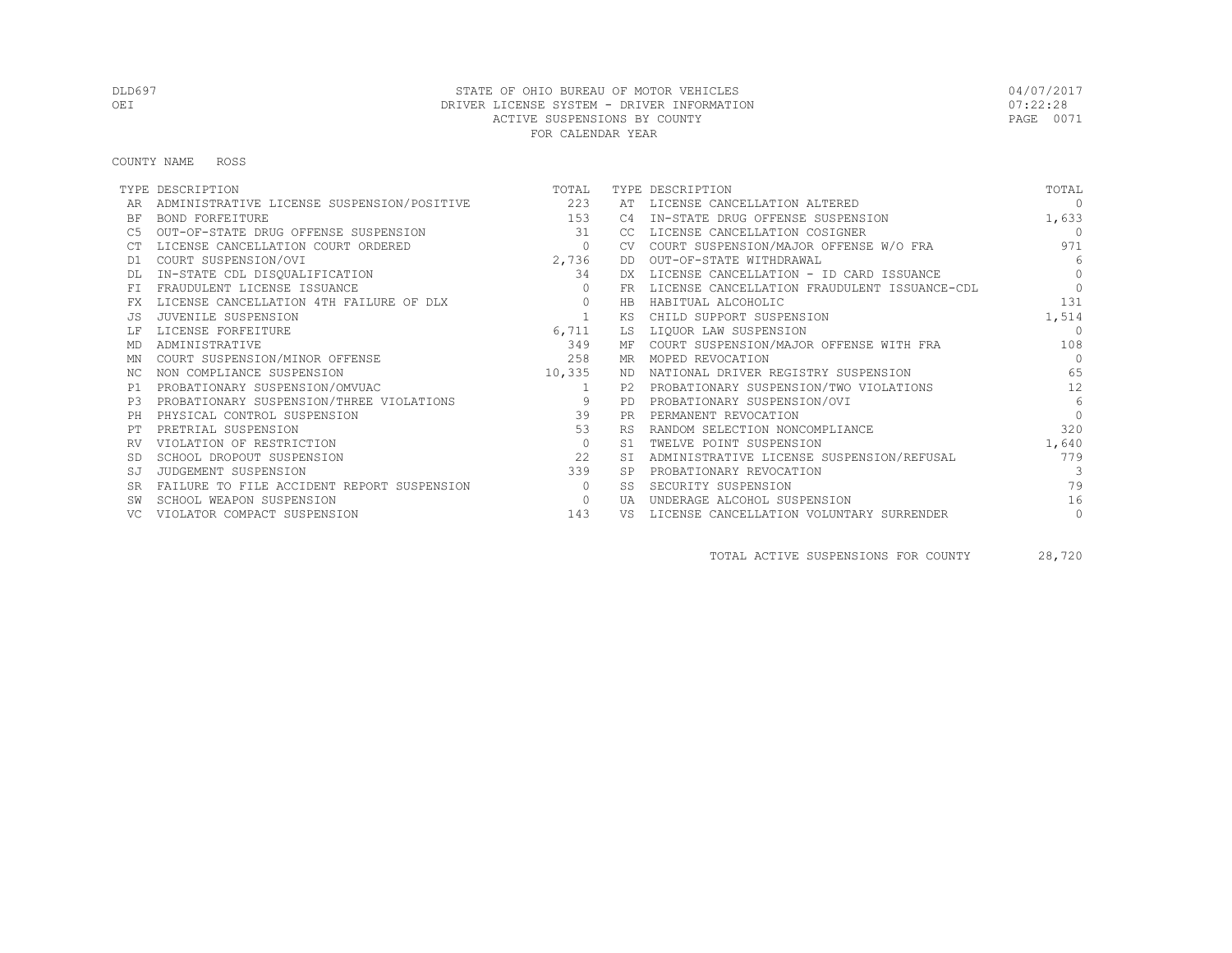# DLD697 STATE OF OHIO BUREAU OF MOTOR VEHICLES 04/07/2017 OEI DRIVER LICENSE SYSTEM - DRIVER INFORMATION DEL SOLO DE DE 122:28<br>ACTIVE SUSPENSIONS BY COUNTY ACTIVE SUSPENSIONS BY COUNTY FOR CALENDAR YEAR

#### COUNTY NAME SANDUSKY

|           | TYPE DESCRIPTION                           | TOTAL          |           | TYPE DESCRIPTION                             | TOTAL          |
|-----------|--------------------------------------------|----------------|-----------|----------------------------------------------|----------------|
|           | ADMINISTRATIVE LICENSE SUSPENSION/POSITIVE | 219            | AT        | LICENSE CANCELLATION ALTERED                 | $\Omega$       |
| ΒF        | BOND FORFEITURE                            | 60             | C4        | IN-STATE DRUG OFFENSE SUSPENSION             | 1,020          |
| C5        | OUT-OF-STATE DRUG OFFENSE SUSPENSION       | 11             | CC        | LICENSE CANCELLATION COSIGNER                | $\Omega$       |
|           | LICENSE CANCELLATION COURT ORDERED         | $\circ$        | CV.       | COURT SUSPENSION/MAJOR OFFENSE W/O FRA       | 771            |
| D1        | COURT SUSPENSION/OVI                       | 1,932          | DD        | OUT-OF-STATE WITHDRAWAL                      | 2              |
|           | IN-STATE CDL DISQUALIFICATION              | 56             | DX.       | LICENSE CANCELLATION - ID CARD ISSUANCE      | $\Omega$       |
| FT.       | FRAUDULENT LICENSE ISSUANCE                | $\mathbf{0}$   | <b>FR</b> | LICENSE CANCELLATION FRAUDULENT ISSUANCE-CDL | $\Omega$       |
| FX        | LICENSE CANCELLATION 4TH FAILURE OF DLX    | $\circ$        | HB        | HABITUAL ALCOHOLIC                           | 108            |
|           | JUVENILE SUSPENSION                        | 2              | КS        | CHILD SUPPORT SUSPENSION                     | 1,213          |
|           | LICENSE FORFEITURE                         | 1,616          | LS        | LIOUOR LAW SUSPENSION                        | $\Omega$       |
| MD        | ADMINISTRATIVE                             | 394            |           | MF COURT SUSPENSION/MAJOR OFFENSE WITH FRA   | 101            |
| ΜN        | COURT SUSPENSION/MINOR OFFENSE             | 254            | MR.       | MOPED REVOCATION                             | $\Omega$       |
| ΝC        | NON COMPLIANCE SUSPENSION                  | 5,044          |           | ND NATIONAL DRIVER REGISTRY SUSPENSION       | 73             |
| P1        | PROBATIONARY SUSPENSION/OMVUAC             | 2              |           | P2 PROBATIONARY SUSPENSION/TWO VIOLATIONS    | 6              |
| P.3       | PROBATIONARY SUSPENSION/THREE VIOLATIONS   | $\overline{4}$ | <b>PD</b> | PROBATIONARY SUSPENSION/OVI                  |                |
| PH        | PHYSICAL CONTROL SUSPENSION                | 36             | <b>PR</b> | PERMANENT REVOCATION                         | $\Omega$       |
|           | PRETRIAL SUSPENSION                        | 60             | <b>RS</b> | RANDOM SELECTION NONCOMPLIANCE               | 185            |
|           | VIOLATION OF RESTRICTION                   | $\mathbf{1}$   | S1        | TWELVE POINT SUSPENSION                      | 1,210          |
|           | SCHOOL DROPOUT SUSPENSION                  | 5              | <b>ST</b> | ADMINISTRATIVE LICENSE SUSPENSION/REFUSAL    | 244            |
| SJ        | JUDGEMENT SUSPENSION                       | 160            | <b>SP</b> | PROBATIONARY REVOCATION                      | $\overline{1}$ |
| <b>SR</b> | FAILURE TO FILE ACCIDENT REPORT SUSPENSION | $\circ$        | SS        | SECURITY SUSPENSION                          | 37             |
|           | SCHOOL WEAPON SUSPENSION                   | $\circ$        | UA        | UNDERAGE ALCOHOL SUSPENSION                  | 21             |
|           | VIOLATOR COMPACT SUSPENSION                | 72             | VS        | LICENSE CANCELLATION VOLUNTARY SURRENDER     | $\circ$        |

TOTAL ACTIVE SUSPENSIONS FOR COUNTY 14,927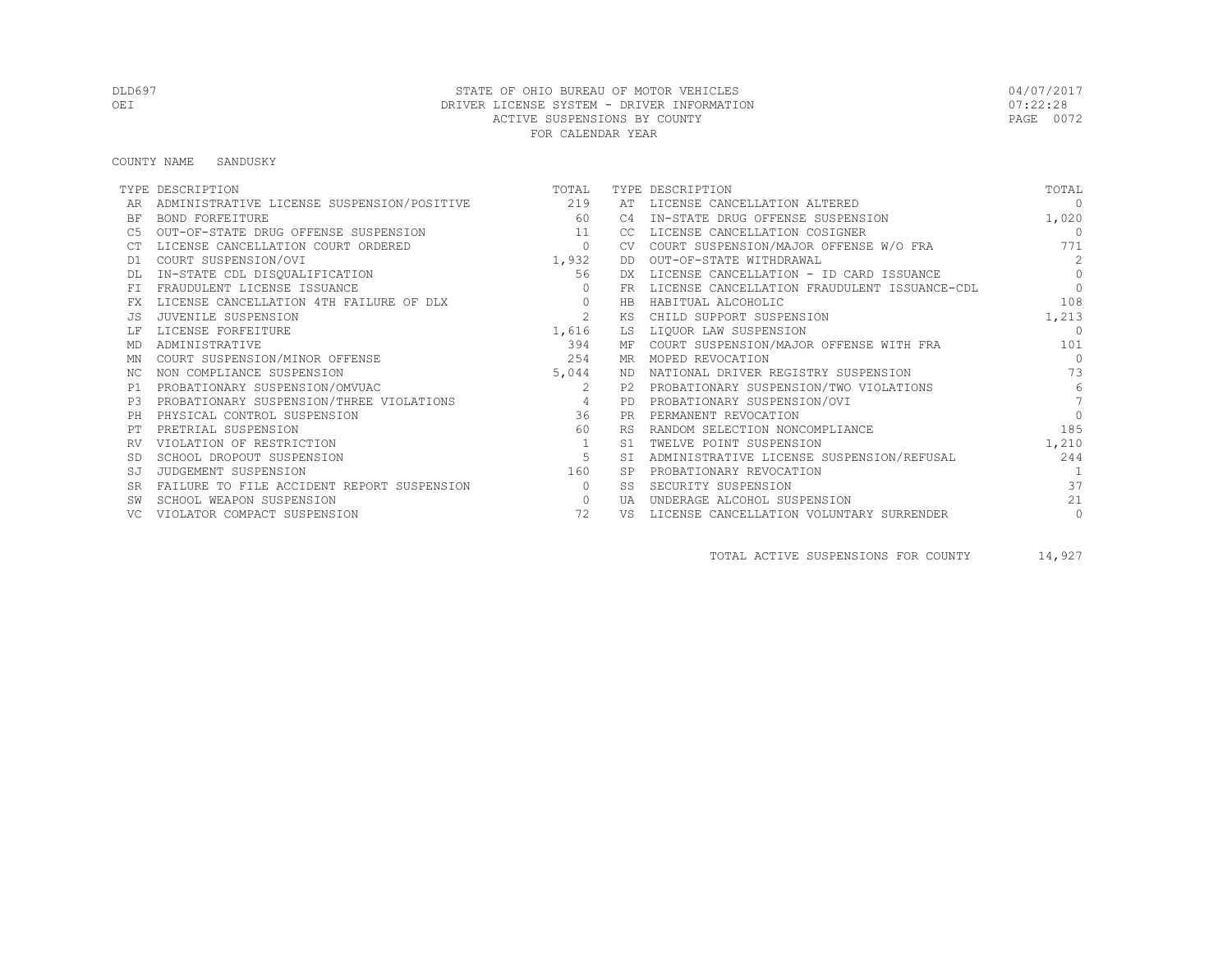# DLD697 STATE OF OHIO BUREAU OF MOTOR VEHICLES 04/07/2017 OEI DRIVER LICENSE SYSTEM - DRIVER INFORMATION DEL SOLO DE DE 122:28<br>ACTIVE SUSPENSIONS BY COUNTY ACTIVE SUSPENSIONS BY COUNTY FOR CALENDAR YEAR

COUNTY NAME SCIOTO

|           | TYPE DESCRIPTION                           | TOTAL          |           | TYPE DESCRIPTION                             | TOTAL          |
|-----------|--------------------------------------------|----------------|-----------|----------------------------------------------|----------------|
|           | ADMINISTRATIVE LICENSE SUSPENSION/POSITIVE | 395            |           | AT LICENSE CANCELLATION ALTERED              | $\Omega$       |
| ΒF        | <b>BOND FORFEITURE</b>                     | 34             | C4        | IN-STATE DRUG OFFENSE SUSPENSION             | 564            |
| C5        | OUT-OF-STATE DRUG OFFENSE SUSPENSION       | 177            | CC.       | LICENSE CANCELLATION COSIGNER                | $\overline{0}$ |
|           | LICENSE CANCELLATION COURT ORDERED         | $\overline{0}$ | <b>CV</b> | COURT SUSPENSION/MAJOR OFFENSE W/O FRA       | 234            |
| D1        | COURT SUSPENSION/OVI                       | 4,399          | DD        | OUT-OF-STATE WITHDRAWAL                      | $\mathbf{3}$   |
|           | IN-STATE CDL DISQUALIFICATION              | 33             | DX        | LICENSE CANCELLATION - ID CARD ISSUANCE      | $\Omega$       |
| <b>FT</b> | FRAUDULENT LICENSE ISSUANCE                | $\Omega$       | <b>FR</b> | LICENSE CANCELLATION FRAUDULENT ISSUANCE-CDL | $\mathbf{0}$   |
| FX        | LICENSE CANCELLATION 4TH FAILURE OF DLX    | $\circ$        | <b>HB</b> | HABITUAL ALCOHOLIC                           | 227            |
| .JS       | JUVENILE SUSPENSION                        | 2              | КS        | CHILD SUPPORT SUSPENSION                     | 1,825          |
|           | LICENSE FORFEITURE                         | 2,233          | LS        | LIQUOR LAW SUSPENSION                        | $\Omega$       |
| MD        | ADMINISTRATIVE                             | 366            | МF        | COURT SUSPENSION/MAJOR OFFENSE WITH FRA      | 88             |
| ΜN        | COURT SUSPENSION/MINOR OFFENSE             | 260            | MR.       | MOPED REVOCATION                             | $\bigcap$      |
| NC.       | NON COMPLIANCE SUSPENSION                  | 10,618         | ND        | NATIONAL DRIVER REGISTRY SUSPENSION          | 67             |
| P1        | PROBATIONARY SUSPENSION/OMVUAC             | 2              | P2.       | PROBATIONARY SUSPENSION/TWO VIOLATIONS       | 16             |
| P3        | PROBATIONARY SUSPENSION/THREE VIOLATIONS   |                | PD        | PROBATIONARY SUSPENSION/OVI                  | 23             |
| PH        | PHYSICAL CONTROL SUSPENSION                | 33             | <b>PR</b> | PERMANENT REVOCATION                         | $\Omega$       |
| PТ        | PRETRIAL SUSPENSION                        | 146            | <b>RS</b> | RANDOM SELECTION NONCOMPLIANCE               | 359            |
|           | VIOLATION OF RESTRICTION                   | 3              | S1        | TWELVE POINT SUSPENSION                      | 2,521          |
| -SD       | SCHOOL DROPOUT SUSPENSION                  | 8              | <b>ST</b> | ADMINISTRATIVE LICENSE SUSPENSION/REFUSAL    | 307            |
| SJ        | JUDGEMENT SUSPENSION                       | 354            |           | PROBATIONARY REVOCATION                      | $\overline{1}$ |
| <b>SR</b> | FAILURE TO FILE ACCIDENT REPORT SUSPENSION | $\Omega$       | SS        | SECURITY SUSPENSION                          | 71             |
|           | SCHOOL WEAPON SUSPENSION                   | $\circ$        | UA        | UNDERAGE ALCOHOL SUSPENSION                  | 40             |
|           | VIOLATOR COMPACT SUSPENSION                | 304            | VS        | LICENSE CANCELLATION VOLUNTARY SURRENDER     | $\circ$        |

TOTAL ACTIVE SUSPENSIONS FOR COUNTY 25,716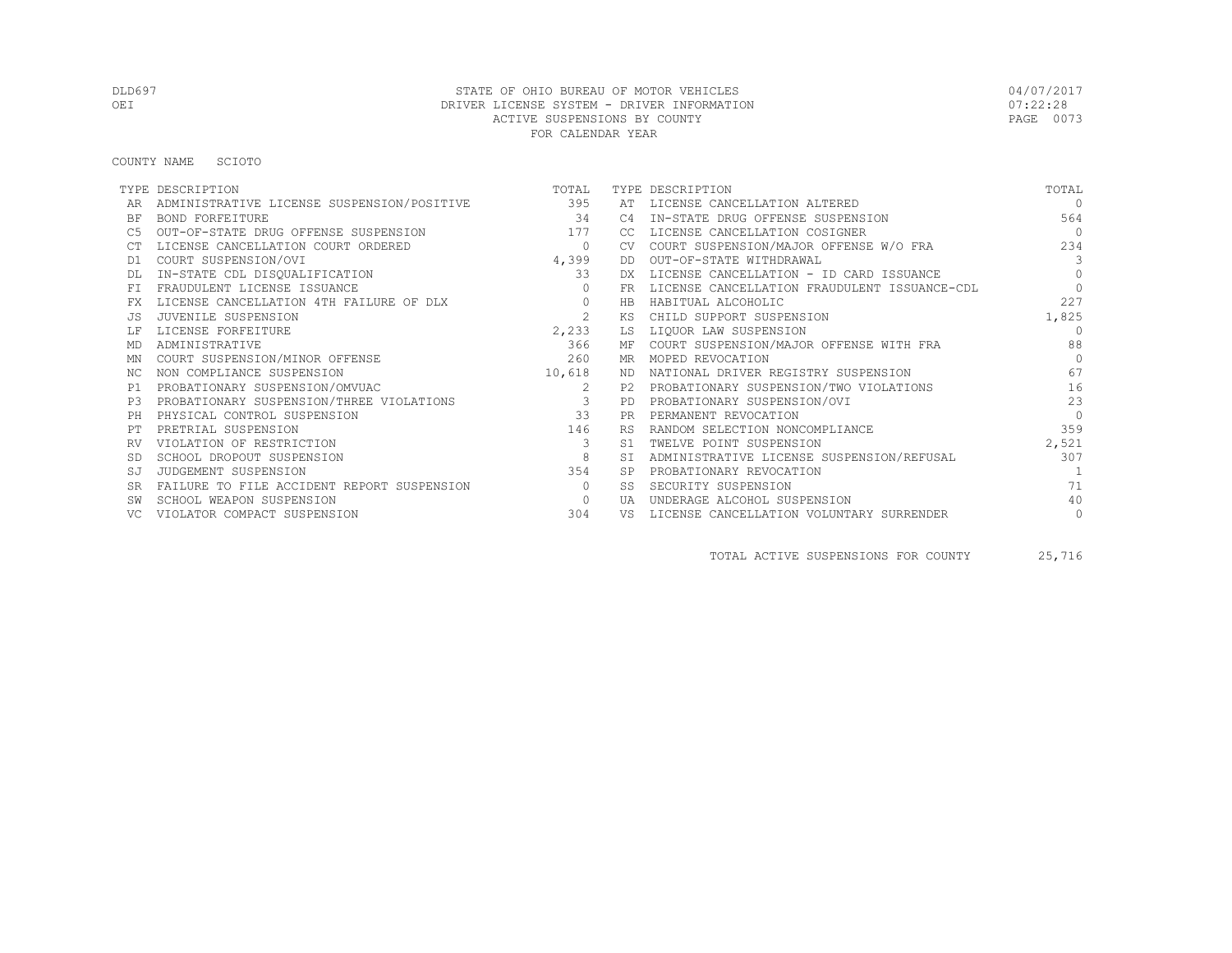# DLD697 STATE OF OHIO BUREAU OF MOTOR VEHICLES 04/07/2017 OEI DRIVER LICENSE SYSTEM - DRIVER INFORMATION DEL SOLO DE 122:28<br>ACTIVE SUSPENSIONS BY COUNTY ACTIVE SUSPENSIONS BY COUNTY FOR CALENDAR YEAR

#### COUNTY NAME SENECA

|           | TYPE DESCRIPTION                               | TOTAL          |           | TYPE DESCRIPTION                             | TOTAL      |
|-----------|------------------------------------------------|----------------|-----------|----------------------------------------------|------------|
|           | ADMINISTRATIVE LICENSE SUSPENSION/POSITIVE 149 |                | AT        | LICENSE CANCELLATION ALTERED                 | $\Omega$   |
| <b>BF</b> | BOND FORFEITURE                                | 2.0            | C4        | IN-STATE DRUG OFFENSE SUSPENSION             | 1,169      |
|           | OUT-OF-STATE DRUG OFFENSE SUSPENSION           | 16             | CC.       | LICENSE CANCELLATION COSIGNER                | $\bigcirc$ |
|           | LICENSE CANCELLATION COURT ORDERED             | $\circ$        | <b>CV</b> | COURT SUSPENSION/MAJOR OFFENSE W/O FRA       | 446        |
| D1        | COURT SUSPENSION/OVI                           | 1,414          | DD        | OUT-OF-STATE WITHDRAWAL                      | $\Omega$   |
|           | IN-STATE CDL DISQUALIFICATION                  | 44             | DX.       | LICENSE CANCELLATION - ID CARD ISSUANCE      | $\bigcap$  |
|           | FRAUDULENT LICENSE ISSUANCE                    | $\Omega$       | FR        | LICENSE CANCELLATION FRAUDULENT ISSUANCE-CDL | $\Omega$   |
|           | LICENSE CANCELLATION 4TH FAILURE OF DLX        | $\circ$        | HB        | HABITUAL ALCOHOLIC                           | 46         |
|           | JUVENILE SUSPENSION                            | $\overline{4}$ | KS        | CHILD SUPPORT SUSPENSION                     | 1,320      |
|           | LICENSE FORFEITURE                             | 1,294          | LS        | LIOUOR LAW SUSPENSION                        | $\Omega$   |
| MD        | ADMINISTRATIVE                                 | 443            | ΜF        | COURT SUSPENSION/MAJOR OFFENSE WITH FRA      | 40         |
| ΜN        | COURT SUSPENSION/MINOR OFFENSE                 | 544            | MR        | MOPED REVOCATION                             | $\Omega$   |
| NC.       | NON COMPLIANCE SUSPENSION                      | 3,582          | ND        | NATIONAL DRIVER REGISTRY SUSPENSION          | 44         |
| P1        | PROBATIONARY SUSPENSION/OMVUAC                 | 6              | P2.       | PROBATIONARY SUSPENSION/TWO VIOLATIONS       | 9          |
| P3        | PROBATIONARY SUSPENSION/THREE VIOLATIONS       | $\sim$ 2       | <b>PD</b> | PROBATIONARY SUSPENSION/OVI                  | 3          |
|           | PHYSICAL CONTROL SUSPENSION                    | 21             | <b>PR</b> | PERMANENT REVOCATION                         |            |
|           | PRETRIAL SUSPENSION                            | 13             | <b>RS</b> | RANDOM SELECTION NONCOMPLIANCE               | 130        |
|           | VIOLATION OF RESTRICTION                       | $\mathbf{3}$   | S1        | TWELVE POINT SUSPENSION                      | 880        |
|           | SCHOOL DROPOUT SUSPENSION                      | 5              | ST.       | ADMINISTRATIVE LICENSE SUSPENSION/REFUSAL    | 154        |
| SJ        | JUDGEMENT SUSPENSION                           | 129            | <b>SP</b> | PROBATIONARY REVOCATION                      |            |
| <b>SR</b> | FAILURE TO FILE ACCIDENT REPORT SUSPENSION     | $\circ$        | SS        | SECURITY SUSPENSION                          | 37         |
|           | SCHOOL WEAPON SUSPENSION                       | $\Omega$       | UA        | UNDERAGE ALCOHOL SUSPENSION                  | 16         |
|           | VIOLATOR COMPACT SUSPENSION                    | 62             | VS        | LICENSE CANCELLATION VOLUNTARY SURRENDER     | $\circ$    |

TOTAL ACTIVE SUSPENSIONS FOR COUNTY 12,047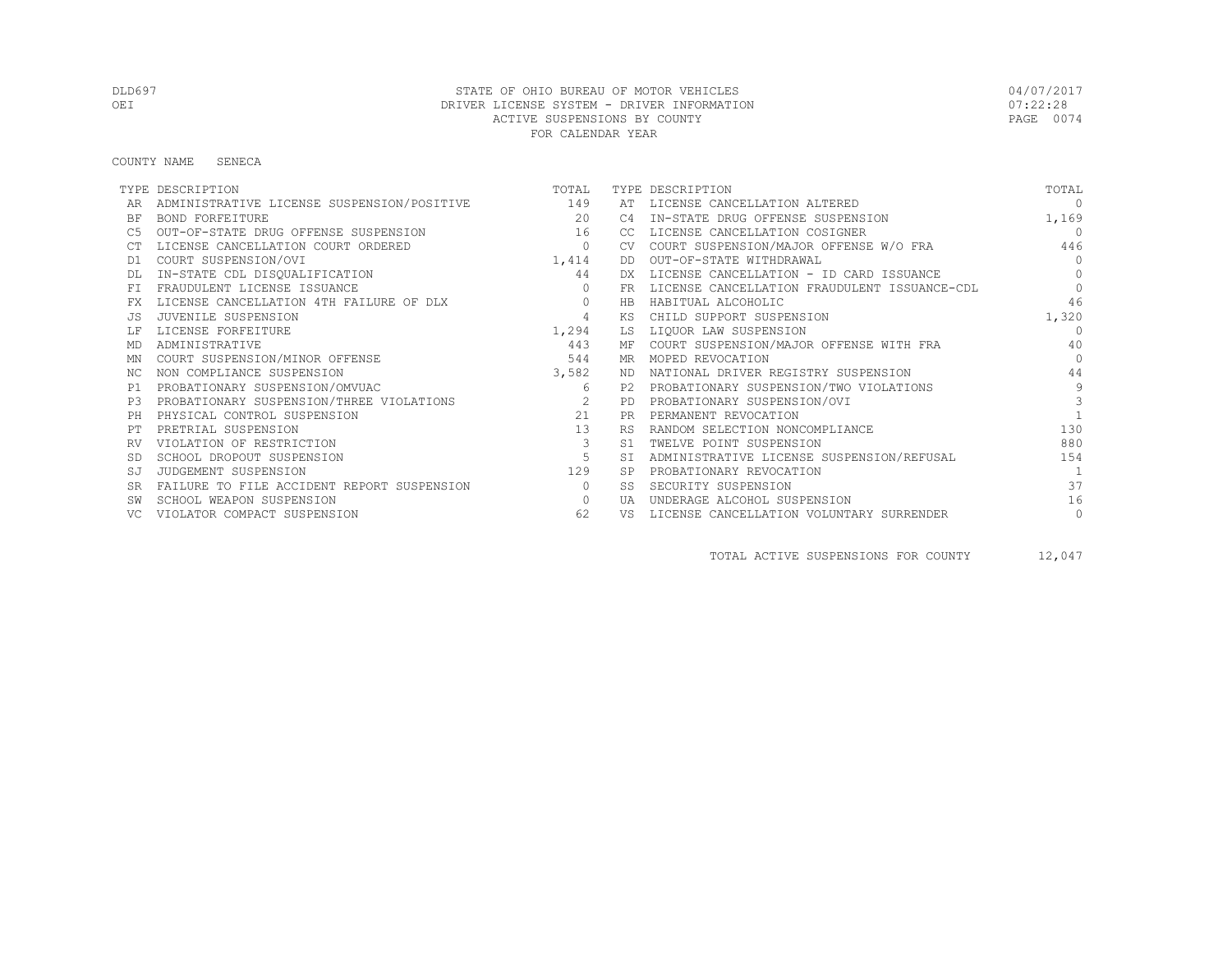#### COUNTY NAME SHELBY

|           | TYPE DESCRIPTION                               | TOTAL          |           | TYPE DESCRIPTION                             | TOTAL        |
|-----------|------------------------------------------------|----------------|-----------|----------------------------------------------|--------------|
|           | ADMINISTRATIVE LICENSE SUSPENSION/POSITIVE 136 |                | AT        | LICENSE CANCELLATION ALTERED                 | $\bigcap$    |
| ΒF        | BOND FORFEITURE                                | 9              | C4        | IN-STATE DRUG OFFENSE SUSPENSION             | 376          |
| C5        | OUT-OF-STATE DRUG OFFENSE SUSPENSION           | 19             | CC        | LICENSE CANCELLATION COSIGNER                | $\bigcirc$   |
|           | LICENSE CANCELLATION COURT ORDERED             | $\circ$        | CV.       | COURT SUSPENSION/MAJOR OFFENSE W/O FRA       | 150          |
| D1        | COURT SUSPENSION/OVI                           | 1,348          | DD        | OUT-OF-STATE WITHDRAWAL                      | $\Omega$     |
|           | IN-STATE CDL DISQUALIFICATION                  | 13             | DX.       | LICENSE CANCELLATION - ID CARD ISSUANCE      | $\Omega$     |
| FT        | FRAUDULENT LICENSE ISSUANCE                    | $\Omega$       | <b>FR</b> | LICENSE CANCELLATION FRAUDULENT ISSUANCE-CDL | $\Omega$     |
| FX        | LICENSE CANCELLATION 4TH FAILURE OF DLX        | $\circ$        | HB        | HABITUAL ALCOHOLIC                           | 63           |
|           | JUVENILE SUSPENSION                            | 6              | ΚS        | CHILD SUPPORT SUSPENSION                     | 440          |
|           | LICENSE FORFEITURE                             | 486            | LS        | LIQUOR LAW SUSPENSION                        | $\Omega$     |
| MD        | ADMINISTRATIVE                                 | 234            | МF        | COURT SUSPENSION/MAJOR OFFENSE WITH FRA      | 19           |
| MN        | COURT SUSPENSION/MINOR OFFENSE                 | 210            | MR.       | MOPED REVOCATION                             | $\bigcap$    |
| NC        | NON COMPLIANCE SUSPENSION                      | 3,297          | ND        | NATIONAL DRIVER REGISTRY SUSPENSION          | 44           |
| P1        | PROBATIONARY SUSPENSION/OMVUAC                 | 2              | P2.       | PROBATIONARY SUSPENSION/TWO VIOLATIONS       | 11           |
| P3        | PROBATIONARY SUSPENSION/THREE VIOLATIONS       |                | PD        | PROBATIONARY SUSPENSION/OVI                  | 12           |
| PH        | PHYSICAL CONTROL SUSPENSION                    | 42             | <b>PR</b> | PERMANENT REVOCATION                         | $\bigcap$    |
|           | PRETRIAL SUSPENSION                            | 8              | <b>RS</b> | RANDOM SELECTION NONCOMPLIANCE               | 108          |
| RV        | VIOLATION OF RESTRICTION                       |                | S1        | TWELVE POINT SUSPENSION                      | 802          |
|           | SCHOOL DROPOUT SUSPENSION                      | $\overline{4}$ | <b>ST</b> | ADMINISTRATIVE LICENSE SUSPENSION/REFUSAL    | 173          |
| SJ        | JUDGEMENT SUSPENSION                           | 111            | <b>SP</b> | PROBATIONARY REVOCATION                      | $\bigcap$    |
| <b>SR</b> | FAILURE TO FILE ACCIDENT REPORT SUSPENSION     | $\circ$        | SS        | SECURITY SUSPENSION                          | 28           |
|           | SCHOOL WEAPON SUSPENSION                       | $\Omega$       | UA        | UNDERAGE ALCOHOL SUSPENSION                  | 8            |
|           | VIOLATOR COMPACT SUSPENSION                    | 60             | VS        | LICENSE CANCELLATION VOLUNTARY SURRENDER     | $\mathbf{0}$ |

TOTAL ACTIVE SUSPENSIONS FOR COUNTY 8,223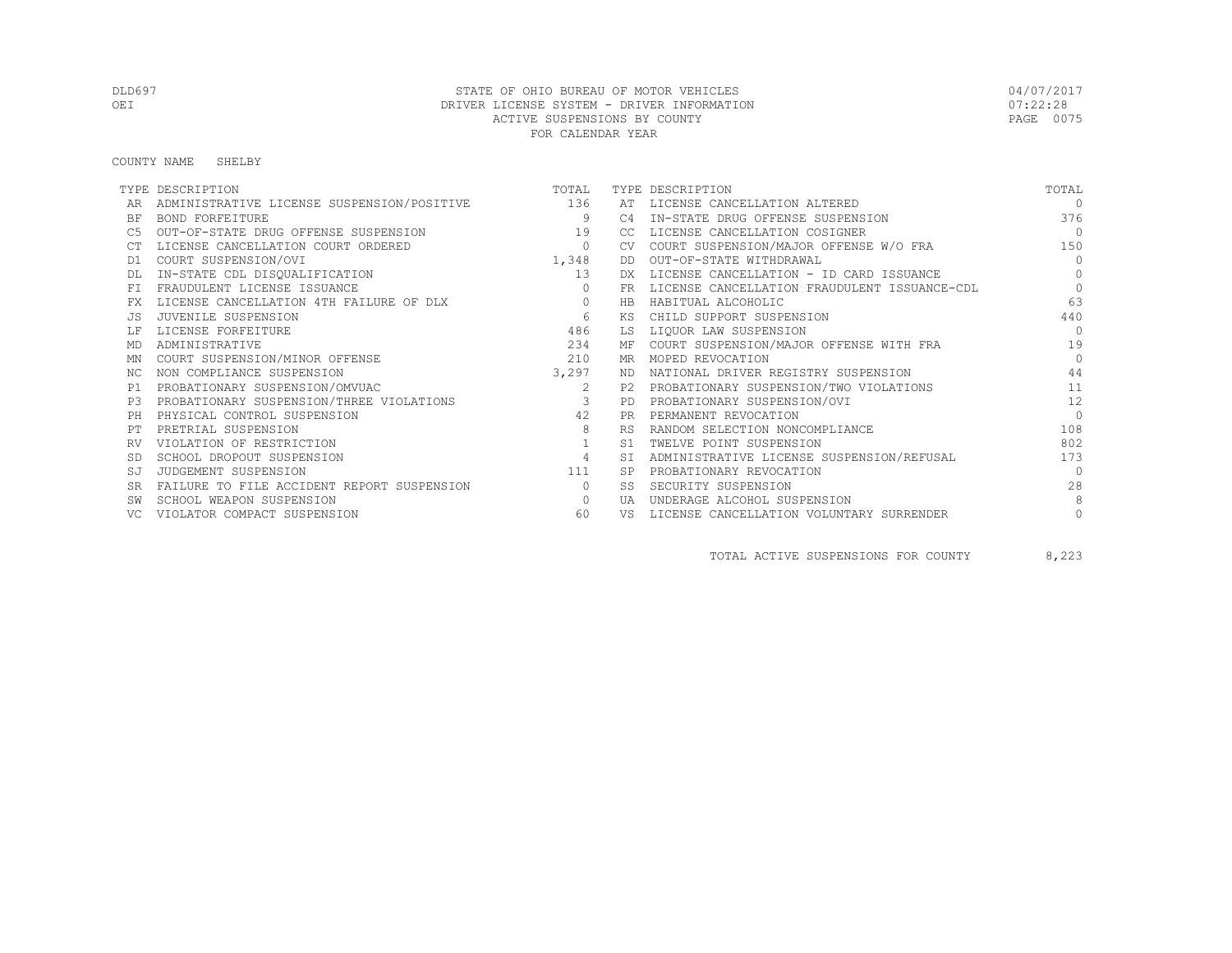COUNTY NAME STARK

|           | TYPE DESCRIPTION                           | TOTAL     |                | TYPE DESCRIPTION                             | TOTAL          |
|-----------|--------------------------------------------|-----------|----------------|----------------------------------------------|----------------|
|           | ADMINISTRATIVE LICENSE SUSPENSION/POSITIVE | 989       |                | AT LICENSE CANCELLATION ALTERED              | $\Omega$       |
| ΒF        | <b>BOND FORFEITURE</b>                     | 1,365     | C <sub>4</sub> | IN-STATE DRUG OFFENSE SUSPENSION             | 8,849          |
| C5        | OUT-OF-STATE DRUG OFFENSE SUSPENSION       | 92        | CC             | LICENSE CANCELLATION COSIGNER                | $\overline{0}$ |
|           | LICENSE CANCELLATION COURT ORDERED         | $\circ$   | <b>CV</b>      | COURT SUSPENSION/MAJOR OFFENSE W/O FRA       | 7,405          |
| D1        | COURT SUSPENSION/OVI                       | 11,504    | DD             | OUT-OF-STATE WITHDRAWAL                      | 11             |
|           | IN-STATE CDL DISQUALIFICATION              | 204       | DX.            | LICENSE CANCELLATION - ID CARD ISSUANCE      | $\Omega$       |
| <b>FT</b> | FRAUDULENT LICENSE ISSUANCE                | $\Omega$  | FR             | LICENSE CANCELLATION FRAUDULENT ISSUANCE-CDL | $\Omega$       |
| FX        | LICENSE CANCELLATION 4TH FAILURE OF DLX    | $\circ$   | <b>HB</b>      | HABITUAL ALCOHOLIC                           | 540            |
| .JS       | JUVENILE SUSPENSION                        | 6         | ΚS             | CHILD SUPPORT SUSPENSION                     | 9,001          |
|           | LICENSE FORFEITURE                         | 26,298    | LS             | LIQUOR LAW SUSPENSION                        | $\bigcirc$     |
| MD        | ADMINISTRATIVE                             | 2,010     | MF             | COURT SUSPENSION/MAJOR OFFENSE WITH FRA      | 411            |
| ΜN        | COURT SUSPENSION/MINOR OFFENSE             | 2, 298    | MR             | MOPED REVOCATION                             | $\bigcap$      |
| NC.       | NON COMPLIANCE SUSPENSION                  | 35,202    | ND             | NATIONAL DRIVER REGISTRY SUSPENSION          | 425            |
| P1        | PROBATIONARY SUSPENSION/OMVUAC             | $\sim$ 11 |                | PROBATIONARY SUSPENSION/TWO VIOLATIONS       | 91             |
| P3        | PROBATIONARY SUSPENSION/THREE VIOLATIONS   | 34        | <b>PD</b>      | PROBATIONARY SUSPENSION/OVI                  | 41             |
| PH        | PHYSICAL CONTROL SUSPENSION                | 162       | <b>PR</b>      | PERMANENT REVOCATION                         | 2              |
| PТ        | PRETRIAL SUSPENSION                        | 76        | <b>RS</b>      | RANDOM SELECTION NONCOMPLIANCE               | 1,179          |
| RV        | VIOLATION OF RESTRICTION                   | 6         | S1             | TWELVE POINT SUSPENSION                      | 8,694          |
| <b>SD</b> | SCHOOL DROPOUT SUSPENSION                  | 64        | <b>ST</b>      | ADMINISTRATIVE LICENSE SUSPENSION/REFUSAL    | 838            |
| SJ        | JUDGEMENT SUSPENSION                       | 1,351     | SP             | PROBATIONARY REVOCATION                      | 11             |
| <b>SR</b> | FAILURE TO FILE ACCIDENT REPORT SUSPENSION | $\Omega$  | SS.            | SECURITY SUSPENSION                          | 315            |
|           | SCHOOL WEAPON SUSPENSION                   |           | <b>TJA</b>     | UNDERAGE ALCOHOL SUSPENSION                  | 46             |
|           | VIOLATOR COMPACT SUSPENSION                | 764       | VS             | LICENSE CANCELLATION VOLUNTARY SURRENDER     | $\circ$        |

TOTAL ACTIVE SUSPENSIONS FOR COUNTY 120,296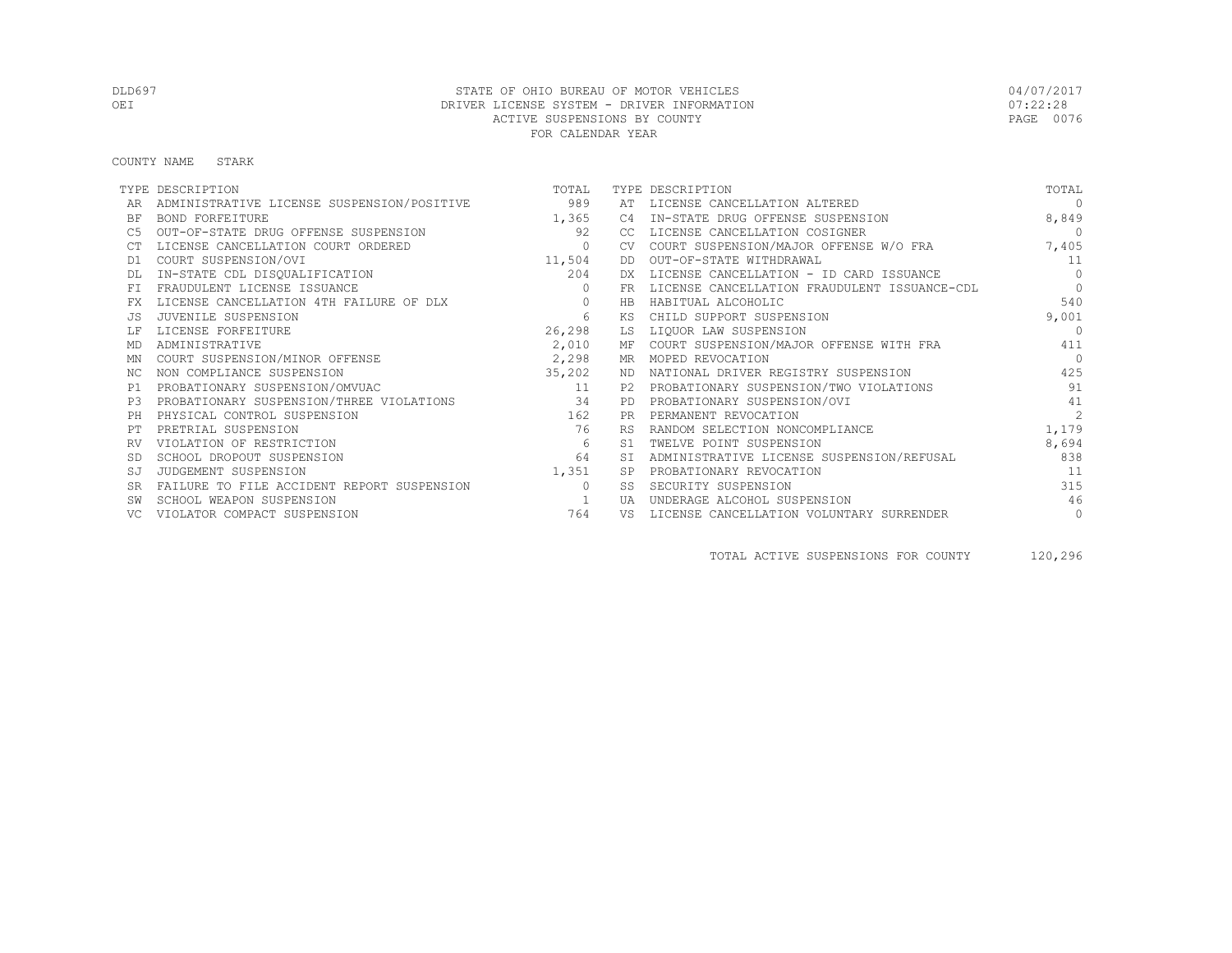COUNTY NAME SUMMIT

|           | TYPE DESCRIPTION                           | TOTAL          |            | TYPE DESCRIPTION                             | TOTAL          |
|-----------|--------------------------------------------|----------------|------------|----------------------------------------------|----------------|
|           | ADMINISTRATIVE LICENSE SUSPENSION/POSITIVE | 1,378          | AT         | LICENSE CANCELLATION ALTERED                 | $\Omega$       |
| <b>BF</b> | <b>BOND FORFEITURE</b>                     | 1,273          | C4         | IN-STATE DRUG OFFENSE SUSPENSION             | 20,952         |
|           | OUT-OF-STATE DRUG OFFENSE SUSPENSION       | 131            | CC.        | LICENSE CANCELLATION COSIGNER                | $\overline{0}$ |
|           | LICENSE CANCELLATION COURT ORDERED         | $\overline{0}$ | CV.        | COURT SUSPENSION/MAJOR OFFENSE W/O FRA       | 8,309          |
| D1        | COURT SUSPENSION/OVI                       | 13,265         | DD         | OUT-OF-STATE WITHDRAWAL                      | $\overline{4}$ |
|           | IN-STATE CDL DISQUALIFICATION              | 197            | DX         | LICENSE CANCELLATION - ID CARD ISSUANCE      | $\Omega$       |
| <b>FT</b> | FRAUDULENT LICENSE ISSUANCE                | $\Omega$       | FR         | LICENSE CANCELLATION FRAUDULENT ISSUANCE-CDL | $\bigcap$      |
|           | LICENSE CANCELLATION 4TH FAILURE OF DLX    | $\overline{0}$ | <b>HB</b>  | HABITUAL ALCOHOLIC                           | 638            |
|           | JUVENILE SUSPENSION                        | 149            | ΚS         | CHILD SUPPORT SUSPENSION                     | 12,564         |
|           | LICENSE FORFEITURE                         | 55,425         | LS         | LIQUOR LAW SUSPENSION                        | $\Omega$       |
| MD        | ADMINISTRATIVE                             | 2,971          | MF         | COURT SUSPENSION/MAJOR OFFENSE WITH FRA      | 481            |
| ΜN        | COURT SUSPENSION/MINOR OFFENSE             | 4,161          | MR         | MOPED REVOCATION                             | $\overline{0}$ |
| ΝC        | NON COMPLIANCE SUSPENSION                  | 74,452         | ND.        | NATIONAL DRIVER REGISTRY SUSPENSION          | 455            |
| P1        | PROBATIONARY SUSPENSION/OMVUAC             | 14             | P2.        | PROBATIONARY SUSPENSION/TWO VIOLATIONS       | 99             |
| P3        | PROBATIONARY SUSPENSION/THREE VIOLATIONS   | 23             | <b>PD</b>  | PROBATIONARY SUSPENSION/OVI                  | 38             |
| PH        | PHYSICAL CONTROL SUSPENSION                | 208            | <b>PR</b>  | PERMANENT REVOCATION                         |                |
|           | PRETRIAL SUSPENSION                        | 110            | <b>RS</b>  | RANDOM SELECTION NONCOMPLIANCE               | 1,401          |
|           | VIOLATION OF RESTRICTION                   | 96             |            | TWELVE POINT SUSPENSION                      | 19,182         |
|           | SCHOOL DROPOUT SUSPENSION                  | 1,362          | SI         | ADMINISTRATIVE LICENSE SUSPENSION/REFUSAL    | 1,582          |
|           | JUDGEMENT SUSPENSION                       | 2,114          | SP         | PROBATIONARY REVOCATION                      | 9              |
| SR        | FAILURE TO FILE ACCIDENT REPORT SUSPENSION | $\bigcirc$     | SS         | SECURITY SUSPENSION                          | 498            |
| SW        | SCHOOL WEAPON SUSPENSION                   | 3              | <b>TJA</b> | UNDERAGE ALCOHOL SUSPENSION                  | 60             |
|           | VIOLATOR COMPACT SUSPENSION                | 1,306          | VS         | LICENSE CANCELLATION VOLUNTARY SURRENDER     | $\circ$        |

TOTAL ACTIVE SUSPENSIONS FOR COUNTY 224,911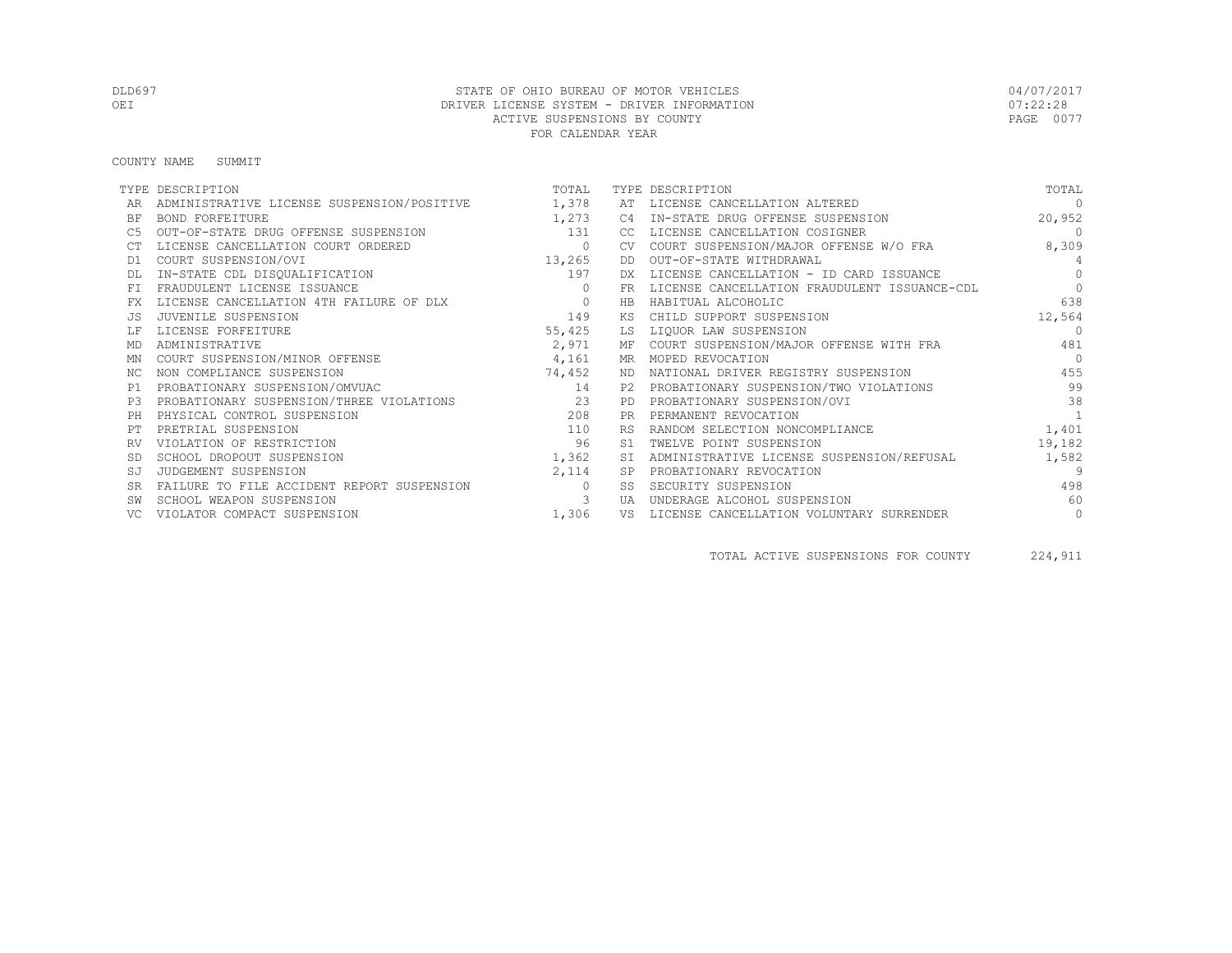#### COUNTY NAME TRUMBULL

|           | TYPE DESCRIPTION                           | TOTAL        |           | TYPE DESCRIPTION                             | TOTAL           |
|-----------|--------------------------------------------|--------------|-----------|----------------------------------------------|-----------------|
|           | ADMINISTRATIVE LICENSE SUSPENSION/POSITIVE | 668          | AT        | LICENSE CANCELLATION ALTERED                 | $\Omega$        |
| ΒF        | BOND FORFEITURE                            | 155          | C4        | IN-STATE DRUG OFFENSE SUSPENSION             | 1,587           |
| C5        | OUT-OF-STATE DRUG OFFENSE SUSPENSION       | 106          | CC        | LICENSE CANCELLATION COSIGNER                | $\Omega$        |
|           | LICENSE CANCELLATION COURT ORDERED         | $\circ$      |           | COURT SUSPENSION/MAJOR OFFENSE W/O FRA       | 778             |
| D1        | COURT SUSPENSION/OVI                       | 4,696        | DD        | OUT-OF-STATE WITHDRAWAL                      | $\mathcal{E}$   |
|           | IN-STATE CDL DISQUALIFICATION              | 88           | DX.       | LICENSE CANCELLATION - ID CARD ISSUANCE      | $\Omega$        |
| FT.       | FRAUDULENT LICENSE ISSUANCE                |              | <b>FR</b> | LICENSE CANCELLATION FRAUDULENT ISSUANCE-CDL | $\Omega$        |
| FX        | LICENSE CANCELLATION 4TH FAILURE OF DLX    | $\mathbf{0}$ | HB        | HABITUAL ALCOHOLIC                           | 262             |
|           | JUVENILE SUSPENSION                        |              | KS        | CHILD SUPPORT SUSPENSION                     | 3,391           |
|           | LICENSE FORFEITURE                         | 11,714       | LS        | LIQUOR LAW SUSPENSION                        | $\cap$          |
| MD        | ADMINISTRATIVE                             | 1,208        |           | MF COURT SUSPENSION/MAJOR OFFENSE WITH FRA   | 147             |
| ΜN        | COURT SUSPENSION/MINOR OFFENSE             | 441          |           | MR MOPED REVOCATION                          | $\Omega$        |
| ΝC        | NON COMPLIANCE SUSPENSION                  | 14,725       |           | ND NATIONAL DRIVER REGISTRY SUSPENSION       | 402             |
| P1        | PROBATIONARY SUSPENSION/OMVUAC             | $\Omega$     | P2.       | PROBATIONARY SUSPENSION/TWO VIOLATIONS       | 19              |
| P.3       | PROBATIONARY SUSPENSION/THREE VIOLATIONS   | $\sim$ 4     | <b>PD</b> | PROBATIONARY SUSPENSION/OVI                  | $7\phantom{.0}$ |
| PH        | PHYSICAL CONTROL SUSPENSION                | 111          |           | PERMANENT REVOCATION                         | $\overline{4}$  |
|           | PRETRIAL SUSPENSION                        | 116          | <b>RS</b> | RANDOM SELECTION NONCOMPLIANCE               | 803             |
|           | VIOLATION OF RESTRICTION                   | 5            | S1        | TWELVE POINT SUSPENSION                      | 3,495           |
|           | SCHOOL DROPOUT SUSPENSION                  | 38           | SI        | ADMINISTRATIVE LICENSE SUSPENSION/REFUSAL    | 639             |
| SJ        | JUDGEMENT SUSPENSION                       | 741          | <b>SP</b> | PROBATIONARY REVOCATION                      | $\Omega$        |
| <b>SR</b> | FAILURE TO FILE ACCIDENT REPORT SUSPENSION | $\bigcirc$   | SS        | SECURITY SUSPENSION                          | 151             |
|           | SCHOOL WEAPON SUSPENSION                   | $\circ$      | UA        | UNDERAGE ALCOHOL SUSPENSION                  | 9               |
| VC.       | VIOLATOR COMPACT SUSPENSION                | 548          | VS        | LICENSE CANCELLATION VOLUNTARY SURRENDER     | 0               |

TOTAL ACTIVE SUSPENSIONS FOR COUNTY 47,062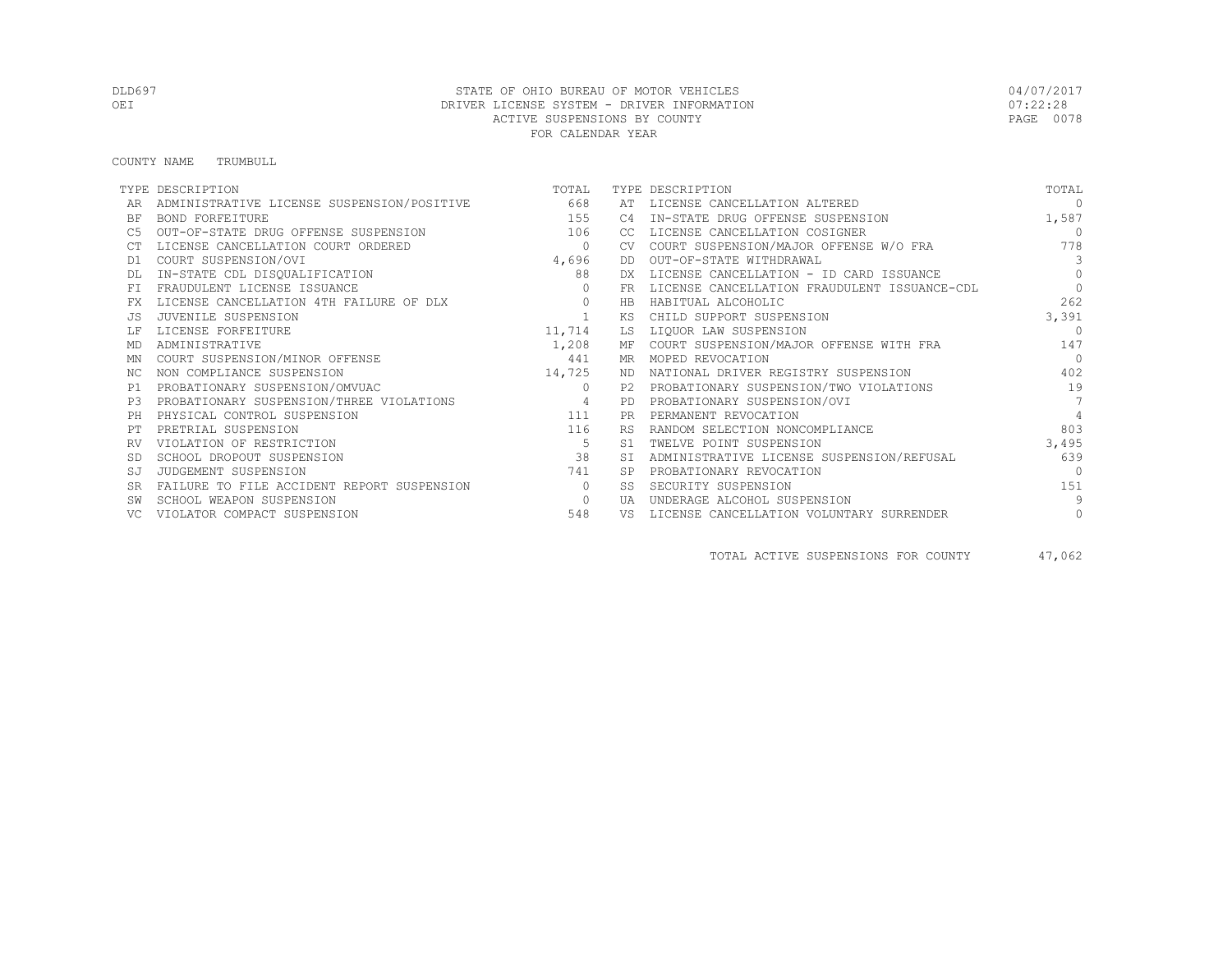#### COUNTY NAME TUSCARAWAS

|           | TYPE DESCRIPTION                               | TOTAL    |                | TYPE DESCRIPTION                             | TOTAL          |
|-----------|------------------------------------------------|----------|----------------|----------------------------------------------|----------------|
|           | ADMINISTRATIVE LICENSE SUSPENSION/POSITIVE 407 |          |                | AT LICENSE CANCELLATION ALTERED              | $\Omega$       |
| BF        | <b>BOND FORFEITURE</b>                         | 33       | C4             | IN-STATE DRUG OFFENSE SUSPENSION             | 660            |
|           | OUT-OF-STATE DRUG OFFENSE SUSPENSION           | 33       | CC.            | LICENSE CANCELLATION COSIGNER                | $\bigcap$      |
|           | LICENSE CANCELLATION COURT ORDERED             | $\circ$  | <b>CV</b>      | COURT SUSPENSION/MAJOR OFFENSE W/O FRA       | 617            |
| D1        | COURT SUSPENSION/OVI                           | 2,665    | DD             | OUT-OF-STATE WITHDRAWAL                      | 3              |
|           | IN-STATE CDL DISQUALIFICATION                  | 74       | DX.            | LICENSE CANCELLATION - ID CARD ISSUANCE      | $\Omega$       |
| FT.       | FRAUDULENT LICENSE ISSUANCE                    | $\Omega$ | FR.            | LICENSE CANCELLATION FRAUDULENT ISSUANCE-CDL | $\Omega$       |
|           | LICENSE CANCELLATION 4TH FAILURE OF DLX        | $\circ$  | HB             | HABITUAL ALCOHOLIC                           | 141            |
|           | JUVENILE SUSPENSION                            | 2.8      | ΚS             | CHILD SUPPORT SUSPENSION                     | 387            |
|           | LICENSE FORFEITURE                             | 1,625    | LS             | LIQUOR LAW SUSPENSION                        | $\Omega$       |
| MD        | ADMINISTRATIVE                                 | 422      | МF             | COURT SUSPENSION/MAJOR OFFENSE WITH FRA      | 73             |
| ΜN        | COURT SUSPENSION/MINOR OFFENSE                 | 252      | MR.            | MOPED REVOCATION                             | $\Omega$       |
| NC.       | NON COMPLIANCE SUSPENSION                      | 6,465    | ND.            | NATIONAL DRIVER REGISTRY SUSPENSION          | 94             |
| P1        | PROBATIONARY SUSPENSION/OMVUAC                 | 1        | P2             | PROBATIONARY SUSPENSION/TWO VIOLATIONS       | 19             |
| P3        | PROBATIONARY SUSPENSION/THREE VIOLATIONS       | $\sim$ 4 | PD             | PROBATIONARY SUSPENSION/OVI                  | 13             |
| PH        | PHYSICAL CONTROL SUSPENSION                    | 34       | <b>PR</b>      | PERMANENT REVOCATION                         | $\overline{1}$ |
|           | PRETRIAL SUSPENSION                            | 11       | <b>RS</b>      | RANDOM SELECTION NONCOMPLIANCE               | 219            |
|           | VIOLATION OF RESTRICTION                       | 10       | S <sub>1</sub> | TWELVE POINT SUSPENSION                      | 1,252          |
|           | SCHOOL DROPOUT SUSPENSION                      | 2        | <b>ST</b>      | ADMINISTRATIVE LICENSE SUSPENSION/REFUSAL    | 283            |
| SJ        | JUDGEMENT SUSPENSION                           | 201      |                | PROBATIONARY REVOCATION                      | $\Omega$       |
| <b>SR</b> | FAILURE TO FILE ACCIDENT REPORT SUSPENSION     | $\Omega$ | SS.            | SECURITY SUSPENSION                          | 57             |
|           | SCHOOL WEAPON SUSPENSION                       | $\circ$  | <b>UA</b>      | UNDERAGE ALCOHOL SUSPENSION                  | 6              |
|           | VIOLATOR COMPACT SUSPENSION                    | 139      | VS             | LICENSE CANCELLATION VOLUNTARY SURRENDER     | $\circ$        |

TOTAL ACTIVE SUSPENSIONS FOR COUNTY 16,231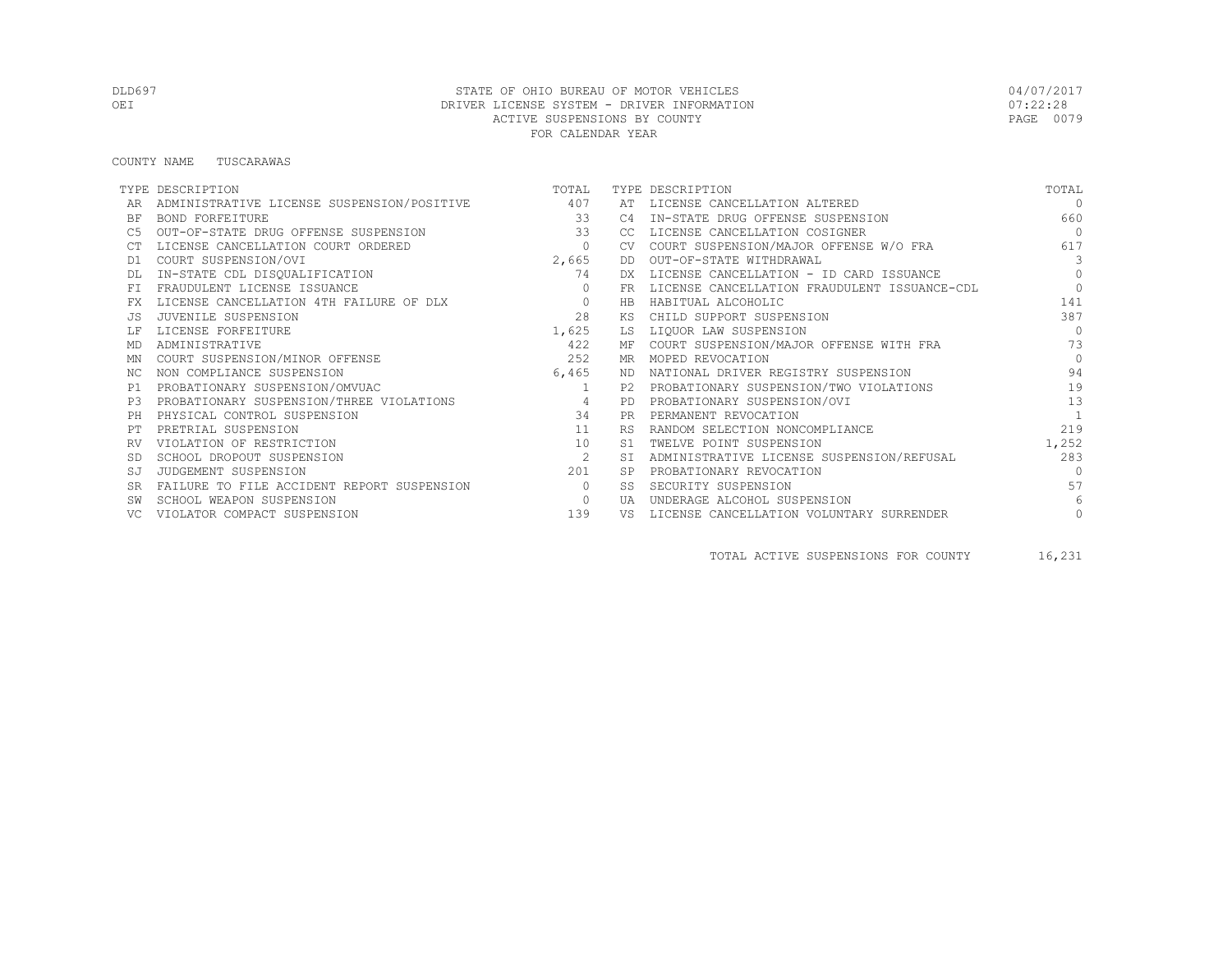COUNTY NAME UNION

|           | TYPE DESCRIPTION                           | TOTAL                   |           | TYPE DESCRIPTION                             | TOTAL          |
|-----------|--------------------------------------------|-------------------------|-----------|----------------------------------------------|----------------|
|           | ADMINISTRATIVE LICENSE SUSPENSION/POSITIVE | 81                      |           | AT LICENSE CANCELLATION ALTERED              | $\Omega$       |
| ΒF        | BOND FORFEITURE                            | 11                      | C4        | IN-STATE DRUG OFFENSE SUSPENSION             | 507            |
| C5        | OUT-OF-STATE DRUG OFFENSE SUSPENSION       | 9                       | CC.       | LICENSE CANCELLATION COSIGNER                | $\bigcirc$     |
|           | LICENSE CANCELLATION COURT ORDERED         | $\sim$ 0                | <b>CV</b> | COURT SUSPENSION/MAJOR OFFENSE W/O FRA       | 293            |
| D1        | COURT SUSPENSION/OVI                       | 791                     | DD.       | OUT-OF-STATE WITHDRAWAL                      | $\bigcap$      |
|           | IN-STATE CDL DISQUALIFICATION              | 14                      | DX        | LICENSE CANCELLATION - ID CARD ISSUANCE      | $\Omega$       |
| <b>FT</b> | FRAUDULENT LICENSE ISSUANCE                | $\circ$                 | <b>FR</b> | LICENSE CANCELLATION FRAUDULENT ISSUANCE-CDL | $\Omega$       |
| FX        | LICENSE CANCELLATION 4TH FAILURE OF DLX    | $\overline{0}$          | HB        | HABITUAL ALCOHOLIC                           | 41             |
| .JS       | JUVENILE SUSPENSION                        | 2.1                     | ΚS        | CHILD SUPPORT SUSPENSION                     | 313            |
|           | LICENSE FORFEITURE                         | 508                     | LS        | LIQUOR LAW SUSPENSION                        | $\Omega$       |
| MD        | ADMINISTRATIVE                             | 225                     | МF        | COURT SUSPENSION/MAJOR OFFENSE WITH FRA      | 14             |
| ΜN        | COURT SUSPENSION/MINOR OFFENSE             | 152                     | MR.       | MOPED REVOCATION                             | $\bigcap$      |
| NC.       | NON COMPLIANCE SUSPENSION                  | 1,936                   | ND.       | NATIONAL DRIVER REGISTRY SUSPENSION          | 21             |
| P1        | PROBATIONARY SUSPENSION/OMVUAC             | 2                       | P2.       | PROBATIONARY SUSPENSION/TWO VIOLATIONS       | 9              |
| P3        | PROBATIONARY SUSPENSION/THREE VIOLATIONS   | $\overline{\mathbf{3}}$ | PD        | PROBATIONARY SUSPENSION/OVI                  | $\overline{3}$ |
| PH        | PHYSICAL CONTROL SUSPENSION                | 36                      | <b>PR</b> | PERMANENT REVOCATION                         | $\Omega$       |
| PТ        | PRETRIAL SUSPENSION                        | $\overline{4}$          | <b>RS</b> | RANDOM SELECTION NONCOMPLIANCE               | 93             |
|           | VIOLATION OF RESTRICTION                   | $\circ$                 | S1        | TWELVE POINT SUSPENSION                      | 479            |
| <b>SD</b> | SCHOOL DROPOUT SUSPENSION                  | 6                       | <b>ST</b> | ADMINISTRATIVE LICENSE SUSPENSION/REFUSAL    | 96             |
| SJ        | JUDGEMENT SUSPENSION                       | 67                      | <b>SP</b> | PROBATIONARY REVOCATION                      | $\Omega$       |
| <b>SR</b> | FAILURE TO FILE ACCIDENT REPORT SUSPENSION | $\circ$                 | SS.       | SECURITY SUSPENSION                          | 23             |
|           | SCHOOL WEAPON SUSPENSION                   | $\circ$                 | UA        | UNDERAGE ALCOHOL SUSPENSION                  |                |
|           | VIOLATOR COMPACT SUSPENSION                | 44                      | VS        | LICENSE CANCELLATION VOLUNTARY SURRENDER     | $\circ$        |

TOTAL ACTIVE SUSPENSIONS FOR COUNTY 5,809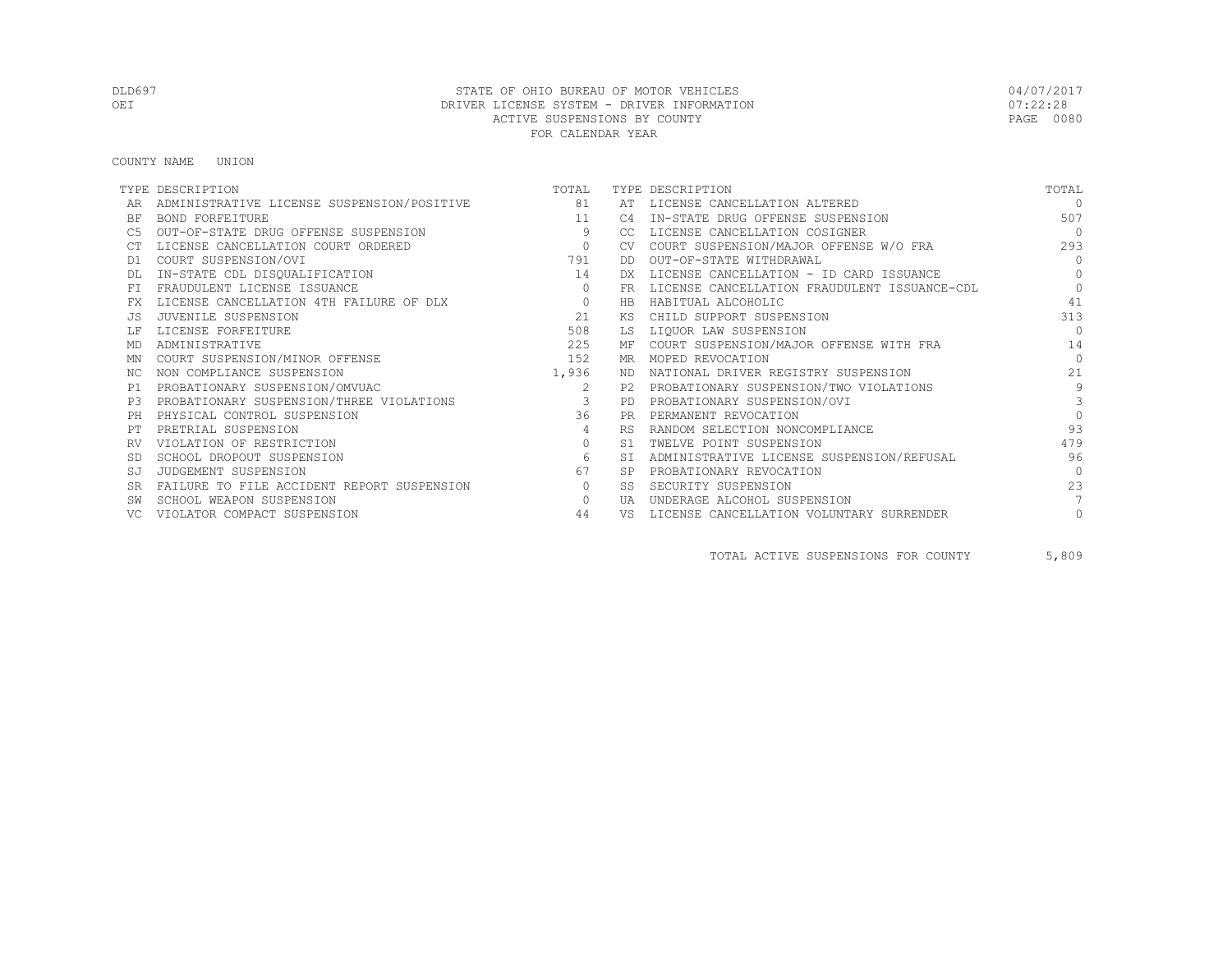COUNTY NAME VAN WERT

|           | TYPE DESCRIPTION                              | TOTAL          |                | TYPE DESCRIPTION                             | TOTAL           |
|-----------|-----------------------------------------------|----------------|----------------|----------------------------------------------|-----------------|
|           | ADMINISTRATIVE LICENSE SUSPENSION/POSITIVE 70 |                |                | AT LICENSE CANCELLATION ALTERED              | $\Omega$        |
| ΒF        | BOND FORFEITURE                               | 28             | C <sub>4</sub> | IN-STATE DRUG OFFENSE SUSPENSION             | 319             |
| C5        | OUT-OF-STATE DRUG OFFENSE SUSPENSION          | 14             | CC.            | LICENSE CANCELLATION COSIGNER                | $\bigcirc$      |
|           | LICENSE CANCELLATION COURT ORDERED            | $\overline{0}$ | <b>CV</b>      | COURT SUSPENSION/MAJOR OFFENSE W/O FRA       | 207             |
| D1        | COURT SUSPENSION/OVI                          | 624            | DD.            | OUT-OF-STATE WITHDRAWAL                      | $\overline{1}$  |
|           | IN-STATE CDL DISQUALIFICATION                 | 14             | DX.            | LICENSE CANCELLATION - ID CARD ISSUANCE      | $\Omega$        |
| <b>FT</b> | FRAUDULENT LICENSE ISSUANCE                   | $\circ$        | <b>FR</b>      | LICENSE CANCELLATION FRAUDULENT ISSUANCE-CDL | $\circ$         |
| FX        | LICENSE CANCELLATION 4TH FAILURE OF DLX       | $\circ$        | <b>HB</b>      | HABITUAL ALCOHOLIC                           | 30              |
| .JS       | JUVENILE SUSPENSION                           | $\mathbf{1}$   | ΚS             | CHILD SUPPORT SUSPENSION                     | 647             |
|           | LICENSE FORFEITURE                            | 346            | LS             | LIQUOR LAW SUSPENSION                        | $\Omega$        |
| MD        | ADMINISTRATIVE                                | 186            | МF             | COURT SUSPENSION/MAJOR OFFENSE WITH FRA      | 48              |
| ΜN        | COURT SUSPENSION/MINOR OFFENSE                | 45             | MR             | MOPED REVOCATION                             | $\Omega$        |
| NC.       | NON COMPLIANCE SUSPENSION                     | 1,388          | ND.            | NATIONAL DRIVER REGISTRY SUSPENSION          | 33              |
| P1        | PROBATIONARY SUSPENSION/OMVUAC                | 1              | P2.            | PROBATIONARY SUSPENSION/TWO VIOLATIONS       | 5               |
| P3        | PROBATIONARY SUSPENSION/THREE VIOLATIONS      | $\sim$ 2       | PD             | PROBATIONARY SUSPENSION/OVI                  | $6\overline{6}$ |
| PH        | PHYSICAL CONTROL SUSPENSION                   | 16             | <b>PR</b>      | PERMANENT REVOCATION                         |                 |
|           | PRETRIAL SUSPENSION                           | $\mathbf{1}$   | <b>RS</b>      | RANDOM SELECTION NONCOMPLIANCE               | 81              |
|           | VIOLATION OF RESTRICTION                      | $\circ$        | S1             | TWELVE POINT SUSPENSION                      | 360             |
|           | SCHOOL DROPOUT SUSPENSION                     | <sup>1</sup>   | <b>ST</b>      | ADMINISTRATIVE LICENSE SUSPENSION/REFUSAL    | 78              |
| SJ        | JUDGEMENT SUSPENSION                          | 54             | <b>SP</b>      | PROBATIONARY REVOCATION                      | $\Omega$        |
| <b>SR</b> | FAILURE TO FILE ACCIDENT REPORT SUSPENSION    | $\circ$        | SS.            | SECURITY SUSPENSION                          | 8               |
|           | SCHOOL WEAPON SUSPENSION                      | $\circ$        | UA             | UNDERAGE ALCOHOL SUSPENSION                  |                 |
|           | VIOLATOR COMPACT SUSPENSION                   | 48             | VS             | LICENSE CANCELLATION VOLUNTARY SURRENDER     |                 |

TOTAL ACTIVE SUSPENSIONS FOR COUNTY 4,665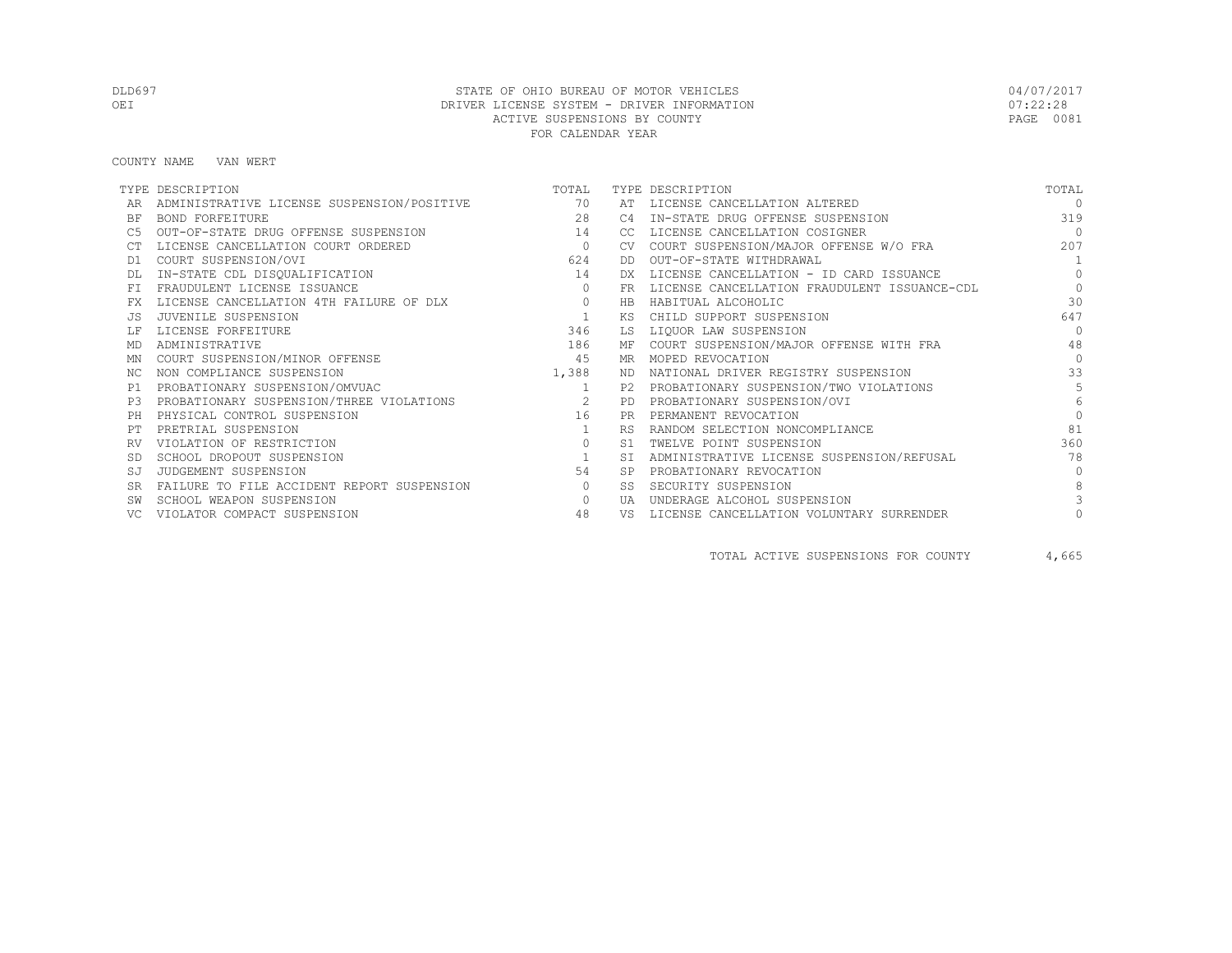COUNTY NAME VINTON

|           | TYPE DESCRIPTION                           | TOTAL                             |           | TYPE DESCRIPTION                             | TOTAL        |
|-----------|--------------------------------------------|-----------------------------------|-----------|----------------------------------------------|--------------|
|           | ADMINISTRATIVE LICENSE SUSPENSION/POSITIVE | 60                                |           | AT LICENSE CANCELLATION ALTERED              | $\Omega$     |
| ΒF        | <b>BOND FORFEITURE</b>                     | 20                                | C4        | IN-STATE DRUG OFFENSE SUSPENSION             | 69           |
| C5        | OUT-OF-STATE DRUG OFFENSE SUSPENSION       | -5                                | CC.       | LICENSE CANCELLATION COSIGNER                | $\Omega$     |
|           | LICENSE CANCELLATION COURT ORDERED         | $\sim$ 0 $\sim$ 0 $\sim$ 0 $\sim$ | <b>CV</b> | COURT SUSPENSION/MAJOR OFFENSE W/O FRA       | 130          |
| D1        | COURT SUSPENSION/OVI                       | 447                               | DD.       | OUT-OF-STATE WITHDRAWAL                      | $\Omega$     |
|           | IN-STATE CDL DISQUALIFICATION              | 4                                 | <b>DX</b> | LICENSE CANCELLATION - ID CARD ISSUANCE      | $\Omega$     |
| <b>FT</b> | FRAUDULENT LICENSE ISSUANCE                | $\circ$                           | <b>FR</b> | LICENSE CANCELLATION FRAUDULENT ISSUANCE-CDL | $\circ$      |
| FX        | LICENSE CANCELLATION 4TH FAILURE OF DLX    | $\circ$                           | <b>HB</b> | HABITUAL ALCOHOLIC                           | 39           |
|           | JUVENILE SUSPENSION                        | $\Omega$                          | ΚS        | CHILD SUPPORT SUSPENSION                     | 213          |
|           | LICENSE FORFEITURE                         | 1,206                             | LS        | LIQUOR LAW SUSPENSION                        | $\Omega$     |
| MD        | ADMINISTRATIVE                             | 63                                | МF        | COURT SUSPENSION/MAJOR OFFENSE WITH FRA      | 54           |
| ΜN        | COURT SUSPENSION/MINOR OFFENSE             | 49                                | MR.       | MOPED REVOCATION                             | $\bigcap$    |
| NC.       | NON COMPLIANCE SUSPENSION                  | 1,484                             | ND.       | NATIONAL DRIVER REGISTRY SUSPENSION          | 8            |
| P1        | PROBATIONARY SUSPENSION/OMVUAC             | $\circ$                           | P2.       | PROBATIONARY SUSPENSION/TWO VIOLATIONS       |              |
| P3        | PROBATIONARY SUSPENSION/THREE VIOLATIONS   | $\sim$ $\sim$ $\sim$ 1            | <b>PD</b> | PROBATIONARY SUSPENSION/OVI                  |              |
| PH        | PHYSICAL CONTROL SUSPENSION                | 21                                | <b>PR</b> | PERMANENT REVOCATION                         | $\Omega$     |
|           | PRETRIAL SUSPENSION                        | 2                                 | <b>RS</b> | RANDOM SELECTION NONCOMPLIANCE               | 56           |
|           | VIOLATION OF RESTRICTION                   | $\circ$                           | S1        | TWELVE POINT SUSPENSION                      | 307          |
|           | SCHOOL DROPOUT SUSPENSION                  | 2                                 | <b>ST</b> | ADMINISTRATIVE LICENSE SUSPENSION/REFUSAL    | 90           |
| SJ        | JUDGEMENT SUSPENSION                       | 53                                |           | PROBATIONARY REVOCATION                      | $\bigcap$    |
| <b>SR</b> | FAILURE TO FILE ACCIDENT REPORT SUSPENSION | $\circ$                           | SS.       | SECURITY SUSPENSION                          | $\mathsf{Q}$ |
|           | SCHOOL WEAPON SUSPENSION                   | $\circ$                           | UA        | UNDERAGE ALCOHOL SUSPENSION                  |              |
|           | VIOLATOR COMPACT SUSPENSION                | 26                                | VS        | LICENSE CANCELLATION VOLUNTARY SURRENDER     |              |

TOTAL ACTIVE SUSPENSIONS FOR COUNTY 4,425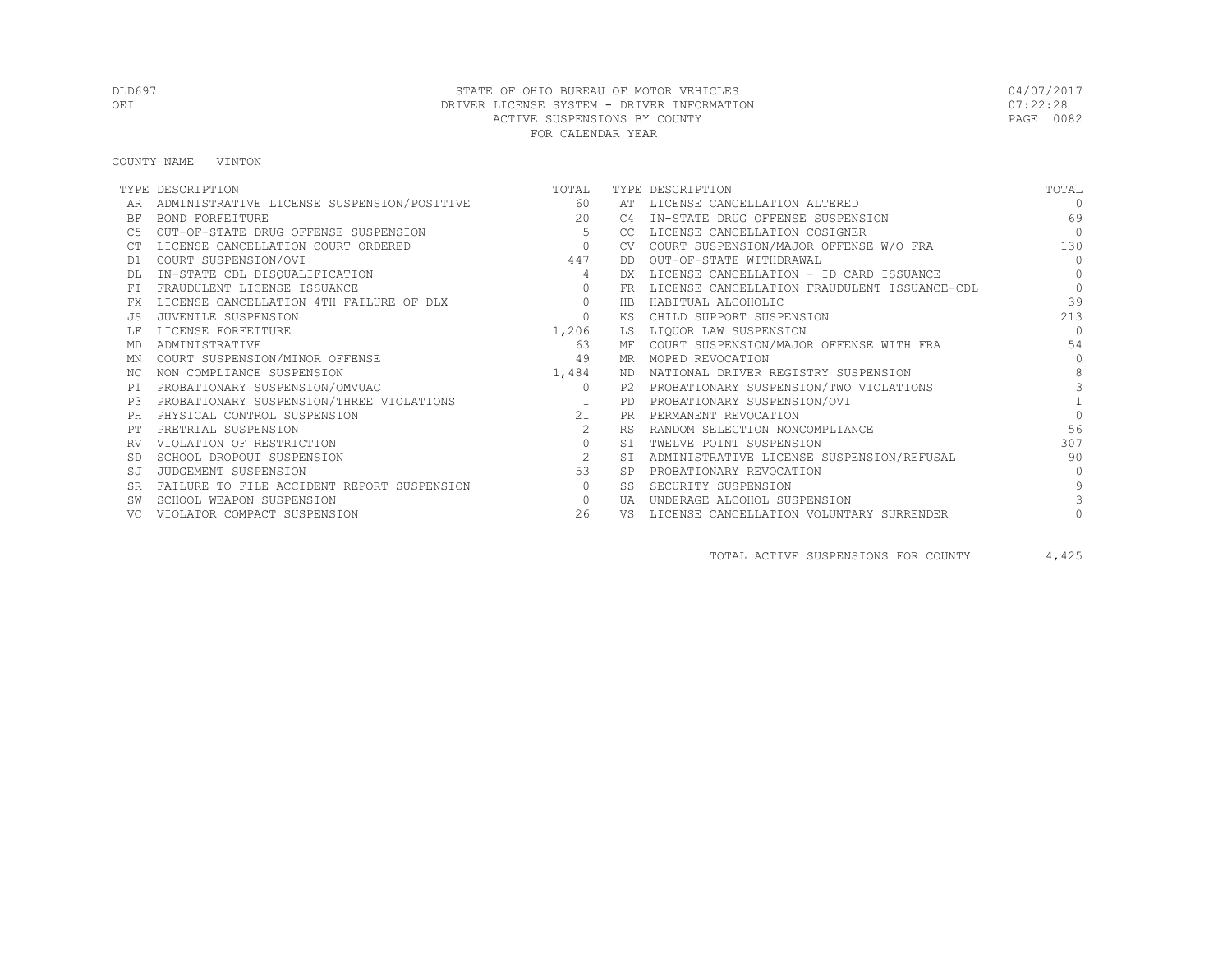#### COUNTY NAME WARREN

|           | TYPE DESCRIPTION                           | TOTAL         |           | TYPE DESCRIPTION                             | TOTAL      |
|-----------|--------------------------------------------|---------------|-----------|----------------------------------------------|------------|
|           | ADMINISTRATIVE LICENSE SUSPENSION/POSITIVE | 408           | AT        | LICENSE CANCELLATION ALTERED                 | $\cap$     |
| <b>BF</b> | BOND FORFEITURE                            | 58            | C4        | IN-STATE DRUG OFFENSE SUSPENSION             | 1,776      |
|           | OUT-OF-STATE DRUG OFFENSE SUSPENSION       | 73            | CC.       | LICENSE CANCELLATION COSIGNER                | $\bigcirc$ |
|           | LICENSE CANCELLATION COURT ORDERED         | $\circ$       |           | COURT SUSPENSION/MAJOR OFFENSE W/O FRA       | 911        |
| D1        | COURT SUSPENSION/OVI                       | 3,310         | DD.       | OUT-OF-STATE WITHDRAWAL                      | $\bigcap$  |
|           | IN-STATE CDL DISQUALIFICATION              | 60            | DX        | LICENSE CANCELLATION - ID CARD ISSUANCE      | $\circ$    |
|           | FRAUDULENT LICENSE ISSUANCE                | $\Omega$      | FR        | LICENSE CANCELLATION FRAUDULENT ISSUANCE-CDL | $\bigcap$  |
|           | LICENSE CANCELLATION 4TH FAILURE OF DLX    | $\circ$       | HB.       | HABITUAL ALCOHOLIC                           | 191        |
|           | JUVENILE SUSPENSION                        | $\circ$       | KS        | CHILD SUPPORT SUSPENSION                     | 1,579      |
|           | LICENSE FORFEITURE                         | 3,084         | LS        | LIOUOR LAW SUSPENSION                        | $\Omega$   |
| MD        | ADMINISTRATIVE                             | 620           | МF        | COURT SUSPENSION/MAJOR OFFENSE WITH FRA      | 83         |
| ΜN        | COURT SUSPENSION/MINOR OFFENSE             | 520           | MR        | MOPED REVOCATION                             | $\cap$     |
| ΝC        | NON COMPLIANCE SUSPENSION                  | 8,546         | ND.       | NATIONAL DRIVER REGISTRY SUSPENSION          | 124        |
| P1        | PROBATIONARY SUSPENSION/OMVUAC             | $\mathcal{L}$ | P2.       | PROBATIONARY SUSPENSION/TWO VIOLATIONS       | 26         |
| P3        | PROBATIONARY SUSPENSION/THREE VIOLATIONS   | 12            | PD        | PROBATIONARY SUSPENSION/OVI                  | 18         |
|           | PHYSICAL CONTROL SUSPENSION                | 90            | <b>PR</b> | PERMANENT REVOCATION                         | $\Omega$   |
|           | PRETRIAL SUSPENSION                        | 27            | <b>RS</b> | RANDOM SELECTION NONCOMPLIANCE               | 355        |
|           | VIOLATION OF RESTRICTION                   | $\mathbf{3}$  | S1        | TWELVE POINT SUSPENSION                      | 2,131      |
|           | SCHOOL DROPOUT SUSPENSION                  | 26            | <b>ST</b> | ADMINISTRATIVE LICENSE SUSPENSION/REFUSAL    | 529        |
| SJ        | JUDGEMENT SUSPENSION                       | 358           | <b>SP</b> | PROBATIONARY REVOCATION                      | $\Omega$   |
| <b>SR</b> | FAILURE TO FILE ACCIDENT REPORT SUSPENSION | $\circ$       | SS        | SECURITY SUSPENSION                          | 98         |
|           | SCHOOL WEAPON SUSPENSION                   | $\circ$       | UA        | UNDERAGE ALCOHOL SUSPENSION                  | 19         |
|           | VIOLATOR COMPACT SUSPENSION                | 292           | VS        | LICENSE CANCELLATION VOLUNTARY SURRENDER     | $\circ$    |

TOTAL ACTIVE SUSPENSIONS FOR COUNTY 25,329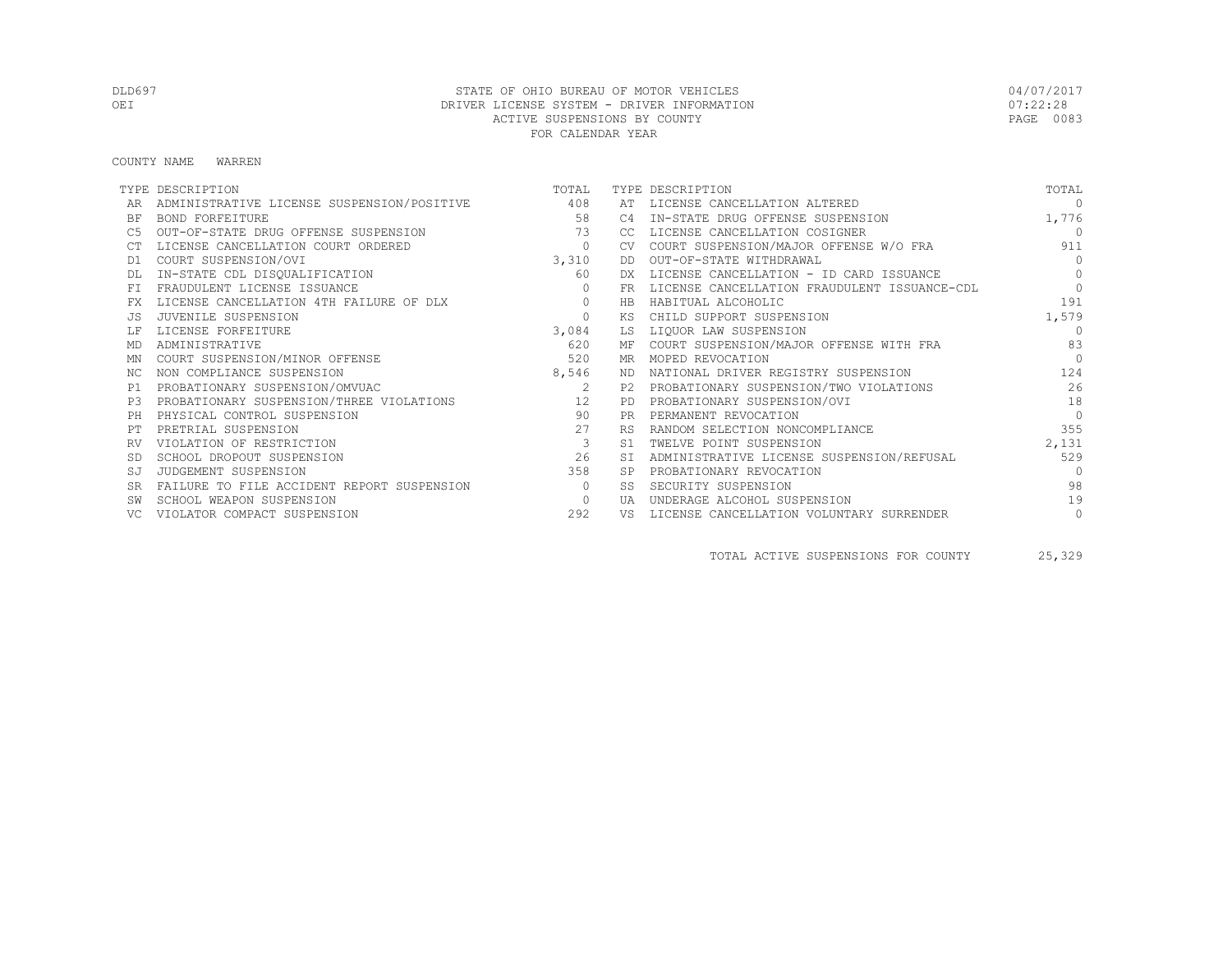### DLD697 STATE OF OHIO BUREAU OF MOTOR VEHICLES 04/07/2017 OEI DRIVER LICENSE SYSTEM - DRIVER INFORMATION DEL SOLO DE 122:28<br>ACTIVE SUSPENSIONS BY COUNTY ACTIVE SUSPENSIONS BY COUNTY FOR CALENDAR YEAR

#### COUNTY NAME WASHINGTON

|           | TYPE DESCRIPTION                               | TOTAL          |                | TYPE DESCRIPTION                             | TOTAL          |
|-----------|------------------------------------------------|----------------|----------------|----------------------------------------------|----------------|
|           | ADMINISTRATIVE LICENSE SUSPENSION/POSITIVE 165 |                |                | AT LICENSE CANCELLATION ALTERED              | $\Omega$       |
| ΒF        | BOND FORFEITURE                                | -8             | C <sub>4</sub> | IN-STATE DRUG OFFENSE SUSPENSION             | 781            |
| C5        | OUT-OF-STATE DRUG OFFENSE SUSPENSION           | 119            | CC             | LICENSE CANCELLATION COSIGNER                | $\bigcirc$     |
|           | LICENSE CANCELLATION COURT ORDERED             | $\overline{0}$ | <b>CV</b>      | COURT SUSPENSION/MAJOR OFFENSE W/O FRA       | 375            |
| D1        | COURT SUSPENSION/OVI                           | 1,754          | DD             | OUT-OF-STATE WITHDRAWAL                      | $\overline{1}$ |
|           | IN-STATE CDL DISQUALIFICATION                  | 37             | DX             | LICENSE CANCELLATION - ID CARD ISSUANCE      | $\Omega$       |
| <b>FT</b> | FRAUDULENT LICENSE ISSUANCE                    | $\circ$        | FR             | LICENSE CANCELLATION FRAUDULENT ISSUANCE-CDL | $\circ$        |
| FX        | LICENSE CANCELLATION 4TH FAILURE OF DLX        | $\circ$        | <b>HB</b>      | HABITUAL ALCOHOLIC                           | 88             |
| .JS       | JUVENILE SUSPENSION                            | $\mathbf{1}$   | ΚS             | CHILD SUPPORT SUSPENSION                     | 390            |
|           | LICENSE FORFEITURE                             | 897            | LS             | LIQUOR LAW SUSPENSION                        | $\Omega$       |
| MD        | ADMINISTRATIVE                                 | 379            | МF             | COURT SUSPENSION/MAJOR OFFENSE WITH FRA      | 43             |
| ΜN        | COURT SUSPENSION/MINOR OFFENSE                 | 123            | MR             | MOPED REVOCATION                             | $\bigcap$      |
| NC.       | NON COMPLIANCE SUSPENSION                      | 3,269          | ND             | NATIONAL DRIVER REGISTRY SUSPENSION          | 136            |
| P1        | PROBATIONARY SUSPENSION/OMVUAC                 | 2              | P2.            | PROBATIONARY SUSPENSION/TWO VIOLATIONS       | $\mathcal{B}$  |
| P3        | PROBATIONARY SUSPENSION/THREE VIOLATIONS       | $\sim$ 2       | PD             | PROBATIONARY SUSPENSION/OVI                  | $\circ$        |
| PH        | PHYSICAL CONTROL SUSPENSION                    | 34             | <b>PR</b>      | PERMANENT REVOCATION                         | $\mathcal{E}$  |
| PТ        | PRETRIAL SUSPENSION                            | 104            | <b>RS</b>      | RANDOM SELECTION NONCOMPLIANCE               | 243            |
|           | VIOLATION OF RESTRICTION                       | $\circ$        | S1             | TWELVE POINT SUSPENSION                      | 905            |
| -SD       | SCHOOL DROPOUT SUSPENSION                      | 5              | <b>ST</b>      | ADMINISTRATIVE LICENSE SUSPENSION/REFUSAL    | 130            |
| SJ        | JUDGEMENT SUSPENSION                           | 172            | <b>SP</b>      | PROBATIONARY REVOCATION                      | $\Omega$       |
| <b>SR</b> | FAILURE TO FILE ACCIDENT REPORT SUSPENSION     | $\bigcirc$     | SS.            | SECURITY SUSPENSION                          | 29             |
|           | SCHOOL WEAPON SUSPENSION                       | $\circ$        | UA             | UNDERAGE ALCOHOL SUSPENSION                  |                |
|           | VIOLATOR COMPACT SUSPENSION                    | 587            | VS             | LICENSE CANCELLATION VOLUNTARY SURRENDER     | $\circ$        |

TOTAL ACTIVE SUSPENSIONS FOR COUNTY 10,792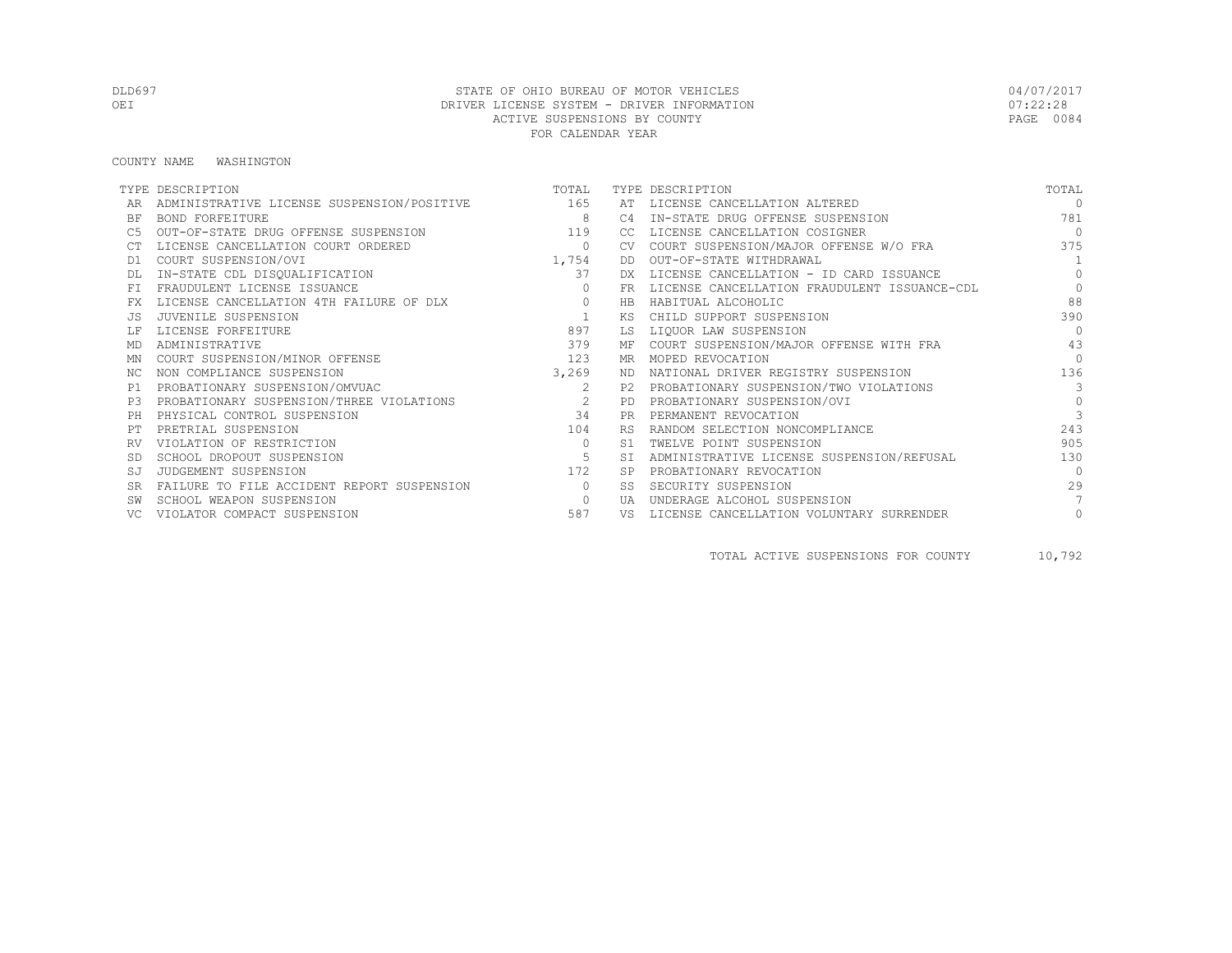COUNTY NAME WAYNE

|           | TYPE DESCRIPTION                           | TOTAL    |           | TYPE DESCRIPTION                             | TOTAL      |
|-----------|--------------------------------------------|----------|-----------|----------------------------------------------|------------|
|           | ADMINISTRATIVE LICENSE SUSPENSION/POSITIVE | 326      | AT        | LICENSE CANCELLATION ALTERED                 | $\Omega$   |
| ΒF        | BOND FORFEITURE                            | 44       | C4        | IN-STATE DRUG OFFENSE SUSPENSION             | 1,929      |
|           | OUT-OF-STATE DRUG OFFENSE SUSPENSION       | 17       | -CC.      | LICENSE CANCELLATION COSIGNER                | $\Omega$   |
|           | LICENSE CANCELLATION COURT ORDERED         | $\circ$  | CV.       | COURT SUSPENSION/MAJOR OFFENSE W/O FRA       | 988        |
| D1        | COURT SUSPENSION/OVI                       | 2,578    | DD        | OUT-OF-STATE WITHDRAWAL                      | $\bigcap$  |
|           | IN-STATE CDL DISQUALIFICATION              | 67       | DX        | LICENSE CANCELLATION - ID CARD ISSUANCE      | $\bigcirc$ |
| FT.       | FRAUDULENT LICENSE ISSUANCE                | $\Omega$ | FR.       | LICENSE CANCELLATION FRAUDULENT ISSUANCE-CDL | $\Omega$   |
| FX        | LICENSE CANCELLATION 4TH FAILURE OF DLX    | $\circ$  | HB        | HABITUAL ALCOHOLIC                           | 95         |
|           | JUVENILE SUSPENSION                        | 83       | KS        | CHILD SUPPORT SUSPENSION                     | 873        |
|           | LICENSE FORFEITURE                         | 2,224    | LS        | LIOUOR LAW SUSPENSION                        |            |
| MD        | ADMINISTRATIVE                             | 531      | MF        | COURT SUSPENSION/MAJOR OFFENSE WITH FRA      | 118        |
| MN        | COURT SUSPENSION/MINOR OFFENSE             | 360      | MR        | MOPED REVOCATION                             | $\Omega$   |
| ΝC        | NON COMPLIANCE SUSPENSION                  | 5,883    | ND.       | NATIONAL DRIVER REGISTRY SUSPENSION          | 58         |
| P1        | PROBATIONARY SUSPENSION/OMVUAC             | 13       | P2.       | PROBATIONARY SUSPENSION/TWO VIOLATIONS       | 15         |
| P3        | PROBATIONARY SUSPENSION/THREE VIOLATIONS   | 6        | PD.       | PROBATIONARY SUSPENSION/OVI                  | 15         |
| PH.       | PHYSICAL CONTROL SUSPENSION                | 33       | PR.       | PERMANENT REVOCATION                         | $\Omega$   |
|           | PRETRIAL SUSPENSION                        | 47       | <b>RS</b> | RANDOM SELECTION NONCOMPLIANCE               | 183        |
|           | VIOLATION OF RESTRICTION                   | 1        | S1        | TWELVE POINT SUSPENSION                      | 1,359      |
|           | SCHOOL DROPOUT SUSPENSION                  | 17       | <b>ST</b> | ADMINISTRATIVE LICENSE SUSPENSION/REFUSAL    | 183        |
| SJ        | JUDGEMENT SUSPENSION                       | 198      | <b>SP</b> | PROBATIONARY REVOCATION                      | $\Omega$   |
| <b>SR</b> | FAILURE TO FILE ACCIDENT REPORT SUSPENSION | $\Omega$ | SS        | SECURITY SUSPENSION                          | 57         |
|           | SCHOOL WEAPON SUSPENSION                   | $\Omega$ | UA        | UNDERAGE ALCOHOL SUSPENSION                  | 21         |
|           | VIOLATOR COMPACT SUSPENSION                | 117      | VS        | LICENSE CANCELLATION VOLUNTARY SURRENDER     | $\circ$    |

TOTAL ACTIVE SUSPENSIONS FOR COUNTY 18,439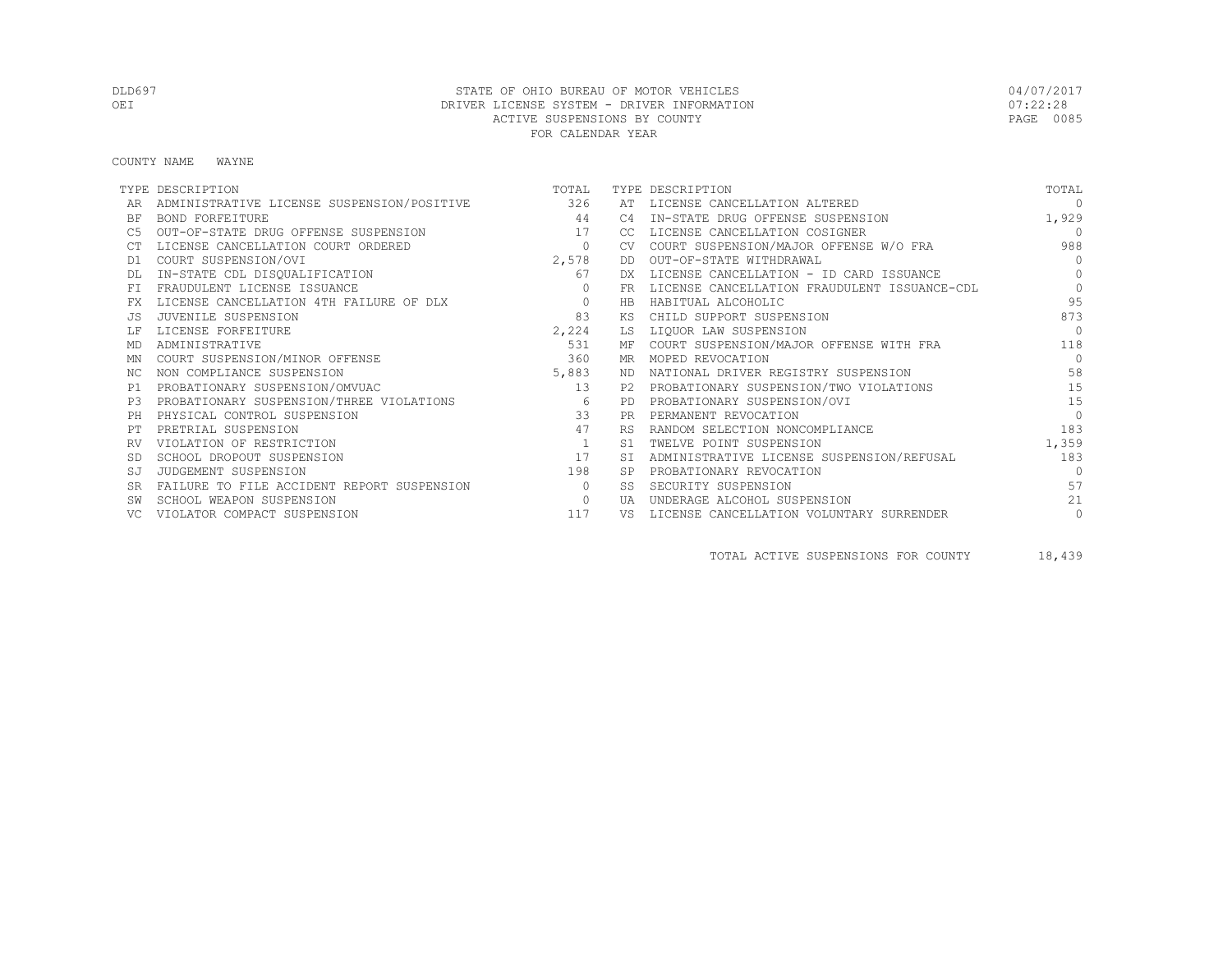COUNTY NAME WILLIAMS

|           | TYPE DESCRIPTION                              | TOTAL                   |                | TYPE DESCRIPTION                             | TOTAL        |
|-----------|-----------------------------------------------|-------------------------|----------------|----------------------------------------------|--------------|
|           | ADMINISTRATIVE LICENSE SUSPENSION/POSITIVE 75 |                         | AT             | LICENSE CANCELLATION ALTERED                 | $\Omega$     |
| BF        | <b>BOND FORFEITURE</b>                        | 30                      | C4             | IN-STATE DRUG OFFENSE SUSPENSION             | 595          |
|           | OUT-OF-STATE DRUG OFFENSE SUSPENSION          | 37                      | CC.            | LICENSE CANCELLATION COSIGNER                | $\bigcap$    |
|           | LICENSE CANCELLATION COURT ORDERED            | $\circ$                 |                | COURT SUSPENSION/MAJOR OFFENSE W/O FRA       | 539          |
| D1        | COURT SUSPENSION/OVI                          | 1,033                   | DD             | OUT-OF-STATE WITHDRAWAL                      | 3            |
|           | IN-STATE CDL DISQUALIFICATION                 | 20                      | DX             | LICENSE CANCELLATION - ID CARD ISSUANCE      | $\Omega$     |
| FT.       | FRAUDULENT LICENSE ISSUANCE                   | $\Omega$                | FR.            | LICENSE CANCELLATION FRAUDULENT ISSUANCE-CDL | $\Omega$     |
|           | LICENSE CANCELLATION 4TH FAILURE OF DLX       | $\circ$                 | HB             | HABITUAL ALCOHOLIC                           | 77           |
|           | JUVENILE SUSPENSION                           | $\circ$                 | КS             | CHILD SUPPORT SUSPENSION                     | 112          |
|           | LICENSE FORFEITURE                            | 1,629                   | LS             | LIQUOR LAW SUSPENSION                        | $\Omega$     |
| MD        | ADMINISTRATIVE                                | 253                     | МF             | COURT SUSPENSION/MAJOR OFFENSE WITH FRA      | 38           |
| ΜN        | COURT SUSPENSION/MINOR OFFENSE                | 165                     | MR.            | MOPED REVOCATION                             | $\Omega$     |
| NC.       | NON COMPLIANCE SUSPENSION                     | 2,092                   | ND.            | NATIONAL DRIVER REGISTRY SUSPENSION          | 75           |
| P1        | PROBATIONARY SUSPENSION/OMVUAC                | 2                       | P2.            | PROBATIONARY SUSPENSION/TWO VIOLATIONS       | 5            |
| P3        | PROBATIONARY SUSPENSION/THREE VIOLATIONS      | $\mathbf{3}$            | PD.            | PROBATIONARY SUSPENSION/OVI                  | 3            |
| PH        | PHYSICAL CONTROL SUSPENSION                   |                         | <b>PR</b>      | PERMANENT REVOCATION                         | $\Omega$     |
|           | PRETRIAL SUSPENSION                           | 3                       | <b>RS</b>      | RANDOM SELECTION NONCOMPLIANCE               | 100          |
|           | VIOLATION OF RESTRICTION                      |                         | S <sub>1</sub> | TWELVE POINT SUSPENSION                      | 631          |
|           | SCHOOL DROPOUT SUSPENSION                     | $\overline{\mathbf{3}}$ | <b>ST</b>      | ADMINISTRATIVE LICENSE SUSPENSION/REFUSAL    | 104          |
| SJ        | JUDGEMENT SUSPENSION                          | 78                      | <b>SP</b>      | PROBATIONARY REVOCATION                      | $\Omega$     |
| <b>SR</b> | FAILURE TO FILE ACCIDENT REPORT SUSPENSION    | $\circ$                 | SS.            | SECURITY SUSPENSION                          | $\mathsf{Q}$ |
|           | SCHOOL WEAPON SUSPENSION                      | $\circ$                 | UA             | UNDERAGE ALCOHOL SUSPENSION                  |              |
|           | VIOLATOR COMPACT SUSPENSION                   | 61                      | VS             | LICENSE CANCELLATION VOLUNTARY SURRENDER     |              |

TOTAL ACTIVE SUSPENSIONS FOR COUNTY 7,789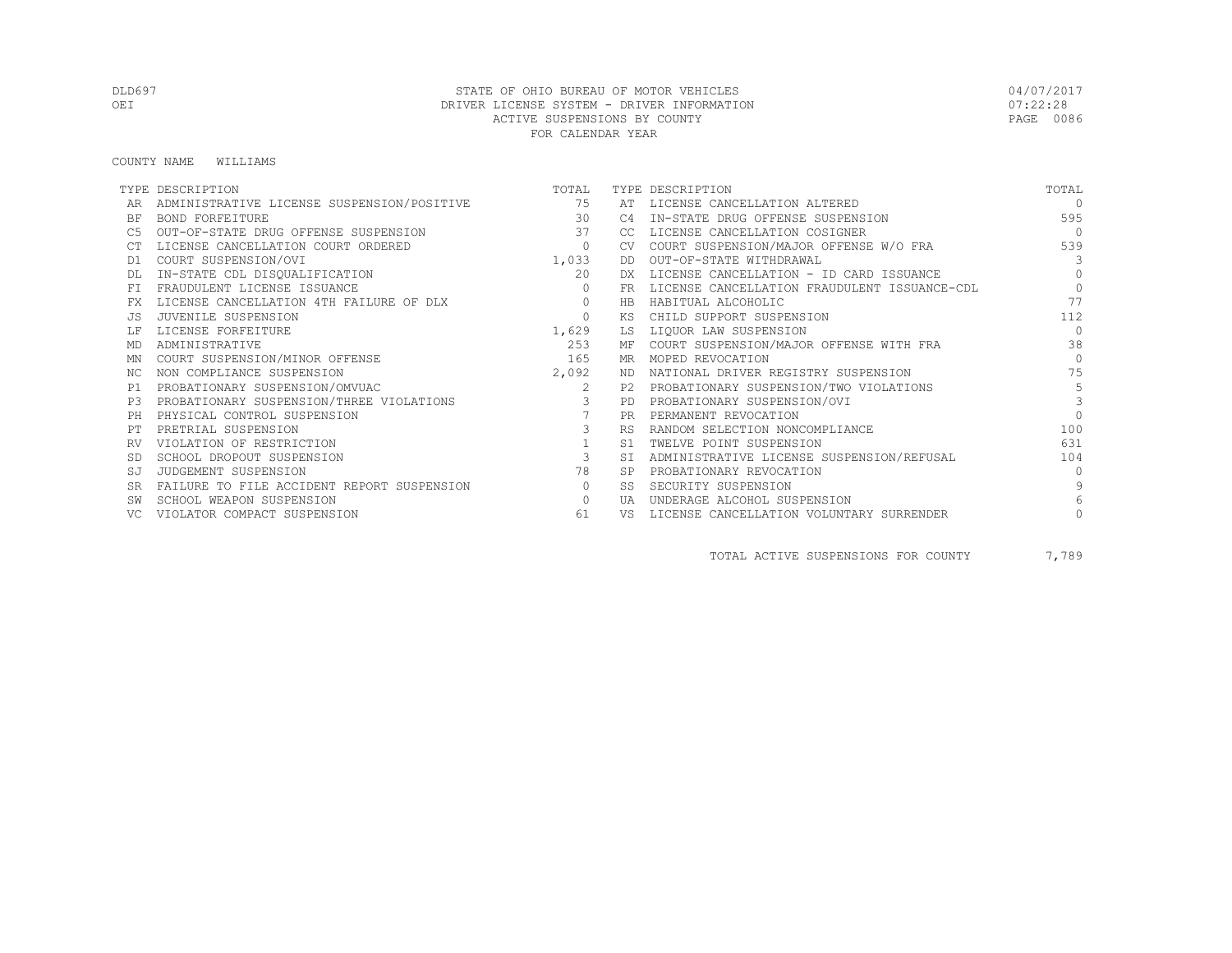COUNTY NAME WOOD

|           | TYPE DESCRIPTION                               | TOTAL                   |           | TYPE DESCRIPTION                             | TOTAL           |
|-----------|------------------------------------------------|-------------------------|-----------|----------------------------------------------|-----------------|
|           | ADMINISTRATIVE LICENSE SUSPENSION/POSITIVE 256 |                         | AT        | LICENSE CANCELLATION ALTERED                 | $\Omega$        |
| ΒF        | BOND FORFEITURE                                | 47                      | C4        | IN-STATE DRUG OFFENSE SUSPENSION             | 655             |
| C5        | OUT-OF-STATE DRUG OFFENSE SUSPENSION           | 27                      | CC        | LICENSE CANCELLATION COSIGNER                | $\bigcirc$      |
|           | LICENSE CANCELLATION COURT ORDERED             | $\circ$                 | CV.       | COURT SUSPENSION/MAJOR OFFENSE W/O FRA       | 519             |
| D1        | COURT SUSPENSION/OVI                           | 1,453                   | DD        | OUT-OF-STATE WITHDRAWAL                      | 1               |
|           | IN-STATE CDL DISQUALIFICATION                  | 44                      | DX        | LICENSE CANCELLATION - ID CARD ISSUANCE      | $\bigcap$       |
| FT.       | FRAUDULENT LICENSE ISSUANCE                    |                         | FR.       | LICENSE CANCELLATION FRAUDULENT ISSUANCE-CDL | $\Omega$        |
| FX        | LICENSE CANCELLATION 4TH FAILURE OF DLX        | $\circ$                 | HB        | HABITUAL ALCOHOLIC                           | 59              |
|           | JUVENILE SUSPENSION                            | 49                      | ΚS        | CHILD SUPPORT SUSPENSION                     | 1,121           |
|           | LICENSE FORFEITURE                             | 1,238                   | LS        | LIQUOR LAW SUSPENSION                        | $\cap$          |
| MD        | ADMINISTRATIVE                                 | 579                     | МF        | COURT SUSPENSION/MAJOR OFFENSE WITH FRA      | 53              |
| ΜN        | COURT SUSPENSION/MINOR OFFENSE                 | 296                     | MR        | MOPED REVOCATION                             | $\Omega$        |
| ΝC        | NON COMPLIANCE SUSPENSION                      | 4,441                   | ND        | NATIONAL DRIVER REGISTRY SUSPENSION          | 120             |
| P1        | PROBATIONARY SUSPENSION/OMVUAC                 | $\Omega$                | P2.       | PROBATIONARY SUSPENSION/TWO VIOLATIONS       | 15              |
| P.3       | PROBATIONARY SUSPENSION/THREE VIOLATIONS       | $\overline{\mathbf{3}}$ | PD        | PROBATIONARY SUSPENSION/OVI                  | $7\phantom{.0}$ |
| PH        | PHYSICAL CONTROL SUSPENSION                    | 59                      | <b>PR</b> | PERMANENT REVOCATION                         | $\Omega$        |
|           | PRETRIAL SUSPENSION                            | 39                      | <b>RS</b> | RANDOM SELECTION NONCOMPLIANCE               | 202             |
|           | VIOLATION OF RESTRICTION                       | $\mathbf{1}$            | S1        | TWELVE POINT SUSPENSION                      | 756             |
|           | SCHOOL DROPOUT SUSPENSION                      | 19                      | SI        | ADMINISTRATIVE LICENSE SUSPENSION/REFUSAL    | 308             |
| SJ        | JUDGEMENT SUSPENSION                           | 193                     | <b>SP</b> | PROBATIONARY REVOCATION                      | $\bigcap$       |
| <b>SR</b> | FAILURE TO FILE ACCIDENT REPORT SUSPENSION     | $\bigcirc$              | SS        | SECURITY SUSPENSION                          | 75              |
|           | SCHOOL WEAPON SUSPENSION                       | $\circ$                 | UA        | UNDERAGE ALCOHOL SUSPENSION                  | 9               |
|           | VIOLATOR COMPACT SUSPENSION                    | 146                     | VS        | LICENSE CANCELLATION VOLUNTARY SURRENDER     | $\mathbf{0}$    |

TOTAL ACTIVE SUSPENSIONS FOR COUNTY 12,790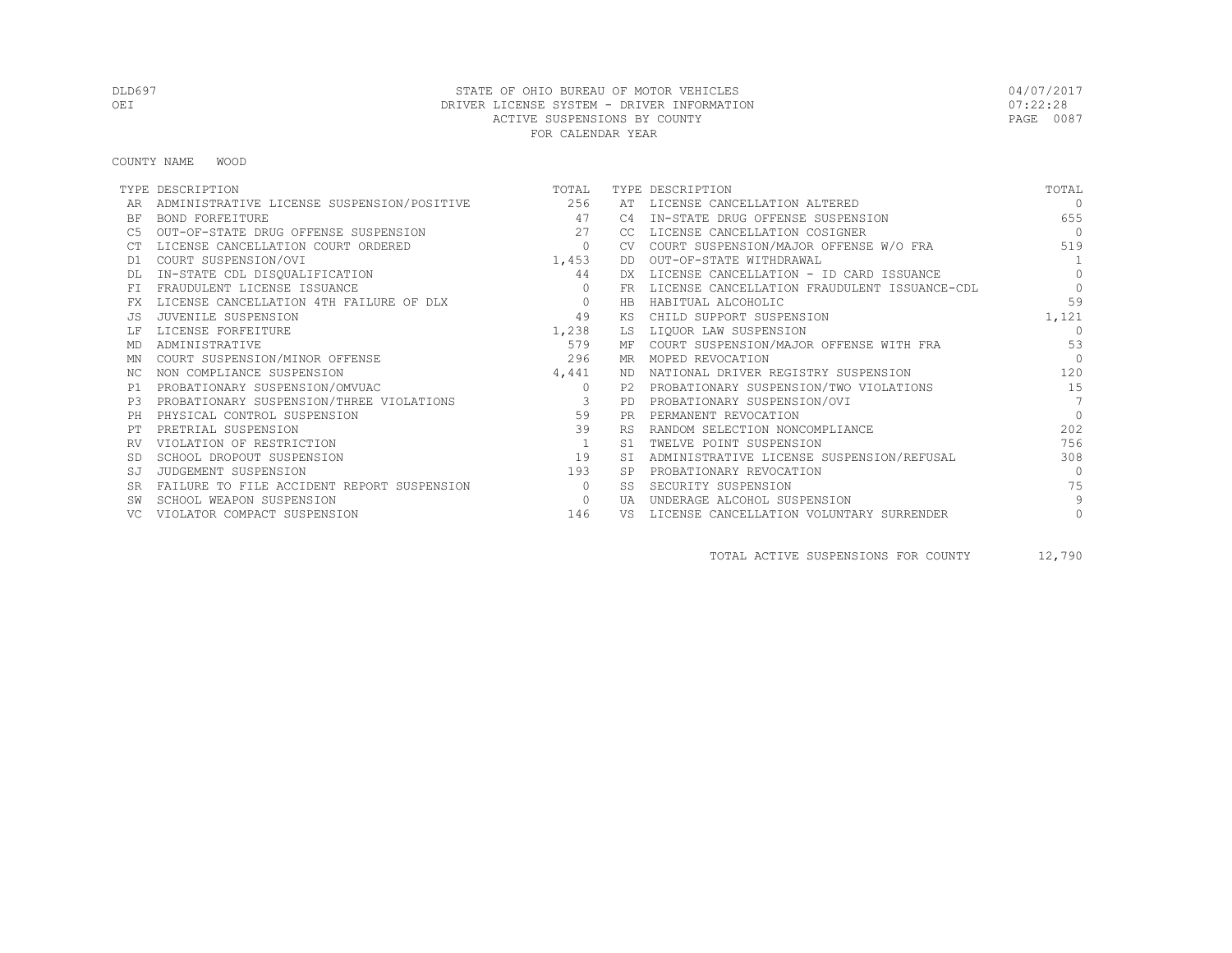COUNTY NAME WYANDOT

|           | TYPE DESCRIPTION                              | TOTAL          |           | TYPE DESCRIPTION                             | TOTAL          |
|-----------|-----------------------------------------------|----------------|-----------|----------------------------------------------|----------------|
|           | ADMINISTRATIVE LICENSE SUSPENSION/POSITIVE 70 |                |           | AT LICENSE CANCELLATION ALTERED              | $\Omega$       |
| BF        | <b>BOND FORFEITURE</b>                        | $\overline{2}$ | C4        | IN-STATE DRUG OFFENSE SUSPENSION             | 162            |
|           | OUT-OF-STATE DRUG OFFENSE SUSPENSION          | 6              | CC.       | LICENSE CANCELLATION COSIGNER                | $\bigcap$      |
|           | LICENSE CANCELLATION COURT ORDERED            | $\sim$ 0       | <b>CV</b> | COURT SUSPENSION/MAJOR OFFENSE W/O FRA       | 163            |
| D1        | COURT SUSPENSION/OVI                          | 485            | DD        | OUT-OF-STATE WITHDRAWAL                      | $\Omega$       |
|           | IN-STATE CDL DISQUALIFICATION                 | 16             | DX.       | LICENSE CANCELLATION - ID CARD ISSUANCE      | $\Omega$       |
| FT.       | FRAUDULENT LICENSE ISSUANCE                   | $\Omega$       | FR.       | LICENSE CANCELLATION FRAUDULENT ISSUANCE-CDL | $\Omega$       |
|           | LICENSE CANCELLATION 4TH FAILURE OF DLX       | $\circ$        | HB        | HABITUAL ALCOHOLIC                           | 31             |
|           | JUVENILE SUSPENSION                           | 2              | КS        | CHILD SUPPORT SUSPENSION                     | 191            |
|           | LICENSE FORFEITURE                            | 342            | LS        | LIQUOR LAW SUSPENSION                        | $\bigcap$      |
| MD        | ADMINISTRATIVE                                | 152            | МF        | COURT SUSPENSION/MAJOR OFFENSE WITH FRA      | 21             |
| ΜN        | COURT SUSPENSION/MINOR OFFENSE                | 83             | MR.       | MOPED REVOCATION                             | $\bigcap$      |
| NC.       | NON COMPLIANCE SUSPENSION                     | 719            | ND.       | NATIONAL DRIVER REGISTRY SUSPENSION          | 12             |
| P1        | PROBATIONARY SUSPENSION/OMVUAC                | $\circ$        | P2.       | PROBATIONARY SUSPENSION/TWO VIOLATIONS       | $\overline{7}$ |
| P3        | PROBATIONARY SUSPENSION/THREE VIOLATIONS      | $\mathbf{3}$   | PD.       | PROBATIONARY SUSPENSION/OVI                  | 3              |
| PH        | PHYSICAL CONTROL SUSPENSION                   | $\overline{4}$ | <b>PR</b> | PERMANENT REVOCATION                         |                |
|           | PRETRIAL SUSPENSION                           | $\Omega$       | <b>RS</b> | RANDOM SELECTION NONCOMPLIANCE               | 32             |
|           | VIOLATION OF RESTRICTION                      |                | S1        | TWELVE POINT SUSPENSION                      | 270            |
|           | SCHOOL DROPOUT SUSPENSION                     | $\circ$        | <b>ST</b> | ADMINISTRATIVE LICENSE SUSPENSION/REFUSAL    | 46             |
| SJ        | JUDGEMENT SUSPENSION                          | 53             |           | PROBATIONARY REVOCATION                      | $\Omega$       |
| <b>SR</b> | FAILURE TO FILE ACCIDENT REPORT SUSPENSION    | $\circ$        | SS.       | SECURITY SUSPENSION                          |                |
|           | SCHOOL WEAPON SUSPENSION                      | $\circ$        | UA        | UNDERAGE ALCOHOL SUSPENSION                  | $\mathfrak{D}$ |
|           | VIOLATOR COMPACT SUSPENSION                   | 27             | VS        | LICENSE CANCELLATION VOLUNTARY SURRENDER     |                |

TOTAL ACTIVE SUSPENSIONS FOR COUNTY 2,909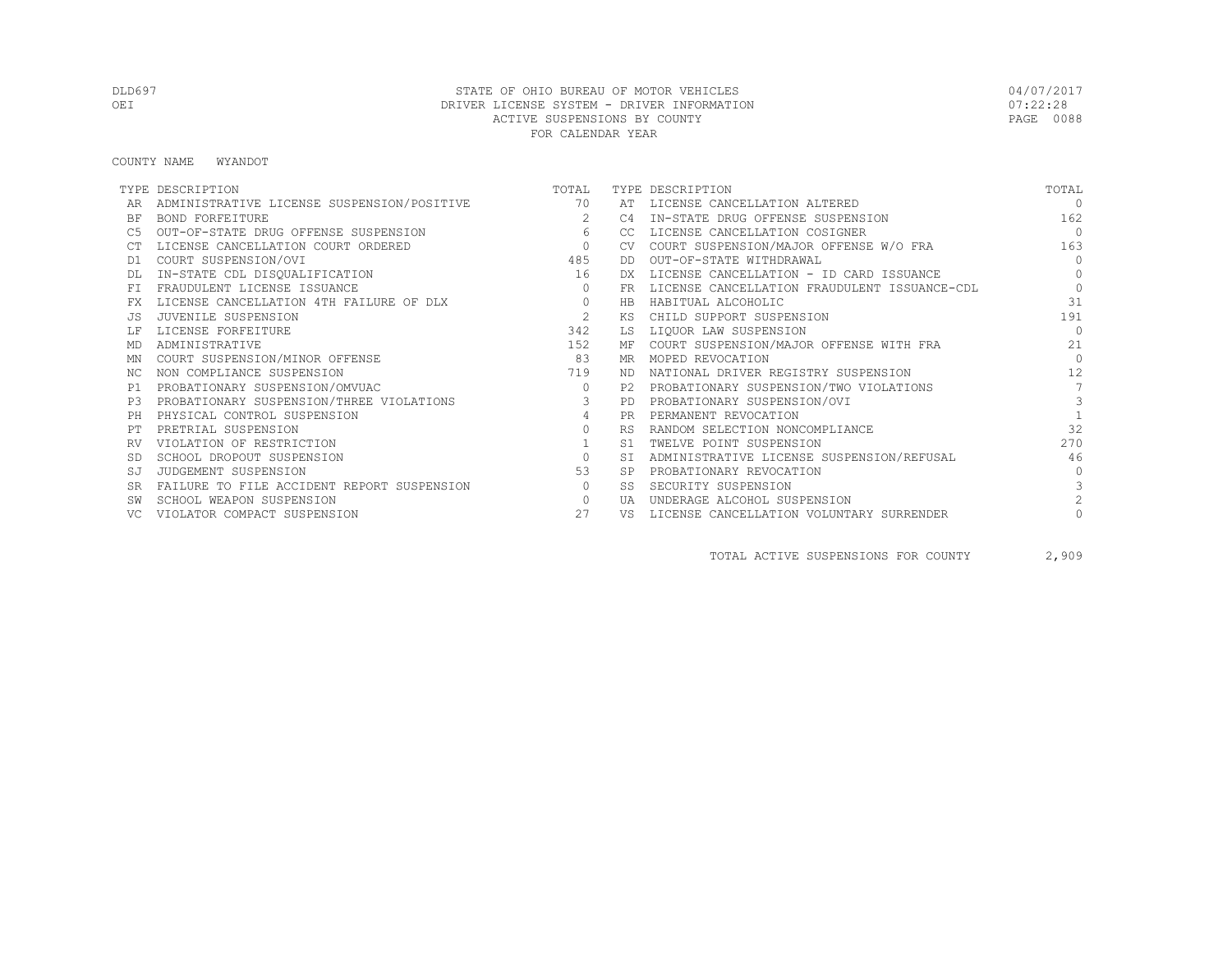COUNTY NAME UNKNOWN

|           | TYPE DESCRIPTION                           | TOTAL        |            | TYPE DESCRIPTION                             | TOTAL          |
|-----------|--------------------------------------------|--------------|------------|----------------------------------------------|----------------|
|           | ADMINISTRATIVE LICENSE SUSPENSION/POSITIVE | 5,663        | AT         | LICENSE CANCELLATION ALTERED                 | $\Omega$       |
| <b>BF</b> | BOND FORFEITURE                            | 450          | C4         | IN-STATE DRUG OFFENSE SUSPENSION             | 7,294          |
| C5        | OUT-OF-STATE DRUG OFFENSE SUSPENSION       | 546          | CC         | LICENSE CANCELLATION COSIGNER                | $\bigcirc$     |
|           | LICENSE CANCELLATION COURT ORDERED         | $\circ$      | CV.        | COURT SUSPENSION/MAJOR OFFENSE W/O FRA       | 2,525          |
| D1        | COURT SUSPENSION/OVI                       | 31,095       | DD         | OUT-OF-STATE WITHDRAWAL                      | - 5            |
|           | IN-STATE CDL DISQUALIFICATION              | 63           | DX         | LICENSE CANCELLATION - ID CARD ISSUANCE      | $\Omega$       |
| FT.       | FRAUDULENT LICENSE ISSUANCE                |              | FR         | LICENSE CANCELLATION FRAUDULENT ISSUANCE-CDL | $\Omega$       |
| FX        | LICENSE CANCELLATION 4TH FAILURE OF DLX    | 0            | HB         | HABITUAL ALCOHOLIC                           | 732            |
|           | JUVENILE SUSPENSION                        | 10           | ΚS         | CHILD SUPPORT SUSPENSION                     | 12,322         |
|           | LICENSE FORFEITURE                         | 19,270       | LS         | LIOUOR LAW SUSPENSION                        | $\Omega$       |
| MD        | ADMINISTRATIVE                             | 782          |            | MF COURT SUSPENSION/MAJOR OFFENSE WITH FRA   | 566            |
| ΜN        | COURT SUSPENSION/MINOR OFFENSE             | 2,442        | MR         | MOPED REVOCATION                             | $\bigcirc$     |
| NC.       | NON COMPLIANCE SUSPENSION                  | 51,038       | ND         | NATIONAL DRIVER REGISTRY SUSPENSION          | 749            |
| P1        | PROBATIONARY SUSPENSION/OMVUAC             | 16           |            | PROBATIONARY SUSPENSION/TWO VIOLATIONS       | 105            |
| P.3       | PROBATIONARY SUSPENSION/THREE VIOLATIONS   | 19           | PD.        | PROBATIONARY SUSPENSION/OVI                  | 67             |
| PH        | PHYSICAL CONTROL SUSPENSION                | 599          | PR.        | PERMANENT REVOCATION                         | $\overline{1}$ |
|           | PRETRIAL SUSPENSION                        | 548          |            | RANDOM SELECTION NONCOMPLIANCE               | 592            |
|           | VIOLATION OF RESTRICTION                   |              | S1         | TWELVE POINT SUSPENSION                      | 8,004          |
|           | SCHOOL DROPOUT SUSPENSION                  | 28           | SI         | ADMINISTRATIVE LICENSE SUSPENSION/REFUSAL    | 5,385          |
|           | JUDGEMENT SUSPENSION                       | 1,909        | SP         | PROBATIONARY REVOCATION                      | 2              |
|           | FAILURE TO FILE ACCIDENT REPORT SUSPENSION | $\Omega$     | SS         | SECURITY SUSPENSION                          | 105            |
| SW        | SCHOOL WEAPON SUSPENSION                   | $\mathbf{1}$ | <b>TJA</b> | UNDERAGE ALCOHOL SUSPENSION                  | 190            |
|           | VIOLATOR COMPACT SUSPENSION                | 2,600        | VS         | LICENSE CANCELLATION VOLUNTARY SURRENDER     | $\circ$        |

TOTAL ACTIVE SUSPENSIONS FOR COUNTY 155,731